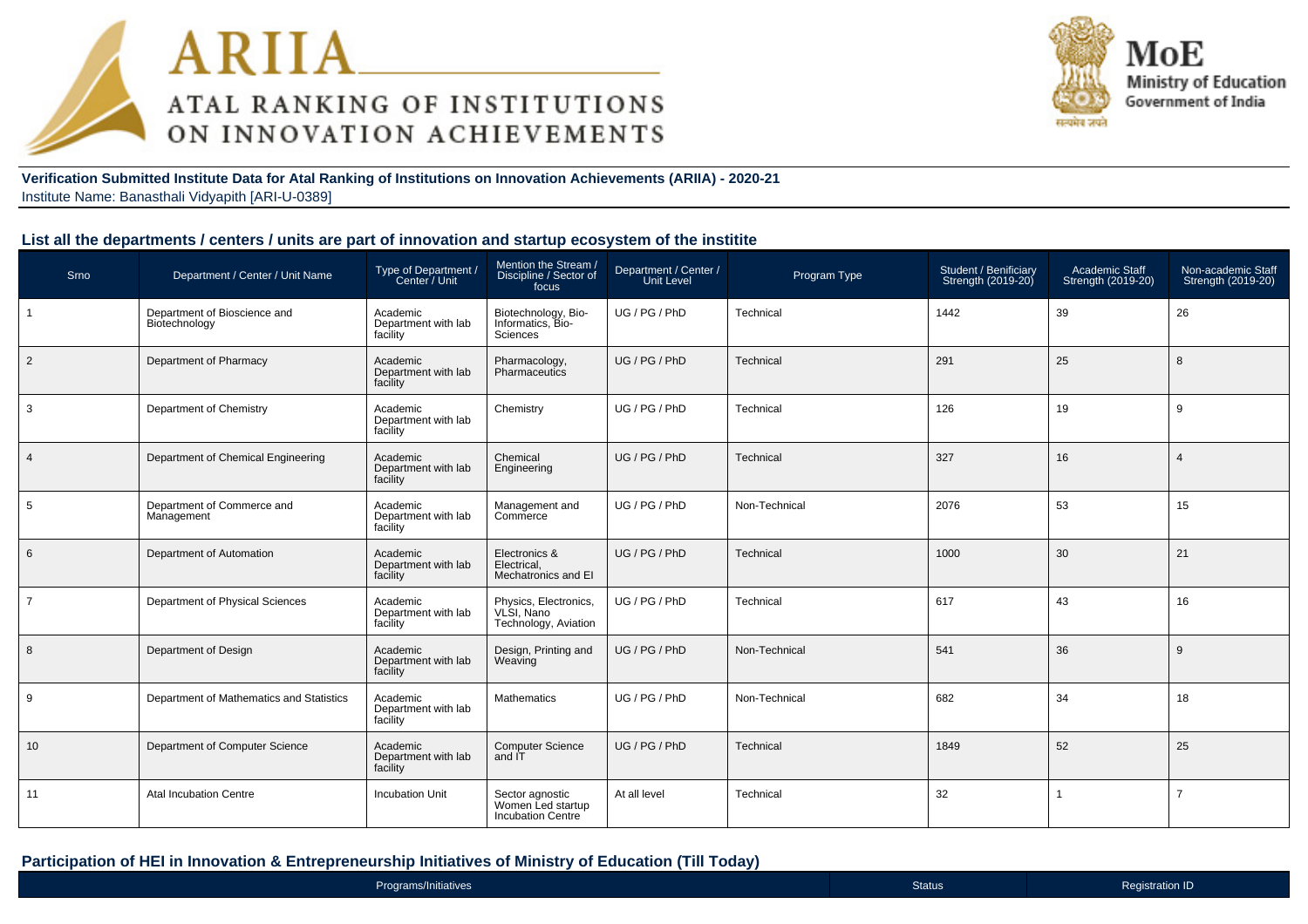#### **Participation of HEI in Innovation & Entrepreneurship Initiatives of Ministry of Education (Till Today)**

| Adopted National Innovation and Start-up Policy at the HEI                                                                                     | No  | Not Required        |
|------------------------------------------------------------------------------------------------------------------------------------------------|-----|---------------------|
| Establishment of Institution's Innovation Council (IIC) at HEI                                                                                 | NO. | Not Required        |
| Trained Innovation Ambassadors at HEI                                                                                                          | NO. | Not Required        |
| Participation in Smart India Hackathon (SIH)                                                                                                   | Yes | Not Required        |
| Facilitated listing start-ups/ technologies in Young India combating COVID with Knowledge, Technology and Innovation (YUKTI 2.0) portal of MIC | Yes | Not Required        |
| Participation in National Education Alliance of Technology (NEAT)                                                                              | Yes | <b>Not Required</b> |

| Srno           | Name of<br>Program<br>(Full<br>Name)                                                                                                                                | Program<br>Theme | Program<br><b>Type</b> | Program<br>Category           | Organizin<br>$\mathsf{g}$<br>Departm<br>ent/<br>Centre /<br>Student<br><b>Body</b><br>Name | Program<br>Start<br>Date   | Program<br>End Date        | Program<br>Duration(i<br>n Days) | Program<br>Location | Internal<br>Participa<br>nts<br>(Student) | Internal<br>Participa<br>nts<br>(Faculty) | External<br>Participa<br>nts<br>(Student) | External<br>Participa<br>nts<br>(Faculty) | Total<br>Number<br>of<br>Participa<br>nts | Had institute spent expenses<br>either from own<br>resource/received fund to<br>organise the<br>program/activity/event? | Did any of the participants<br>received any awards/recognition<br>for startup / innovation ideas /<br>research? |
|----------------|---------------------------------------------------------------------------------------------------------------------------------------------------------------------|------------------|------------------------|-------------------------------|--------------------------------------------------------------------------------------------|----------------------------|----------------------------|----------------------------------|---------------------|-------------------------------------------|-------------------------------------------|-------------------------------------------|-------------------------------------------|-------------------------------------------|-------------------------------------------------------------------------------------------------------------------------|-----------------------------------------------------------------------------------------------------------------|
|                | Session<br>on BIG-<br><b>BIRAC</b><br>by Ms.<br>Aditi<br>Kumar,<br>Big<br>Program<br>Manager,<br>IIT<br>Kanpur-<br><b>Bioincub</b><br>ator                          | Innovatio<br>n.  | Motivatio<br>nal speak | Institute<br>Lead<br>Activity | Dept. of<br><b>Bioscienc</b><br>e and<br>Biotechn<br>ology                                 | 13-07-20<br>19<br>00:00:00 | 13-07-20<br>19<br>00:00:00 | $\mathbf{1}$                     | Within<br>Campus    | 83                                        | 2                                         | $\mathbf{0}$                              | $\mathbf 0$                               | 85                                        | 1000<br><b>Total Expense</b><br>Amount<br>Incurred by<br>Institute to<br>Organise the<br>Program (In<br>Rupees)         | No                                                                                                              |
| $\overline{2}$ | Session<br>on<br>Innovatio<br>n by Dr.<br>Mahendr<br>aP.<br>Darokar,<br>Senior<br>Principal<br>Scientist<br>Molecular<br>Bioprosp<br>ection<br>Departm<br>ent, CSIR | Innovatio<br>n.  | Motivatio<br>nal speak | Institute<br>Lead<br>Activity | Dept. of<br>Bioscienc<br>e and<br>Biotechn<br>ology                                        | 21-07-20<br>19<br>00:00:00 | 21-07-20<br>19<br>00:00:00 |                                  | Within<br>Campus    | 67                                        | 3                                         | $\mathbf{0}$                              | $\mathbf{0}$                              | 70                                        | 1000<br><b>Total Expense</b><br>Amount<br>Incurred by<br>Institute to<br>Organise the<br>Program (In<br>Rupees)         | <b>No</b>                                                                                                       |
| 3              | Session<br>on writing<br>Grant by<br>Dr.<br>Viswanad<br>ham D,<br>Chief<br>Manager,<br>Innovatio<br>n and<br>Grant<br>Manage<br>ment IKP                            | Innovatio<br>n.  | Awarene<br>SS          | Institute<br>Lead<br>Activity | Dept. of<br><b>Bioscienc</b><br>e and<br>Biotechn<br>ology                                 | 02-08-20<br>19<br>00:00:00 | 02-08-20<br>19<br>00:00:00 |                                  | Within<br>Campus    | 50                                        | $\mathbf{1}$                              | $\mathbf 0$                               | $\mathbf 0$                               | 51                                        | 1000<br><b>Total Expense</b><br>Amount<br>Incurred by<br>Institute to<br>Organise the<br>Program (In<br>Rupees)         | <b>No</b>                                                                                                       |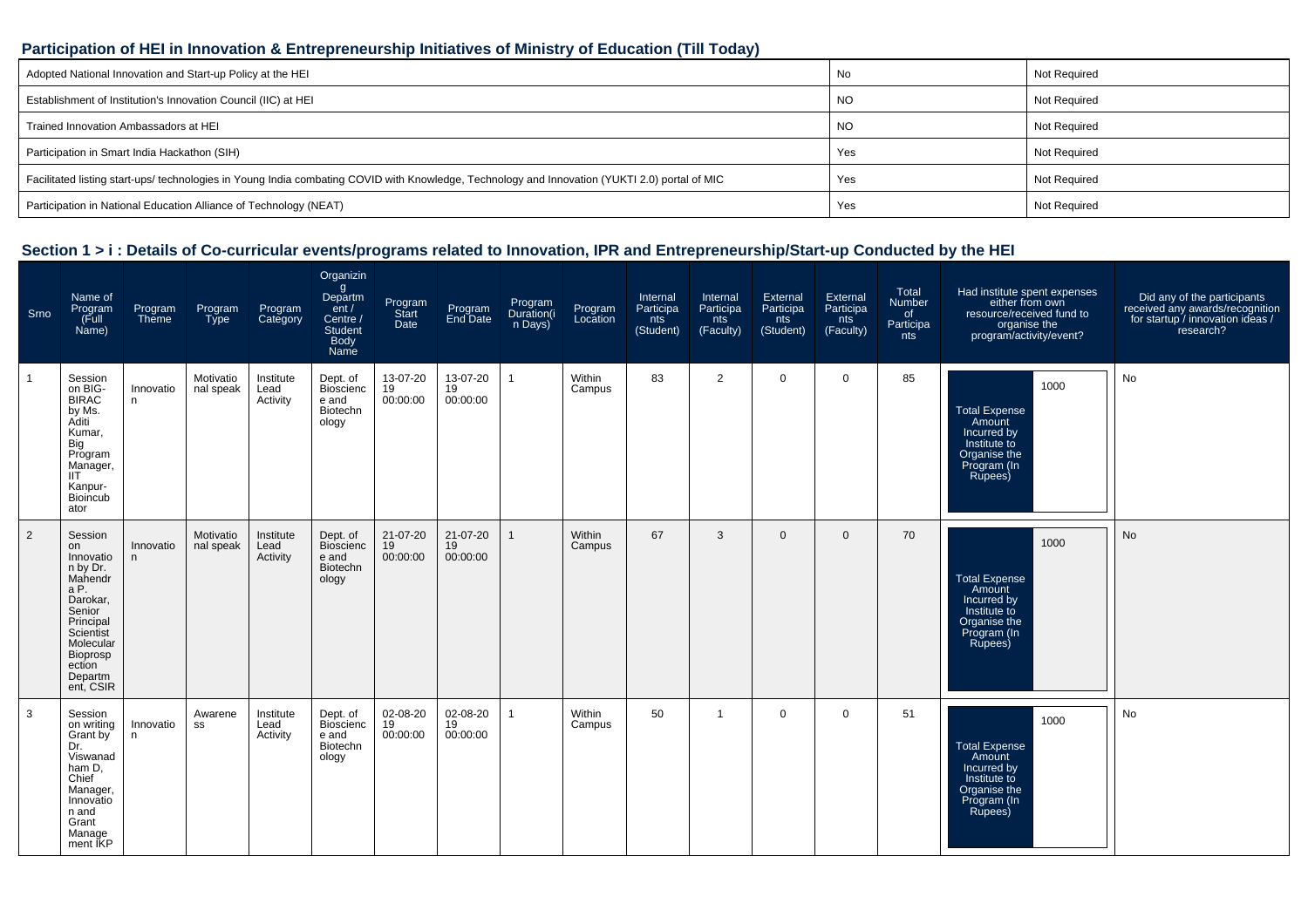| Section 1 > i : Details of Co-curricular events/programs related to Innovation, IPR and Entrepreneurship/Start-up Conducted by the HEI |  |  |
|----------------------------------------------------------------------------------------------------------------------------------------|--|--|
|                                                                                                                                        |  |  |

| $\overline{4}$  | Session<br>on<br>Innovatio<br>n by Dr.<br>Vinita<br>Prashad,<br>Director,<br>Revy<br>Environm<br>ental<br>Solution<br>Pvt. Ltd.<br>Vadodara<br>, Gujarat        | Innovatio<br>n.                  | Motivatio<br>nal speak   | Institute<br>Lead<br>Activity | Dept. of<br><b>Bioscienc</b><br>e and<br>Biotechn<br>ology | 09-08-20<br>19<br>00:00:00 | 09-08-20<br>19<br>00:00:00 | $\mathbf{1}$ | Within<br>Campus | 49 | 3            | $\mathbf 0$  | $\mathbf 0$    | 52 | 4615<br><b>Total Expense</b><br>Amount<br>Incurred by<br>Institute to<br>Organise the<br>Program (In<br>Rupees) | No |
|-----------------|-----------------------------------------------------------------------------------------------------------------------------------------------------------------|----------------------------------|--------------------------|-------------------------------|------------------------------------------------------------|----------------------------|----------------------------|--------------|------------------|----|--------------|--------------|----------------|----|-----------------------------------------------------------------------------------------------------------------|----|
| $5\phantom{.0}$ | Session<br>on<br>Innovatio<br>ns in<br>Biotechn<br>ology by<br>Mr.<br>Nirajan<br>Joshi,<br>Program<br>In-<br>charge, C<br>CAMP,<br>Bangalor<br>e                | Innovatio<br>n.                  | Awarene<br>SS            | Institute<br>Lead<br>Activity | Dept. of<br>Bioscienc<br>e and<br>Biotechn<br>ology        | 06-09-20<br>19<br>00:00:00 | 06-09-20<br>19<br>00:00:00 | $\mathbf{1}$ | Within<br>Campus | 74 | $\mathbf{1}$ | $\mathbf 0$  | $\mathbf 0$    | 75 | 1000<br>Total Expense<br>Amount<br>Incurred by<br>Institute to<br>Organise the<br>Program (In<br>Rupees)        | No |
| 6               | Mentorin<br>g session<br>to the<br>Innovator<br>s by Dr.<br>Girinath<br>G. Pillai,<br>Zastra<br>Innovatio<br>ns Pvt.<br>Ltd.,<br>Bangalur<br>$\mathsf{u}$       | Entrepre<br>neurship/<br>Startup | Mentorin<br>g<br>Session | Institute<br>Lead<br>Activity | Dept. of<br>Bioscienc<br>e and<br>Biotechn<br>ology        | 23-09-20<br>19<br>00:00:00 | 23-09-20<br>19<br>00:00:00 | $\mathbf{1}$ | Within<br>Campus | 63 | 5            | $\mathbf 0$  | $\overline{0}$ | 68 | No                                                                                                              | No |
| $\overline{7}$  | Session<br>on Basics<br>of<br>Entrepre<br>neurship<br>by Ms.<br>Pallavi<br>Mishra,<br>Managin<br>g editor<br>Clarivate                                          | Innovatio<br>n.                  | Motivatio<br>nal speak   | Institute<br>Lead<br>Activity | Dept. of<br><b>Bioscienc</b><br>e and<br>Biotechn<br>ology | 09-10-20<br>19<br>00:00:00 | 09-10-20<br>19<br>00:00:00 | $\mathbf{1}$ | Within<br>Campus | 78 | $\mathbf{1}$ | $\mathbf 0$  | $\mathbf 0$    | 79 | 1000<br><b>Total Expense</b><br>Amount<br>Incurred by<br>Institute to<br>Organise the<br>Program (In<br>Rupees) | No |
| 8               | Awarene<br>SS<br>session<br>on<br>BIRAC<br>Schemes<br>by Dr.<br>Varsha<br>Sirohi,<br>Research<br>analysis<br>and<br>facilitatio<br>n,<br>BIRAC,<br>New<br>Delhi | Innovatio<br>n                   | Motivatio<br>nal speak   | Institute<br>Lead<br>Activity | Dept. of<br><b>Bioscienc</b><br>e and<br>Biotechn<br>ology | 16-10-20<br>19<br>00:00:00 | 16-10-20<br>19<br>00:00:00 | $\mathbf{1}$ | Within<br>Campus | 48 | 6            | $\mathbf{0}$ | $\overline{0}$ | 54 | 2000<br>Total Expense<br>Amount<br>Incurred by<br>Institute to<br>Organise the<br>Program (In<br>Rupees)        | No |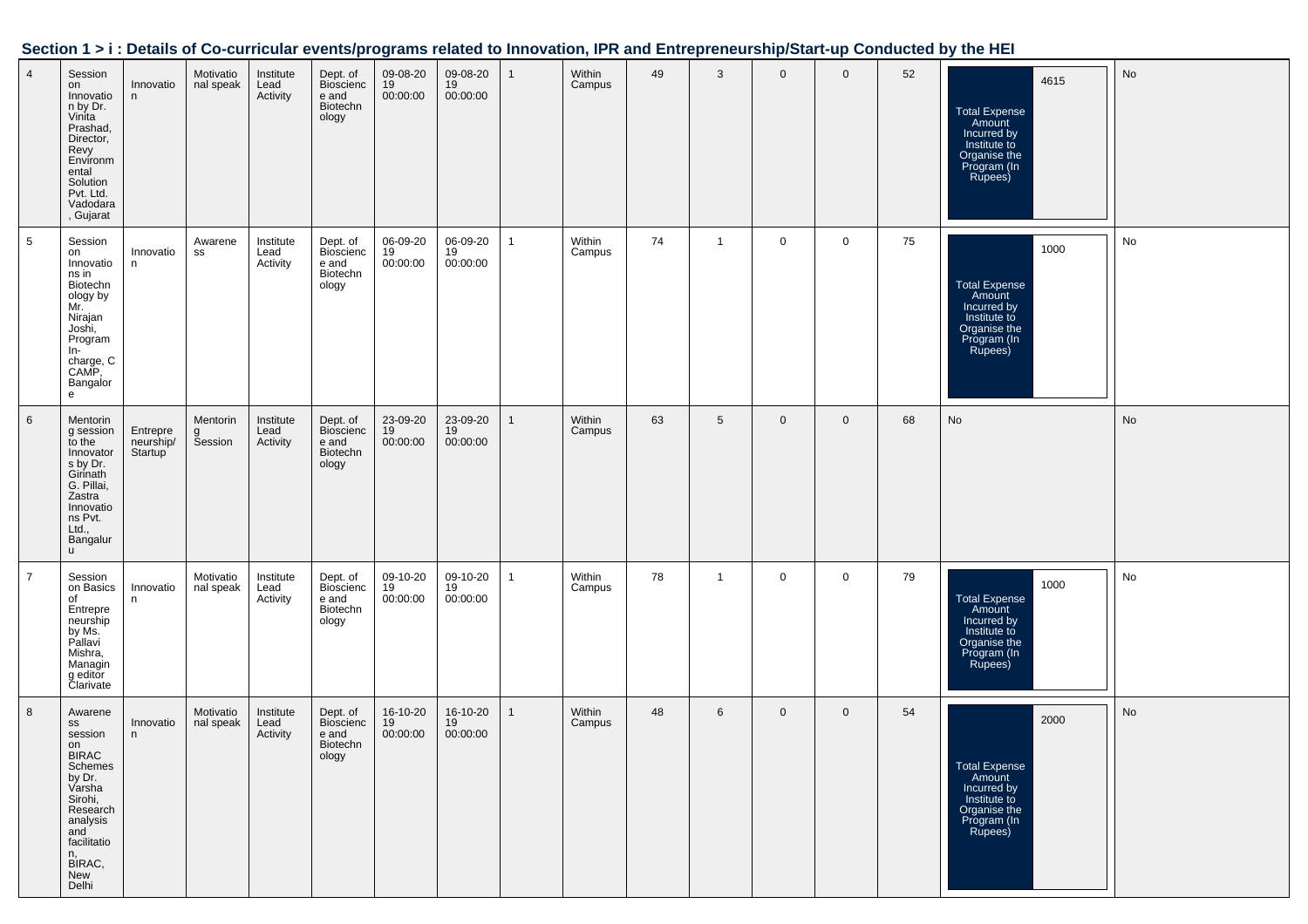|  |  | Section 1 > i : Details of Co-curricular events/programs related to Innovation, IPR and Entrepreneurship/Start-up Conducted by the HEI |
|--|--|----------------------------------------------------------------------------------------------------------------------------------------|
|  |  |                                                                                                                                        |

| 9  | Session<br>on<br>Innovatio<br>ns in<br>Portable<br>devices<br>for Water<br>Treatmen<br>t by Prof.<br>Sudip<br>Chakrabo<br>rty,<br>Universit<br>y of<br>Calabria<br>Rende<br>CS Italy | Innovatio<br>n | Mentorin<br>g<br>Session | Institute<br>Lead<br>Activity | Dept. of<br><b>Bioscienc</b><br>e and<br>Biotechn<br>ology | 14-01-20<br>20<br>00:00:00 | 14-01-20<br>20<br>00:00:00 | $\mathbf{1}$   | Within<br>Campus | 33  | $\overline{4}$ | $\mathbf 0$    | $\mathbf 0$    | 37  | 12254<br><b>Total Expense</b><br>Amount<br>Incurred by<br>Institute to<br>Organise the<br>Program (In<br>Rupees)  | No |
|----|--------------------------------------------------------------------------------------------------------------------------------------------------------------------------------------|----------------|--------------------------|-------------------------------|------------------------------------------------------------|----------------------------|----------------------------|----------------|------------------|-----|----------------|----------------|----------------|-----|-------------------------------------------------------------------------------------------------------------------|----|
| 10 | Innovatio<br>ns in<br>Network<br>Biology<br>session<br>by Dr.<br>Anup<br>Som,<br>Asst.<br>Professor<br><b>Universit</b><br>y of<br>Allahaba<br>d,<br>Prayagraj<br>U.P.               | Innovatio<br>n | Motivatio<br>nal speak   | Institute<br>Lead<br>Activity | Dept. of<br><b>Bioscienc</b><br>e and<br>Biotechn<br>ology | 12-01-20<br>20<br>00:00:00 | 13-01-20<br>20<br>00:00:00 | $\overline{2}$ | Within<br>Campus | 79  | 5              | $\overline{0}$ | $\overline{0}$ | 84  | 2000<br>Total Expense<br>Amount<br>Incurred by<br>Institute to<br>Organise the<br>Program (In<br>Rupees)          | No |
| 11 | Session<br>on<br>Innovatio<br>ns for the<br>treatment<br>of Cancer<br>Ms.<br>Nikita<br>Mundhar<br>a, Ph.D.<br>Research<br>Scholar,<br><b>IIT</b><br>Mumbai                           | Innovatio<br>n | Motivatio<br>nal speak   | Institute<br>Lead<br>Activity | Dept. of<br><b>Bioscienc</b><br>e and<br>Biotechn<br>ology | 04-03-20<br>20<br>00:00:00 | 04-03-20<br>20<br>00:00:00 | $\mathbf{1}$   | Within<br>Campus | 57  | $\overline{2}$ | $\mathbf 0$    | $\mathbf 0$    | 59  | 9536<br><b>Total Expense</b><br>Amount<br>Incurred by<br>Institute to<br>Organise the<br>Program (In<br>Rupees)   | No |
| 12 | Exhibition<br>on<br>National<br>Science<br>day                                                                                                                                       | Innovatio<br>n | Exhibition               | Institute<br>Lead<br>Activity | Departm<br>ent of<br>Physical<br>Sciences                  | 27-02-20<br>20<br>00:00:00 | 27-02-20<br>20<br>00:00:00 | $\mathbf{1}$   | Within<br>Campus | 615 | 10             | 15             | 5              | 645 | <b>Total Expense</b><br>250000<br>Amount<br>Incurred by<br>Institute to<br>Organise the<br>Program (In<br>Rupees) | No |
| 13 | R & D<br>Exhibition<br>(PINNAC<br>LE 2K18-<br>19)                                                                                                                                    | Innovatio<br>n | Exhibition               | Student<br>Lead<br>Activity   | Departm<br>ent of<br>Physical<br>Sciences                  | 14-10-20<br>19<br>00:00:00 | 15-10-20<br>19<br>00:00:00 | $\overline{2}$ | Within<br>Campus | 450 | 60             | $\mathbf{0}$   | $\mathbf 0$    | 510 | 100000<br><b>Total Expense</b><br>Amount<br>Incurred by<br>Institute to<br>Organise the<br>Program (In<br>Rupees) | No |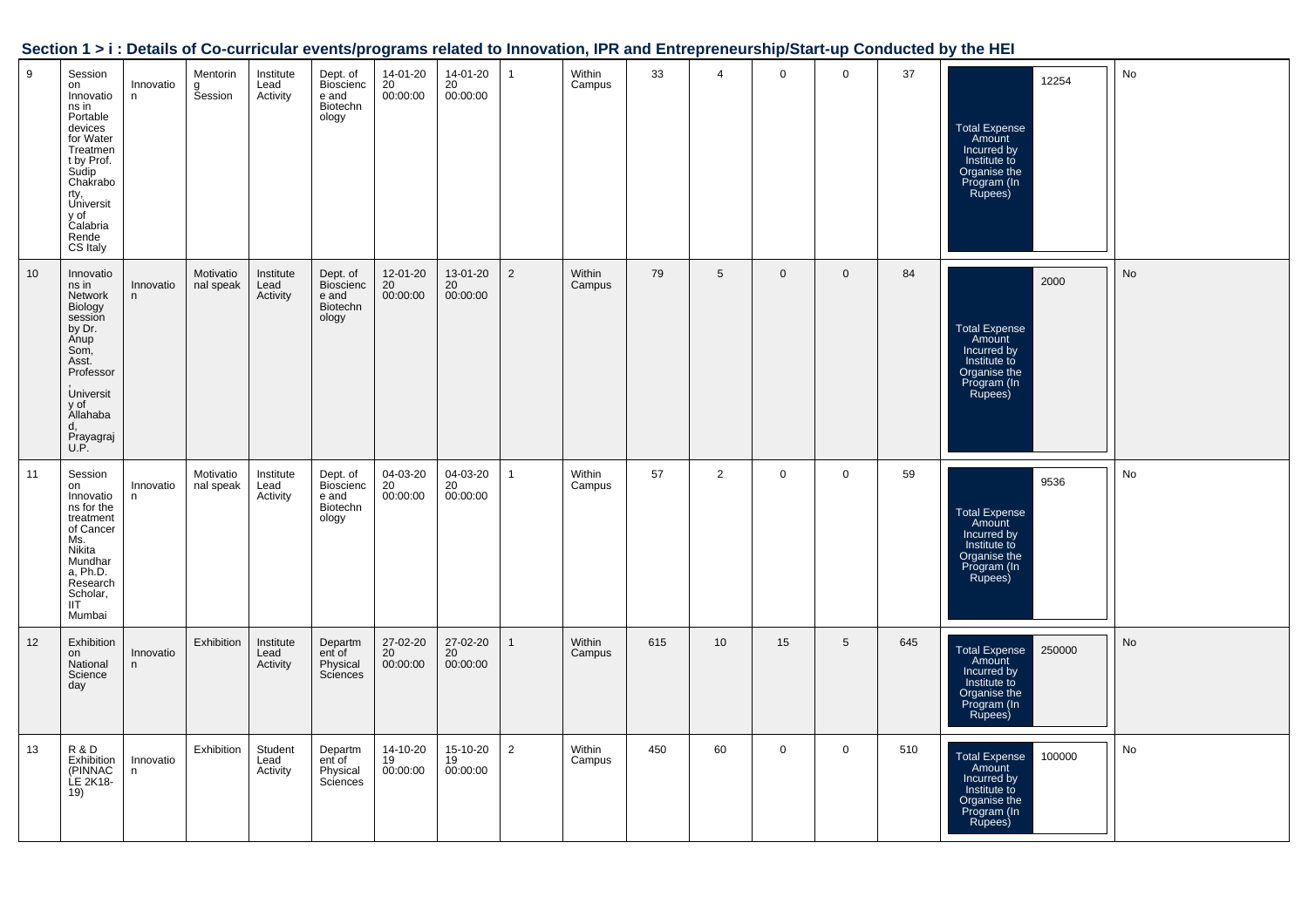|    |                                                                                                                                                                         |                                                      |                            |                               |                                                                |                            |                            |                |                  |                |                |             |                |    | VITTAT: Details of Oo barnoalar events/programs related to importation, if it and Entreprenearship/otail: ap conducted by the HET |                                                                                                                                                                                                                             |
|----|-------------------------------------------------------------------------------------------------------------------------------------------------------------------------|------------------------------------------------------|----------------------------|-------------------------------|----------------------------------------------------------------|----------------------------|----------------------------|----------------|------------------|----------------|----------------|-------------|----------------|----|-----------------------------------------------------------------------------------------------------------------------------------|-----------------------------------------------------------------------------------------------------------------------------------------------------------------------------------------------------------------------------|
| 14 | 3 Days<br>Innovatio<br>n<br>workshop<br>for Rural<br>Women<br>Micro<br>Entrepre<br>neurs                                                                                | Entrepre<br>neurship/<br>Startup,<br>Innovatio<br>n  | Seminar                    | Institute<br>Lead<br>Activity | Atal<br>Incubatio<br>n Centre,<br>Banastha<br>li.<br>Vidyapith | 06-07-20<br>19<br>00:00:00 | 07-07-20<br>19<br>00:00:00 | $\overline{2}$ | Within<br>Campus | $\overline{0}$ | $\overline{0}$ | $\mathbf 0$ | 22             | 22 | 28000<br><b>Total Expense</b><br>Amount<br>Incurred by<br>Institute to<br>Organise the<br>Program (In<br>Rupees)                  | No                                                                                                                                                                                                                          |
| 15 | Roadsho<br>w on<br>Millenniu<br>m<br>::<br>Alliance<br>by FICCI<br>Flo                                                                                                  | Entrepre<br>neurship/<br>Startup,<br>Innovatio<br>n  | Road<br>Show               | Institute<br>Lead<br>Activity | Atal<br>Incubatio<br>n Centre,<br>banasthal<br>Vidyapith       | 02-08-20<br>19<br>00:00:00 | 02-08-20<br>19<br>00:00:00 | $\overline{1}$ | Within<br>Campus | $\mathbf 0$    | $\mathbf 0$    | $\mathbf 0$ | 12             | 12 | No                                                                                                                                | No                                                                                                                                                                                                                          |
| 16 | Special<br>session<br>on IP<br>with all<br>the<br>startup's                                                                                                             | <b>IPR</b>                                           | Mentorin<br>g<br>Session   | Institute<br>Lead<br>Activity | Atal<br>Incubatio<br>n Centre,<br>Banastha<br>li.<br>Vidyapith | 03-08-20<br>19<br>00:00:00 | 03-08-20<br>19<br>00:00:00 | $\mathbf{1}$   | Within<br>Campus | 10             | 2              | $\mathbf 0$ | 8              | 20 | 5000<br>Total Expense<br>Amount<br>Incurred by<br>Institute to<br>Organise the<br>Program (In<br>Rupees)                          | No                                                                                                                                                                                                                          |
| 17 | Detailed<br>one-on-<br>one<br>session<br>on<br>funding<br>opportuni<br>ties for<br>Life<br>Science<br>startup's<br>and<br>aspirants<br>for BIG<br><b>BIRAC</b><br>funds | Entrepre<br>neurship/<br>Startup <sup>'</sup>        | Mentorin<br>g<br>Session   | Institute<br>Lead<br>Activity | Atal<br>incubatio<br>n Centre,<br>Banastha<br>li.<br>Vidyapith | 02-08-20<br>19<br>00:00:00 | 03-08-20<br>19<br>00:00:00 | $\overline{2}$ | Within<br>Campus | 5              | 8              | $\mathbf 0$ | $\overline{7}$ | 20 | No                                                                                                                                | No                                                                                                                                                                                                                          |
| 18 | <b>WOMEN</b><br>Preneur<br>2019(<br>Contact<br>Session<br>2 on<br><b>MVP</b><br>Develop<br>ment)                                                                        | Entrepre<br>neurship/<br>Startup,<br>Innovatio<br>n  | Worksho<br>p               | Institute<br>Lead<br>Activity | Atal<br>Incubatio<br>n Centre,<br>Banastha<br>Vidyapith        | 02-08-20<br>19<br>00:00:00 | 03-08-20<br>19<br>00:00:00 | $\overline{2}$ | Within<br>Campus | $\mathbf 0$    | $\overline{1}$ | $\mathbf 0$ | 9              | 10 | 48500<br>Total Expense<br>Amount<br>Incurred by<br>Institute to<br>Organise the<br>Program (In<br>Rupees)                         | No                                                                                                                                                                                                                          |
| 19 | Idea<br>Carnival<br>2.0                                                                                                                                                 | Entrepre<br>neurship/<br>Startup,<br>Innovatio<br>n. | B-Plan<br>Competiti<br>ons | Institute<br>Lead<br>Activity | Departm<br>ent of<br>Commerc<br>e and<br>Manage<br>ment        | 27-09-20<br>19<br>00:00:00 | 29-09-20<br>19<br>00:00:00 | 3              | Within<br>Campus | 54             | $\mathbf 0$    | $\mathbf 0$ | $\mathbf 0$    | 54 | 21800<br>otal Expense<br>Amount<br>Incurred by<br>Institute to<br>Organise the<br>Program (In<br>Rupees)                          | 1st Position<br>Award /<br>Position /<br>Recognition<br>Secured<br>Tender<br>Title of<br>Gums<br>Innovation /<br>Start-up<br>Secured the<br>Award /<br>Recognition<br>Award/Recog<br>nition/Achieve<br>ment<br>Received for |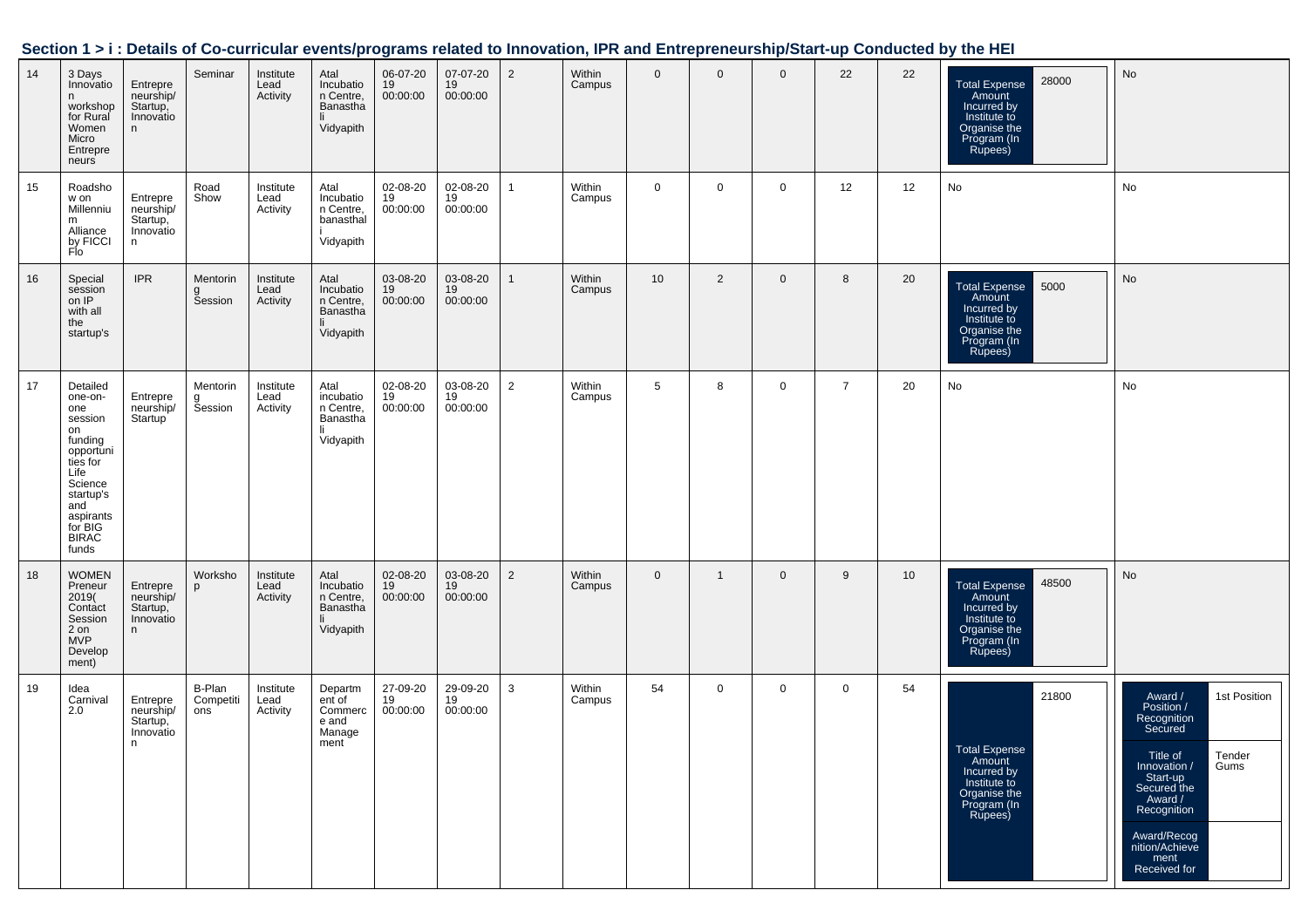|    |                                                                                                          |                                                     | ---                    |                               |                                                                |                                         |                                         |                |                   |                | carriedian cyclifoldical coldical to innovation, in it and Entropronourompletal tap |              |                 |                 | oonaasiya ay mo'nee                                                                                       |                                                                                                                                                                                                                                                  |
|----|----------------------------------------------------------------------------------------------------------|-----------------------------------------------------|------------------------|-------------------------------|----------------------------------------------------------------|-----------------------------------------|-----------------------------------------|----------------|-------------------|----------------|-------------------------------------------------------------------------------------|--------------|-----------------|-----------------|-----------------------------------------------------------------------------------------------------------|--------------------------------------------------------------------------------------------------------------------------------------------------------------------------------------------------------------------------------------------------|
| 20 | <b>WE</b><br>Elevate<br>Accelerat<br>or<br>Program<br>Bootcam<br>p                                       | Entrepre<br>neurship/<br>Startup <sup>'</sup>       | Boot<br>camp           | Institute<br>Lead<br>Activity | Atal<br>Incubatio<br>n Centre,<br>Banastha<br>li.<br>Vidyapith | 21-09-20<br>19<br>00:00:00              | 21-09-20<br>$\frac{11}{19}$<br>00:00:00 | $\overline{1}$ | Outside<br>Campus | $\overline{0}$ | $\mathbf 0$                                                                         | $\mathbf 0$  | 11              | 11              | <b>No</b>                                                                                                 | No                                                                                                                                                                                                                                               |
| 21 | WE<br>Sprint 2.0<br>Contact<br>Session                                                                   | Entrepre<br>neurship/<br>Startup,<br>Innovatio<br>n | Worksho<br>p           | Institute<br>Lead<br>Activity | Atal<br>Incubatio<br>n Centre,<br>Banastha<br>li.<br>Vidyapith | 06-09-20<br>19<br>00:00:00              | 06-09-20<br>19<br>00:00:00              | $\mathbf{1}$   | Within<br>Campus  | $\overline{0}$ | $\overline{0}$                                                                      | $\mathbf 0$  | 6               | 6               | Total Expense<br>Amount<br>Incurred by<br>Institute to<br>Organise the<br>Program (In<br>Rupees)<br>13000 | <b>No</b>                                                                                                                                                                                                                                        |
| 22 | WE<br>Elevate<br>Contact<br>Session<br>$1$ on<br><b>Business</b><br>Model<br>Canvas                      | Entrepre<br>neurship/<br>Startup,<br>Innovatio<br>n | Worksho                | Institute<br>Lead<br>Activity | atal<br>Incubatio<br>n Centre,<br>Banastha<br>li.<br>Vidyapith | 21-10-20<br>19<br>00:00:00              | 21-10-20<br>19<br>00:00:00              | $\mathbf{1}$   | Within<br>Campus  | $\overline{0}$ | $\overline{0}$                                                                      | $\mathbf{0}$ | $5\overline{5}$ | $5\phantom{.0}$ | 19580<br>Total Expense<br>Amount<br>Incurred by<br>Institute to<br>Organise the<br>Program (In<br>Rupees) | <b>No</b>                                                                                                                                                                                                                                        |
| 23 | <b>WOMEN</b><br>Preneur<br>2019<br>contact<br>Session<br>3 on<br>Financial<br>and<br>Operatin<br>g Model | Entrepre<br>neurship/<br>Startup,<br>Innovatio<br>n | Worksho<br>p           | Institute<br>Lead<br>Activity | Atal<br>Incubatio<br>n Centre,<br>Banastha<br>li.<br>Vidyapith | 04-10-20<br>19<br>00:00:00              | 05-10-20<br>19<br>00:00:00              | $\overline{2}$ | Within<br>Campus  | 2              | $\mathbf 0$                                                                         | $\mathbf 0$  | 10              | 12              | 65000<br>Total Expense<br>Amount<br>Incurred by<br>Institute to<br>Organise the<br>Program (In<br>Rupees) | No                                                                                                                                                                                                                                               |
| 24 | Sahbhagi<br>ta 2.0                                                                                       | Entrepre<br>neurship/<br>Startup                    | Demo<br>Day            | Institute<br>Lead<br>Activity | Atal<br>Incubatio<br>n Centre,<br>Banastha<br>Vidyapith        | 14-12-20<br>$19$<br>00:00:00            | 14-12-20<br>19<br>00:00:00              | $\overline{1}$ | Outside<br>Campus | $\overline{0}$ | $\mathbf 0$                                                                         | $\mathbf 0$  | 54              | 54              | Total Expense<br>Amount<br>Incurred by<br>92371<br>Institute to<br>Organise the<br>Program (In<br>Rupees) | <b>No</b>                                                                                                                                                                                                                                        |
| 25 | Grand<br>Finale of<br>5th Inter-<br>College<br>B-Plan<br>Competiti<br>on                                 | Entrepre<br>neurship/<br>Startup,<br>Innovatio<br>n | Innovatio<br>n Contest | Institute<br>Lead<br>Activity | Departm<br>ent of<br>Commerc<br>e and<br>Manage<br>ment        | 18-01-20<br>$\frac{20}{20}$<br>00:00:00 | 18-01-20<br>$20$<br>00:00:00            | $\mathbf{1}$   | Within<br>Campus  | 14             | $\mathbf 0$                                                                         | $\mathbf 0$  | $\overline{0}$  | 14              | 23500<br>Total Expense<br>Amount<br>Incurred by<br>Institute to<br>Organise the<br>Program (In<br>Rupees) | 1st Position<br>Award /<br>Position /<br>Recognition<br>Secured<br>Herbal Anti-<br>Title of<br>Innovation /<br>Start-up<br>Secured the<br>Termite<br>Solution<br>Award /<br>Recognition<br>Award/Recog<br>nition/Achieve<br>ment<br>Received for |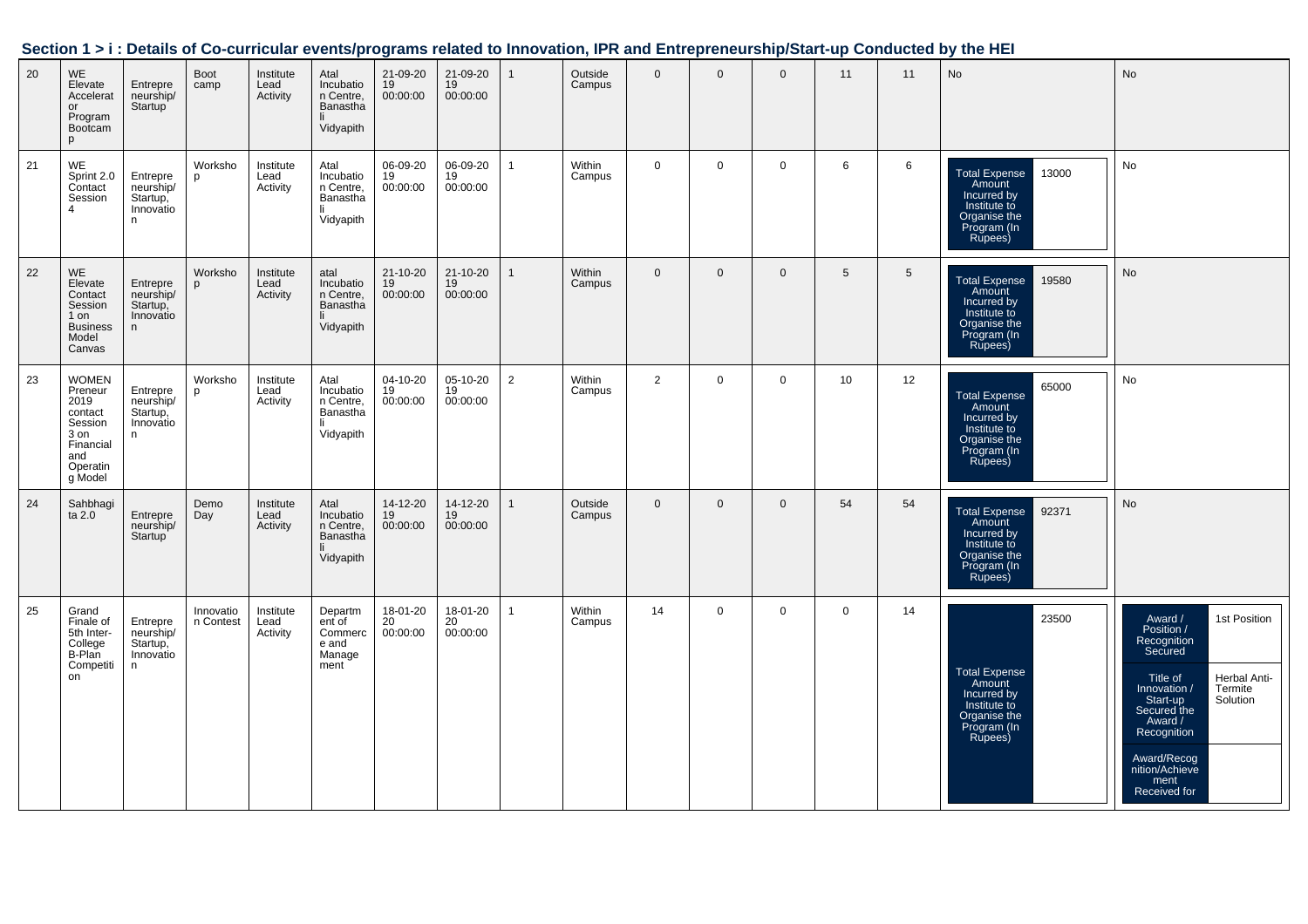|  | Section 1 > i : Details of Co-curricular events/programs related to Innovation, IPR and Entrepreneurship/Start-up Conducted by the HEI |  |  |  |  |
|--|----------------------------------------------------------------------------------------------------------------------------------------|--|--|--|--|
|  |                                                                                                                                        |  |  |  |  |

| 26 | Pannel<br>Discussio<br>n with<br>Women<br>Entrepre<br>neurs                                                                                                                                                                                             | IPR,<br>Innovatio<br>n                                      | Motivatio<br>nal speak          | Institute<br>Lead<br>Activity | Atal<br>Incubatio<br>n Centre,<br>Banastha<br>Vidyapith  | 04-03-20<br>20<br>00:00:00              | 04-03-20<br>20<br>00:00:00 | $\mathbf{1}$   | Within<br>Campus | 50           | $\mathbf{1}$ | $\mathbf 0$    | $\overline{7}$ | 58             | <b>Total Expense</b><br>87585<br>Amount<br>Incurred by<br>Institute to<br>Organise the<br>Program (In<br>Rupees) | No |
|----|---------------------------------------------------------------------------------------------------------------------------------------------------------------------------------------------------------------------------------------------------------|-------------------------------------------------------------|---------------------------------|-------------------------------|----------------------------------------------------------|-----------------------------------------|----------------------------|----------------|------------------|--------------|--------------|----------------|----------------|----------------|------------------------------------------------------------------------------------------------------------------|----|
| 27 | Investor's<br>pitch day                                                                                                                                                                                                                                 | Entrepre<br>neurship/<br>Startup <sup>1</sup>               | Demo<br>Day                     | Institute<br>Lead<br>Activity | Atal<br>Incubatio<br>n Centre,<br>Banastha<br>Vidyapith  | 03-03-20<br>$\frac{20}{20}$<br>00:00:00 | 03-03-20<br>20<br>00:00:00 | $\mathbf{1}$   | Within<br>Campus | $\mathbf 0$  | $\mathbf 0$  | $\overline{0}$ | $\overline{7}$ | $\overline{7}$ | <b>Total Expense</b><br>29926<br>Amount<br>Incurred by<br>Institute to<br>Organise the<br>Program (In<br>Rupees) | No |
| 28 | <b>WOMEN</b><br>Preneur<br>2020<br>Bootcam<br>p                                                                                                                                                                                                         | Entrepre<br>neurship/<br>Startup,<br>Innovatio<br>n         | <b>Boot</b><br>camp             | Institute<br>Lead<br>Activity | Atal<br>Incubatio<br>n Centre,<br>Banastha<br>Vidyapith  | 20-03-20<br>20<br>00:00:00              | 23-03-20<br>20<br>00:00:00 | $\overline{4}$ | Within<br>Campus | $\mathbf{0}$ | $\mathbf{0}$ | $\mathbf{0}$   | 22             | 22             | No                                                                                                               | No |
| 29 | Worksho<br>p on<br>Startup<br>Unit<br>Economi<br>CS                                                                                                                                                                                                     | Entrepre<br>neurship/<br>Startup                            | Mentorin<br>g<br>Session        | Institute<br>Lead<br>Activity | Atal<br>Incubatio<br>n Centre,<br>banasthal<br>Vidyapith | 03-09-20<br>19<br>00:00:00              | 03-09-20<br>19<br>00:00:00 | $\mathbf{1}$   | Within<br>Campus | 15           | $\sqrt{5}$   | $\mathbf 0$    | 15             | 35             | No                                                                                                               | No |
| 30 | Worksho<br>p on<br>pitch-<br>making                                                                                                                                                                                                                     | Entrepre<br>neurship/<br>Startup                            | <b>Mentorin</b><br>g<br>Session | Institute<br>Lead<br>Activity | Atal<br>Incubatio<br>n Cente,<br>Banastha<br>Vidyapith   | 03-08-20<br>19<br>00:00:00              | 03-08-20<br>19<br>00:00:00 | $\mathbf{1}$   | Within<br>Campus | 10           | 5            | $\mathbf{0}$   | 15             | 30             | <b>No</b>                                                                                                        | No |
| 31 | An<br>Innovatio<br>n<br>workshop<br>was<br>organise<br>d for the<br>students<br>of Life<br>Sciences<br>and Earth<br>Sciences<br>to give<br>insights<br>of<br>Entrepre<br>neurship,<br>Opportun<br>ity<br>Evaluatio<br>n,<br>Customer<br>Perspecti<br>ve | IPR,<br>Entrepre<br>neurship/<br>Startup,<br>Innovatio<br>n | Worksho<br>p                    | Institute<br>Lead<br>Activity | Departm<br>ent of<br>Commerc<br>e and<br>Mamage<br>ment  | 20-07-20<br>19<br>00:00:00              | 20-07-20<br>19<br>00:00:00 | $\mathbf{1}$   | Within<br>Campus | 70           | $\mathbf 0$  | $\mathbf 0$    | $\mathbf 0$    | 70             | 35000<br><b>Total Expense</b><br>Amount<br>Incurred by<br>Institute to<br>Organise the<br>Program (In<br>Rupees) | No |
| 32 | Ideation<br>Worksho<br>p on<br>Problem<br>Identificat<br>ion                                                                                                                                                                                            | Entrepre<br>neurship/<br>Startup,<br>Innovatio<br>n.        | Worksho<br>p                    | Institute<br>Lead<br>Activity | Departm<br>ent of<br>Commerc<br>e and<br>Manage<br>ment  | 27-07-20<br>19<br>00:00:00              | 27-07-20<br>19<br>00:00:00 | $\mathbf{1}$   | Within<br>Campus | 60           | $\mathbf{0}$ | $\mathbf{0}$   | $\overline{0}$ | 60             | No                                                                                                               | No |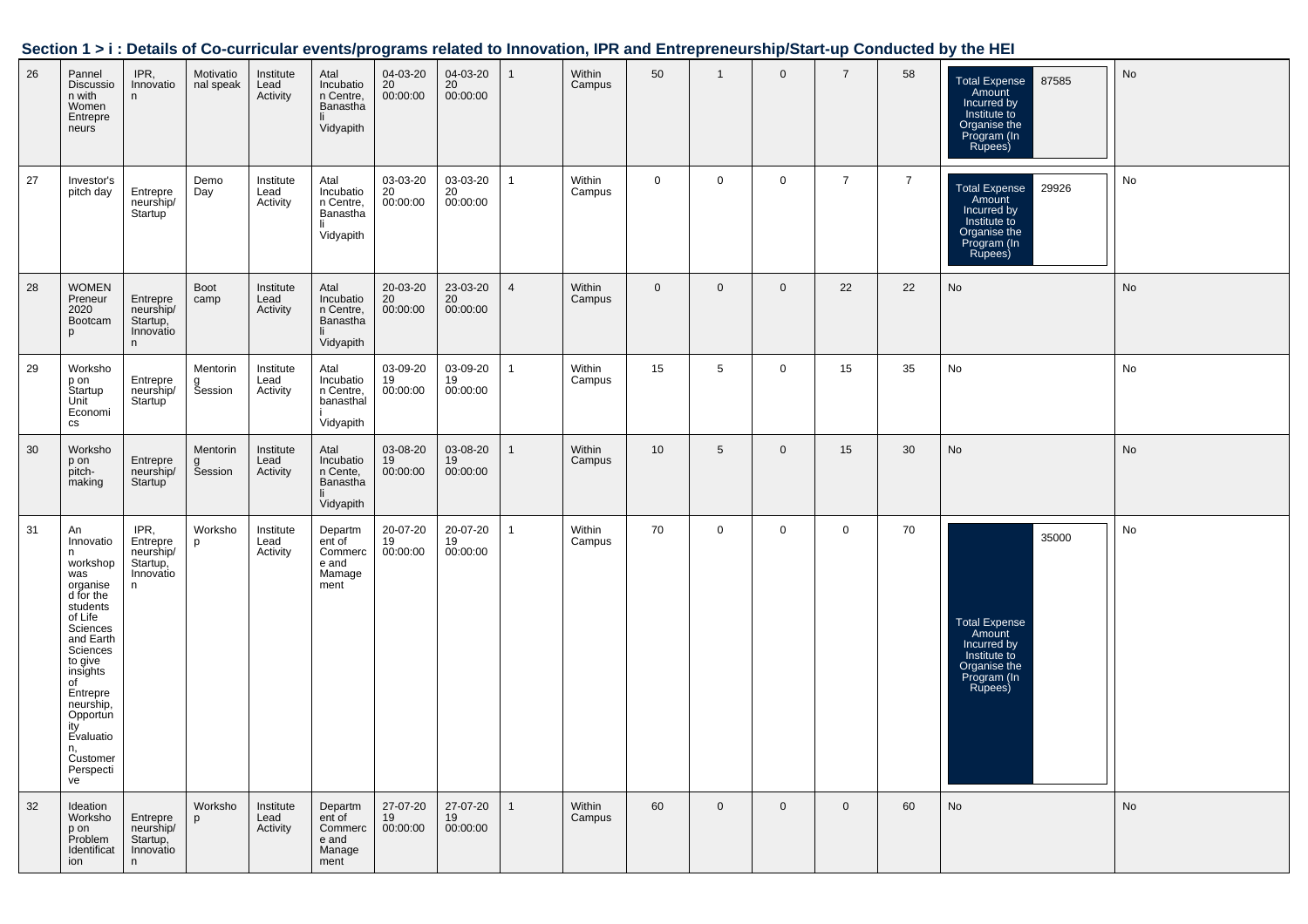|    |                                                                                                                                    |                                                             |                             |                               |                                                                |                            |                            |                |                  |                |                |              |                 |     | <u>Uccupit IVI. Details of Ob-curricular eventsipi ografiis related to impovation, if it and Entrepreneurship/otalt-up Conducted by the HET</u> |           |
|----|------------------------------------------------------------------------------------------------------------------------------------|-------------------------------------------------------------|-----------------------------|-------------------------------|----------------------------------------------------------------|----------------------------|----------------------------|----------------|------------------|----------------|----------------|--------------|-----------------|-----|-------------------------------------------------------------------------------------------------------------------------------------------------|-----------|
| 33 | Session<br>on<br>Entrepre<br>neurship<br>&<br>Innovatio<br>n.                                                                      | IPR,<br>Entrepre<br>neurship/<br>Startup,<br>Innovatio<br>n | Orientatio<br>n.<br>Session | Institute<br>Lead<br>Activity | Departm<br>ent of<br>Commerc<br>e and<br>Manage<br>ment        | 09-08-20<br>19<br>00:00:00 | 12-08-20<br>19<br>00:00:00 | $\overline{4}$ | Within<br>Campus | 745            | $\mathbf{0}$   | $\mathbf 0$  | $\overline{0}$  | 745 | No                                                                                                                                              | No        |
| 34 | Session<br>on<br>Entrepre<br>neurship<br>&<br>Innovatio<br>n                                                                       | IPR,<br>Entrepre<br>neurship/<br>Startup,<br>Innovatio<br>n | Orientatio<br>n.<br>Session | Institute<br>Lead<br>Activity | Departm<br>ent of<br>Compute<br>Sciences                       | 23-08-20<br>19<br>00:00:00 | 23-08-20<br>19<br>00:00:00 | $\mathbf{1}$   | Within<br>Campus | 54             | $\mathbf 0$    | $\mathbf{0}$ | $\overline{0}$  | 54  | <b>No</b>                                                                                                                                       | No        |
| 35 | A two<br>day<br>session<br>on<br>Capacity<br>Building<br>for Rural<br>Women<br>of<br>Banastha<br>li.                               | Innovatio<br>n                                              | Worksho<br>p                | Institute<br>Lead<br>Activity | Departm<br>ent of<br>Commerc<br>e and<br>Manage<br>ment        | 23-10-20<br>19<br>00:00:00 | 24-10-20<br>19<br>00:00:00 | $\overline{2}$ | Within<br>Campus | $\mathbf 0$    | $\mathbf 0$    | $\mathbf 0$  | 41              | 41  | 1000<br>Total Expense<br>Amount<br>Incurred by<br>Institute to<br>Organise the<br>Program (In<br>Rupees)                                        | No        |
| 36 | <b>Business</b><br>Model<br>canvas<br>By Mr.<br>Rohit<br>Aggarwal<br>Founder,<br>Contree                                           | Entrepre<br>neurship/<br>Startup,<br>Innovatio<br>n         | Training                    | Institute<br>Lead<br>Activity | Atal<br>Incubatio<br>n Centre,<br>Banastha<br>Vidyapith        | 14-10-20<br>19<br>00:00:00 | 14-10-20<br>19<br>00:00:00 | $\mathbf{1}$   | Within<br>Campus | 40             | $\mathbf{0}$   | $\mathbf{0}$ | $\overline{0}$  | 40  | 5000<br>Total Expense<br>Amount<br>Incurred by<br>Institute to<br>Organise the<br>Program (In<br>Rupees)                                        | <b>No</b> |
| 37 | Session<br>on<br><b>Business</b><br>Model<br>canvas<br>By Mr.<br>Gautam<br>Pasupule<br>ti,<br>Biodesig<br>n<br>Innovatio<br>n Labs | Entrepre<br>neurship/<br>Startup <sup>'</sup>               | Training                    | Institute<br>Lead<br>Activity | Atal<br>Incubatio<br>n Centre,<br>Banastha<br>li.<br>Vidyapith | 16-11-20<br>19<br>00:00:00 | 16-11-20<br>19<br>00:00:00 | $\overline{1}$ | Within<br>Campus | 12             | $\mathbf 0$    | $\mathbf 0$  | $\overline{0}$  | 12  | 5000<br>Total Expense<br>Amount<br>Incurred by<br>Institute to<br>Organise the<br>Program (In<br>Rupees)                                        | No        |
| 38 | A one<br>day<br>workshop<br>on Mock<br>Demo<br>presentat<br>ion of WE<br>Sprint 2.0<br>cohort                                      | IPR,<br>Entrepre<br>neurship/<br>Startup,<br>Innovatio<br>n | Mentorin<br>g<br>Session    | Institute<br>Lead<br>Activity | Atal<br>Incubatio<br>n Centre,<br>Banastha<br>-li<br>Vidyapith | 13-12-20<br>19<br>00:00:00 | 13-12-20<br>19<br>00:00:00 | $\mathbf{1}$   | Within<br>Campus | $\overline{0}$ | $\overline{0}$ | $\mathbf{0}$ | 10 <sup>°</sup> | 10  | No                                                                                                                                              | No        |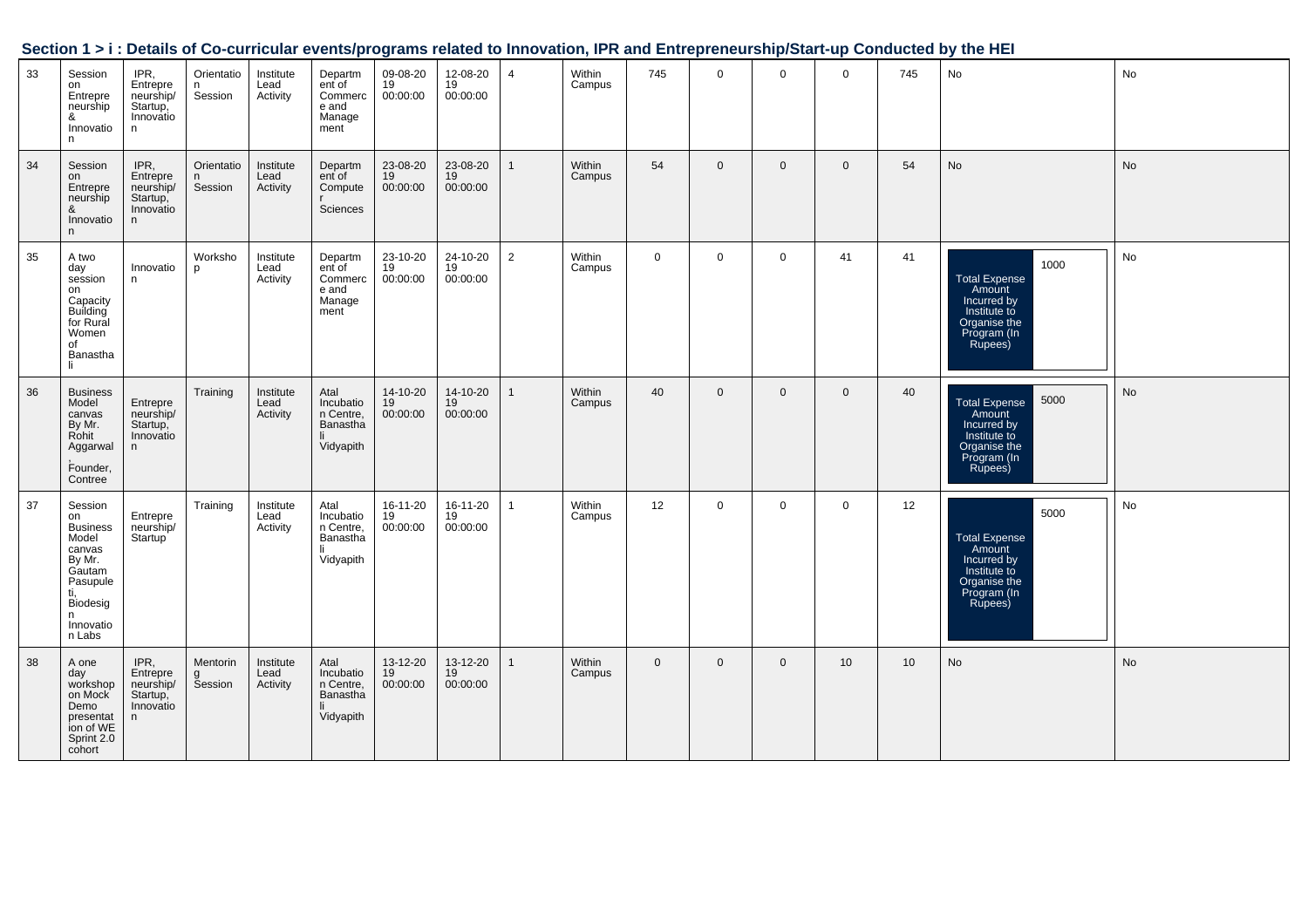|                                                                                                                                                                                                    |                |          |                               | and the state of the state                | $\overline{\phantom{a}}$   |                            |                  |    |          |    |              |    |    |    |
|----------------------------------------------------------------------------------------------------------------------------------------------------------------------------------------------------|----------------|----------|-------------------------------|-------------------------------------------|----------------------------|----------------------------|------------------|----|----------|----|--------------|----|----|----|
| 39<br>Faculty<br>Develop<br>ment<br>Program<br>on<br><b>'Innovatio</b><br>ns and<br>Research<br>Trends in<br>Artificial<br>Intelligen<br>ce' by<br>Centre<br>for<br>Artificial<br>Intelligen<br>ce | Innovatio<br>n | Training | Institute<br>Lead<br>Activity | Departm<br>ent of<br>Compute<br>r Science | 16-10-20<br>19<br>00:00:00 | 21-10-20<br>19<br>00:00:00 | Within<br>Campus | 23 | $\Omega$ | 19 | $\mathbf{0}$ | 42 | No | No |

# Section 1 > ii : Details of Students, Faculties/Staff Participation/Representation in Co-curricular events/programs related to Innovation, IPR and Entrepreneurship/Start-up<br>at the State, National and (or) International Lev

| Srno | Name of<br>Program<br>(Full<br>Name)             | Program<br>Theme                 | Program<br><b>Type</b>     | Organizin<br>g Agency<br>/ Institute<br>Name | Organizin<br>g Agency<br>Type | Program<br>Start<br>Date         | Program<br>End Date        | Program<br>Duration(i<br>n Days) | Participa<br>nts<br>(Students | Participa<br>nts<br>(Faculty) | Total<br>Number<br>of<br>Participa<br>nts | Awards/R<br>ecognitio<br>ns/Achiev<br>ements | Award /<br>Position /<br>Recogniti<br>on<br>Secured | Title of<br>Innovatio<br>n / Start-<br>up<br>Secured<br>the<br>Award /<br>Recogniti<br>on                      | Had institute spent expenses<br>either from own resource/<br>received fund towards sending<br>delegation to participate /<br>represent the activity / event? | Did any of the participants<br>received any awards/recognition<br>for startup / innovation ideas /<br>research                                                                                                                                                                                                                                           |
|------|--------------------------------------------------|----------------------------------|----------------------------|----------------------------------------------|-------------------------------|----------------------------------|----------------------------|----------------------------------|-------------------------------|-------------------------------|-------------------------------------------|----------------------------------------------|-----------------------------------------------------|----------------------------------------------------------------------------------------------------------------|--------------------------------------------------------------------------------------------------------------------------------------------------------------|----------------------------------------------------------------------------------------------------------------------------------------------------------------------------------------------------------------------------------------------------------------------------------------------------------------------------------------------------------|
|      | Tide<br>Turners<br>Plastic<br>Challeng<br>e 2019 | Entrepre<br>neurship/<br>Startup | Awarene<br>SS              | <b>WWF</b><br>India                          | Non-<br>Govt.<br>Agencies     | 25-07-20<br>19<br>00:00:00       | 30-10-20<br>19<br>00:00:00 | 98                               | 17                            | $\mathbf 0$                   | 17                                        | Yes                                          | Tide<br><b>Turners</b><br>Plastic<br>Leaders        | Tide<br>Turners<br>Plastic<br>Leadersh<br>ip<br>Challeng<br>e                                                  | 9000<br><b>TotalTotal</b><br>Expense<br>Amount<br>Incurred by<br>Institute? (In<br>Rupees)                                                                   | Tide<br>Award /<br>Position /<br>Turners<br>Plastic<br>Recognition<br>Secured<br>Leaders<br>Title of<br>Tide<br>Turners<br>Innovation /<br>Plastic<br>Start-up<br>Leadership<br>Secured the<br>Challenge<br>Award /<br>Recognition<br>Award/Recog<br>Idea/Innova<br>nition/Achieve<br>tion/Prototy<br>ment<br>pe<br>Received for                         |
| 2    | Innovriti<br>5.0                                 | Entrepre<br>neurship/<br>Startup | B-Plan<br>Competiti<br>ons | Manipal<br>Universit<br>y, Jaipur            | Educatio<br>nal<br>Institute  | $31 - 01 - 20$<br>20<br>00:00:00 | 02-02-20<br>20<br>00:00:00 | 3                                |                               |                               | 5                                         | Yes                                          | 2nd<br>Position                                     | Effective<br>enzymati<br>C<br>deinking<br>technolog<br>y to<br>enhance<br>the<br>recycling<br>rate in<br>India | 5700<br><b>TotalTotal</b><br>Expense<br>Amount<br>Incurred by<br>Institute? (In<br>Rupees)                                                                   | Award /<br>2nd<br>Position<br>Position /<br>Recognition<br>Secured<br>Effective<br>Title of<br>enzymatic<br>deinking<br>Innovation /<br>Start-up<br>technology<br>Secured the<br>to enhance<br>the<br>Award /<br>recycling<br>Recognition<br>rate in India<br>Award/Recog<br>Idea/Innova<br>nition/Achieve<br>tion/Prototy<br>ment<br>pe<br>Received for |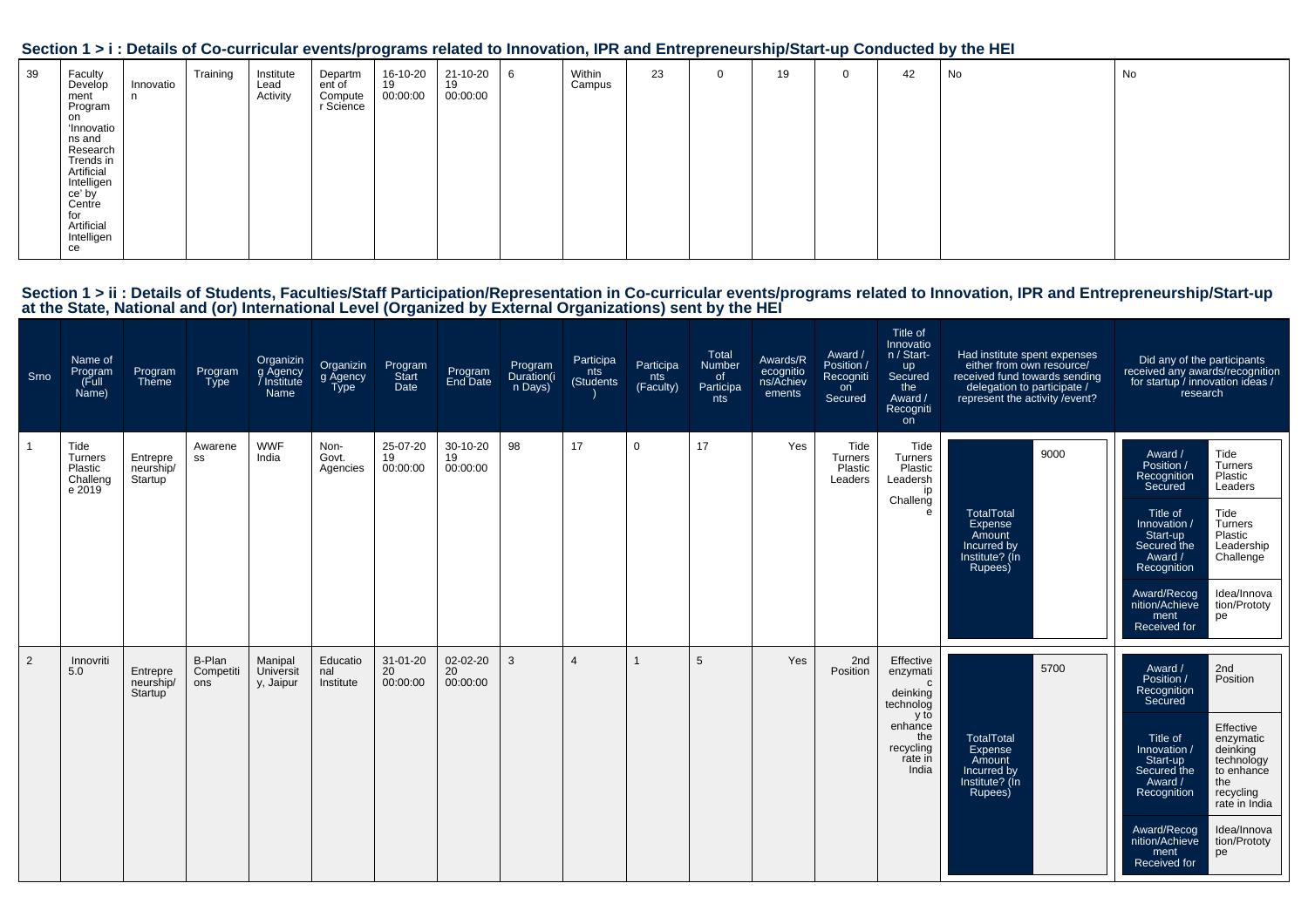|                 | at the State, National and (0) international Lever (Organized by External Organizations) Sent by the HET                                                                                     |                                  |                |                                                                                                                                                                                                             |                              |                            |                            |              |                |                |              |    |                          |                          |                                                                                      |           |
|-----------------|----------------------------------------------------------------------------------------------------------------------------------------------------------------------------------------------|----------------------------------|----------------|-------------------------------------------------------------------------------------------------------------------------------------------------------------------------------------------------------------|------------------------------|----------------------------|----------------------------|--------------|----------------|----------------|--------------|----|--------------------------|--------------------------|--------------------------------------------------------------------------------------|-----------|
| $\mathbf{3}$    | Global<br>Bioindia<br>2019                                                                                                                                                                   | Entrepre<br>neurship/<br>Startup | Awarene<br>SS  | <b>BIRAC</b><br>India                                                                                                                                                                                       | Govt.<br>Agency<br>(Central) | 21-11-20<br>19<br>00:00:00 | 23-11-20<br>19<br>00:00:00 | $\mathbf{3}$ | 8              | $\overline{2}$ | 10           | No | $\cdots$                 | $\hspace{0.05cm} \ldots$ | 41300<br>TotalTotal<br>Expense<br>Amount<br>Incurred by<br>Institute? (In<br>Rupees) | No        |
| $\overline{4}$  | Internatio<br>nal<br>Conferen<br>ce<br>(ICACCF<br>-2020) on<br>Advance<br>ments in<br>Commerc<br>e,<br>Manage<br>ment and<br>Entrepre<br>Entrepre<br>Paradigm<br>Shift in<br>Industry<br>4.0 | Entrepre<br>neurship/<br>Startup | Conferen<br>ce | Amity<br>Universit<br>y                                                                                                                                                                                     | Educatio<br>nal<br>Institute | 23-01-20<br>20<br>00:00:00 | 23-01-20<br>20<br>00:00:00 | $\mathbf{1}$ | $\overline{0}$ | $\mathbf{1}$   | $\mathbf{1}$ | No | $\hspace{0.05cm} \ldots$ | $\hspace{0.05cm} \ldots$ | No                                                                                   | <b>No</b> |
| $5\phantom{.0}$ | 11th<br>Internatio<br>nal<br>Conferen<br>ce on<br>Emergen<br>ce of<br>New<br>Business<br>Practices<br>for<br>Growth,<br>Competiti<br>veness<br>and<br>Innovatio<br>n.                        | Innovatio<br>n                   | Conferen<br>ce | Prestige<br>Institute<br>of<br>Manage<br>manage<br>ment,<br>C0llabora<br>tion with<br>Associati<br>on of<br>Internatio<br>nal<br><b>Business</b><br>and<br>Professio<br>nal<br>Manage<br>ment,<br>Indonesia | Educatio<br>nal<br>Institute | 28-12-20<br>19<br>00:00:00 | 30-12-20<br>19<br>00:00:00 | 3            | $\overline{0}$ | $\mathbf{1}$   | $\mathbf{1}$ | No | $\cdots$                 | $\overline{\phantom{a}}$ | No                                                                                   | No        |
| $6\overline{6}$ | Lab-to-<br>Market I-<br><b>NCUBAT</b><br>E<br>program<br>(Cohort<br>9)                                                                                                                       | Entrepre<br>neurship/<br>Startup | Boot<br>camp   | Gopalakri<br>shnan-<br>Deshpan<br>de<br>Centre<br>for<br>Innovatio<br>n and<br>Entrepre<br>neurship<br>(GDC),<br>ÌГ.<br>Madras,<br>Chennai                                                                  | Educatio<br>nal<br>Institute | 22-02-20<br>20<br>00:00:00 | 31-03-20<br>20<br>00:00:00 | 39           | 10             | $\overline{2}$ | 12           | No | $\hspace{0.05cm} \ldots$ | ---                      | 26000<br>TotalTotal<br>Expense<br>Amount<br>Incurred by<br>Institute? (In<br>Rupees) | No        |

Section 1 > ii : Details of Students, Faculties/Staff Participation/Representation in Co-curricular events/programs related to Innovation, IPR and Entrepreneurship/Start-up<br>at the State, National and (or) International Lev

### **Section 2 > i : List the Academic Programs on Innovation, IPR and Entrepreneurship Development Offered During the Academic Period (2019-20)**

| <b>Total Numbers of</b><br>Course Offering<br>Level of<br>Course<br>Title of Course/Subject<br>Program Program End<br>Start Date Date<br>Total Numbers of Contact Hours of Course<br>Program<br>Duration(in Days)<br>Mode of Delivery<br><b>Type of Course</b><br>Srno<br><b>Program Theme</b><br>Department/Centr<br>Participants<br>(Minimum 30 Contact<br>Offered<br>e/Unit Name<br>hours) |
|-----------------------------------------------------------------------------------------------------------------------------------------------------------------------------------------------------------------------------------------------------------------------------------------------------------------------------------------------------------------------------------------------|
|-----------------------------------------------------------------------------------------------------------------------------------------------------------------------------------------------------------------------------------------------------------------------------------------------------------------------------------------------------------------------------------------------|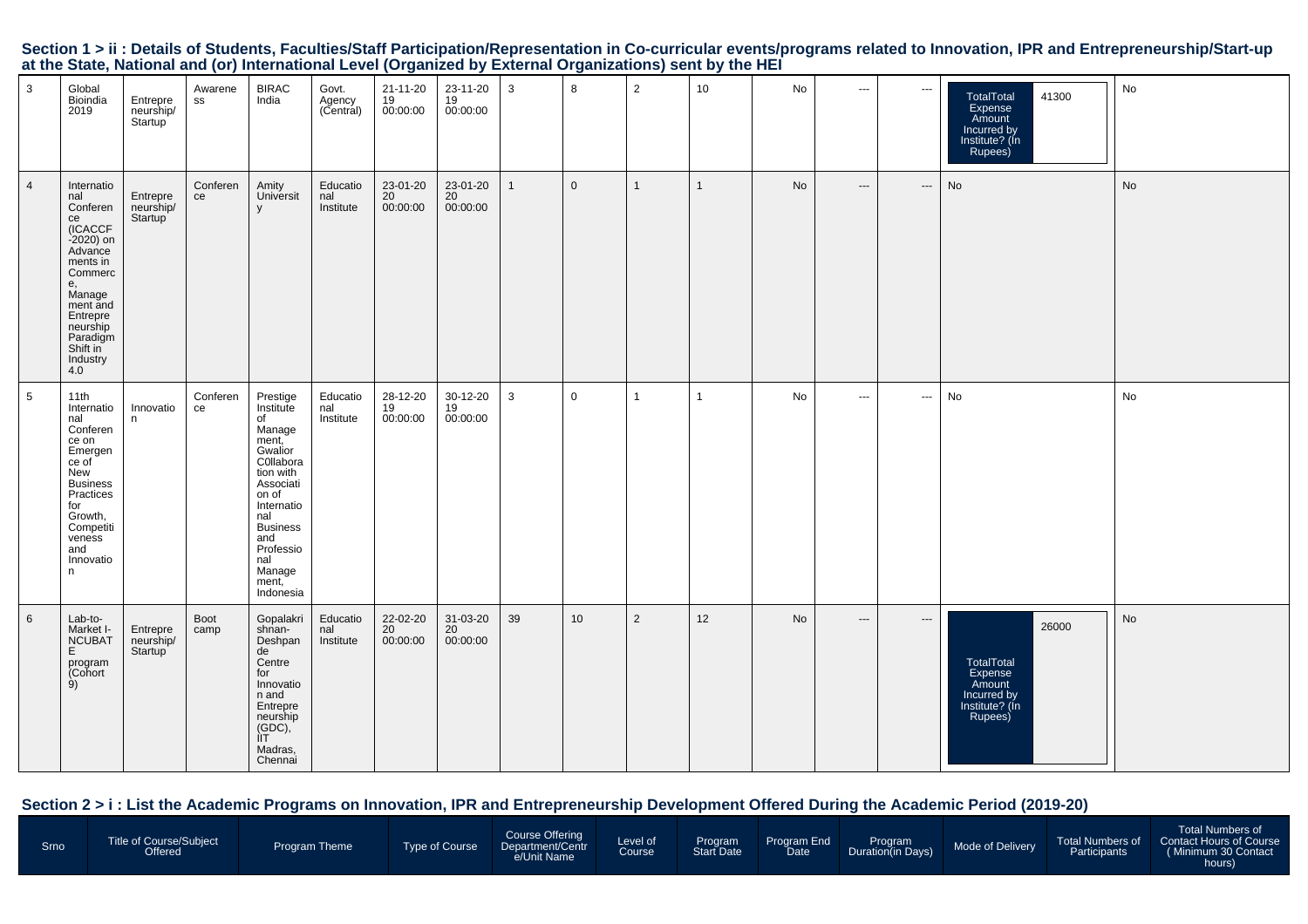| Entrepreneurship and<br>Motivation                                    | Entrepreneurship/Startup | Elective/Core<br><b>Credit Course</b> | <b>Credit Course</b><br>(Elective)   | Department<br>Management  | 16-12-2019 | 30-04-2020 | 137 | Offline | 1000 | 30 |
|-----------------------------------------------------------------------|--------------------------|---------------------------------------|--------------------------------------|---------------------------|------------|------------|-----|---------|------|----|
| Entrepreneurship                                                      | Entrepreneurship/Startup | Elective/Core<br><b>Credit Course</b> | <b>Credit Course</b><br>(Compulsory) | Department<br>Management  | 01-09-2019 | 15-12-2019 | 106 | Offline | 16   | 60 |
| Study of Innovation and<br>Visualization and<br>conceptualization Lab | Entrepreneurship/Startup | Elective/Core<br><b>Credit Course</b> | <b>Credit Course</b><br>(Compulsory) | Department<br>of Design   | 14-07-2019 | 25-11-2019 | 135 | Offline | 15   | 48 |
| Marketing and<br>Entrepreneurship                                     | Entrepreneurship/Startup | Elective/Core<br><b>Credit Course</b> | <b>Credit Course</b><br>(Compulsory) | Department<br>of Design   | 02-01-2020 | 27-04-2020 | 117 | Offline | 15   | 64 |
| Intellectual Property Rights                                          | <b>IPR</b>               | Full time Program                     | Master                               | Department<br>of Pharmacy | 01-01-2020 | 30-06-2020 | 182 | Online  | 14   | 48 |

# **Section 2 > ii : List the Employment Generation Skill Development Programs Organized by the HEI on Innovation, IPR and Entrepreneurship Development During the Academic Period (2019-20)**

| Srno            | Title of the Training Program                                                    | Program Theme                                   | Type of Course                                       | Course Offering<br>Department/Centre/<br><b>Unit Name</b> | Program Start<br>Date | Program End<br><b>Date</b> | Program<br>Duration(in<br>Days) | Mode of Delivery | <b>Total Numbers of</b><br>Participants | <b>Total Numbers of Contact</b><br>Hours of Course (Minimum<br>30 Contact hours) |
|-----------------|----------------------------------------------------------------------------------|-------------------------------------------------|------------------------------------------------------|-----------------------------------------------------------|-----------------------|----------------------------|---------------------------------|------------------|-----------------------------------------|----------------------------------------------------------------------------------|
|                 | WE Ideate Pre Incubation<br>Program                                              | Entrepreneurship/Startup                        | EDP in I&E / IPR                                     | Atal Incubation<br>Centre                                 | 19-12-2019            | 16-03-2020                 | 89                              | Offline          | 60                                      | 30                                                                               |
| $\overline{2}$  | 11 Months WOMENPreneur<br><b>Incubation Program</b>                              | IPR.<br>Entrepreneurship/Startup,<br>Innovation | EDP in I&E / IPR                                     | Atal Incubation<br>Centre Banasthali<br>Vidyapith         | 11-03-2019            | 01-02-2020                 | 328                             | Offline          | 13                                      | 140                                                                              |
| $\mathbf{3}$    | WE Elevate Accelerator<br>Program( in partnership with<br>TiE Rajasthan)         | IPR.<br>Entrepreneurship/Startup,<br>Innovation | EDP in I&E / IPR                                     | Atal Incubation<br>Centre Banasthali<br>Vidyapith         | 30-09-2019            | 01-02-2020                 | 125                             | Offline          | $\overline{4}$                          | 50                                                                               |
| $\overline{4}$  | Training Program on Glass<br>Products                                            | Entrepreneurship/Startup                        | Employment<br>Generation Training<br>Programs        | Department of<br>Design                                   | 18-12-2019            | 22-12-2019                 | 5                               | Offline          | 21                                      | 30                                                                               |
| $5\phantom{.0}$ | Training Program on Akola<br>Print                                               | Entrepreneurship/Startup                        | Employment<br>Generation Training<br>Programs        | Department of<br>Design                                   | 18-12-2019            | 22-12-2019                 | 5                               | Offline          | 24                                      | 30                                                                               |
| 6               | Training Program on<br>Wearable Fashion<br>Accessories                           | Entrepreneurship/Startup                        | Employment<br>Generation Training<br>Programs        | Department of<br>Design                                   | 18-12-2019            | 22-12-2019                 | 5                               | Offline          | 19                                      | 30                                                                               |
| $\overline{7}$  | Certificate course in Shibori<br>(Tie and Dye)                                   | Entrepreneurship/Startup                        | Employment<br><b>Generation Training</b><br>Programs | Department of<br>Design                                   | 08-02-2019            | 04-01-2020                 | 331                             | Offline          | 10                                      | 152                                                                              |
| 8               | Certificate course in Batik<br>(Dyeing and Painting)                             | Entrepreneurship/Startup                        | Employment<br>Generation Training<br>Programs        | Department of<br>Design                                   | 08-02-2019            | 04-01-2020                 | 331                             | Offline          | 24                                      | 152                                                                              |
| 9               | Certificate course in Block<br>printing                                          | Entrepreneurship/Startup                        | Employment<br>Generation Training<br>Programs        | Department of<br>Design                                   | 08-02-2019            | 04-01-2020                 | 331                             | Offline          | 29                                      | 152                                                                              |
| 10 <sup>1</sup> | Certificate course in Macrame<br>and Knotting                                    | Entrepreneurship/Startup                        | Employment<br>Generation Training<br>Programs        | Department of<br>Desian                                   | 08-02-2019            | 04-01-2020                 | 331                             | Offline          | 32                                      | 152                                                                              |
| 11              | <b>WE Sprint Acceleration</b><br>Program                                         | IPR.<br>Entrepreneurship/Startup,<br>Innovation | EDP in I&E / IPR                                     | Atal Incubation<br>Centre Banasthali<br>Vidyapith         | 08-02-2019            | 06-09-2020                 | 577                             | Online           | 6                                       | 84                                                                               |
| 12              | Capacity Building Workshop<br>for Rural Women of Newai<br>and banasthali Village | Innovation                                      | Employment<br>Generation Training<br>Programs        | Atal Incubation<br>Centre Banasthali<br>Vidyapith         | 22-10-2019            | 25-10-2019                 | 4                               | Offline          | 30                                      | 32                                                                               |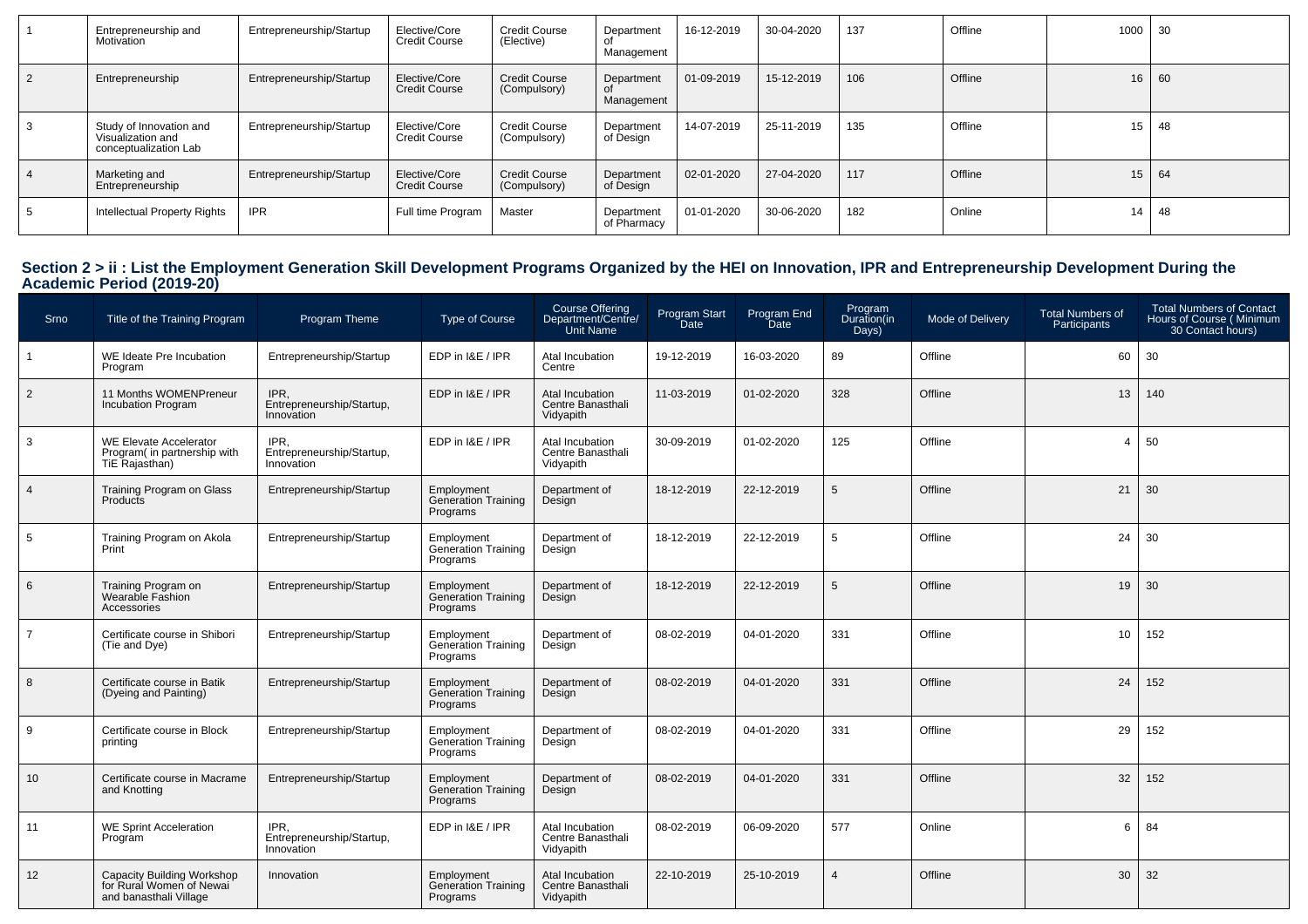# Section 2 > iii : List the Full Time Faculties had with a Degree (UG/PG/PhD) in Innovation/IPR/Entrepreneurship and (or) Received Specialized Training program of I&E, IPR<br>(MDP, EDP, FDP, Short-term Certificate Course, of m

| <b>Srno</b>                                                                                                                         | <b>Faculty Name</b>                                              | Department/Centre/Unit Name                     |                                             | Designation                                       |                                |                            | Do you have a degree in I&E & IPR?                       |                             | Had the faculty received training on I&E & | IPR during AY 2019-20             |                            |
|-------------------------------------------------------------------------------------------------------------------------------------|------------------------------------------------------------------|-------------------------------------------------|---------------------------------------------|---------------------------------------------------|--------------------------------|----------------------------|----------------------------------------------------------|-----------------------------|--------------------------------------------|-----------------------------------|----------------------------|
| $\mathbf{1}$                                                                                                                        | Dr. Abhinav Nigam                                                | Department of Management                        |                                             | <b>Asstistant Professor</b>                       |                                | Yes                        |                                                          | No                          |                                            |                                   |                            |
| <b>MBA</b><br>In<br>Highest<br>mark<br>degree<br>eting<br>name in<br>and<br>I&E and<br>Entre<br><b>IPR</b><br>prene<br>urship<br>PG | $\overline{2}$                                                   | Ms. Anita Shou                                  |                                             | Department of Management                          |                                | <b>Assistant Professor</b> |                                                          | Yes                         |                                            |                                   |                            |
| Degree<br>Type<br>2008<br>Year of<br><b>Highest</b><br>degree<br>in I&E<br>and IPR                                                  |                                                                  |                                                 |                                             |                                                   |                                |                            |                                                          |                             |                                            |                                   |                            |
| Yes                                                                                                                                 |                                                                  | Highest degree name in<br>I&E and IPR           | MBA In marketing<br>and<br>Entrepreneurship | <b>Training Name</b>                              | Training<br>Theme              | Type of<br>Course          | Training<br>Training<br>Agency<br>Name<br>Agency<br>Type | Training<br>Start<br>Date   | Training<br>End Date                       | Training<br>Duration<br>(in Days) | Mode of<br>Delivery        |
|                                                                                                                                     |                                                                  | Degree Type                                     | PG<br>2008                                  | Faculty exchange<br>program at IST,               | Entrepreneur<br>ship/Startup   | FDP in<br>I&E, IPR         | European<br>Internatio<br>Union<br>nal<br>Agencies       | 07-09-20<br>19<br>00:00:00  | 10-09-20<br>19<br>00:00:00                 | $\overline{4}$                    | Offline                    |
|                                                                                                                                     |                                                                  |                                                 |                                             | Faculty exchange<br>program at USC,<br>Compostela | Entrepreneur<br>ship/Startup   | FDP in<br>1&E, IPR         | European<br>Internatio<br>Union<br>nal<br>Agencies       | 11-09-20<br>19<br>00:00:00  | 14-09-20<br>19<br>00:00:00                 | $\overline{4}$                    | Offline                    |
|                                                                                                                                     |                                                                  | Year of Highest degree<br>in I&E and IPR        |                                             | Faculty exchange<br>program at GCU,<br>Glasgow    | Entrepreneur<br>ship/Startup   | FDP in<br>I&E, IPR         | European<br>Internatio<br>Union<br>nal<br>Agencies       | 08-06-20<br>19<br>00:00:00  | 11-06-20<br>19<br>00:00:00                 | $\overline{4}$                    | Offline                    |
|                                                                                                                                     |                                                                  |                                                 |                                             | Faculty exchange<br>program at UCD,<br>Dublin     | Entrepreneur<br>ship/Startup   | FDP in<br>I&E, IPR         | European<br>Internatio<br>Union<br>nal<br>Agencies       | 12-06-20<br>19<br>00:00:00  | 16-06-20<br>19<br>00:00:00                 | 5                                 | Offline                    |
| $\overline{3}$                                                                                                                      | Dr. Sarika Gupta                                                 | Department of Bioscience and Biotechnology      |                                             | <b>Assistant Professor</b>                        |                                | Yes                        |                                                          | Yes                         |                                            |                                   |                            |
|                                                                                                                                     | Phd in<br>Highest degree name in<br>I&E and IPR<br>Biotechnology | <b>Training Name</b>                            | <b>Training Theme</b>                       | Type of<br>Course                                 | Training<br><b>Agency Name</b> | Training<br>Agency Type    | <b>Training Start</b><br>Date                            | <b>Training End</b><br>Date | Training<br>Duration (in<br>Days)          |                                   | Mode of<br><b>Delivery</b> |
|                                                                                                                                     | PhD<br>Degree Type<br>2010                                       | i-Incubate                                      | Entrepreneurship/St<br>artup                | EDP in I&E,<br><b>IPR</b>                         | GDC, IIT<br>Madras,<br>Chennai | Govt. Agency<br>(Central)  | 15-02-2020<br>00:00:00                                   | 15-04-2020<br>00:00:00      | 61                                         |                                   | Online                     |
|                                                                                                                                     | Year of Highest degree<br>in I&E and IPR                         | National Bio<br>Entrepreneurship<br>Competition | Entrepreneurship/St<br>artup, Innovation    | EDP in I&E,<br><b>IPR</b>                         | DBT, Govt. of<br>India         | Govt. Agency<br>(Central)  | 16-12-2019<br>00:00:00                                   | 19-12-2019<br>00:00:00      | $\overline{4}$                             |                                   | Offline                    |
| $\overline{4}$                                                                                                                      | Dr. Surabhi Bajpai                                               | Department of Bioscience and Biotechnology      |                                             | <b>Assistant Professor</b>                        |                                | Yes                        |                                                          | Yes                         |                                            |                                   |                            |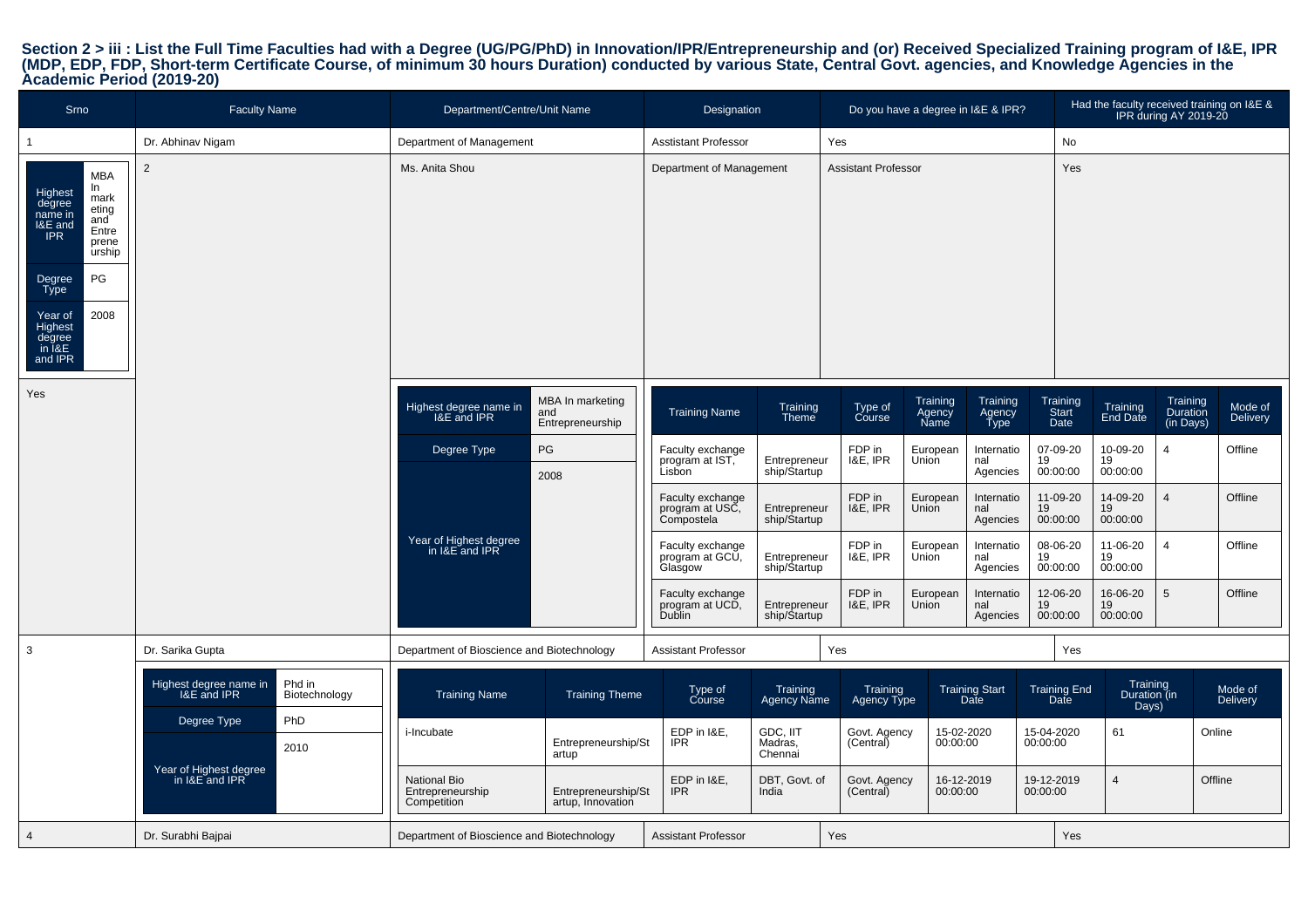|                | Highest degree name in<br>I&E and IPR<br>Degree Type<br>Year of Highest degree | Phd in<br>Biotechnology<br>PhD<br>2015   | <b>Training Name</b><br><i>i</i> -Incubate                             | <b>Training Theme</b><br>Entrepreneurship/St | Type of<br>Course<br>EDP in I&E,<br><b>IPR</b> | Training<br><b>Agency Name</b><br>GDC, IIT<br>Madras,                                                        | Training<br>Agency Type<br>Govt. Agency<br>(Central) | <b>Training Start</b><br>Date<br>15-02-2020<br>00:00:00 | <b>Training End</b><br>Date<br>15-04-2020<br>00:00:00 | Training<br>Duration (in<br>Days)<br>61 | Mode of<br>Delivery<br>Online |
|----------------|--------------------------------------------------------------------------------|------------------------------------------|------------------------------------------------------------------------|----------------------------------------------|------------------------------------------------|--------------------------------------------------------------------------------------------------------------|------------------------------------------------------|---------------------------------------------------------|-------------------------------------------------------|-----------------------------------------|-------------------------------|
|                | in I&E and IPR                                                                 |                                          |                                                                        | artup, Innovation                            |                                                | Chennai                                                                                                      |                                                      |                                                         |                                                       |                                         |                               |
| 5              | Dr. Bharat Bhushan Sharma                                                      |                                          | Department of Automation                                               |                                              | <b>Assistant Professor</b>                     |                                                                                                              | Yes                                                  |                                                         | Yes                                                   |                                         |                               |
|                | Highest degree name in<br><b>I&amp;E</b> and IPR                               | PhD                                      | <b>Training Name</b>                                                   | <b>Training Theme</b>                        | Type of<br>Course                              | Training<br>Agency Name                                                                                      | Training<br>Agency Type                              | <b>Training Start</b><br>Date                           | <b>Training End</b><br>Date                           | Training<br>Duration (in<br>Days)       | Mode of<br>Delivery           |
|                | Degree Type                                                                    | PhD                                      | Artificial Intelligence:                                               | Innovation                                   | Short term                                     | Centre of                                                                                                    | Educational                                          | 08-01-2020                                              | 13-01-2020                                            | 6                                       | Offline                       |
|                | 2018<br>Year of Highest degree<br>in I&E and IPR                               |                                          | Theories, Techniques and<br>Applications                               |                                              | Certificate                                    | Artifical<br>Intelligence<br>Banasthali<br>Vidyapith(<br>Sponsored by<br>DST, Govt of<br>India)              | Institute                                            | 00:00:00                                                | 00:00:00                                              |                                         |                               |
|                |                                                                                |                                          | Artificial Intelligence:<br>Theories, Techniques and<br>Applications   | Innovation                                   | Short term<br>Certificate                      | Centre of<br>Artifical<br>Intelligence<br>Banasthali<br>Vidyapith(<br>Sponsored by<br>DST, Govt of<br>India) | Educational<br>Institute                             | 08-01-2020<br>00:00:00                                  | 13-01-2020<br>00:00:00                                | 6                                       | Offline                       |
|                |                                                                                |                                          | Artificial Intelligence:<br>Theories, Techniques and<br>Applications   | Innovation                                   | Short term<br>Certificate                      | Centre of<br>Artifical<br>Intelligence<br>Banasthali<br>Vidyapith(<br>Sponsored by<br>DST, Govt of<br>India) | Educational<br>Institute                             | 08-01-2020<br>00:00:00                                  | 13-01-2020<br>00:00:00                                | 6                                       | Offline                       |
|                |                                                                                |                                          | Innovation and Research<br><b>Trends in Artificial</b><br>Intelligence | Innovation                                   | Short term<br>Certificate                      | Banasthali<br>Vidyapith                                                                                      | Educational<br>Institute                             | 16-10-2019<br>00:00:00                                  | 21-10-2019<br>00:00:00                                | 6                                       | Offline                       |
| 6              | Ms. Dhriti Upadhaya                                                            |                                          | <b>Atal Incubation Centre</b>                                          |                                              | Portfolio Manager                              |                                                                                                              | Yes                                                  |                                                         | Yes                                                   |                                         |                               |
|                | Highest degree name in<br>I&E and IPR                                          | <b>MBA</b>                               | <b>Training Name</b>                                                   | <b>Training Theme</b>                        | Type of<br>Course                              | Training<br><b>Agency Name</b>                                                                               | Training<br>Agency Type                              | <b>Training Start</b><br><b>Date</b>                    | <b>Training End</b><br>Date                           | Training<br>Duration (in<br>Days)       | Mode of<br><b>Delivery</b>    |
|                | PG<br>Degree Type<br>Year of Highest degree<br>in I&E and IPR<br>2018          | SEED BDS ToT                             |                                                                        | FDP in I&E,<br><b>IPR</b>                    | SEED                                           | International                                                                                                | 17-09-2019                                           | 20-09-2019                                              | 4                                                     | Offline                                 |                               |
|                |                                                                                | Entrepreneurship/St<br>artup, Innovation |                                                                        |                                              |                                                | Agencies                                                                                                     | 00:00:00                                             | 00:00:00                                                |                                                       |                                         |                               |
| $\overline{7}$ | Mr. Abhishek Pareek                                                            |                                          | Atal Incubation Centre Banasthali Vidyapith                            |                                              | CEO                                            |                                                                                                              | Yes                                                  |                                                         | Yes                                                   |                                         |                               |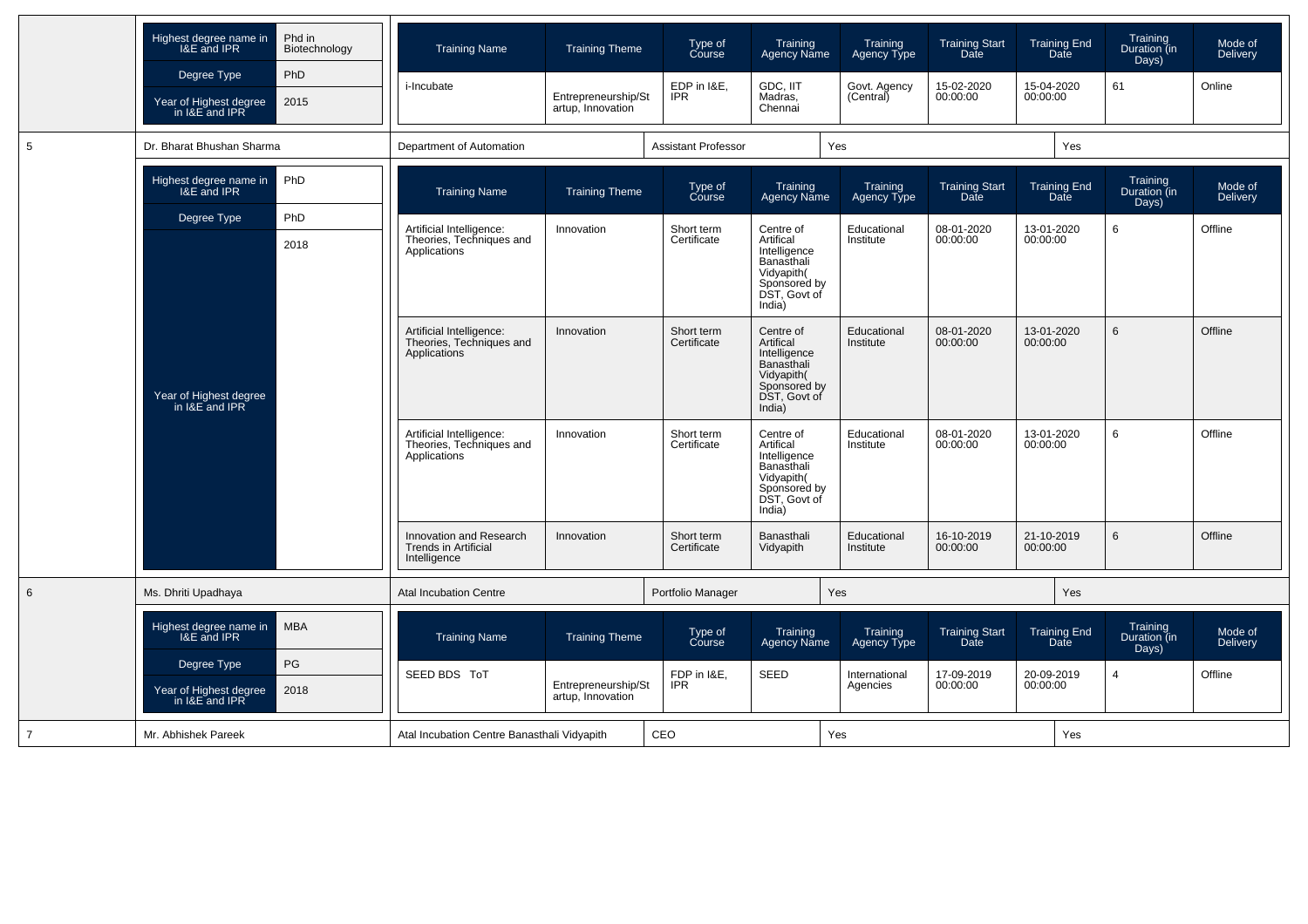|   | Highest degree name in<br><b>I&amp;E</b> and IPR | MBA        | <b>Training Name</b>                           | <b>Training Theme</b>        | Type of<br>Course         | Training<br><b>Agency Name</b> | Training<br>Agency Type   | <b>Training Start</b><br>Date | <b>Training End</b><br>Date | Training<br>Duration (in<br>Days) | Mode of<br><b>Delivery</b> |
|---|--------------------------------------------------|------------|------------------------------------------------|------------------------------|---------------------------|--------------------------------|---------------------------|-------------------------------|-----------------------------|-----------------------------------|----------------------------|
|   | Degree Type                                      | PG<br>2006 | Faculty exchange program<br>at IST, Lisbon     | Entrepreneurship/St<br>artup | FDP in I&E,<br>IPR.       | European<br>Union              | International<br>Agencies | 07-09-2019<br>00:00:00        | 10-09-2019<br>00:00:00      | 4                                 | Offline                    |
|   | Year of Highest degree<br>in I&E and IPR         |            | Faculty exchange program<br>at USC, Compostela | Entrepreneurship/St<br>artup | FDP in I&E.<br><b>IPR</b> | European<br>Union              | International<br>Agencies | 11-09-2019<br>00:00:00        | 14-09-2019<br>00:00:00      |                                   | Offline                    |
|   |                                                  |            | Faculty exchange program<br>at GCU, Glasgow    | Entrepreneurship/St<br>artup | FDP in I&E.<br><b>IPR</b> | European<br>Union              | International<br>Agencies | 08-06-2019<br>00:00:00        | 11-06-2019<br>00:00:00      |                                   | Offline                    |
|   |                                                  |            | Faculty exchange program<br>at UCD. Dublin     | Entrepreneurship/St<br>artup | FDP in I&E.<br><b>IPR</b> | European<br>Union              | International<br>Agencies | 12-06-2019<br>00:00:00        | 16-06-2019<br>00:00:00      | -5                                | Offline                    |
| 8 | Dr. Suphiya Khan                                 |            | Department of Bioscience and Biotechnology     | Associate Professor          |                           | Yes                            |                           | No                            |                             |                                   |                            |

# Section 3 > i : List Idea/Innovation Centric Student Clubs Are Functional at the HEI with Access to Co-working Space/Work-stations for Students with Facilities &<br>Equipment Available to promote and Support Innovation, Entre

| Srno | Name of Student Club  | Type of Club           | Year of Establishment | Type of Facilities<br>Available at the Club | <b>Student Club</b><br>with Access to<br>Other I&E<br>Facilities at the<br><b>HEI</b> | No of<br>Programs/Activiti<br>es Organized by<br>During the AY<br>2019-20 | Student Club<br>Team Lead<br>Name | <b>Student Club Team</b><br><b>Lead Email</b> | <b>Student Club Team</b><br>Lead Phone |
|------|-----------------------|------------------------|-----------------------|---------------------------------------------|---------------------------------------------------------------------------------------|---------------------------------------------------------------------------|-----------------------------------|-----------------------------------------------|----------------------------------------|
|      | Entrepreneurship Cell | <b>Startup Club</b>    | 2014                  | Co-working Space                            | Pre-Incubation<br>Unit, Incubation<br>Unit, Innovation<br>Labs                        | 45                                                                        | Apoorva Awasthi                   | ecell@banasthali.in                           | 9351126503                             |
| 2    | Aayam                 | Idea Club              | 2006                  | Co-working Space                            | Pre-Incubation<br>Unit                                                                | 6                                                                         | Pooja Asopa                       | poojaasopa@banastha<br>li.in                  | 9680359214                             |
| 3    | Innovacation          | <b>Innovation Club</b> | 2010                  | Co-working Space                            | Pre-Incubation<br>Unit                                                                | 10                                                                        | Mainaj Faridi                     | fmainaz@banasthali.in                         | 9602049523                             |
|      | Synergy               | Idea Club              | 2013                  | Co-working Space                            | Pre-Incubation<br>Unit                                                                |                                                                           | Meenakshi<br>Rohella              | meenakshirohella@ba<br>nasthali.in            | 8058195437                             |

#### Section 3 > ii > a : List the Pre-Incubation Facility (Tinkering Lab/Makers' Space/Design Centre/New Gen IEDC/IEDC/EDC/Innovation Centre/Startup Cell) (>= 600 Sq. Ft. **Floor Area)**

**No Data Flled!**

#### **Section 3 > ii > b : List the Centre of Excellence (CoE) Facilities with Advance Tools and Equipment at the HEI (>= 1000 Sq. Ft. Floor Area)**

| Srno | Name of CoE Facility | Year of<br>Establishment | CoE with Access<br>to Other I&E<br>Facilities at the<br>HEI | Name of the<br>Funding<br><b>Schemes</b><br>Available with<br>CoE, if any<br>(Optional) | <b>Facility Details</b> | Total Nos of<br>Dedicated<br>Executive/Manag<br>ement team<br>Strength<br>Engaged at the<br>Facility | Had the CoE Provided any<br>Funding Support for<br>Idea/Prototype/Innovation<br>Development and<br>implementation during the<br>Financial Year 2019-20? | Had institute Generated Income<br>either from Services Offered by CoE<br>Centre/Facilities? | Had institute spent expenses<br>either from own<br>resource/received fund towards<br>Establishment/Operation of<br>CoE Centre/Facilities? |
|------|----------------------|--------------------------|-------------------------------------------------------------|-----------------------------------------------------------------------------------------|-------------------------|------------------------------------------------------------------------------------------------------|---------------------------------------------------------------------------------------------------------------------------------------------------------|---------------------------------------------------------------------------------------------|-------------------------------------------------------------------------------------------------------------------------------------------|
|------|----------------------|--------------------------|-------------------------------------------------------------|-----------------------------------------------------------------------------------------|-------------------------|------------------------------------------------------------------------------------------------------|---------------------------------------------------------------------------------------------------------------------------------------------------------|---------------------------------------------------------------------------------------------|-------------------------------------------------------------------------------------------------------------------------------------------|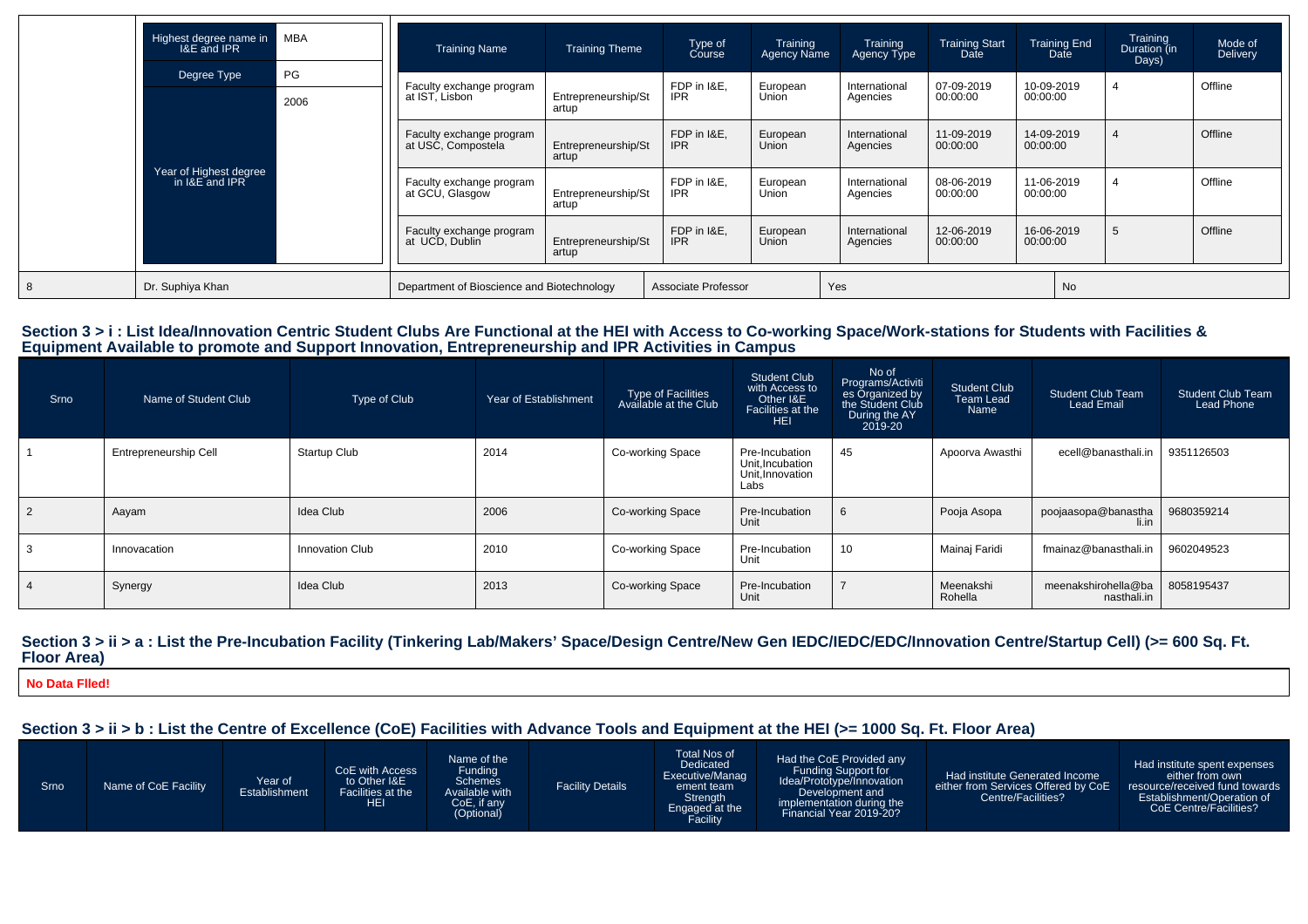#### **Section 3 > ii > b : List the Centre of Excellence (CoE) Facilities with Advance Tools and Equipment at the HEI (>= 1000 Sq. Ft. Floor Area)**

| $\mathbf{1}$   | <b>HDFC Innovation Hub</b>                          | 2018                   | Pre-<br>Incubation, Incuba<br>tion<br>Unit, Innovation<br>Labs, Innovation<br>Park/Research<br>Park | <b>HDFC Bank</b><br>PARIVARTAN | Prof.<br>Facility<br>Shailly<br>Sharm<br>Incharge<br>a<br>sshaill<br>Facility<br>Incharge<br>Email<br>y@ban<br>asthali.<br>in<br>98870<br>51809<br>Facility<br>Incharge<br>Phone   | 15 <sup>15</sup>       | No |                                  | No                                                                            |          | Yes                                                                           |
|----------------|-----------------------------------------------------|------------------------|-----------------------------------------------------------------------------------------------------|--------------------------------|------------------------------------------------------------------------------------------------------------------------------------------------------------------------------------|------------------------|----|----------------------------------|-------------------------------------------------------------------------------|----------|-------------------------------------------------------------------------------|
|                |                                                     | Source of Grant / Fund |                                                                                                     |                                | Agency Name                                                                                                                                                                        |                        |    | Agency Type                      |                                                                               |          | Total Grants / Funds Received by CoE<br>Facility exists in Campus (In Rupees) |
|                | <b>Funding Agency</b>                               |                        |                                                                                                     |                                | <b>HDFC Bank</b>                                                                                                                                                                   |                        |    | Corporate / Industry Association |                                                                               | 25300000 |                                                                               |
| $\overline{2}$ | CoE in Water- LCRED                                 | 2019                   | <b>Innovation Labs</b>                                                                              | <b>DST CURIE New</b><br>Delhi  | Facility<br>Incharge<br>Dr.<br>Suphiy<br>a Khan<br>Name<br>suphiy<br>akhan<br>Facility<br>Incharge<br>@gmai<br>Email<br>I.com<br>98299<br>Facility<br>Incharge<br>Phone<br>26646   |                        | No |                                  | No                                                                            |          | Yes                                                                           |
|                |                                                     | Source of Grant / Fund |                                                                                                     |                                | Agency Name                                                                                                                                                                        |                        |    | Agency Type                      |                                                                               |          | Total Grants / Funds Received by CoE<br>Facility exists in Campus (In Rupees) |
|                | <b>Funding Agency</b>                               |                        |                                                                                                     |                                | Department of science and Technology                                                                                                                                               |                        |    | Govt. Agency (Central)           |                                                                               | 95900000 |                                                                               |
| 3              | CoE in Science and<br><b>Mathematical Education</b> | 2018                   | <b>Innovation Labs</b>                                                                              | DST CURIE New<br>Delhi         | Chand<br>Facility<br>ra<br>Incharge<br>Name<br>Kumar<br>Jha<br>ckjha<br>@ban<br>Facility<br>Incharge<br>Email<br>asthali.<br>in<br>Facility<br>93521<br>41475<br>Incharge<br>Phone |                        | No |                                  | No                                                                            |          | Yes                                                                           |
|                |                                                     | Source of Grant / Fund |                                                                                                     |                                | Agency Name                                                                                                                                                                        | Agency Type            |    |                                  | Total Grants / Funds Received by CoE<br>Facility exists in Campus (In Rupees) |          |                                                                               |
|                | <b>Funding Agency</b>                               |                        |                                                                                                     |                                | Ministry of Human Resourse and development                                                                                                                                         | Govt. Agency (Central) |    | 66400000                         |                                                                               |          |                                                                               |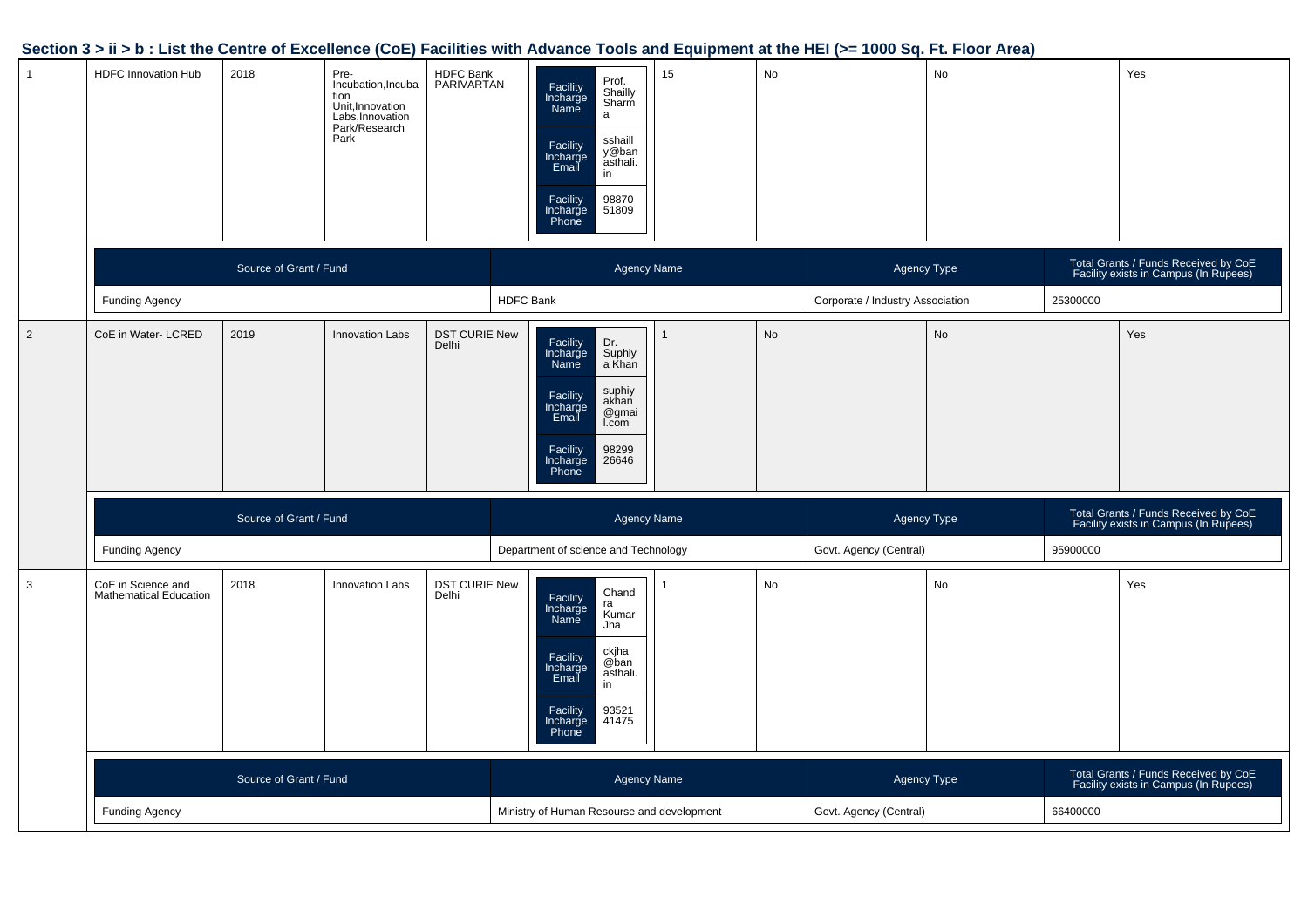#### **Section 3 > ii > b : List the Centre of Excellence (CoE) Facilities with Advance Tools and Equipment at the HEI (>= 1000 Sq. Ft. Floor Area)**

| CoE in Core Research in<br>Artificial Intelligence | 2020                   | Innovation Labs | <b>DST CURIE New</b><br>Delhi | Facility<br>Incharge<br>Name<br>Facility<br>Incharge<br>Email<br>Facility<br>Incharge<br>Phone | Shailly<br>Sharm<br>l a<br>shailly<br>sha@g<br>mail.co<br>m<br>98870<br>51809 | <b>No</b> |                        | No |          | Yes                                                                           |
|----------------------------------------------------|------------------------|-----------------|-------------------------------|------------------------------------------------------------------------------------------------|-------------------------------------------------------------------------------|-----------|------------------------|----|----------|-------------------------------------------------------------------------------|
|                                                    | Source of Grant / Fund |                 |                               |                                                                                                | <b>Agency Name</b>                                                            |           | Agency Type            |    |          | Total Grants / Funds Received by CoE<br>Facility exists in Campus (In Rupees) |
| Funding Agency                                     |                        |                 |                               | <b>DST CURIE New Delhi</b>                                                                     |                                                                               |           | Govt. Agency (Central) |    | 95900000 |                                                                               |

#### **Section 3 > ii > c : List the Incubation Facilities at the HEI (>= 1500 Sq. Ft. Floor Area)**

| Srno | Name of Incubation<br>Facility                  | Year of<br>Establishment | Incubation with<br>Access to Other<br><b>I&amp;E Facilities at</b><br>the HEI                                                                         | Name of the<br>Funding<br>Schemes<br>Available with<br>Incubation Unit. if<br>any (Optional)          | <b>Facility Details</b>                                                                                                                                                                            | <b>Total Nos of</b><br>Dedicated<br>Executive/Manag<br>ement team<br>Strength<br>Engaged at the<br>Facility | Had the Incubation Facility<br>Provided any Funding Support<br>for Idea/Prototype/Innovation<br>Development and<br>implementation during the<br>Financial Year 2019-20? | Had institute Generated Income<br>either from Services Offered by<br>Incubation Centre/Facilities?                                                                                                                                                                                                                                                     | Had institute spent expenses<br>either from own<br>resource/received fund towards<br>Establishment/Operation of<br>Incubation Centre/Facilities? |
|------|-------------------------------------------------|--------------------------|-------------------------------------------------------------------------------------------------------------------------------------------------------|-------------------------------------------------------------------------------------------------------|----------------------------------------------------------------------------------------------------------------------------------------------------------------------------------------------------|-------------------------------------------------------------------------------------------------------------|-------------------------------------------------------------------------------------------------------------------------------------------------------------------------|--------------------------------------------------------------------------------------------------------------------------------------------------------------------------------------------------------------------------------------------------------------------------------------------------------------------------------------------------------|--------------------------------------------------------------------------------------------------------------------------------------------------|
|      | Atal Incubation Centre.<br>Banasthali Vidyapith | 2017                     | Pre-<br>Incubation.Innova<br>tion Labs.Centre<br>of Excellence<br>with Advance<br>Tools.IPR<br>Cell/Technology<br>Transfer<br>Centre.Student<br>Clubs | TIDE 2.0 Scheme<br>of Ministry of<br>Electronics & IT.<br>Seed Support by<br>Ministry of<br>MSME, GIZ | Mr.<br>Facility<br>Incharge<br>Abhish<br>ek<br>Pareek<br>Name<br>abhish<br>Facility<br>ek.par<br>eek@b<br>Incharge<br>Email<br>anasth<br>ali.in<br>98293<br>39362<br>Facility<br>Incharge<br>Phone | 5                                                                                                           | Yes                                                                                                                                                                     | Yes<br><b>Total Annual</b><br>Income from<br>Training and<br>Skill<br>Development<br>Services (In<br>Rupees)<br><b>Total Annual</b><br>Income from<br>Technical and<br>Business)<br>Mentorina<br>Services (In<br>Rupees)<br><b>Total Annual</b><br>Income from<br>Office Space<br>and Rental<br>Services to<br>Start-<br>ups/Innovators<br>(In Rupees) | No                                                                                                                                               |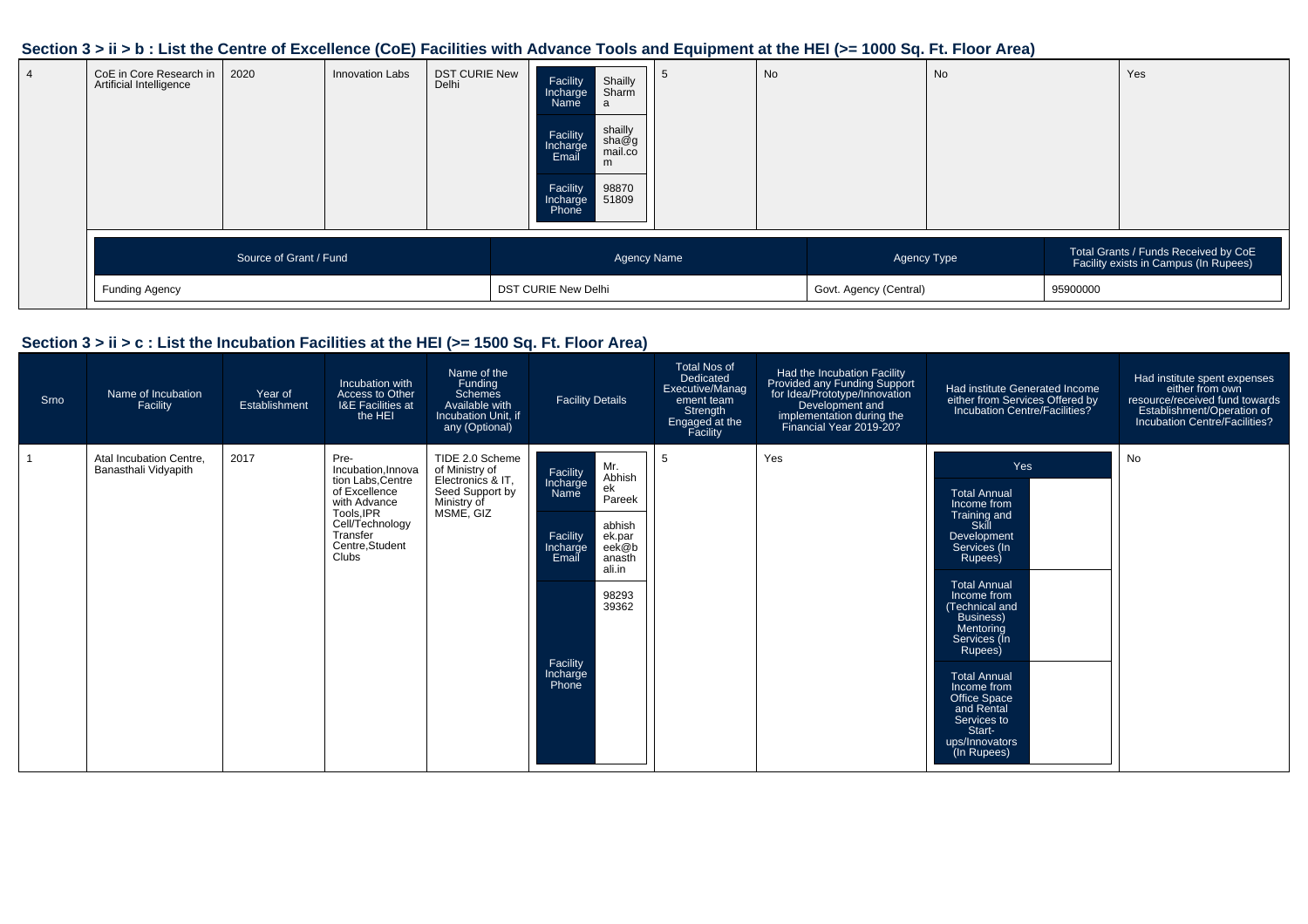#### **Section 3 > ii > c : List the Incubation Facilities at the HEI (>= 1500 Sq. Ft. Floor Area)**

| $\overline{2}$ | <b>MSME</b> Incubation<br>Centre           | 2019 | Pre-<br>Incubation, Stude<br>nt Clubs                                                                                                                                         | Support for<br>Entrepreneurial<br>and Managerial<br>Development of<br>MSMEs through<br>Incubators,<br>MSME | Mr.<br>Abhish<br>Facility<br>Incharge<br>Name<br>ek<br>Pareek<br>abhish<br>Facility<br>Incharge<br>ek.par<br>eek@b<br>Email<br>anasth<br>ali.in<br>Facility<br>Incharge<br>Phone<br>98293<br>39362 | $\overline{a}$ | Yes | No | <b>No</b> |
|----------------|--------------------------------------------|------|-------------------------------------------------------------------------------------------------------------------------------------------------------------------------------|------------------------------------------------------------------------------------------------------------|----------------------------------------------------------------------------------------------------------------------------------------------------------------------------------------------------|----------------|-----|----|-----------|
| 3              | MeitY TIDE 2.0<br><b>Incubation Centre</b> | 2017 | Pre-<br>Incubation, Innova<br>tion<br>Park/Research<br>Park, Centre of<br>Excellence with<br>Advance<br>Tools, IPR<br>Cell/Technology<br>Transfer<br>Centre, Student<br>Clubs | TIDE 2.0, MeitY                                                                                            | Mr.<br>Abhish<br>Facility<br>Incharge<br>Name<br>ek<br>Pareek<br>abhish<br>Facility<br>Incharge<br>Email<br>ek.par<br>eek@b<br>anasth<br>ali.in<br>Facility<br>Incharge<br>98293<br>39362<br>Phone | 5              | Yes | No | No        |

#### **Section 3 > ii > d : List the Innovation Park/Research Park Facilities at the HEI (>= 5000 Sq. Ft. Floor Area)**

#### **No Data Flled!**

#### **Section 3 > ii > e : List the IPR Cell/Technology Transfer Centre Facilities at the HEI**

| Srno | Name of IPR<br>Cell/Technology<br><b>Transfer Centre Facility</b> | Year of<br>Establishment | <b>IPR</b><br>Cell/Technology<br><b>Transfer Centre</b><br>with Access to<br>Other I&E<br>Facilities at the<br>HEI                                                     | Name of the<br>Funding<br><b>Schemes</b><br>Available with<br><b>IPR</b><br>Cell/Technology<br>Transfer Centre.<br>if any (Optional) | <b>Facility Details</b>                                                                                                                                                                            | <b>Total Nos of</b><br>Dedicated<br>Executive/Manag<br>ement team<br>Strength<br>Engaged at the<br>Facility | Had the IPR Cell/Technology<br>Transfer Centre Provided any<br><b>Funding Support for</b><br>Idea/Prototype/Innovation<br>Development and<br>implementation during the<br>Financial Year 2019-20? | Had institute Generated Income<br>either from Services Offered by IPR<br>Cell/Technology Transfer Centre? | Had the IPR Cell/Technology<br><b>Transfer Centre Provided any</b><br>Funding Support for<br>Idea/Prototype/Innovation/Start<br>up/Venture Development and<br>implementation during the<br>Financial Year 2019-20? |
|------|-------------------------------------------------------------------|--------------------------|------------------------------------------------------------------------------------------------------------------------------------------------------------------------|--------------------------------------------------------------------------------------------------------------------------------------|----------------------------------------------------------------------------------------------------------------------------------------------------------------------------------------------------|-------------------------------------------------------------------------------------------------------------|---------------------------------------------------------------------------------------------------------------------------------------------------------------------------------------------------|-----------------------------------------------------------------------------------------------------------|--------------------------------------------------------------------------------------------------------------------------------------------------------------------------------------------------------------------|
|      | <b>Banasthali IPR Cell</b>                                        | 2019                     | Pre-<br>Incubation, Incuba<br>tion<br>Unit, Innovation<br>Labs, Innovation<br>Park/Research<br>Park.Centre of<br>Excellence with<br>Advance<br>Tools, Student<br>Clubs | Banasthali<br>Vidyapith                                                                                                              | Mr.<br>Facility<br>Abhish<br>Incharge<br>ek<br>Name<br>Pareek<br>abhish<br>Facility<br>ek.par<br>eek@b<br>Incharge<br>Email<br>anasth<br>ali.in<br>98293<br>Facility<br>39362<br>Incharge<br>Phone |                                                                                                             | Yes                                                                                                                                                                                               | No                                                                                                        | Yes                                                                                                                                                                                                                |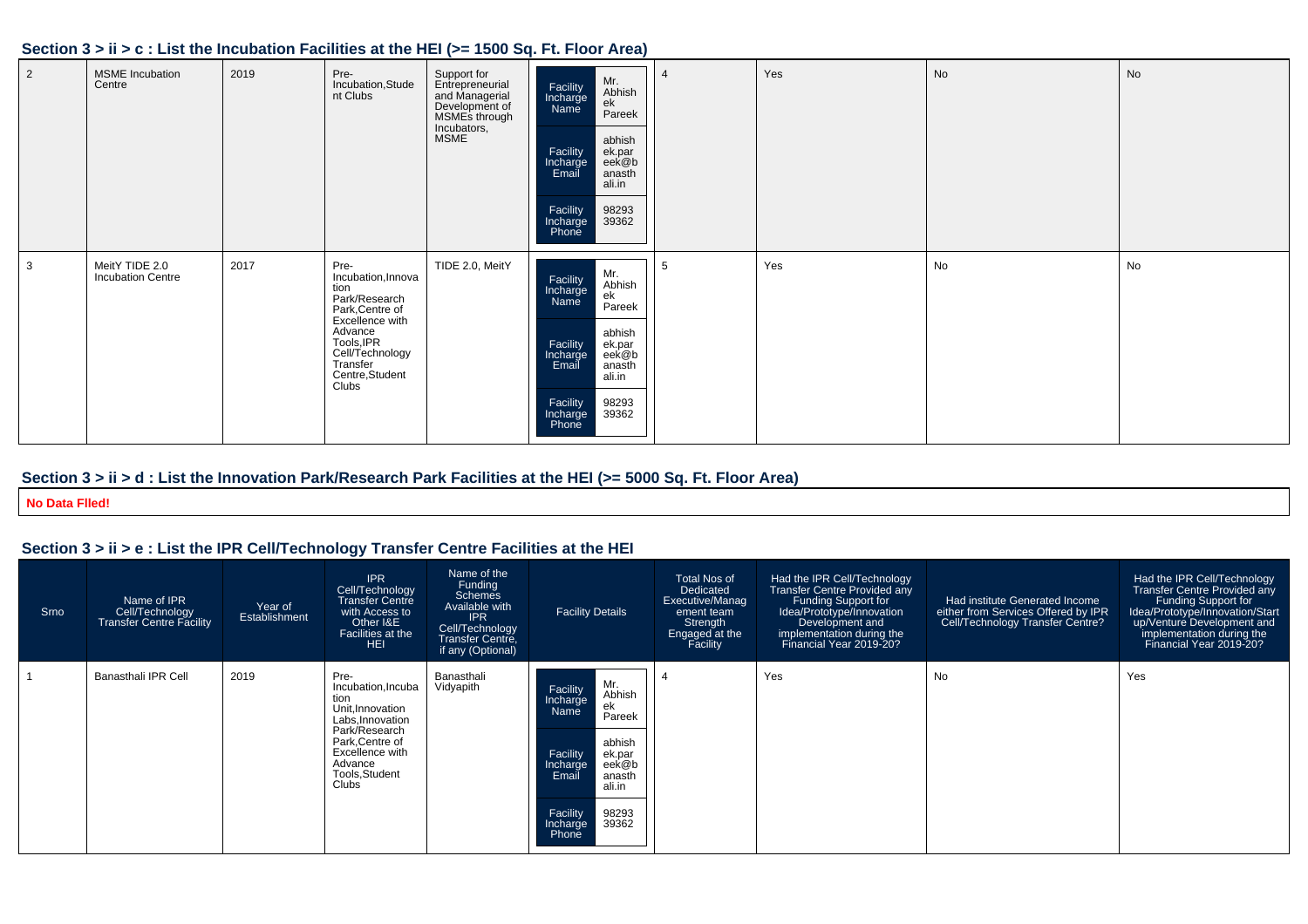#### **Section 3 > ii > e : List the IPR Cell/Technology Transfer Centre Facilities at the HEI**

| Source of Grant / Fund          | Agency Name          | Agency Type                  | Total Grants / Funds Received by Incubation<br>Facility exists in Campus (In Rupees) |
|---------------------------------|----------------------|------------------------------|--------------------------------------------------------------------------------------|
| Institute's Own Fund / Resource | Banasthali Vidyapith | <b>Educational Institute</b> | 100000                                                                               |

| <b>Srno</b>    | Designation of the Faculty<br>Name of the Faculty                                                                   |                                                                                        | Mentor Expert Area                                                                                       |                             | Years of Experience in Mentorship (In<br>Years) |  |  |
|----------------|---------------------------------------------------------------------------------------------------------------------|----------------------------------------------------------------------------------------|----------------------------------------------------------------------------------------------------------|-----------------------------|-------------------------------------------------|--|--|
|                | Ms. Dhriti Upadhaya                                                                                                 | Portfolio Manager                                                                      | Idea/Innovation Development, Entrepreneurship/Startup Development                                        |                             | $\overline{2}$                                  |  |  |
|                | Name of Idea/Innovation/ Startup Mentored                                                                           |                                                                                        | Mentoring Setup [Within (or) Outside] HEI                                                                |                             | CIN (in case it is Startup)                     |  |  |
|                | <b>Stream Minds LLP</b>                                                                                             |                                                                                        | Within                                                                                                   |                             |                                                 |  |  |
| $\overline{2}$ | Dr. Sarika Gupta                                                                                                    | <b>Assistant Professor</b>                                                             | Idea/Innovation Development                                                                              |                             | $\overline{4}$                                  |  |  |
|                | Name of Idea/Innovation/ Startup Mentored                                                                           |                                                                                        | Mentoring Setup [Within (or) Outside] HEI                                                                | CIN (in case it is Startup) |                                                 |  |  |
|                | Biodeinking of waste paper by minimizing chemical usage                                                             |                                                                                        | Within                                                                                                   |                             |                                                 |  |  |
|                | Degrading the dye used in textile industry and replacing non-biodegradable chemicals to<br>biodegradable bio-zymes. |                                                                                        | Within                                                                                                   |                             |                                                 |  |  |
| 3              | Dr. Surabhi Bajpai                                                                                                  | <b>Assistant Professor</b>                                                             | Idea/Innovation Development                                                                              |                             | 3                                               |  |  |
|                | Name of Idea/Innovation/ Startup Mentored                                                                           |                                                                                        | Mentoring Setup [Within (or) Outside] HEI                                                                |                             | CIN (in case it is Startup)                     |  |  |
|                | Development of mesalazine based hydrogel for targeting delayed diabetic wound healing                               |                                                                                        | Within                                                                                                   |                             |                                                 |  |  |
| $\overline{4}$ | Mr. Abhishek Pareek                                                                                                 | CEO                                                                                    | Idea/Innovation Development, Entrepreneurship/Startup Development, IPR Protection &<br>Commercialization |                             | 5                                               |  |  |
|                | Name of Idea/Innovation/ Startup Mentored                                                                           |                                                                                        | Mentoring Setup [Within (or) Outside] HEI                                                                |                             | CIN (in case it is Startup)                     |  |  |
|                | Empathy Design Labs Pvt. Ltd.                                                                                       |                                                                                        | Within                                                                                                   | U72900UP2017PTC089197       |                                                 |  |  |
|                | Thinkpods Education Services Private Limited                                                                        |                                                                                        | Within                                                                                                   | U80903PN2019PTC184468       |                                                 |  |  |
| 5              | Ms. Anita Shou                                                                                                      | <b>Assistant Professor</b>                                                             | Idea/Innovation Development, Entrepreneurship/Startup Development                                        |                             | 5                                               |  |  |
|                | Name of Idea/Innovation/ Startup Mentored                                                                           |                                                                                        | Mentoring Setup [Within (or) Outside] HEI                                                                |                             | CIN (in case it is Startup)                     |  |  |
|                | Tender Gums - Neem to No tobacco                                                                                    |                                                                                        | Within                                                                                                   |                             |                                                 |  |  |
| 6              | Mr. Saurabh Mukherjee<br><b>Assistant Professor</b>                                                                 |                                                                                        | Idea/Innovation Development, Entrepreneurship/Startup Development, IPR Protection &<br>Commercialization |                             | 5                                               |  |  |
|                |                                                                                                                     | Name of Idea/Innovation/ Startup Mentored<br>Mentoring Setup [Within (or) Outside] HEI |                                                                                                          |                             | CIN (in case it is Startup)                     |  |  |
|                | Al enabled Soil & amp; Climate Smart Agriculture productivity enhancer                                              |                                                                                        | Within                                                                                                   |                             |                                                 |  |  |
| $\overline{7}$ | Dr. Meghadeepa Chakraborty                                                                                          | <b>Assistant Professor</b>                                                             | Idea/Innovation Development, Entrepreneurship/Startup Development                                        |                             | $\overline{7}$                                  |  |  |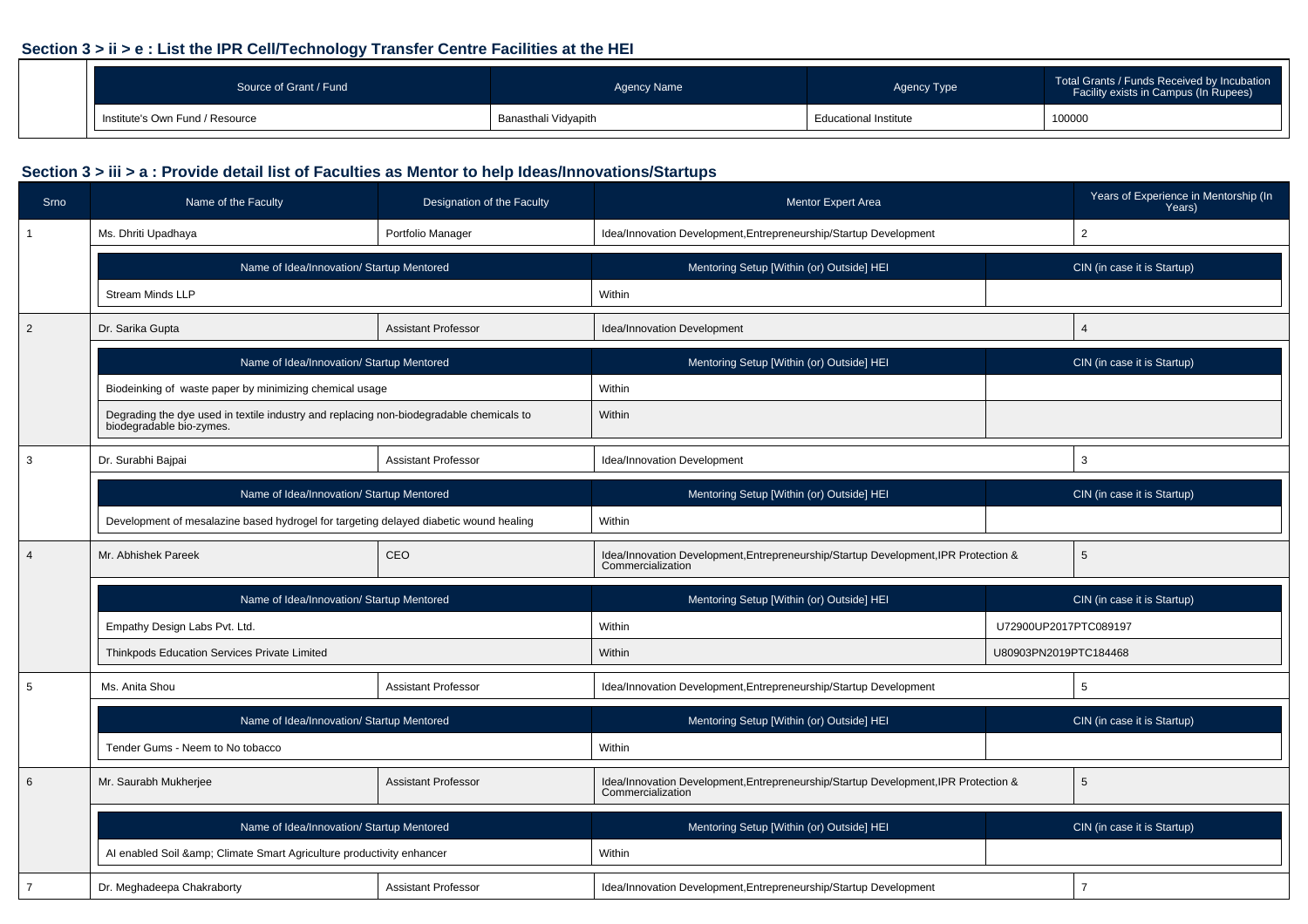|    | Name of Idea/Innovation/ Startup Mentored                                                                                                                     |                            | Mentoring Setup [Within (or) Outside] HEI                       |                       | CIN (in case it is Startup) |
|----|---------------------------------------------------------------------------------------------------------------------------------------------------------------|----------------------------|-----------------------------------------------------------------|-----------------------|-----------------------------|
|    | Kavyaanam Organics Pvt. Ltd.                                                                                                                                  |                            | Within                                                          | U74999RJ2017PTC059590 |                             |
| 8  | Prof. Dipjyoti Chakraborty                                                                                                                                    | Professor                  | Idea/Innovation Development, IPR Protection & Commercialization |                       | $\overline{7}$              |
|    | Name of Idea/Innovation/ Startup Mentored                                                                                                                     |                            | Mentoring Setup [Within (or) Outside] HEI                       |                       | CIN (in case it is Startup) |
|    | Development of customized eco-friendly crop specific biofertilizer for pulses using bacterial consortia in combination with traditional indigenous fertilizer |                            | Within                                                          |                       |                             |
| 9  | Nidhi Srivastava                                                                                                                                              | <b>Assistant Professor</b> | Idea/Innovation Development                                     |                       | 4                           |
|    | Name of Idea/Innovation/ Startup Mentored                                                                                                                     |                            | Mentoring Setup [Within (or) Outside] HEI                       |                       | CIN (in case it is Startup) |
|    | Ant termite Herbal Formulation                                                                                                                                |                            | Within                                                          |                       |                             |
| 10 | Dr. Supriyo Basak                                                                                                                                             | <b>Assistant Professor</b> | Idea/Innovation Development, IPR Protection & Commercialization |                       |                             |
|    | Name of Idea/Innovation/ Startup Mentored                                                                                                                     |                            | Mentoring Setup [Within (or) Outside] HEI                       |                       | CIN (in case it is Startup) |
|    | DNA Barcoding based herbal medicine authentication                                                                                                            |                            | Outside                                                         |                       |                             |
| 11 | Dr. Ashok Kumar                                                                                                                                               | <b>Assistant Professor</b> | IPR Protection & Commercialization                              |                       | 10                          |
|    | Name of Idea/Innovation/ Startup Mentored                                                                                                                     |                            | Mentoring Setup [Within (or) Outside] HEI                       |                       | CIN (in case it is Startup) |
|    | Deep Learning based classification of Thyroid Cancer                                                                                                          |                            | Within                                                          |                       |                             |
|    | Lung cancer classification using deep learning                                                                                                                |                            | Within                                                          |                       |                             |
|    | Food ordering and delivering Android App                                                                                                                      |                            | Within                                                          |                       |                             |
|    | Dermatology:An interface for skin diseases detection and classification using deep learning                                                                   |                            | Within                                                          |                       |                             |
| 12 | Mr. Saurabh Mukherjee                                                                                                                                         | <b>Assistant Professor</b> | IPR Protection & Commercialization                              |                       | 10                          |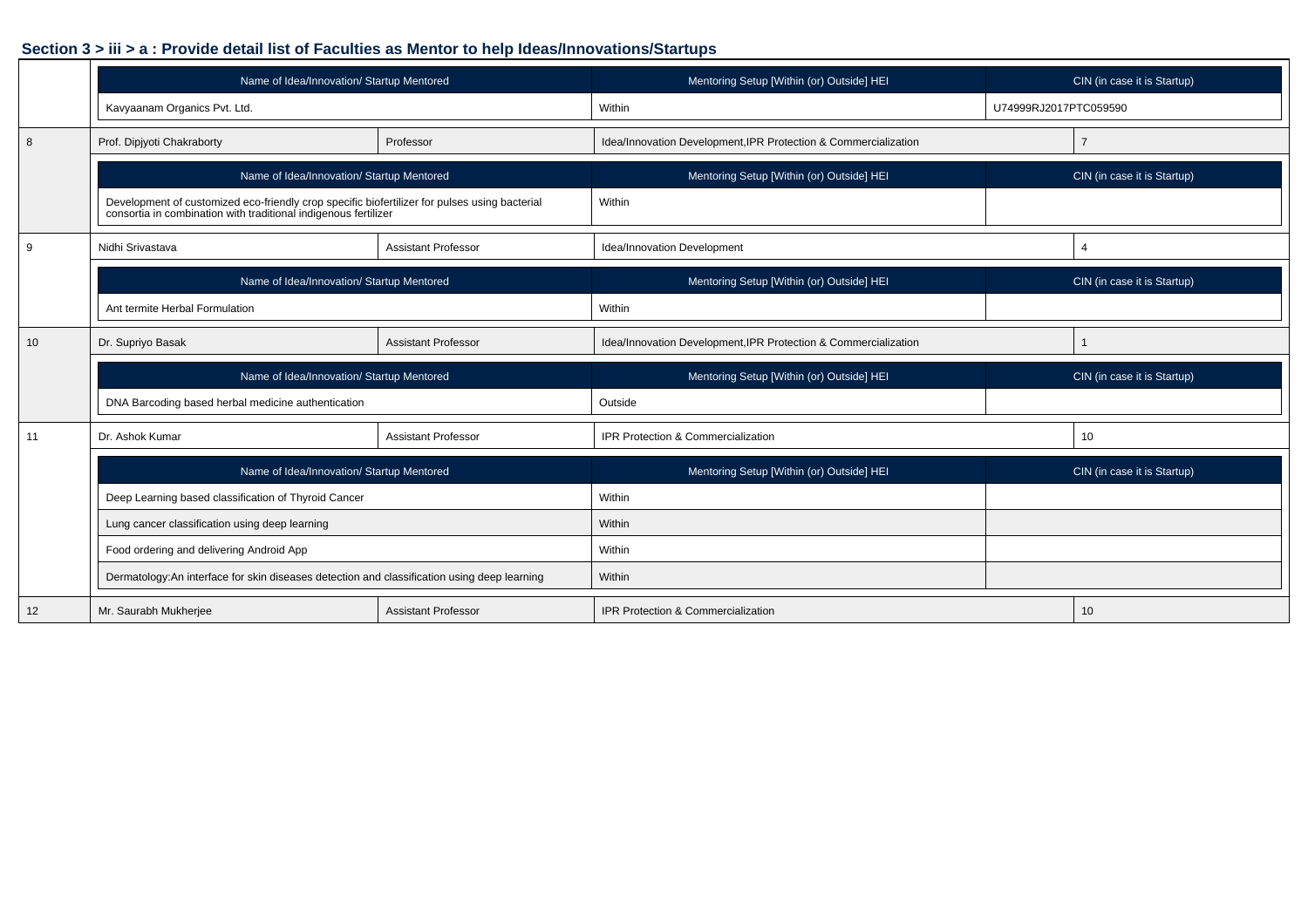|    | Name of Idea/Innovation/ Startup Mentored                                                                    |                             | Mentoring Setup [Within (or) Outside] HEI | CIN (in case it is Startup) |                             |  |
|----|--------------------------------------------------------------------------------------------------------------|-----------------------------|-------------------------------------------|-----------------------------|-----------------------------|--|
|    | Weighted Fuzzy Spatial Association Rules Miner for Wasteland Reclamation for Agriculture                     |                             | Within                                    |                             |                             |  |
|    | Deep Learning based classification of Thyroid Cancer                                                         |                             | Within                                    |                             |                             |  |
|    | Lung cancer classification using deep learning                                                               |                             | Within                                    |                             |                             |  |
|    | Food ordering and delivering Android App                                                                     |                             | Within                                    |                             |                             |  |
|    | An interface for skin diseases detection and classification using deep learning                              |                             | Within                                    |                             |                             |  |
|    | Intelligent Health Surveillance System                                                                       |                             | Within                                    |                             |                             |  |
|    | A WEB BASED MATLAB SOLUTION FOR CLASSIFYING MICRO-CALCIFICATION ON<br>MAMMOGRAM                              |                             | Within                                    |                             |                             |  |
|    | COVIX-HNet, A MATLAB App based on Novel Hybrid CNN framework for Novel Corona Virus<br>Diseases-19 Diagnosis |                             | Within                                    |                             |                             |  |
|    | Early detection of breast cancer with dynamically scrapped prescription on Mobile device                     |                             | Within                                    |                             |                             |  |
| 13 | Dr. Mainaj Faridi                                                                                            | <b>Assistant Professor</b>  | IPR Protection & Commercialization        | 10                          |                             |  |
|    | Name of Idea/Innovation/ Startup Mentored                                                                    |                             | Mentoring Setup [Within (or) Outside] HEI |                             | CIN (in case it is Startup) |  |
|    | Weighted Fuzzy Spatial Association Rules Miner for Wasteland Reclamation for Agriculture                     |                             | Within                                    |                             |                             |  |
| 14 | Dr. Karuna Sharma                                                                                            | <b>Asstistant Professor</b> | IPR Protection & Commercialization        |                             | 10                          |  |
|    | Name of Idea/Innovation/ Startup Mentored                                                                    |                             | Mentoring Setup [Within (or) Outside] HEI |                             | CIN (in case it is Startup) |  |
|    | A WEB BASED MATLAB SOLUTION FOR CLASSIFYING MICRO-CALCIFICATION ON<br><b>MAMMOGRAM</b>                       |                             | Within                                    |                             |                             |  |
|    | COVIX-HNet, A MATLAB App based on Novel Hybrid CNN framework for Novel Corona Virus<br>Diseases-19 Diagnosis |                             | Within                                    |                             |                             |  |
| 15 | Dr. Kuldeep Yogi                                                                                             | Assistant Professor         | IPR Protection & Commercialization        |                             | 13                          |  |
|    | Name of Idea/Innovation/ Startup Mentored                                                                    |                             | Mentoring Setup [Within (or) Outside] HEI |                             | CIN (in case it is Startup) |  |
|    | MAPAK A MACHINE TRANSLATION EVALUATION TOOL                                                                  |                             | Within                                    |                             |                             |  |
| 16 | Dr. Kuldeep Yogi                                                                                             | <b>Assistant Professor</b>  | IPR Protection & Commercialization        |                             | 13                          |  |
|    | Name of Idea/Innovation/ Startup Mentored                                                                    |                             | Mentoring Setup [Within (or) Outside] HEI |                             | CIN (in case it is Startup) |  |
|    | MAPAK A MACHINE TRANSLATION EVALUATION TOOL                                                                  |                             | Within                                    |                             |                             |  |
|    | NIRDHARAK A MACHINE TRANSLATION QUALITY ESTIMATION TOOL                                                      |                             | Within                                    |                             |                             |  |
|    | ACADEMICIAN PERFORMANCE RELATED INCENTIVE SCHEME                                                             |                             | Within                                    |                             |                             |  |
| 17 | Dr Ashutosh Pareek                                                                                           | Associate Professor         | Idea/Innovation Development               |                             | 4                           |  |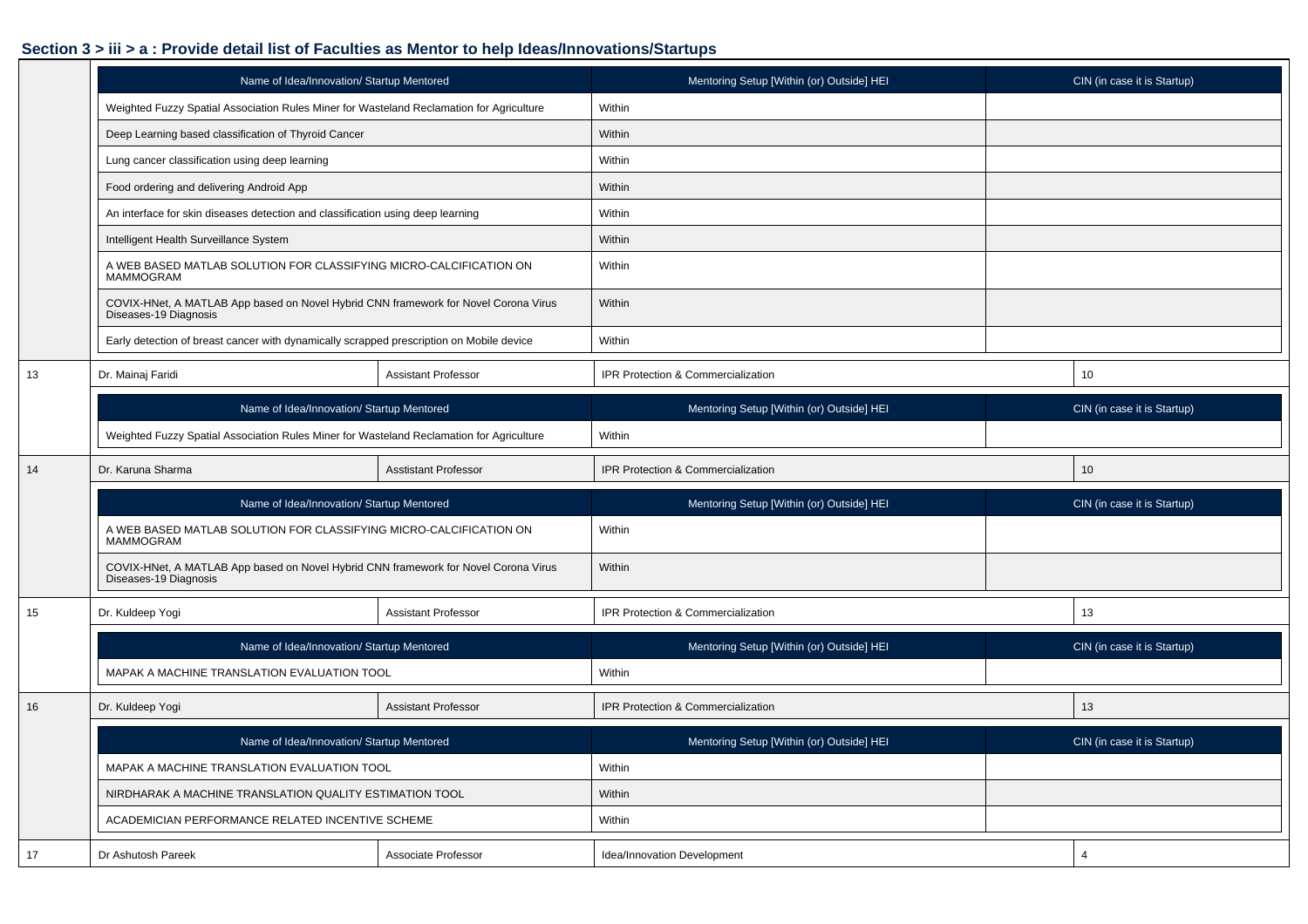|    | Name of Idea/Innovation/ Startup Mentored                                                     |                            | Mentoring Setup [Within (or) Outside] HEI | CIN (in case it is Startup) |
|----|-----------------------------------------------------------------------------------------------|----------------------------|-------------------------------------------|-----------------------------|
|    | Development of novel formulation from plant extrct for mangement of neuropathic pain          |                            | Within                                    |                             |
| 18 | Dr Bhawana Sati                                                                               | <b>Assistant Professor</b> | Idea/Innovation Development               | 3                           |
|    | Name of Idea/Innovation/ Startup Mentored                                                     |                            | Mentoring Setup [Within (or) Outside] HEI | CIN (in case it is Startup) |
|    | Development of novel formulation from plant extract in management of algesia and inflammation |                            | Within                                    |                             |
| 19 | Dr Divya Yadav                                                                                | <b>Assistant Professor</b> | Idea/Innovation Development               | 8                           |
|    | Name of Idea/Innovation/ Startup Mentored                                                     |                            | Mentoring Setup [Within (or) Outside] HEI | CIN (in case it is Startup) |
|    | Development of novel formulation from in-silico derived compounds in management of CVS        |                            | Within                                    |                             |
| 20 | Dr Manu Sharma<br>Associate Professor                                                         |                            | Idea/Innovation Development               | 10                          |
|    | Name of Idea/Innovation/ Startup Mentored                                                     |                            | Mentoring Setup [Within (or) Outside] HEI | CIN (in case it is Startup) |
|    | Development of novel formulation from plant extract in management of hemorrhoids              |                            | Within                                    |                             |
| 21 | Dr. Pankaj Kumar Jain<br><b>Assistant Professor</b>                                           |                            | Idea/Innovation Development               | $\overline{2}$              |
|    | Name of Idea/Innovation/ Startup Mentored                                                     |                            | Mentoring Setup [Within (or) Outside] HEI | CIN (in case it is Startup) |
|    | Development of novel formulation from plant extract in management of algesia                  |                            | Within                                    |                             |
| 22 | Dr. Rajani Chauhan                                                                            | Associate Professor        | Idea/Innovation Development               | 9                           |
|    | Name of Idea/Innovation/ Startup Mentored                                                     |                            | Mentoring Setup [Within (or) Outside] HEI | CIN (in case it is Startup) |
|    | Development of novel chemical derivatives in management of microbial disease                  |                            | Within                                    |                             |
| 23 | Dr. Rakesh Yadav                                                                              | Associate Professor        | Idea/Innovation Development               | 9                           |
|    | Name of Idea/Innovation/ Startup Mentored                                                     |                            | Mentoring Setup [Within (or) Outside] HEI | CIN (in case it is Startup) |
|    | Development of novel chemical derivatives in management of parkinsons disease                 |                            | Within                                    |                             |
| 24 | Dr Sachdev Yadav                                                                              | Associate Professor        | Idea/Innovation Development               | 5                           |
|    | Name of Idea/Innovation/ Startup Mentored                                                     |                            | Mentoring Setup [Within (or) Outside] HEI | CIN (in case it is Startup) |
|    | Adverse drug reporting                                                                        |                            | Within                                    |                             |
| 25 | Dr Samriti Faujdar                                                                            | <b>Assistant Professor</b> | Idea/Innovation Development               | 3                           |
|    | Name of Idea/Innovation/ Startup Mentored                                                     |                            | Mentoring Setup [Within (or) Outside] HEI | CIN (in case it is Startup) |
|    | Development of novel formulation from plant extract in management of hemorrhoids              |                            | Within                                    |                             |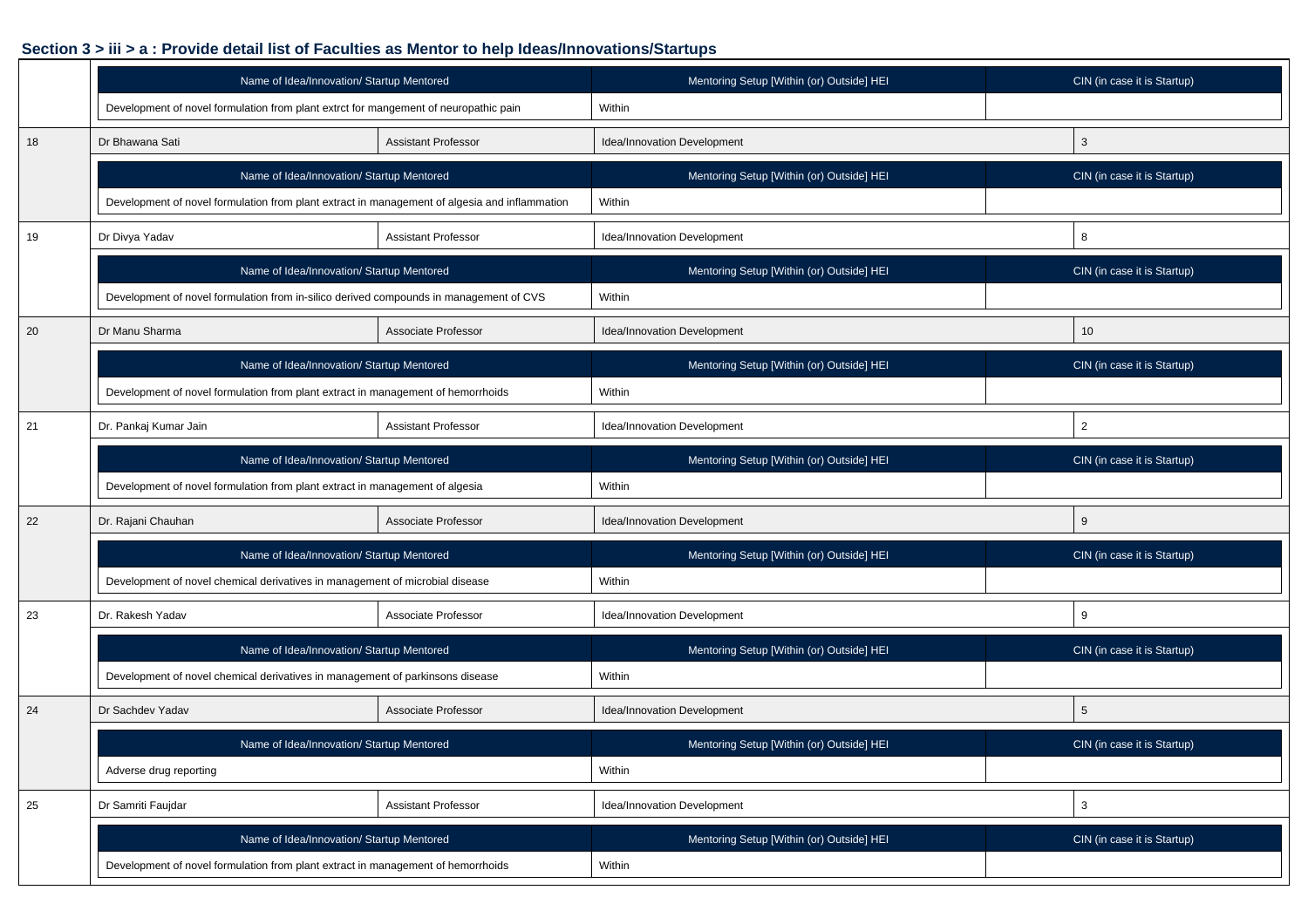| 26 | Prof Sarvesh Kumar Paliwal                                                           | Professor                  | Idea/Innovation Development                                       | 12                          |  |
|----|--------------------------------------------------------------------------------------|----------------------------|-------------------------------------------------------------------|-----------------------------|--|
|    | Name of Idea/Innovation/ Startup Mentored                                            |                            | Mentoring Setup [Within (or) Outside] HEI                         | CIN (in case it is Startup) |  |
|    | Development of novel formulation from plant extract for CVS treatment                |                            | Within                                                            |                             |  |
| 27 | Dr Sharda Sambhakar                                                                  | <b>Assistant Professor</b> | Idea/Innovation Development                                       | 6                           |  |
|    | Name of Idea/Innovation/ Startup Mentored                                            |                            | Mentoring Setup [Within (or) Outside] HEI                         | CIN (in case it is Startup) |  |
|    | Development of novel formulation for transdermal drug delivery                       |                            | Within                                                            |                             |  |
| 28 | Dr Sumitra Nain<br>Associate Professor                                               |                            | Idea/Innovation Development                                       | 6                           |  |
|    | Name of Idea/Innovation/ Startup Mentored                                            |                            | Mentoring Setup [Within (or) Outside] HEI                         | CIN (in case it is Startup) |  |
|    | Development of novel formulation from plant extract in management of HIV             |                            | Within                                                            |                             |  |
| 29 | Dr Swapnil Sharma                                                                    | Associate Professor        | Idea/Innovation Development                                       | 10                          |  |
|    | Name of Idea/Innovation/ Startup Mentored                                            |                            | Mentoring Setup [Within (or) Outside] HEI                         | CIN (in case it is Startup) |  |
|    | Development of novel formulation from plant extract for asthma and COPD              |                            | Within                                                            |                             |  |
|    | Oil derived from insects can be used in the management of neurodegenerative diseases |                            | Within                                                            |                             |  |
|    | Mebeverine as soluble epoxide hydrolase inhibitor                                    |                            |                                                                   |                             |  |
|    |                                                                                      |                            | Within                                                            |                             |  |
| 30 | Dr Yashumati Ratan                                                                   | <b>Assistant Professor</b> | Idea/Innovation Development                                       | 6                           |  |
|    | Name of Idea/Innovation/ Startup Mentored                                            |                            | Mentoring Setup [Within (or) Outside] HEI                         | CIN (in case it is Startup) |  |
|    | Development of novel chemical derivatives in management of HIV and inflammation      |                            | Within                                                            |                             |  |
| 31 | Dr. Latika Dhuria                                                                    | <b>Incubation Manager</b>  | Idea/Innovation Development, Entrepreneurship/Startup Development | 10                          |  |
|    | Name of Idea/Innovation/ Startup Mentored                                            |                            | Mentoring Setup [Within (or) Outside] HEI                         | CIN (in case it is Startup) |  |
|    | Hokum Digital                                                                        |                            | Outside                                                           |                             |  |

| Srno | Name of the External Expert/Agency as Mentor                        |  |                   |                                                                          | <b>Type of Mentorship</b>                 |                        |                                                  |  |                     |
|------|---------------------------------------------------------------------|--|-------------------|--------------------------------------------------------------------------|-------------------------------------------|------------------------|--------------------------------------------------|--|---------------------|
|      | Mr. Jaishiv Natrajan, Director - start-I-versity                    |  |                   | Entrepreneurship/Startup Development, IPR Protection & Commercialization | Structured Mentorship                     |                        |                                                  |  |                     |
|      | <b>Start Date</b><br>Structured Mentorship Program Name             |  |                   | End Date                                                                 | Total No of Days of<br>Mentorship Program | No of Mentors Involved | <b>Mentorship Cohort Size</b><br>(No. of Mentee) |  | Type of Mentee      |
|      | 10-05-2019<br>1:1 Mentoring of the Startup Empathy Design<br>labs P |  | 10-12-2019<br>215 |                                                                          |                                           |                        |                                                  |  | Early Stage Startup |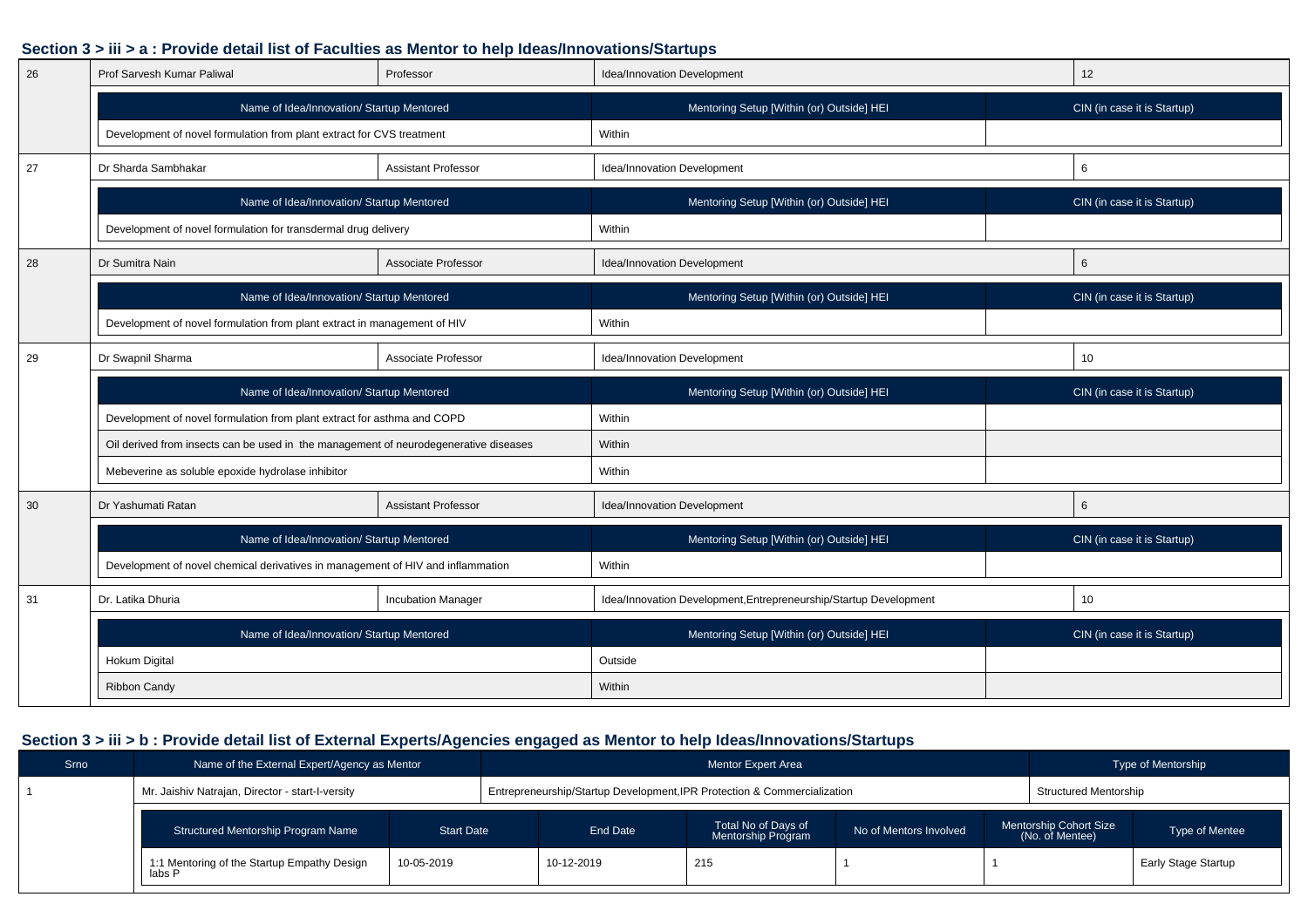| $\overline{2}$ | Mr. Rahul Mirchandani- Director, Aries Agro Pvt. Ltd.              |                   |                                                                          | Entrepreneurship/Startup Development, IPR Protection & Commercialization                              |                                                                     |                        |  | <b>Structured Mentorship</b>                     |                                |  |  |
|----------------|--------------------------------------------------------------------|-------------------|--------------------------------------------------------------------------|-------------------------------------------------------------------------------------------------------|---------------------------------------------------------------------|------------------------|--|--------------------------------------------------|--------------------------------|--|--|
|                | <b>Structured Mentorship Program Name</b>                          | <b>Start Date</b> |                                                                          | End Date                                                                                              | Total No of Days of<br>Mentorship Program                           | No of Mentors Involved |  | <b>Mentorship Cohort Size</b><br>(No. of Mentee) | Type of Mentee                 |  |  |
|                | 1:1 Mentoring of the Startup Al-Genix.<br>Internation              | 14-05-2019        |                                                                          | 13-09-2019                                                                                            | 123                                                                 |                        |  |                                                  | <b>Growth Stage Startup</b>    |  |  |
| 3              | Mr Jagdeep Gambhir- Founder & CEO, Karma Health Care               |                   |                                                                          | Entrepreneurship/Startup Development, IPR Protection & Commercialization                              |                                                                     |                        |  | <b>Structured Mentorship</b>                     |                                |  |  |
|                | Structured Mentorship Program Name                                 | <b>Start Date</b> |                                                                          | <b>End Date</b>                                                                                       | Total No of Days of<br>Mentorship Program                           | No of Mentors Involved |  | Mentorship Cohort Size<br>(No. of Mentee)        | <b>Type of Mentee</b>          |  |  |
|                | 1:1 Mentoirng of the Startup ATTAC                                 | 05-04-2019        |                                                                          | 12-07-2019                                                                                            | 99                                                                  |                        |  |                                                  | <b>Growth Stage Startup</b>    |  |  |
| $\overline{4}$ | Mr. Puneet Mittal, CEO, Pratham Software                           |                   | Entrepreneurship/Startup Development, IPR Protection & Commercialization |                                                                                                       |                                                                     |                        |  | <b>Structured Mentorship</b>                     |                                |  |  |
|                | Structured Mentorship Program Name<br><b>Start Date</b>            |                   |                                                                          | <b>End Date</b>                                                                                       | Total No of Days of<br>Mentorship Program                           | No of Mentors Involved |  | Mentorship Cohort Size<br>(No. of Mentee)        | <b>Type of Mentee</b>          |  |  |
|                | 1:1 Mentoring of the Startup Andrev7 Private<br>18-07-2019<br>Limi |                   | 20-10-2019                                                               |                                                                                                       | 95                                                                  |                        |  |                                                  | <b>Growth Stage Startup</b>    |  |  |
| 5              | Mr. lalit Ahuja, MD, Ahuja Corporation Pvt. Ltd.                   |                   |                                                                          | Entrepreneurship/Startup Development, IPR Protection & Commercialization                              |                                                                     |                        |  | <b>Structured Mentorship</b>                     |                                |  |  |
|                | <b>Structured Mentorship Program Name</b>                          | <b>Start Date</b> |                                                                          | <b>End Date</b>                                                                                       | Total No of Days of<br>No of Mentors Involved<br>Mentorship Program |                        |  | <b>Mentorship Cohort Size</b><br>(No. of Mentee) | <b>Type of Mentee</b>          |  |  |
|                | 1:1 Mentoring of Nimble Print Pack LLP                             | 08-06-2019        |                                                                          | 08-09-2019                                                                                            | 93                                                                  |                        |  |                                                  | <b>Early Stage Startup</b>     |  |  |
| 6              | Mr Rajiv Nehru, Head- Product Development, RICS South Asia         |                   | Entrepreneurship/Startup Development, IPR Protection & Commercialization |                                                                                                       |                                                                     |                        |  | <b>Structured Mentorship</b>                     |                                |  |  |
|                | Structured Mentorship Program Name                                 | <b>Start Date</b> |                                                                          | End Date                                                                                              | Total No of Days of<br>Mentorship Program                           | No of Mentors Involved |  | <b>Mentorship Cohort Size</b><br>(No. of Mentee) | Type of Mentee                 |  |  |
|                | 1:1 Mentoring of WOW Stonic Pvt. Ltd.                              | 20-08-2019        |                                                                          | 22-11-2019                                                                                            | 95                                                                  |                        |  |                                                  | <b>Growth Stage Startup</b>    |  |  |
| $\overline{7}$ | Mr. Vigyan Gadodia, CEO- Sahaj Group of Companies                  |                   |                                                                          | Entrepreneurship/Startup Development                                                                  |                                                                     |                        |  | <b>Structured Mentorship</b>                     |                                |  |  |
|                | Structured Mentorship Program Name                                 | <b>Start Date</b> |                                                                          | <b>End Date</b>                                                                                       | Total No of Days of<br>Mentorship Program                           | No of Mentors Involved |  | Mentorship Cohort Size<br>(No. of Mentee)        | Type of Mentee                 |  |  |
|                | 1:1 Mentoring of the Startup Kaavyanam<br>Organics Pr              | 24-07-2019        |                                                                          | 25-10-2019                                                                                            | 94                                                                  |                        |  |                                                  | Growth Stage Startup           |  |  |
| 8              | Dr. Sheenu Jhanwar, Director, Apex Hospitals Pvt. Ltd.             |                   |                                                                          | Idea/Innovation Development, Entrepreneurship/Startup Development, IPR Protection & Commercialization |                                                                     |                        |  |                                                  | <b>Unstructured Mentorship</b> |  |  |
| 9              | Mr. Simran Grover, CEO, Bask Foundation.                           |                   |                                                                          | Idea/Innovation Development, Entrepreneurship/Startup Development                                     |                                                                     |                        |  |                                                  | Unstructured Mentorship        |  |  |
| 10             | Ms. Ruchika Beri                                                   |                   |                                                                          | Idea/Innovation Development, Entrepreneurship/Startup Development                                     |                                                                     |                        |  | <b>Unstructured Mentorship</b>                   |                                |  |  |
| 11             | Mr. Deepak Pareek                                                  |                   |                                                                          | Idea/Innovation Development, Entrepreneurship/Startup Development, IPR Protection & Commercialization |                                                                     |                        |  | <b>Structured Mentorship</b>                     |                                |  |  |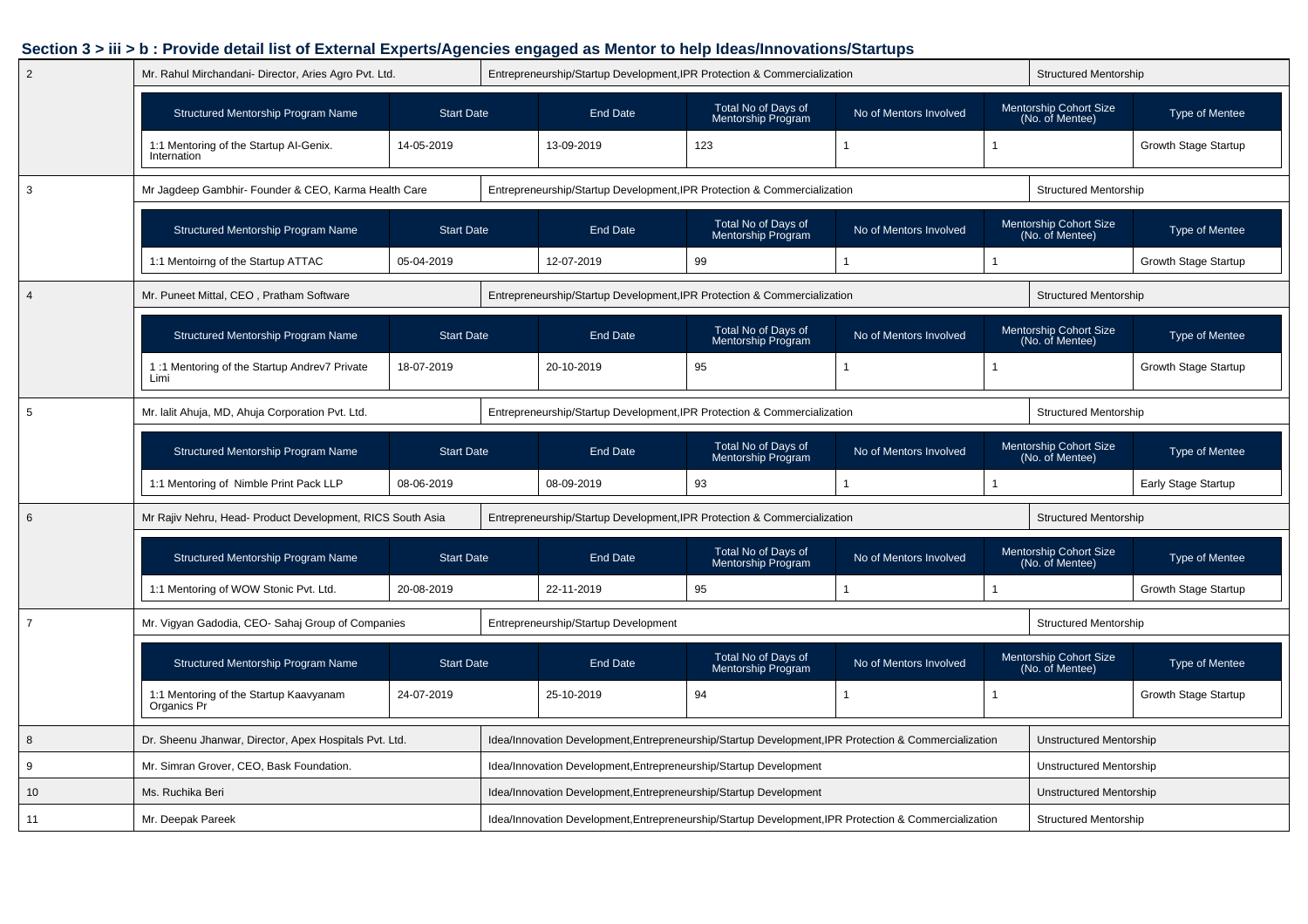|    | Structured Mentorship Program Name                                        | <b>Start Date</b> | <b>End Date</b>                                                                                       | Total No of Days of<br><b>Mentorship Program</b> | No of Mentors Involved |    | Mentorship Cohort Size<br>(No. of Mentee)        | Type of Mentee              |
|----|---------------------------------------------------------------------------|-------------------|-------------------------------------------------------------------------------------------------------|--------------------------------------------------|------------------------|----|--------------------------------------------------|-----------------------------|
|    | 1:1 Mentoring of the Startup                                              | 04-04-2019        | 16-07-2019                                                                                            | 104                                              |                        |    |                                                  | <b>Growth Stage Startup</b> |
| 12 | Mr. Alop Mehta                                                            |                   | Idea/Innovation Development, Entrepreneurship/Startup Development                                     |                                                  |                        |    | <b>Structured Mentorship</b>                     |                             |
|    | Structured Mentorship Program Name                                        | <b>Start Date</b> | <b>End Date</b>                                                                                       | Total No of Days of<br>Mentorship Program        | No of Mentors Involved |    | Mentorship Cohort Size<br>(No. of Mentee)        | Type of Mentee              |
|    | 1:1 Mentoring                                                             | 03-12-2019        | 19-02-2020                                                                                            | 79                                               |                        |    |                                                  | Early Stage Startup         |
| 13 | Mr. Harminder Singh Multani                                               |                   | Idea/Innovation Development, Entrepreneurship/Startup Development                                     |                                                  |                        |    | <b>Unstructured Mentorship</b>                   |                             |
| 14 | Ms Sarika Narayan                                                         |                   | Idea/Innovation Development, Entrepreneurship/Startup Development, IPR Protection & Commercialization |                                                  |                        |    | Unstructured Mentorship                          |                             |
| 15 | Prof. Vivek Bhandari                                                      |                   | Idea/Innovation Development, Entrepreneurship/Startup Development                                     |                                                  |                        |    | <b>Structured Mentorship</b>                     |                             |
|    | Structured Mentorship Program Name                                        | <b>Start Date</b> | <b>End Date</b>                                                                                       | Total No of Days of<br>Mentorship Program        | No of Mentors Involved |    | <b>Mentorship Cohort Size</b><br>(No. of Mentee) | Type of Mentee              |
|    | 1:1 Mentoring of Karmyo Foundation Pvt. Ltd.                              | 02-04-2019        | 08-07-2019                                                                                            | 98                                               | 1                      |    |                                                  | <b>Growth Stage Startup</b> |
| 16 | Mr Randhir S Gajraj, MD, Sabran Bioenttri Pvt Ltd,                        |                   | Idea/Innovation Development, Entrepreneurship/Startup Development, IPR Protection & Commercialization |                                                  |                        |    | <b>Structured Mentorship</b>                     |                             |
|    | Structured Mentorship Program Name                                        | <b>Start Date</b> | <b>End Date</b>                                                                                       | Total No of Days of<br>Mentorship Program        | No of Mentors Involved |    | <b>Mentorship Cohort Size</b><br>(No. of Mentee) | <b>Type of Mentee</b>       |
|    | 1:1 Mentoring of the Startup Kavyanaam<br>Organics Pv                     | 14-05-2019        | 12-08-2019                                                                                            | 91                                               |                        |    |                                                  | <b>Early Stage Startup</b>  |
| 17 | Mr. Rajneesh Bhandari, MD, NeuroEquilibrium Diagnostic Systems<br>Pvt Ltd |                   | Idea/Innovation Development, Entrepreneurship/Startup Development                                     |                                                  |                        |    | <b>Unstructured Mentorship</b>                   |                             |
| 18 | <b>CA Kritika Soin</b>                                                    |                   | Entrepreneurship/Startup Development                                                                  |                                                  |                        |    | <b>Structured Mentorship</b>                     |                             |
|    | <b>Structured Mentorship Program Name</b>                                 | <b>Start Date</b> | <b>End Date</b>                                                                                       | Total No of Days of<br>Mentorship Program        | No of Mentors Involved |    | Mentorship Cohort Size<br>(No. of Mentee)        | <b>Type of Mentee</b>       |
|    | Contact Session on Startup Unit Economics                                 | 02-04-2019        | 02-04-2019                                                                                            |                                                  |                        | 13 |                                                  | <b>Early Stage Startup</b>  |
| 19 | Ms. Divya Rajput                                                          |                   | Idea/Innovation Development                                                                           |                                                  |                        |    | <b>Structured Mentorship</b>                     |                             |
|    | Structured Mentorship Program Name                                        | <b>Start Date</b> | <b>End Date</b>                                                                                       | Total No of Days of<br>Mentorship Program        | No of Mentors Involved |    | Mentorship Cohort Size<br>(No. of Mentee)        | Type of Mentee              |
|    | Workshop on Innovation for the students                                   | 18-07-2019        | 19-07-2019                                                                                            | $\overline{2}$                                   |                        | 80 |                                                  | Idea                        |
| 20 | Mr. Sandeep Mehto, Founder, Bhart Calling                                 |                   | Idea/Innovation Development, Entrepreneurship/Startup Development                                     |                                                  |                        |    | <b>Structured Mentorship</b>                     |                             |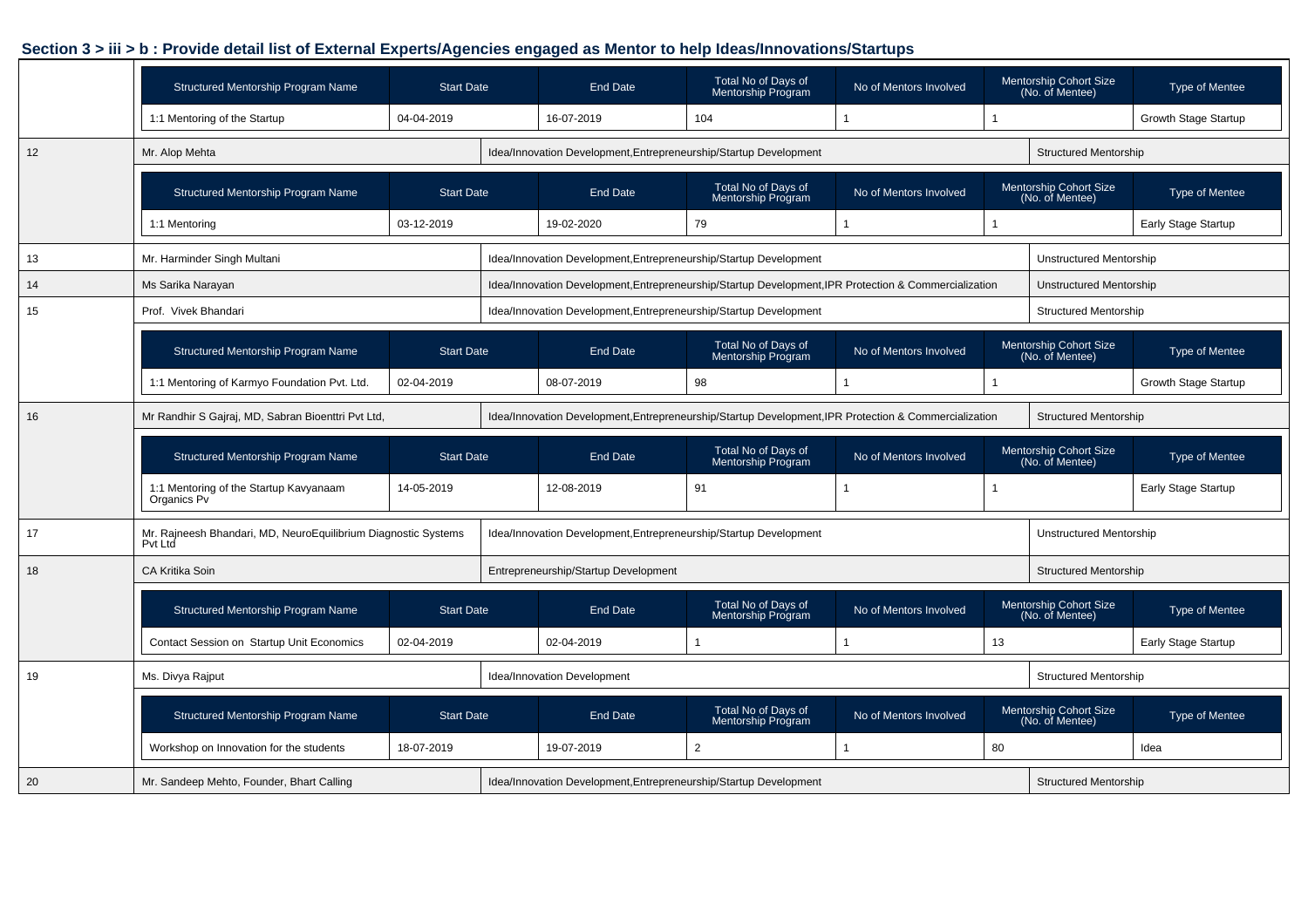|    | Structured Mentorship Program Name                    | <b>Start Date</b> | End Date                                                                                              | Total No of Days of<br>Mentorship Program | No of Mentors Involved |    | Mentorship Cohort Size<br>(No. of Mentee) | <b>Type of Mentee</b>       |
|----|-------------------------------------------------------|-------------------|-------------------------------------------------------------------------------------------------------|-------------------------------------------|------------------------|----|-------------------------------------------|-----------------------------|
|    | Session On Business Model Canvas for the<br>students  | 22-08-2019        | 22-08-2019                                                                                            |                                           | $\overline{1}$         | 54 |                                           | Idea                        |
|    | Session on Innovation, Opportunity<br>Evaluationwith  | 03-07-2019        | 04-07-2019                                                                                            | 2                                         | $\overline{4}$         | 15 |                                           | Innovation/Prototype        |
|    | Session for the Particiapnts of Idea Carnival 2.0     | 28-09-2019        | 28-09-2019                                                                                            |                                           |                        | 50 |                                           | Idea                        |
|    | Capacity Building Workshop for Rural Women            | 22-10-2019        | 23-10-2019                                                                                            | 2                                         |                        | 30 |                                           | Innovation/Prototype        |
| 21 | <b>CA Amrit Tiwari</b>                                |                   | Idea/Innovation Development, Entrepreneurship/Startup Development, IPR Protection & Commercialization |                                           |                        |    | <b>Structured Mentorship</b>              |                             |
|    | Structured Mentorship Program Name                    | <b>Start Date</b> | <b>End Date</b>                                                                                       | Total No of Days of<br>Mentorship Program | No of Mentors Involved |    | Mentorship Cohort Size<br>(No. of Mentee) | <b>Type of Mentee</b>       |
|    | Pitch Practice for the Demo Day                       | 12-12-2019        | 12-12-2019                                                                                            |                                           | 2                      | 10 |                                           | <b>Growth Stage Startup</b> |
| 22 | Mr. Vaibhav Vasistha                                  |                   | Idea/Innovation Development, Entrepreneurship/Startup Development, IPR Protection & Commercialization |                                           |                        |    | <b>Structured Mentorship</b>              |                             |
|    | Structured Mentorship Program Name                    | <b>Start Date</b> | End Date                                                                                              | Total No of Days of<br>Mentorship Program | No of Mentors Involved |    | Mentorship Cohort Size<br>(No. of Mentee) | <b>Type of Mentee</b>       |
|    | Pitch Practice for the Demo Day                       | 12-12-2019        | 12-12-2019                                                                                            |                                           | $\overline{2}$         | 10 |                                           | Growth Stage Startup        |
| 23 | Mr. Sandeep Mehto, Founder, VIKALP                    |                   | Entrepreneurship/Startup Development, IPR Protection & Commercialization                              |                                           |                        |    | <b>Structured Mentorship</b>              |                             |
|    | Structured Mentorship Program Name                    | <b>Start Date</b> | <b>End Date</b>                                                                                       | Total No of Days of<br>Mentorship Program | No of Mentors Involved |    | Mentorship Cohort Size<br>(No. of Mentee) | <b>Type of Mentee</b>       |
|    | Capacity Building Session for Rural Women of<br>Banas | 22-10-2019        | 23-10-2019                                                                                            | 2                                         |                        | 41 |                                           | Idea                        |
| 24 | Mr. Sagar Agrawal, CEO, Hippo Cabs                    |                   | Idea/Innovation Development, Entrepreneurship/Startup Development, IPR Protection & Commercialization |                                           |                        |    | <b>Unstructured Mentorship</b>            |                             |
| 25 | Mr Ishwar Jha, Founder, Appetals Solutions            |                   | Idea/Innovation Development, Entrepreneurship/Startup Development                                     |                                           |                        |    | <b>Structured Mentorship</b>              |                             |
|    | Structured Mentorship Program Name                    | <b>Start Date</b> | <b>End Date</b>                                                                                       | Total No of Days of<br>Mentorship Program | No of Mentors Involved |    | Mentorship Cohort Size<br>(No. of Mentee) | <b>Type of Mentee</b>       |
|    | 1:1 Extensive Mentoring of the Startup Kosolve<br>Pvt | 05-04-2019        | 09-07-2019                                                                                            | 96                                        |                        |    |                                           | Early Stage Startup         |
| 26 | Mr. Arvind Thanvi, Director, Moinee Foundation        |                   | Idea/Innovation Development, Entrepreneurship/Startup Development, IPR Protection & Commercialization |                                           |                        |    | <b>Structured Mentorship</b>              |                             |
|    | Structured Mentorship Program Name                    | <b>Start Date</b> | End Date                                                                                              | Total No of Days of<br>Mentorship Program | No of Mentors Involved |    | Mentorship Cohort Size<br>(No. of Mentee) | <b>Type of Mentee</b>       |
|    | 1:1 Extensive Mentoirng of the Startup Stream<br>Mind | 03-05-2019        | 09-08-2019                                                                                            | 99                                        | -1                     |    |                                           | Early Stage Startup         |
| 27 | CA Pawas Jain                                         |                   | Entrepreneurship/Startup Development                                                                  |                                           |                        |    | <b>Structured Mentorship</b>              |                             |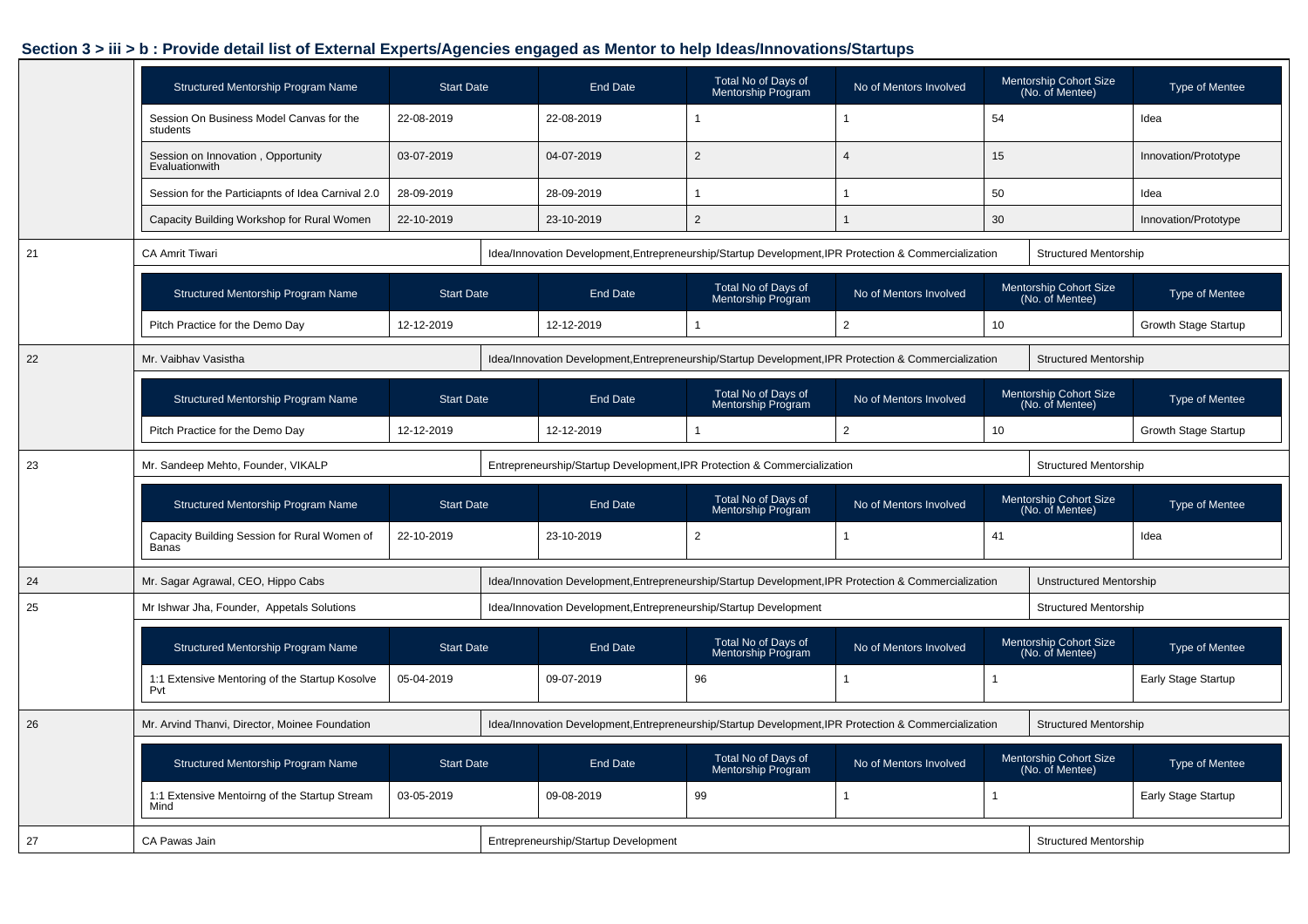|    | Structured Mentorship Program Name                                               | <b>Start Date</b> | <b>End Date</b>                                                                                       | Total No of Days of<br>Mentorship Program        | No of Mentors Involved |                | Mentorship Cohort Size<br>(No. of Mentee) | <b>Type of Mentee</b>       |
|----|----------------------------------------------------------------------------------|-------------------|-------------------------------------------------------------------------------------------------------|--------------------------------------------------|------------------------|----------------|-------------------------------------------|-----------------------------|
|    | Workshop on Cash Flow Statement                                                  | 03-10-2019        | 03-10-2019                                                                                            | 1                                                |                        | 13             |                                           | Innovation/Prototype        |
| 28 | Shri. Mukesh Gupta, Director, Morarka Foundation                                 |                   | Idea/Innovation Development, Entrepreneurship/Startup Development, IPR Protection & Commercialization |                                                  |                        |                | <b>Structured Mentorship</b>              |                             |
|    | Structured Mentorship Program Name                                               | <b>Start Date</b> | <b>End Date</b>                                                                                       | Total No of Days of<br>Mentorship Program        | No of Mentors Involved |                | Mentorship Cohort Size<br>(No. of Mentee) | <b>Type of Mentee</b>       |
|    | 1:1 Extensive Mentoring fo the Startup Veggie<br>Gre                             | 11-06-2019        | 14-09-2019                                                                                            | 96                                               |                        | $\overline{2}$ |                                           | Innovation/Prototype        |
|    | Diagnostic Panel of the startups                                                 | 16-04-2019        | 16-04-2019                                                                                            | $\mathbf{1}$                                     |                        | 13             |                                           | Innovation/Prototype        |
|    | 1:1 Mentoring of the startup Al-Genix<br>Internation                             | 25-08-2019        | 25-08-2019                                                                                            | 1                                                |                        | $\overline{2}$ |                                           | Growth Stage Startup        |
|    | Session on Innovation with Micro Enterprises<br>Consu                            | 05-07-2019        | 05-07-2019                                                                                            | $\mathbf{1}$                                     | $\overline{4}$         | 15             |                                           | Innovation/Prototype        |
| 29 | Mr. Divyaroop Bhatnagar, Managing Director, YFactor Marketing<br>Private Limited |                   | Entrepreneurship/Startup Development, IPR Protection & Commercialization                              |                                                  |                        |                | <b>Structured Mentorship</b>              |                             |
|    | Structured Mentorship Program Name                                               | <b>Start Date</b> | <b>End Date</b>                                                                                       | Total No of Days of<br>Mentorship Program        | No of Mentors Involved |                | Mentorship Cohort Size<br>(No. of Mentee) | Type of Mentee              |
|    | 1:1 Extensive Mentoing of the startup Al-Genix<br>Int                            | 21-11-2019        | 15-01-2020                                                                                            | 56                                               |                        | $\overline{2}$ |                                           | Growth Stage Startup        |
|    | Review and mentoring of the startup of<br>Incubation                             | 24-01-2020        | 24-01-2020                                                                                            | $\mathbf{1}$                                     | 5                      | 13             |                                           | <b>Growth Stage Startup</b> |
| 30 | Mr. Ajay Ramasubramaniam, Co-Founder & CEO Startup Réseau                        |                   | Entrepreneurship/Startup Development, IPR Protection & Commercialization                              |                                                  |                        |                | <b>Unstructured Mentorship</b>            |                             |
| 31 | Dr. Viswanadham D, IKP                                                           |                   | Entrepreneurship/Startup Development, IPR Protection & Commercialization                              |                                                  |                        |                | <b>Structured Mentorship</b>              |                             |
|    | <b>Structured Mentorship Program Name</b>                                        | <b>Start Date</b> | <b>End Date</b>                                                                                       | Total No of Days of<br>Mentorship Program        | No of Mentors Involved |                | Mentorship Cohort Size<br>(No. of Mentee) | <b>Type of Mentee</b>       |
|    | Review and Mentoring of the BioTech Startups                                     | 24-01-2020        | 24-01-2020                                                                                            | 1                                                |                        | 4              |                                           | Innovation/Prototype        |
|    | 1: 1 session on writing BIG Grant                                                | 01-08-2019        | 02-08-2019                                                                                            | $\overline{2}$                                   |                        | 10             |                                           | Innovation/Prototype        |
| 32 | Mr. Niranjan Joshi, C-Camp                                                       |                   | Idea/Innovation Development, Entrepreneurship/Startup Development, IPR Protection & Commercialization |                                                  |                        |                | <b>Structured Mentorship</b>              |                             |
|    | Structured Mentorship Program Name                                               | <b>Start Date</b> | <b>End Date</b>                                                                                       | Total No of Days of<br><b>Mentorship Program</b> | No of Mentors Involved |                | Mentorship Cohort Size<br>(No. of Mentee) | <b>Type of Mentee</b>       |
|    | Mentoring with the Biotech Startups of<br>Incubation                             | 05-09-2019        | 05-09-2019                                                                                            | 1                                                |                        | $\overline{4}$ |                                           | Innovation/Prototype        |
| 33 | Prof. Monika Jain                                                                |                   | Idea/Innovation Development                                                                           |                                                  |                        |                | <b>Unstructured Mentorship</b>            |                             |

**Section 4 : List all the Innovations Generated Developed, Completed and Implemented in Ground with Support of Pre-incubation & Incubation facilities at the HEI and Recognitions Received**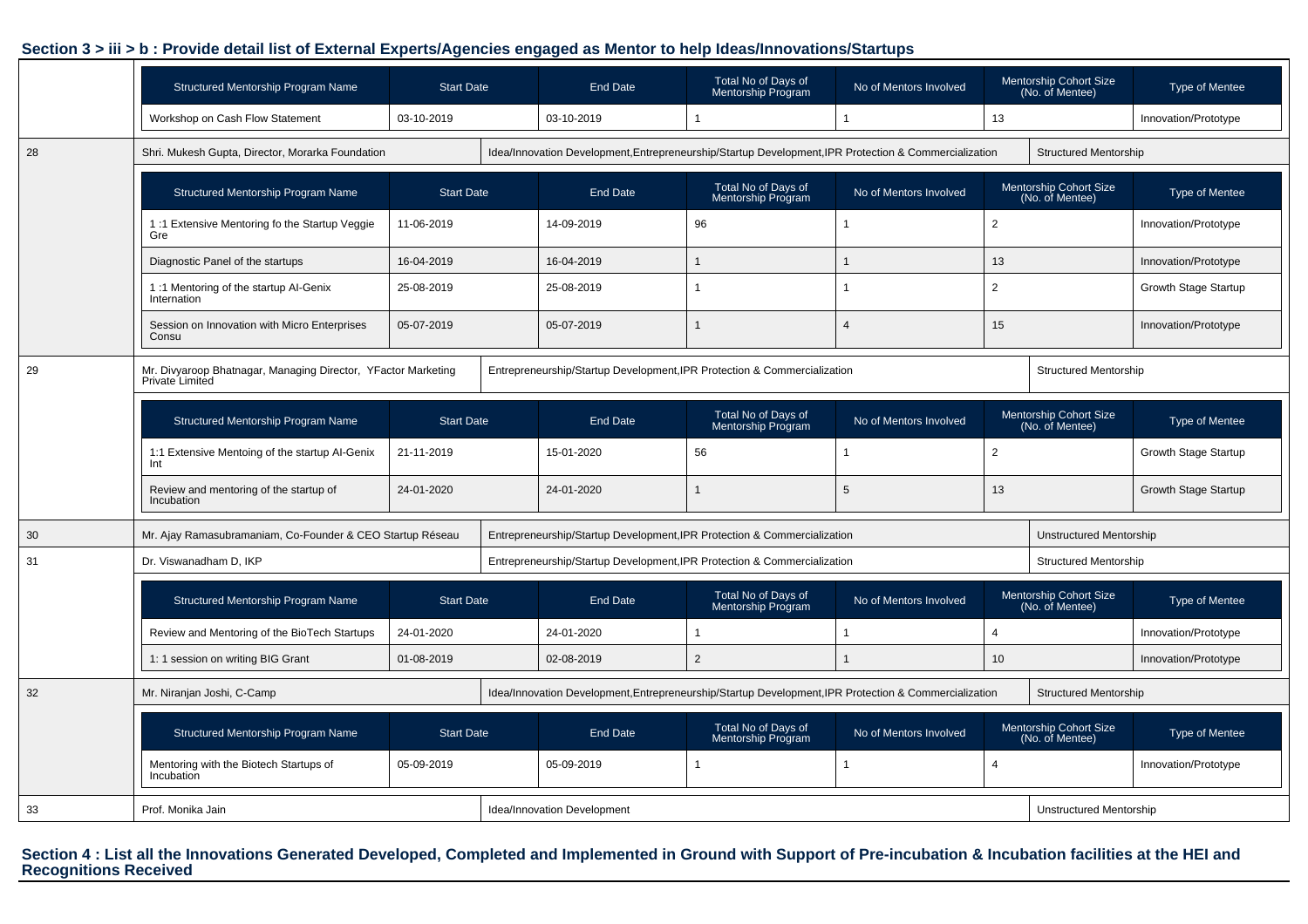| Srn<br>$\circ$ | Name of the<br><b>Innovation Generated</b><br>with the Support of<br>HEI                                               | Type of<br>Innovation | <b>Nature</b><br>of<br>Innovati<br>on | Name of<br>the HEI<br>Support<br>ed<br>Innovati<br>on<br>Develop<br>ment | Innov<br>ation<br>Devel<br>oped<br>by | Stage<br>of<br>Innov<br>ation/<br>Stage<br>of<br><b>TRL</b><br>it.<br>starte<br>$\mathsf{d}$<br>recei<br>ving<br>the<br>Supp<br>ort<br>durin<br>g the<br>ΈY<br>2019-<br>$20^{\degree}$ | Stage<br>of<br>Innov<br>ation/<br>Stage<br>of<br><b>TRL</b><br>reach<br>ed as<br>on<br>31st<br>Marc<br>h<br>2020                           | <b>Status</b><br>Pre-<br>Incubati<br>on/Incu<br>bation<br>Support<br>to<br>Innovati<br>on as<br>on 31st<br>March<br>2020 | Had the<br>Innovation<br>Received any<br>Recognition at<br>State, National,<br>International<br><b>Level Programs</b><br>during the<br>financial period<br>2019-20 | Had the<br>Innovati<br>on<br>Convert<br>ed into<br>Venture/<br>Startup/<br>SME<br>Unit<br>during<br>the<br>financial<br>period<br>2019-20 |                                | Had Centre/institute provided any<br>Financial support (either own<br>resource or fund received from<br>agencies) in terms of Seed<br>Grant/Fund Support to Idea /<br>Prototype / Innovations<br>Development during the financial<br>period 2019-20 | Had the Innovations raised any<br>Seed fund/Angel Investment/VC<br>during the period of receiving pre-<br>incubation/incubation support at<br>your Pre-incubation/incubation or<br>HEI during the financial period<br>2019-20 | Had the Pre-incubation/Incubation<br>Centre/HEI received any<br>income/revenue from<br>Idea/Prototype/Innovations for the<br>pre-incubation/incubation support<br>and the services offered by Pre-<br>incubation/incubation or institute<br>during the financial period 2019 |
|----------------|------------------------------------------------------------------------------------------------------------------------|-----------------------|---------------------------------------|--------------------------------------------------------------------------|---------------------------------------|----------------------------------------------------------------------------------------------------------------------------------------------------------------------------------------|--------------------------------------------------------------------------------------------------------------------------------------------|--------------------------------------------------------------------------------------------------------------------------|--------------------------------------------------------------------------------------------------------------------------------------------------------------------|-------------------------------------------------------------------------------------------------------------------------------------------|--------------------------------|-----------------------------------------------------------------------------------------------------------------------------------------------------------------------------------------------------------------------------------------------------|-------------------------------------------------------------------------------------------------------------------------------------------------------------------------------------------------------------------------------|------------------------------------------------------------------------------------------------------------------------------------------------------------------------------------------------------------------------------------------------------------------------------|
|                | Anti-fungal insole<br>made of silver<br>nanoparticles for<br>people suffering with<br>fungal infections of the<br>feet | Product<br>Innovation | Technol<br>ogical                     | Depart<br>ment of<br>Pharma<br>cy,<br>Banasth<br>ali<br>Vidyapit         | Stude<br>nt-<br>Facul<br>ty           | <b>TRL</b><br>4:<br>Small<br>scale<br>protot<br>ype<br>built<br>in a<br>labor<br>atory<br>envir<br>onme<br>nt<br>("ugly<br>protot<br>ype).                                             | <b>TRL</b><br>4:<br>Small<br>scale<br>protot<br>ype<br>built<br>in a<br>labor<br>atory<br>envír<br>onme<br>nt<br>("ugly<br>protot<br>ype). | Innovati<br>on<br>Develop<br>ment<br>Ongoing                                                                             | <b>No</b>                                                                                                                                                          | <b>No</b>                                                                                                                                 | <b>Grant Amount</b><br>$in$ Rs | 415000                                                                                                                                                                                                                                              | <b>No</b>                                                                                                                                                                                                                     | No                                                                                                                                                                                                                                                                           |
|                |                                                                                                                        | Name                  |                                       |                                                                          |                                       |                                                                                                                                                                                        | Type                                                                                                                                       |                                                                                                                          |                                                                                                                                                                    | Gender                                                                                                                                    |                                |                                                                                                                                                                                                                                                     | Email                                                                                                                                                                                                                         | Contact                                                                                                                                                                                                                                                                      |
|                | Ms. Kanika Verma                                                                                                       |                       |                                       |                                                                          | <b>Faculty and Student</b>            |                                                                                                                                                                                        |                                                                                                                                            |                                                                                                                          | Female                                                                                                                                                             |                                                                                                                                           |                                | kanikaverma2704@gmail.com                                                                                                                                                                                                                           |                                                                                                                                                                                                                               | 9910409829                                                                                                                                                                                                                                                                   |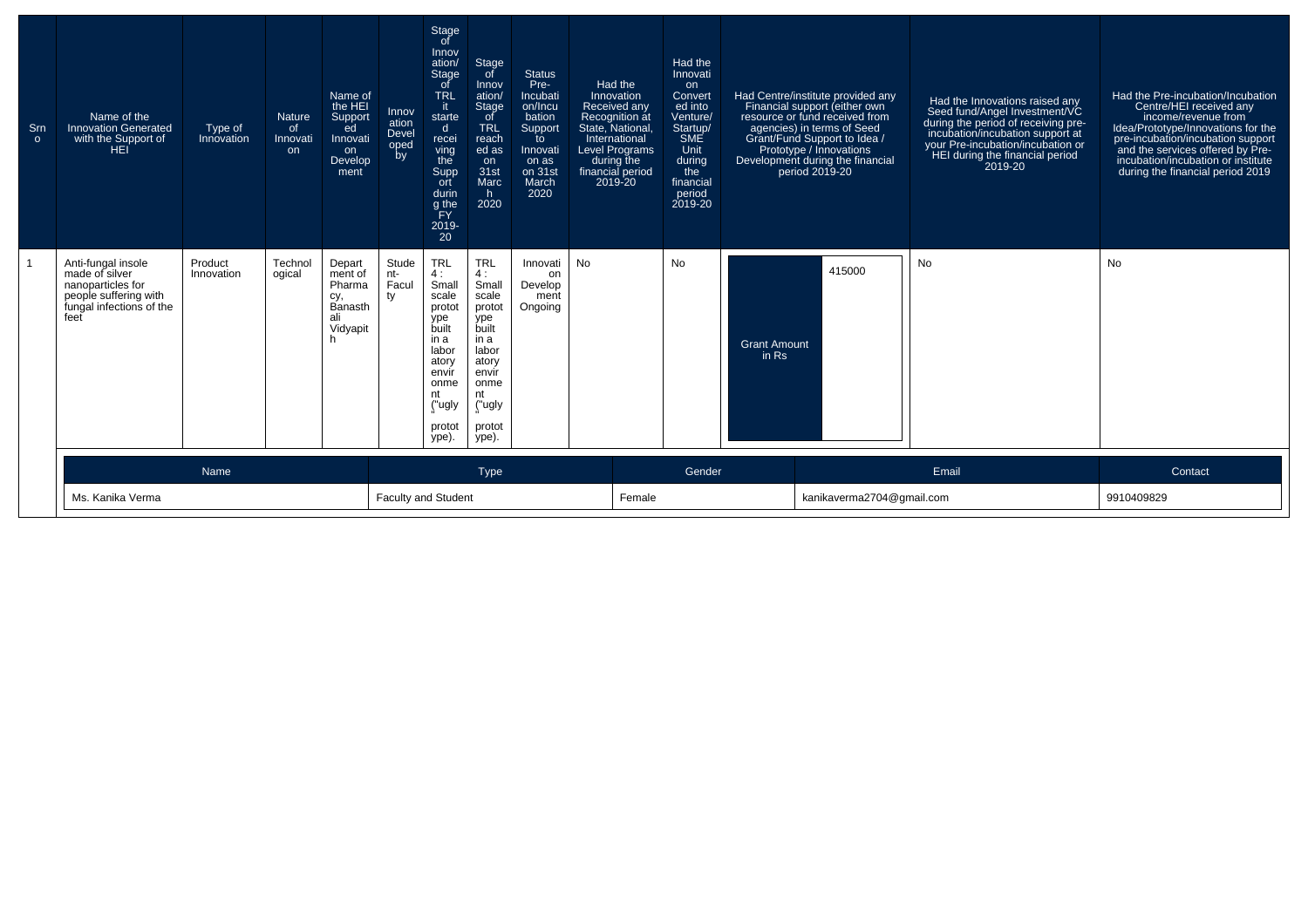| $\overline{a}$ | Development of eco-<br>friendly crop specific<br>biofertilizer | Product<br>Innovation, Pr<br>ocess<br>Innovation | Technol<br>ogical | Depart<br>ment of<br>Bioscien<br>ce &<br>Biotech<br>nology,<br>banasth<br>ali<br>Vidyapit<br>h | Stude<br>nt-<br>Facul<br>ty | $TRL$<br>4:<br>Small<br>scale<br>protot<br>ype<br>built<br>in a<br>labor<br>atory<br>envir<br>onme<br>nt<br>("ugly<br>protot<br>ype). | $TRL$<br>4:<br>Small<br>scale<br>protot<br>ype<br>built<br>in a<br>labor<br>atory<br>envír<br>onme<br>nt<br>("ugly<br>protot<br>ype). | Innovati<br>on<br>On Develop<br>ment<br>Ongoing | Agen<br>Cy<br>Nam<br>e<br>Agen<br>Cy<br>Type<br>Awar<br>d/<br>Positi<br>on $/$<br>Reco<br>gnitio<br>n<br>Secu<br>red | BIR<br>AC<br>Gov<br>t.<br>Age<br>ncy<br>(Ce<br>ntral<br>١<br>The<br>pro<br>pos<br>al<br>clea<br>red<br>first<br>rou<br>nd<br>o <sub>f</sub><br>sele<br>ctio<br>n.<br>for<br>the<br><b>BIG</b><br>$\blacksquare$<br><b>BIR</b><br>AC<br>and<br>was<br>sele<br>cted<br>for<br>pres<br>enta<br>tion | No     | Grant Amount<br>in Rs | 456000                     | No    | No         |
|----------------|----------------------------------------------------------------|--------------------------------------------------|-------------------|------------------------------------------------------------------------------------------------|-----------------------------|---------------------------------------------------------------------------------------------------------------------------------------|---------------------------------------------------------------------------------------------------------------------------------------|-------------------------------------------------|----------------------------------------------------------------------------------------------------------------------|--------------------------------------------------------------------------------------------------------------------------------------------------------------------------------------------------------------------------------------------------------------------------------------------------|--------|-----------------------|----------------------------|-------|------------|
|                |                                                                | Name                                             |                   |                                                                                                |                             |                                                                                                                                       | Type                                                                                                                                  |                                                 |                                                                                                                      |                                                                                                                                                                                                                                                                                                  | Gender |                       |                            | Email | Contact    |
|                | Prof. Dipjyoti Chakraborty                                     |                                                  |                   |                                                                                                | Faculty                     |                                                                                                                                       |                                                                                                                                       |                                                 |                                                                                                                      | Male                                                                                                                                                                                                                                                                                             |        |                       | cdipjyoti@banasthali.in    |       | 9351548762 |
|                |                                                                | Name                                             |                   |                                                                                                |                             |                                                                                                                                       | Type                                                                                                                                  |                                                 |                                                                                                                      |                                                                                                                                                                                                                                                                                                  | Gender |                       |                            | Email | Contact    |
|                | Ms Sukriti Chandra                                             |                                                  |                   |                                                                                                | Student                     |                                                                                                                                       |                                                                                                                                       |                                                 |                                                                                                                      | Female                                                                                                                                                                                                                                                                                           |        |                       | sukritichandra54@gmail.com |       | 8755340654 |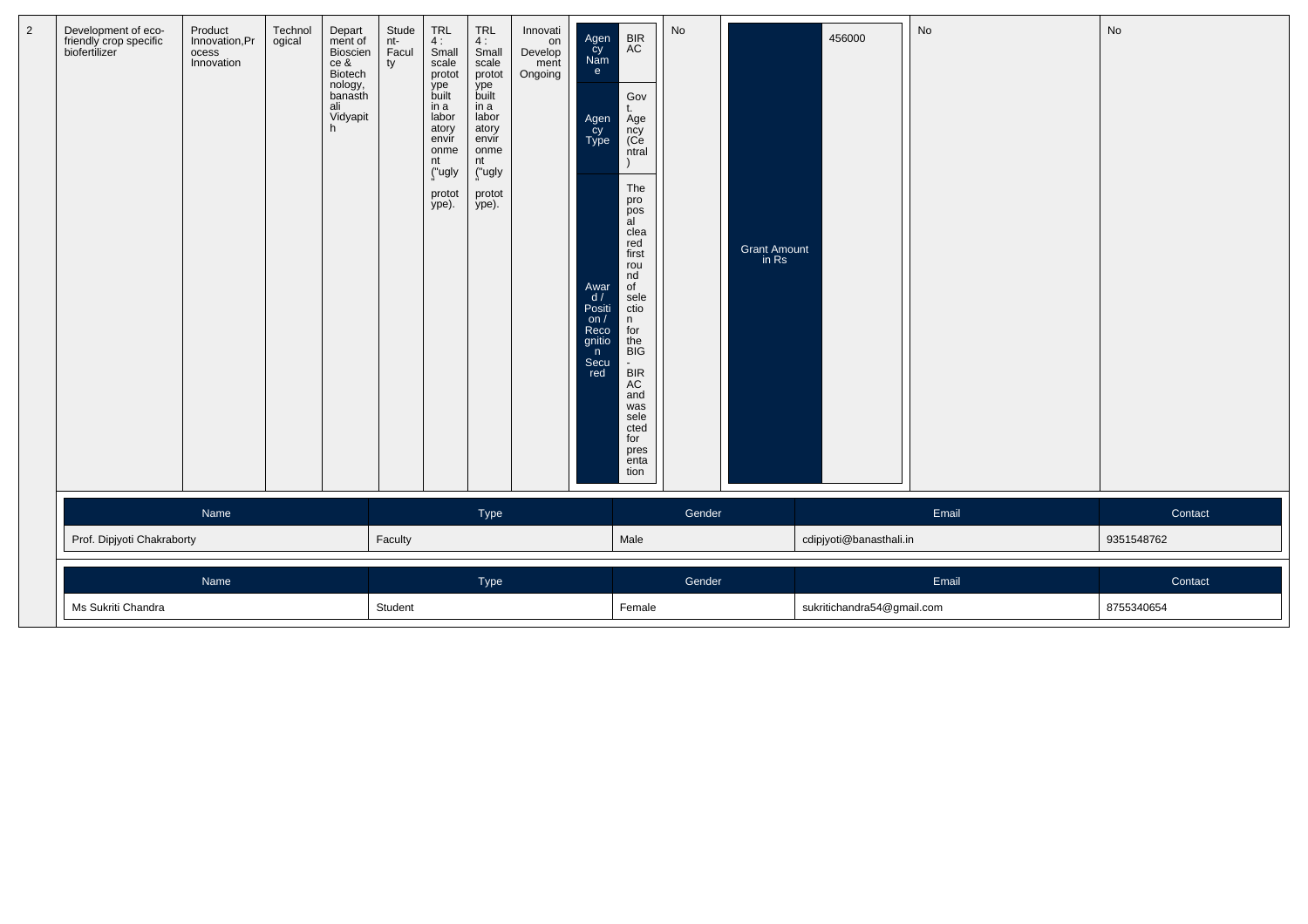| Development of<br>Hydrogels for diabetic<br>wound healing | Product<br>Innovation | Technol<br>ogical | Depart<br>ment of<br>Bioscien<br>ce &<br>Biotech<br>nology,<br>Banasth<br>ali<br>Vidyapit<br>h | Facul<br>ty | $TRL$<br>3 :<br>Appli<br>ed <sup>'</sup><br>resea<br>rch.<br>First<br>labor<br>atory<br>tests<br>comp<br>leted;<br>proof<br>of<br>conc<br>ept. | $_{3}^{TRL}$<br>Appli<br>ed <sup>'</sup><br>resea<br>rch.<br>First<br>labor<br>atory<br>tests<br>comp<br>leted;<br>proof<br>of<br>conc<br>ept. | Innovati<br>on<br>Develop<br>ment<br>Ongoing | Agen<br>Cy<br>Nam<br>e<br>Agen<br>Cy<br>Type<br>Awar<br>d /<br>Positi<br>on/<br>Reco<br>gnitio<br>n<br>Secu<br>red | <b>BIR</b><br>AC<br>Gov<br>t.<br>Age<br>ncy<br>(Ce<br>ntral<br>The<br>pro<br>pos<br>$\ddot{a}$<br>clea<br>red<br>first<br>rou<br>nd<br>of<br>sele<br>ctio<br>n.<br>for<br>the<br><b>BIG</b><br>$\overline{\phantom{a}}$<br><b>BIR</b><br>AC<br>and<br>was<br>sele<br>cted<br>for<br>pres<br>enta | No     | Grant Amount<br>in Rs | 322000                   | No    | No                    |
|-----------------------------------------------------------|-----------------------|-------------------|------------------------------------------------------------------------------------------------|-------------|------------------------------------------------------------------------------------------------------------------------------------------------|------------------------------------------------------------------------------------------------------------------------------------------------|----------------------------------------------|--------------------------------------------------------------------------------------------------------------------|--------------------------------------------------------------------------------------------------------------------------------------------------------------------------------------------------------------------------------------------------------------------------------------------------|--------|-----------------------|--------------------------|-------|-----------------------|
| Dr. Surabhi Bajpai                                        | Name                  |                   |                                                                                                | Faculty     |                                                                                                                                                | Type                                                                                                                                           |                                              |                                                                                                                    | tion<br>Female                                                                                                                                                                                                                                                                                   | Gender |                       | surabhibiochem@gmail.com | Email | Contact<br>7023132691 |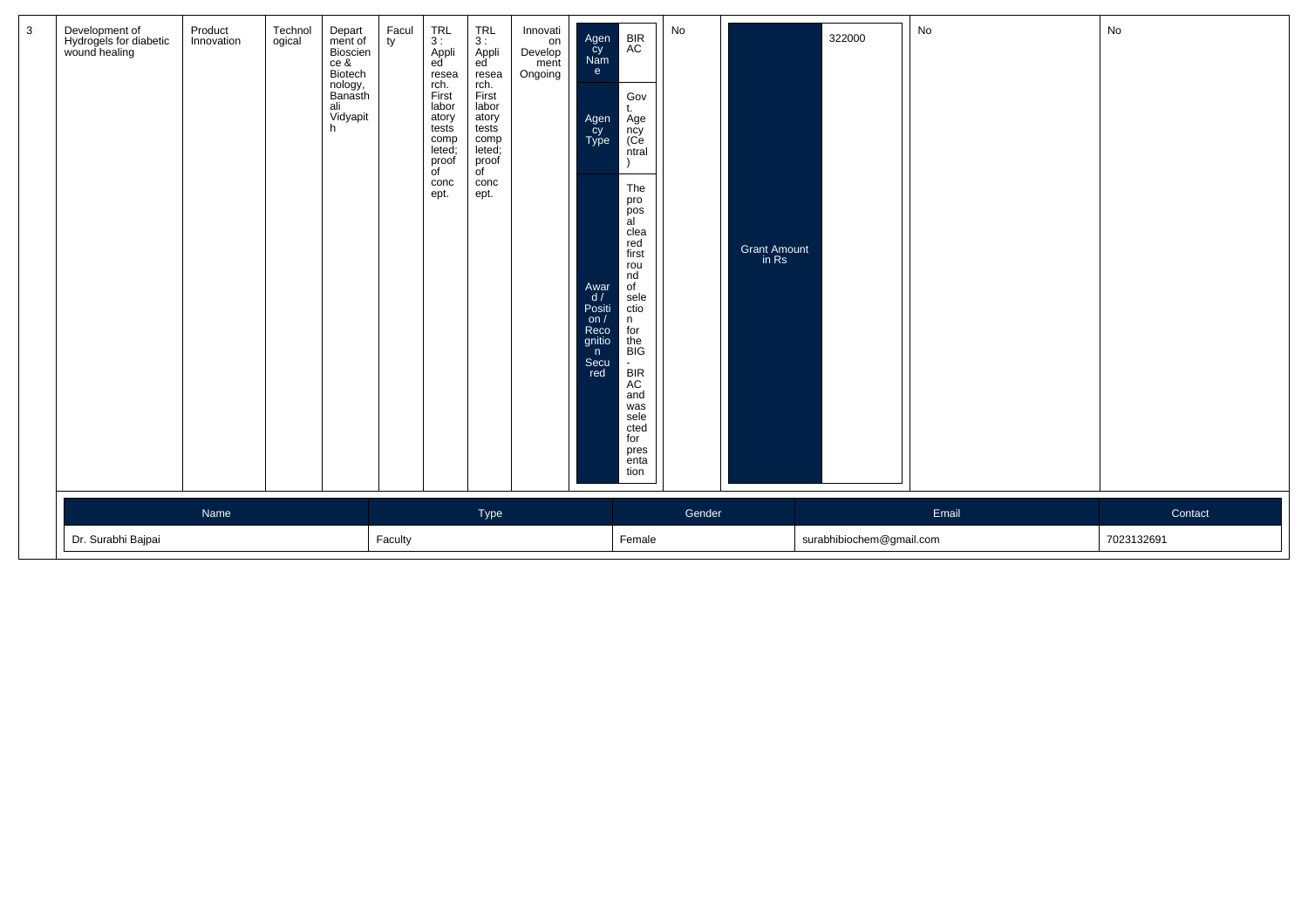| BIOZYME- Green<br>Technology Solution<br>for textile industry | Product<br>Innovation | Technol<br>ogical | Atal<br>Incubati<br>on<br>Centre,<br>Banasth<br>ali<br>Vidyapit<br>h | Stude<br>nt-<br>  Facul<br>ty | TRL<br>3 :<br>Appli<br>ed <sup>'</sup><br>resea<br>rch.<br>First<br>labor<br>atory<br>tests<br>comp<br>leted;<br>proof<br>of<br>conc<br>ept. | $TRL$<br>4:<br>Small<br>scale<br>protot<br>ype<br>built<br>in a<br>labor<br>atory<br>envír<br>onme<br>nt<br>("ugly<br>protot<br>ype). | Innovati<br>on<br>Adopted<br>and<br>Implem<br>ented at<br>Ground | Agen<br>Cy<br>Nam<br>e<br>Agen<br>cy<br>Type<br>Awar<br>d /<br>Positi<br>on $/$<br>Reco<br>gnitio<br>n<br>Secu<br>red | Dep<br>art<br>men<br>t of<br><b>Biot</b><br>ech<br>nolo<br>gy<br>Gov<br>t.<br>Age<br>ncy<br>(Ce<br>ntral<br>Fina<br>list<br>at<br>Nati<br>onal<br>Bio<br>Entr<br>epr<br>ene<br>ursh<br>ip<br>Co<br>mpe<br>titio<br>n,<br>NB<br>EC<br>Dec<br>emb<br>er<br>$16-$<br>$\frac{19}{201}$<br>9. | Yes    | Grant Amount<br>in Rs | 500000                    | No    | No                    |
|---------------------------------------------------------------|-----------------------|-------------------|----------------------------------------------------------------------|-------------------------------|----------------------------------------------------------------------------------------------------------------------------------------------|---------------------------------------------------------------------------------------------------------------------------------------|------------------------------------------------------------------|-----------------------------------------------------------------------------------------------------------------------|------------------------------------------------------------------------------------------------------------------------------------------------------------------------------------------------------------------------------------------------------------------------------------------|--------|-----------------------|---------------------------|-------|-----------------------|
| Dr. Sarika Gupta                                              | Name                  |                   |                                                                      | Incubatee Entrepreneur        |                                                                                                                                              | Type                                                                                                                                  |                                                                  |                                                                                                                       | Female                                                                                                                                                                                                                                                                                   | Gender |                       | sarika.ashish@gmail.com   | Email | Contact<br>9414461423 |
| Ms. Ambika Saxena                                             | Name                  |                   |                                                                      | Student                       |                                                                                                                                              | Type                                                                                                                                  |                                                                  |                                                                                                                       | Female                                                                                                                                                                                                                                                                                   | Gender |                       | saxena.ambika20@gmail.com | Email | Contact<br>7310635069 |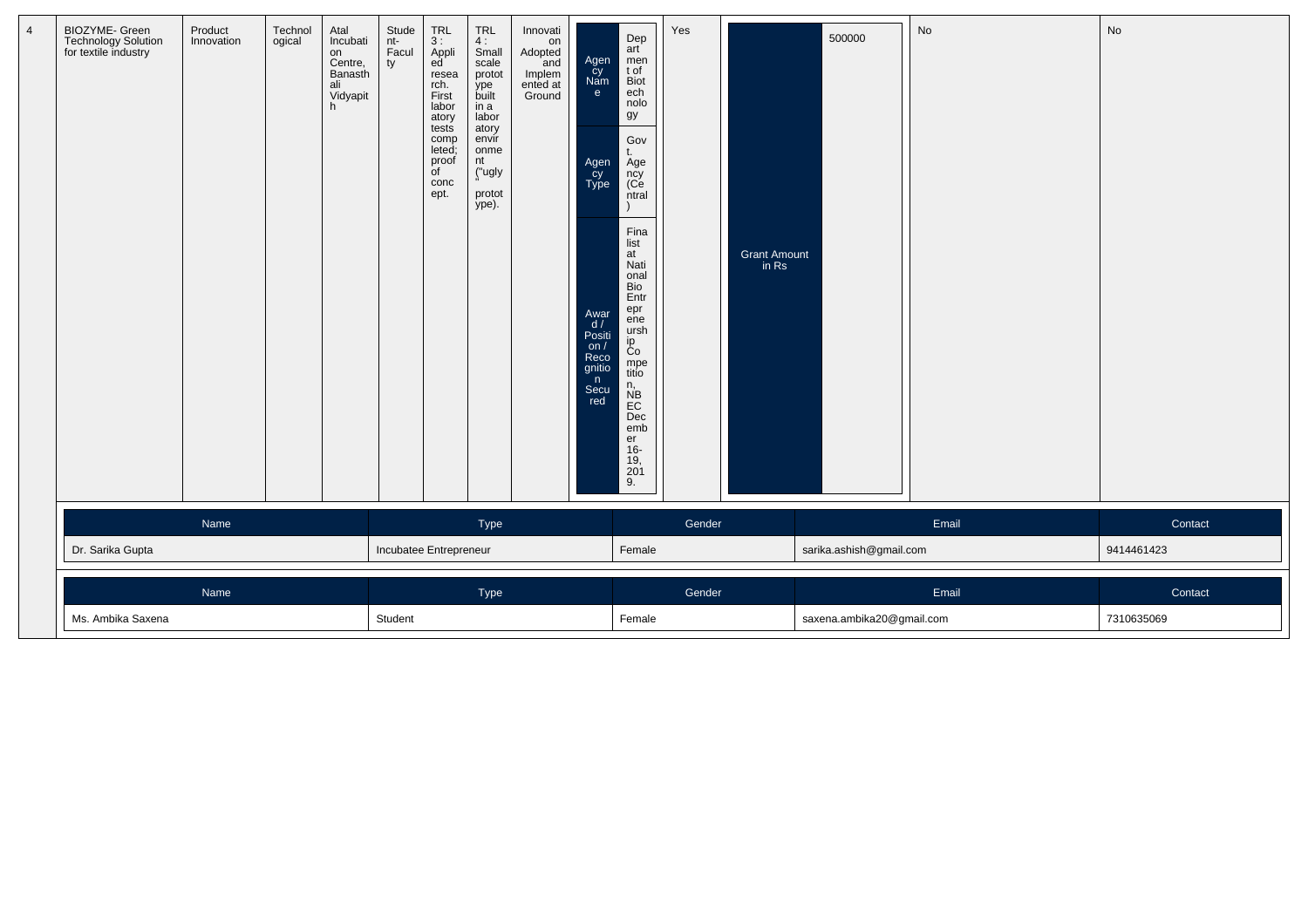| 5       | Development of<br>Affordable De-<br>fluoridation<br>Technology for<br>drinking water and tea<br>using<br>nanobiotechnology. | Product<br>Innovation | Technol<br>ogical | Atal<br>Incubati<br>on<br>Centre,<br>Banasth<br>ali<br>Vidyapit<br>h | Facul<br>ty            | <b>TRL</b><br>5:<br>Large<br>scale<br>protot<br>ype<br>teste<br>d in<br>inten<br>ded<br>envir<br>onme<br>nt.                              | TRL<br>6:<br>Proto<br>type<br>syste<br>m<br>teste<br>d in<br>inten<br>ded<br>envir<br>onme<br>nt<br>close<br>to<br>expe<br>cted<br>perfor<br>manc<br>е.            | Innovati<br>on<br>Develop<br>ment<br>Ongoing | Agen<br>Cy<br>Nam<br>e.<br>Agen<br>Cy<br>Type<br>Awar<br>d/<br>Positi<br>on $/$<br>Reco<br>gnitio<br>n<br>Secu<br>red | WE<br>P<br>Niti<br>Aay<br>og<br>Gov<br>t.<br>Age<br>ncy<br>(Ce<br>ntral<br>Am<br>ong<br>st<br>Top<br>$30^{\circ}$<br>for<br><b>WTI</b><br>Awa<br>rds<br>201<br>9 of<br>WE<br>P-<br>Niti<br>Aay<br>og | Yes    | <b>Grant Amount</b><br>$\overline{m}$ Rs | 500000               | No    | No         |
|---------|-----------------------------------------------------------------------------------------------------------------------------|-----------------------|-------------------|----------------------------------------------------------------------|------------------------|-------------------------------------------------------------------------------------------------------------------------------------------|--------------------------------------------------------------------------------------------------------------------------------------------------------------------|----------------------------------------------|-----------------------------------------------------------------------------------------------------------------------|------------------------------------------------------------------------------------------------------------------------------------------------------------------------------------------------------|--------|------------------------------------------|----------------------|-------|------------|
|         |                                                                                                                             | Name                  |                   |                                                                      |                        |                                                                                                                                           | Type                                                                                                                                                               |                                              |                                                                                                                       |                                                                                                                                                                                                      | Gender |                                          |                      | Email | Contact    |
|         | Dr. Suphiya Khan                                                                                                            |                       |                   |                                                                      | Incubatee Entrepreneur |                                                                                                                                           |                                                                                                                                                                    |                                              |                                                                                                                       | Female                                                                                                                                                                                               |        |                                          | suphiza@gmail.com    |       | 9829926646 |
| $\,6\,$ | Development of novel<br>formulation from plant<br>extract for<br>management of<br>neuropathic pain                          | Product<br>Innovation | Technol<br>ogical | Banasth<br>ali<br>Vidyapit<br>h.                                     | Facul<br>ty            | TRL<br>2:<br>Tech<br>nolog<br>$\mathbf{v}$<br>formu<br>lation<br>Conc<br>ept<br>and<br>applic<br>ation<br>have<br>been<br>formu<br>lated. | $\ensuremath{\mathsf{TRL}}$<br>3:<br>Appli<br>ed<br>resea<br>rch.<br>First<br>labor<br>atory<br>tests<br>comp<br>leted;<br>proof<br>$\overline{C}$<br>conc<br>ept. | Innovati<br>on<br>Develop<br>ment<br>Ongoing | No                                                                                                                    |                                                                                                                                                                                                      | No     | <b>Grant Amount</b><br>in Rs             | 550000               | No    | No         |
|         |                                                                                                                             | Name                  |                   |                                                                      |                        |                                                                                                                                           | Type                                                                                                                                                               |                                              |                                                                                                                       |                                                                                                                                                                                                      | Gender |                                          |                      | Email | Contact    |
|         | Dr. Ashutosh Pareek                                                                                                         |                       |                   |                                                                      | Faculty                |                                                                                                                                           |                                                                                                                                                                    |                                              |                                                                                                                       | Male                                                                                                                                                                                                 |        |                                          | ashu83aadi@gmail.com |       | 9829176631 |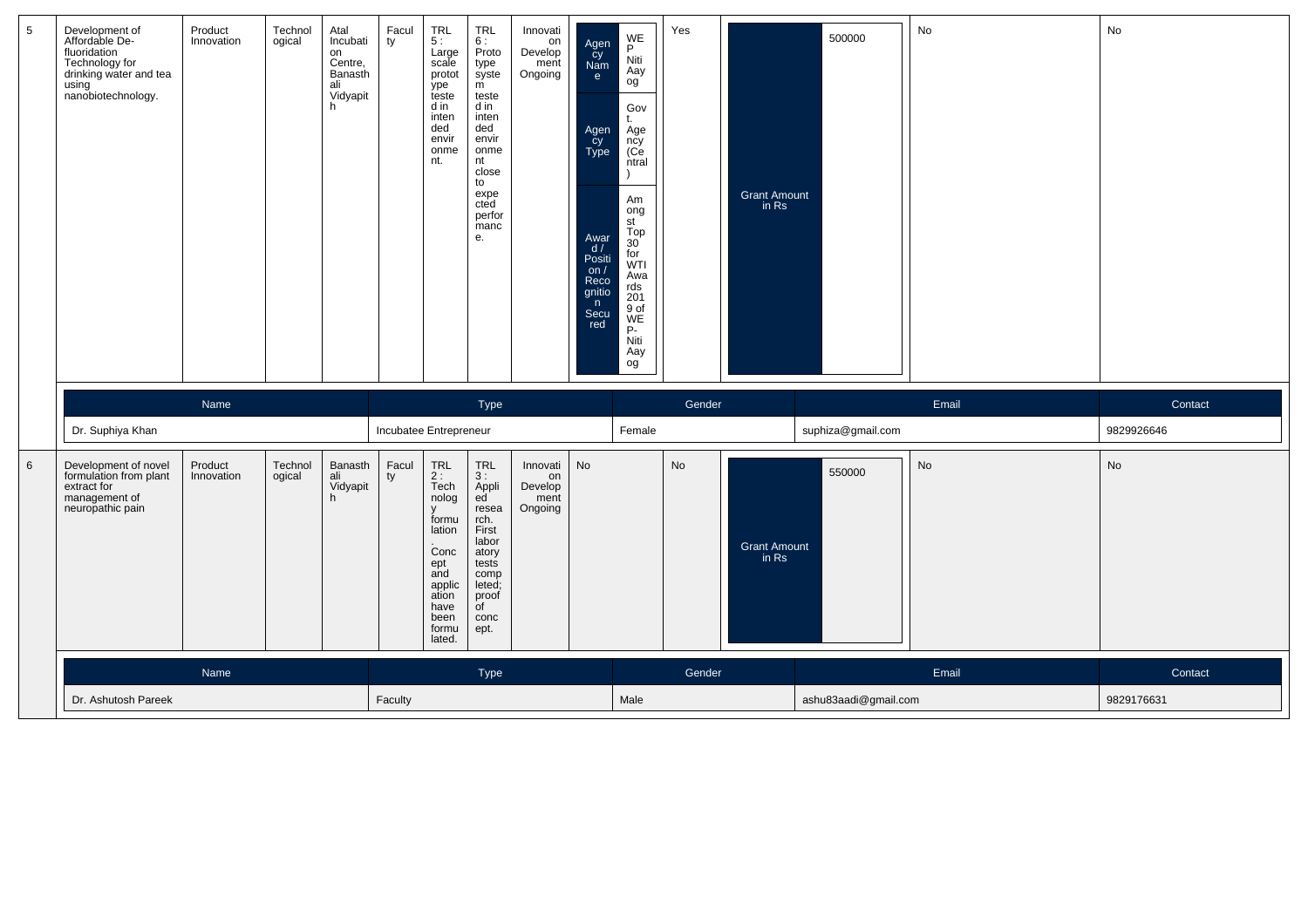| $\overline{7}$ | Development of novel<br>formulation from in-<br>silico derived<br>compounds in<br>management of CVS | Product<br>Innovation | Technol<br>ogical | Banasth<br>ali<br>Vidyapit<br>h | Facul<br>ty | TRL<br>1:<br>Basic<br>resea<br>rch.<br>Princi<br>ples<br>postu<br>lated<br>and<br>obser<br>ved<br>but<br>no<br>exper<br>iment<br>al<br>proof<br>availa<br>ble. | $TRL$<br>2 :<br>Tech<br>nolog<br>y<br>formu<br>lation<br>Conc<br>ept<br>and<br>applic<br>ation<br>have<br>been<br>formu<br>lated.                               | Innovati<br>on<br>Develop<br>ment<br>Ongoing | No            |        | No     | Grant Amount<br>in Rs          | 515000                        | No    | No                           |
|----------------|-----------------------------------------------------------------------------------------------------|-----------------------|-------------------|---------------------------------|-------------|----------------------------------------------------------------------------------------------------------------------------------------------------------------|-----------------------------------------------------------------------------------------------------------------------------------------------------------------|----------------------------------------------|---------------|--------|--------|--------------------------------|-------------------------------|-------|------------------------------|
|                |                                                                                                     | Name                  |                   |                                 |             |                                                                                                                                                                | Type                                                                                                                                                            |                                              |               |        | Gender |                                |                               | Email | Contact                      |
|                | Dr Divya Yadav                                                                                      |                       |                   |                                 | Faculty     |                                                                                                                                                                |                                                                                                                                                                 |                                              |               | Male   |        |                                | divyavirgo2002@gmail.com      |       | 9887204856                   |
| 8              | Development of novel<br>formulation from plant<br>extract in management<br>of hemorrhoids           | Product<br>Innovation | Technol<br>ogical | Banasth<br>ali<br>Vidyapit<br>h | Facul<br>ty | TRL<br>$2:$ Tech<br>nolog<br>formu<br>lation<br>Conc<br>ept<br>and<br>applic<br>ation<br>have<br>been<br>formu<br>lated.                                       | $\ensuremath{\mathsf{TRL}}$<br>$\frac{4}{3}$ :<br>scale<br>protot<br>ype<br>built<br>in a<br>labor<br>atory<br>envir<br>onme<br>nt<br>("ugly<br>protot<br>ype). | Innovati<br>on<br>Develop<br>ment<br>Ongoing | $\mathsf{No}$ |        | No     | <b>Grant Amount</b><br>in Rs   | 452000                        | No    | $\operatorname{\mathsf{No}}$ |
|                |                                                                                                     | Name                  |                   |                                 |             |                                                                                                                                                                | Type                                                                                                                                                            |                                              |               |        | Gender |                                |                               | Email | Contact                      |
|                | Dr Manu Sharma                                                                                      |                       |                   |                                 | Faculty     |                                                                                                                                                                |                                                                                                                                                                 |                                              |               | Female |        |                                | sharmamanu10@gmail.com        |       | 9001701324                   |
| 9              | Development of novel<br>formulation from plant<br>extract in management<br>of algesia               | Product<br>Innovation | Technol<br>ogical | Banasth<br>ali<br>Vidyapit<br>h | Facul<br>ty | TRL<br>1:<br>Basic<br>resea<br>rch.<br>Princi<br>ples<br>postu<br>lated<br>and<br>obser<br>ved<br>but<br>no<br>exper<br>iment<br>al<br>proof<br>availa<br>ble. | $TRL$<br>$2:$<br>Tech<br>nolog<br>y<br>formu<br>lation<br>Conc<br>ept<br>and<br>applic<br>ation<br>have<br>been<br>formu<br>lated.                              | Innovati<br>on<br>Develop<br>ment<br>Ongoing | No            |        | No     | <b>Grant Amount</b><br>in $Rs$ | 510000                        | No    | No                           |
|                |                                                                                                     | Name                  |                   |                                 |             |                                                                                                                                                                | Type                                                                                                                                                            |                                              |               |        | Gender |                                |                               | Email | Contact                      |
|                | Dr. Pankaj Kumar Jain                                                                               |                       |                   |                                 | Faculty     |                                                                                                                                                                |                                                                                                                                                                 |                                              |               | Male   |        |                                | pankaj.jain.manipal@gmail.com |       | 9887779809                   |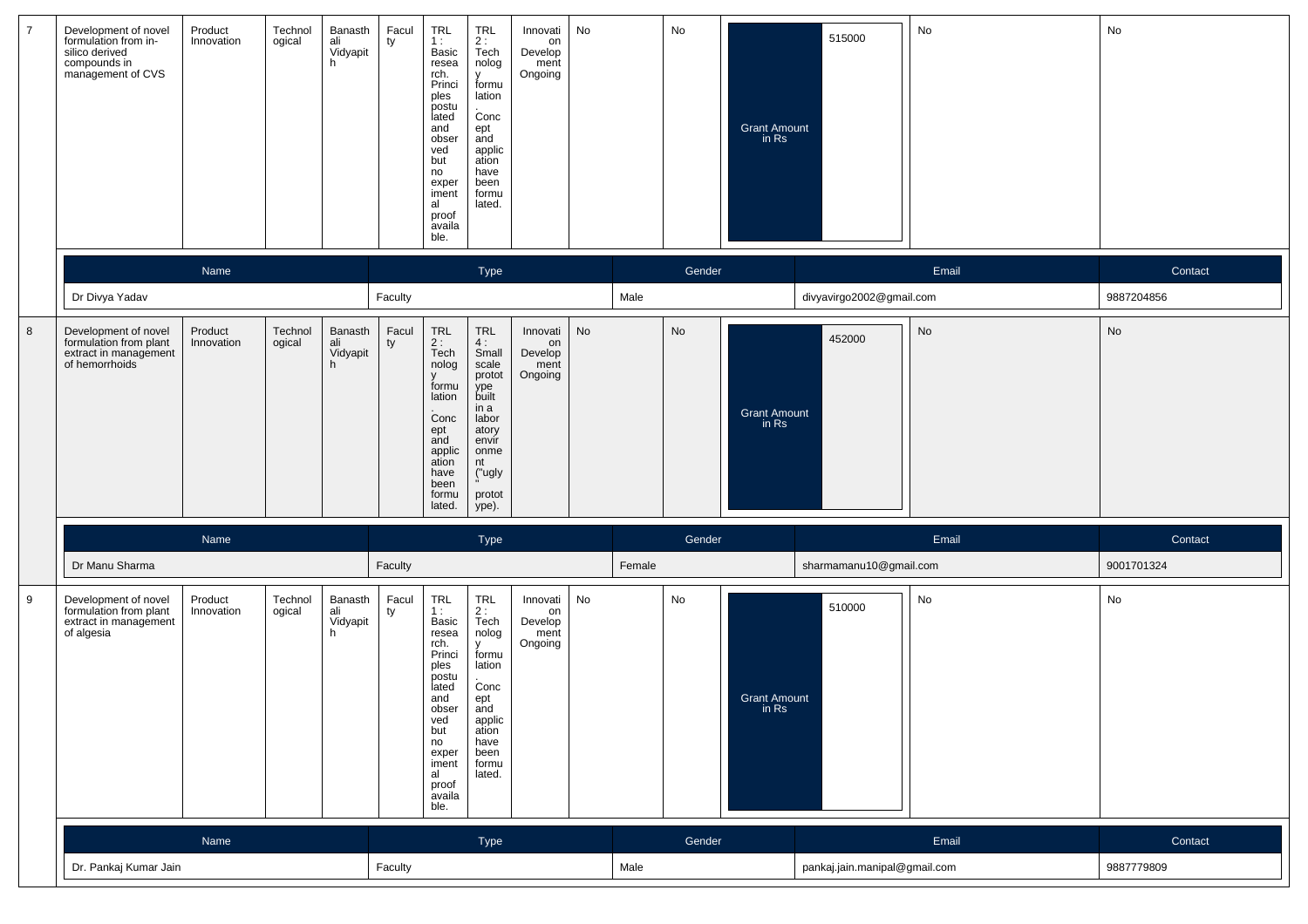|    |                                                                                        | Name                  |                   |                                   |             |                                                                                                                                                                | Type                                                                                                                                        |                                              |    |        | Gender |                                |                                | Email | Contact    |
|----|----------------------------------------------------------------------------------------|-----------------------|-------------------|-----------------------------------|-------------|----------------------------------------------------------------------------------------------------------------------------------------------------------------|---------------------------------------------------------------------------------------------------------------------------------------------|----------------------------------------------|----|--------|--------|--------------------------------|--------------------------------|-------|------------|
|    | Ms. Ambika Saxena                                                                      |                       |                   |                                   | Student     |                                                                                                                                                                |                                                                                                                                             |                                              |    | Female |        |                                | saxena.ambika20@gmail.com      |       | 7310635069 |
| 10 | Development of novel<br>chemical derivatives in<br>management of<br>microbial disease  | Product<br>Innovation | Technol<br>ogical | Banasth<br>ali<br>Vidyapit<br>h.  | Facul<br>ty | TRL<br>1:<br>Basic<br>resea<br>rch.<br>Princi<br>ples<br>postu<br>lated<br>and<br>obser<br>ved<br>but<br>no<br>exper<br>iment<br>al<br>proof<br>availa<br>ble. | TRL<br>$2:$ Tech<br>nolog<br>y<br>formu<br>lation<br>Conc<br>ept<br>and<br>applic<br>ation<br>have<br>been<br>formu<br>lated.               | Innovati<br>on<br>Develop<br>ment<br>Ongoing | No |        | No     | <b>Grant Amount</b><br>in Rs   | 474000                         | No    | No         |
|    |                                                                                        | Name                  |                   |                                   |             |                                                                                                                                                                | Type                                                                                                                                        |                                              |    |        | Gender |                                |                                | Email | Contact    |
|    | Dr. Rajani Chauhan                                                                     |                       |                   |                                   | Faculty     |                                                                                                                                                                |                                                                                                                                             |                                              |    | Female |        |                                | rajanichauhan_pharma@yahoo.com |       | 7891207605 |
| 11 | Development of novel<br>chemical derivatives in<br>management of<br>parkinsons disease | Product<br>Innovation | Technol<br>ogical | Banasth<br>ali<br>Vidyapit<br>h.  | Facul<br>ty | TRL<br>1:<br>Basic<br>resea<br>rch.<br>Princi<br>ples<br>postu<br>lated<br>and<br>obser<br>ved<br>but<br>no<br>exper<br>iment<br>al<br>proof<br>availa<br>ble. | TRL<br>$2:$<br>Tech<br>nolog<br>$\mathsf{v}$<br>formu<br>lation<br>Conc<br>ept<br>and<br>applic<br>ation<br>have<br>been<br>formu<br>lated. | Innovati<br>on<br>Develop<br>ment<br>Ongoing | No |        | No     | <b>Grant Amount</b><br>$in$ Rs | 450000                         | No    | No         |
|    |                                                                                        | Name                  |                   |                                   |             |                                                                                                                                                                | Type                                                                                                                                        |                                              |    |        | Gender |                                |                                | Email | Contact    |
|    | Dr. Rakesh Yadav                                                                       |                       |                   |                                   | Faculty     |                                                                                                                                                                |                                                                                                                                             |                                              |    | Male   |        |                                | rakesh_pu@yahoo.co.in          |       | 9694891228 |
| 12 | Development of novel<br>formulation from plant<br>extract for CVS<br>treatment         | Product<br>Innovation | Technol<br>ogical | Depart<br>ment of<br>Pharma<br>cy | Facul<br>ty | TRL<br>2:<br>Tech<br>nolog<br>$\mathsf{V}$<br>formu<br>lation<br>Conc<br>ept<br>and<br>applic<br>ation<br>have<br>been<br>formu<br>lated.                      | TRL<br>3:<br>Appli<br>ed<br>resea<br>rch.<br>First<br>labor<br>atory<br>tests<br>comp<br>leted;<br>proof<br>of<br>conc<br>ept.              | Innovati<br>on<br>Develop<br>ment<br>Ongoing | No |        | No     | <b>Grant Amount</b><br>in Rs   | 453000                         | No    | No         |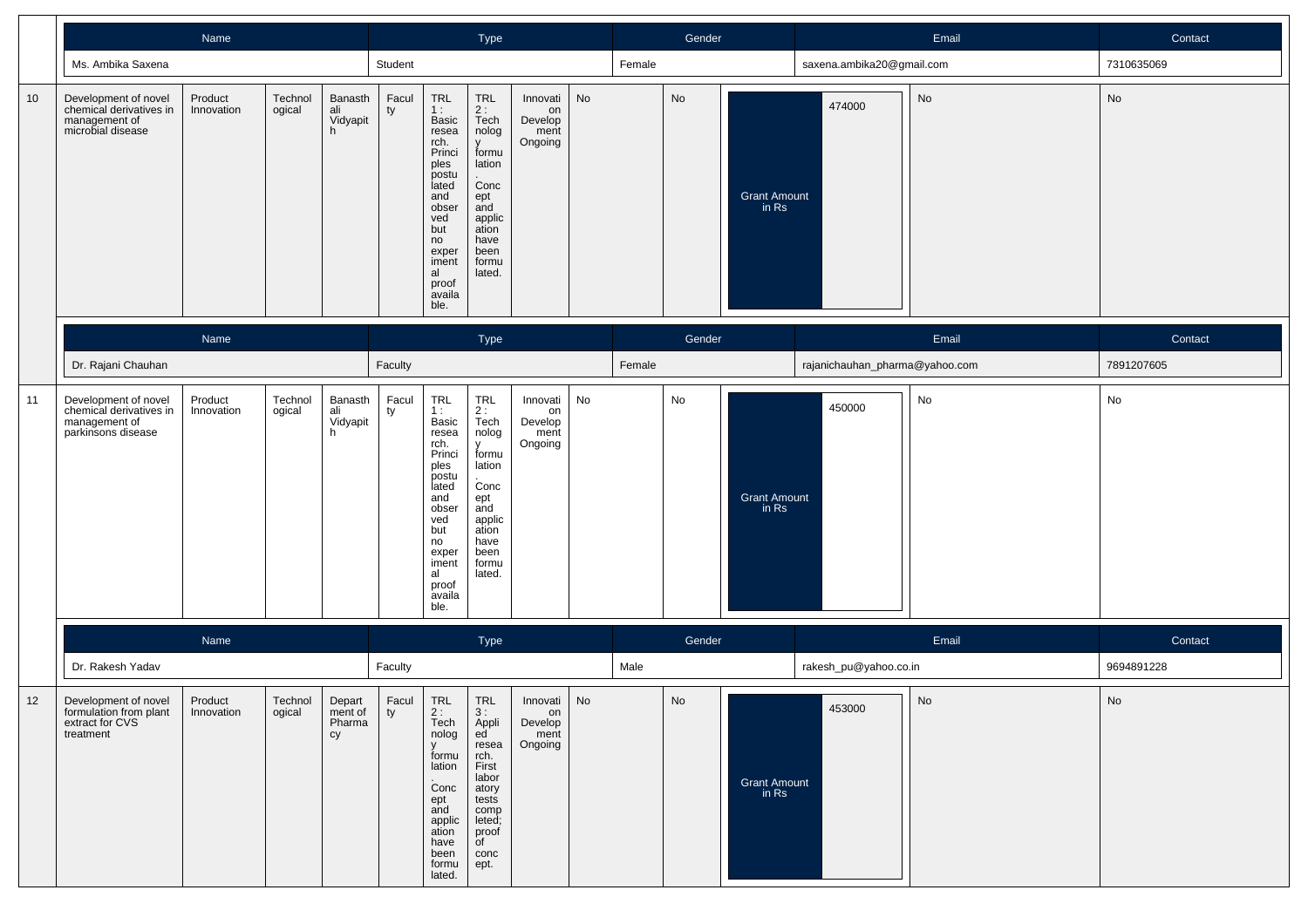|    |                                                                                   | Name                  |                   |                                                                       |             |                                                                                                                                                                | Type                                                                                                                                                                     |                                              |    |        | Gender |                              |                          | Email | Contact    |
|----|-----------------------------------------------------------------------------------|-----------------------|-------------------|-----------------------------------------------------------------------|-------------|----------------------------------------------------------------------------------------------------------------------------------------------------------------|--------------------------------------------------------------------------------------------------------------------------------------------------------------------------|----------------------------------------------|----|--------|--------|------------------------------|--------------------------|-------|------------|
|    | Prof Sarvesh Kumar Paliwal                                                        |                       |                   |                                                                       | Faculty     |                                                                                                                                                                |                                                                                                                                                                          |                                              |    | Male   |        |                              | paliwalsarvesh@yahoo.com |       | 9587817663 |
| 13 | Development of novel<br>formulation for<br>transdermal drug<br>delivery           | Product<br>Innovation | Technol<br>ogical | Depart<br>ment of<br>pharma<br>cy                                     | Facul<br>ty | TRL<br>1:<br>Basic<br>resea<br>rch.<br>Princi<br>ples<br>postu<br>lated<br>and<br>obser<br>ved<br>but<br>no<br>exper<br>iment<br>al<br>proof<br>availa<br>ble. | $\ensuremath{\mathsf{TRL}}$<br>$\frac{2}{1}$ :<br>Tech<br>nolog<br>y<br>formu<br>lation<br>.<br>Conc<br>ept<br>and<br>applic<br>ation<br>have<br>been<br>formu<br>lated. | Innovati<br>on<br>Develop<br>ment<br>Ongoing | No |        | No     | <b>Grant Amount</b><br>in Rs | 334000                   | No    | No         |
|    |                                                                                   | Name                  |                   |                                                                       |             |                                                                                                                                                                | Type                                                                                                                                                                     |                                              |    |        | Gender |                              |                          | Email | Contact    |
|    | Dr Sharda Sambhakar                                                               |                       |                   |                                                                       | Faculty     |                                                                                                                                                                |                                                                                                                                                                          |                                              |    | Female |        |                              | ssambhakar@yahoo.co.in   |       | 8003149861 |
| 14 | Development of novel<br>formulation from plant<br>extract in management<br>of HIV | Product<br>Innovation | Technol<br>ogical | Depart<br>ment of<br>Pharma<br>cy,<br>Banasth<br>ali<br>Vidyapit<br>h | Facul<br>ty | TRL<br>1:<br>Basic<br>resea<br>rch.<br>Princi<br>ples<br>postu<br>lated<br>and<br>obser<br>ved<br>but<br>no<br>exper<br>iment<br>al<br>proof<br>availa<br>ble. | TRL<br>2:<br>Tech<br>nolog<br>y<br>formu<br>lation<br>Conc<br>ept<br>and<br>applic<br>ation<br>have<br>been<br>formu<br>lated.                                           | Innovati<br>on<br>Develop<br>ment<br>Ongoing | No |        | No     | <b>Grant Amount</b><br>in Rs | 450000                   | No    | No         |
|    |                                                                                   | Name                  |                   |                                                                       |             |                                                                                                                                                                | Type                                                                                                                                                                     |                                              |    |        | Gender |                              |                          | Email | Contact    |
|    | Dr Sumitra Nain                                                                   |                       |                   |                                                                       | Faculty     |                                                                                                                                                                |                                                                                                                                                                          |                                              |    | Female |        |                              | nainsumitra@gmail.com    |       | 7665555900 |
| 15 | Mebeverine as soluble<br>epoxide hydrolase<br>inhibitor                           | Product<br>Innovation | Technol<br>ogical | Depart<br>ment of<br>Pharma<br>cy,<br>Banasth<br>ali<br>Vidyapit<br>h | Facul<br>ty | TRL<br>$\mathcal{D}$<br>Tech<br>nolog<br>formu<br>lation<br>Conc<br>ept<br>and<br>applic<br>ation<br>have<br>been<br>formu<br>lated.                           | TRL<br>3:<br>Appli<br>ed<br>resea<br>rch.<br>First<br>labor<br>atory<br>tests<br>comp<br>leted;<br>proof<br>of<br>conc<br>ept.                                           | Innovati<br>on<br>Develop<br>ment<br>Ongoing | No |        | No     | <b>Grant Amount</b><br>in Rs | 300000                   | No    | No         |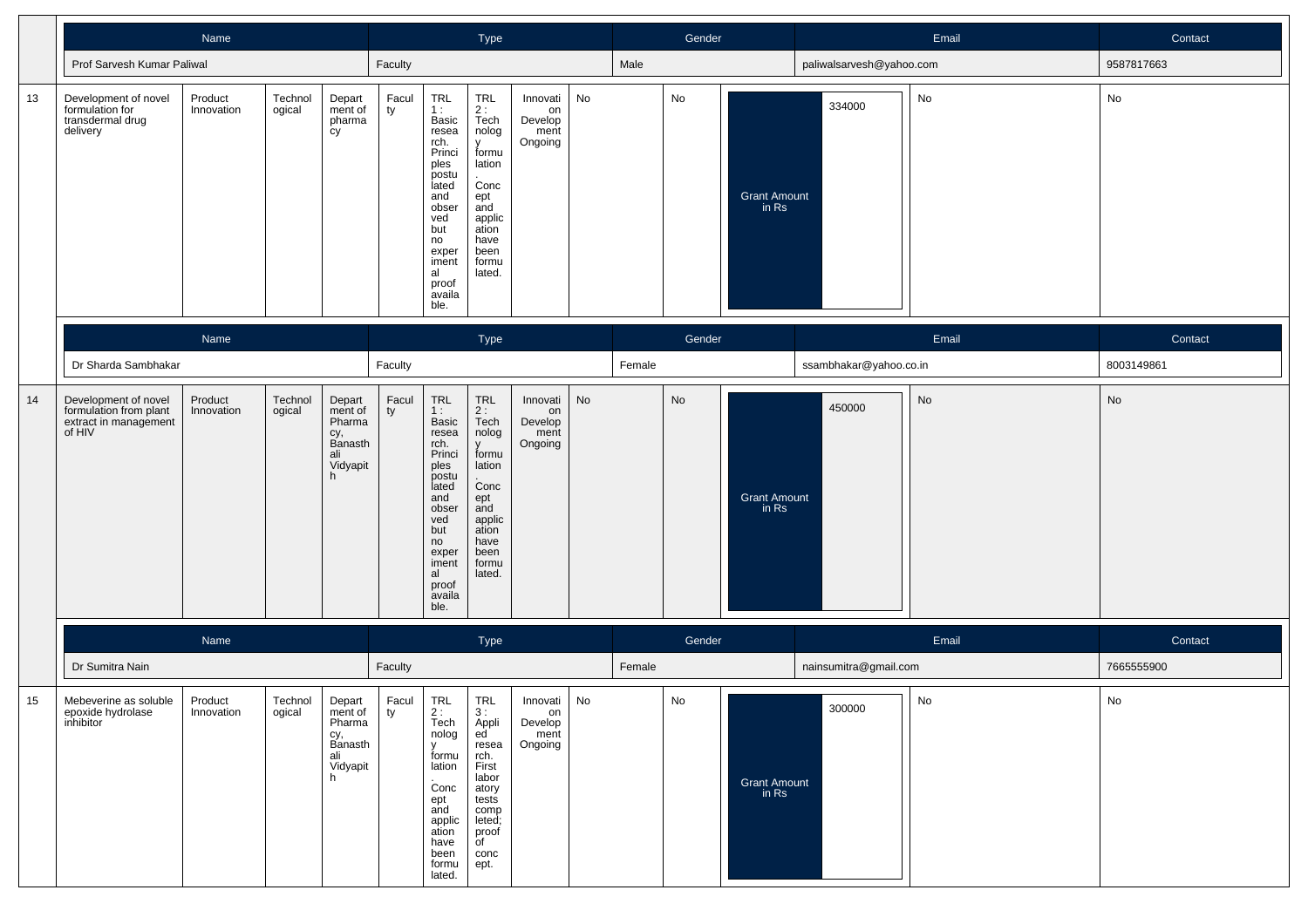|    |                                                                                          | Name                  |                   |                                                                        |             |                                                                                                                                                                | Type                                                                                                                                                           |                                              |    |      | Gender |                                |                           | Email     | Contact    |
|----|------------------------------------------------------------------------------------------|-----------------------|-------------------|------------------------------------------------------------------------|-------------|----------------------------------------------------------------------------------------------------------------------------------------------------------------|----------------------------------------------------------------------------------------------------------------------------------------------------------------|----------------------------------------------|----|------|--------|--------------------------------|---------------------------|-----------|------------|
|    | Dr Swapnil Sharma                                                                        |                       |                   |                                                                        | Faculty     |                                                                                                                                                                |                                                                                                                                                                |                                              |    | Male |        |                                | skspharmacology@gmail.com |           | 9214661099 |
| 16 | Development of novel<br>formulation from plant<br>extract for asthma and<br><b>COPD</b>  | Product<br>Innovation | Technol<br>ogical | Depart<br>ment of<br>Pharma<br>cy,<br>Banasth<br>ali<br>Vidyapit       | Facul<br>ty | TRL<br>1:<br>Basic<br>resea<br>rch.<br>Princi<br>ples<br>postu<br>lated<br>and<br>obser<br>ved<br>but<br>no<br>exper<br>iment<br>al<br>proof<br>availa<br>ble. | <b>TRL</b><br>2:<br>$\bar{T}$ ech<br>nolog<br>$\mathbf{v}$<br>formu<br>lation<br>.<br>Conc<br>ept<br>and<br>applic<br>ation<br>have<br>been<br>formu<br>lated. | Innovati<br>on<br>Develop<br>ment<br>Ongoing | No |      | No     | <b>Grant Amount</b><br>in Rs   | 350000                    | <b>No</b> | <b>No</b>  |
|    |                                                                                          | Name                  |                   |                                                                        |             |                                                                                                                                                                | <b>Type</b>                                                                                                                                                    |                                              |    |      | Gender |                                |                           | Email     | Contact    |
|    |                                                                                          |                       |                   |                                                                        |             |                                                                                                                                                                |                                                                                                                                                                |                                              |    |      |        |                                |                           |           |            |
|    | Dr Swapnil Sharma                                                                        |                       |                   |                                                                        | Faculty     |                                                                                                                                                                |                                                                                                                                                                |                                              |    | Male |        |                                | skspharmacology@gmail.com |           | 9214661099 |
| 17 | Development of novel<br>chemical derivatives in<br>management of HIV<br>and inflammation | Product<br>Innovation | Technol<br>ogical | Depart<br>ment of<br>Pharma<br>сy,<br>Banasth<br>ali<br>Vidyapit<br>h. | Facul<br>ty | TRL<br>1:<br>Basic<br>resea<br>rch.<br>Princi<br>ples<br>postu<br>lated<br>and<br>obser<br>ved<br>but<br>no<br>exper<br>iment<br>al<br>proof<br>availa<br>ble. | <b>TRL</b><br>2:<br>Tech<br>nolog<br><b>V</b><br>formu<br>lation<br>Conc<br>ept<br>and<br>applic<br>ation<br>have<br>been<br>formu<br>lated.                   | Innovati<br>on<br>Develop<br>ment<br>Ongoing | No |      | No     | <b>Grant Amount</b><br>$in$ Rs | 300000                    | No        | No         |
|    |                                                                                          | Name                  |                   |                                                                        |             |                                                                                                                                                                | Type                                                                                                                                                           |                                              |    |      | Gender |                                |                           | Email     | Contact    |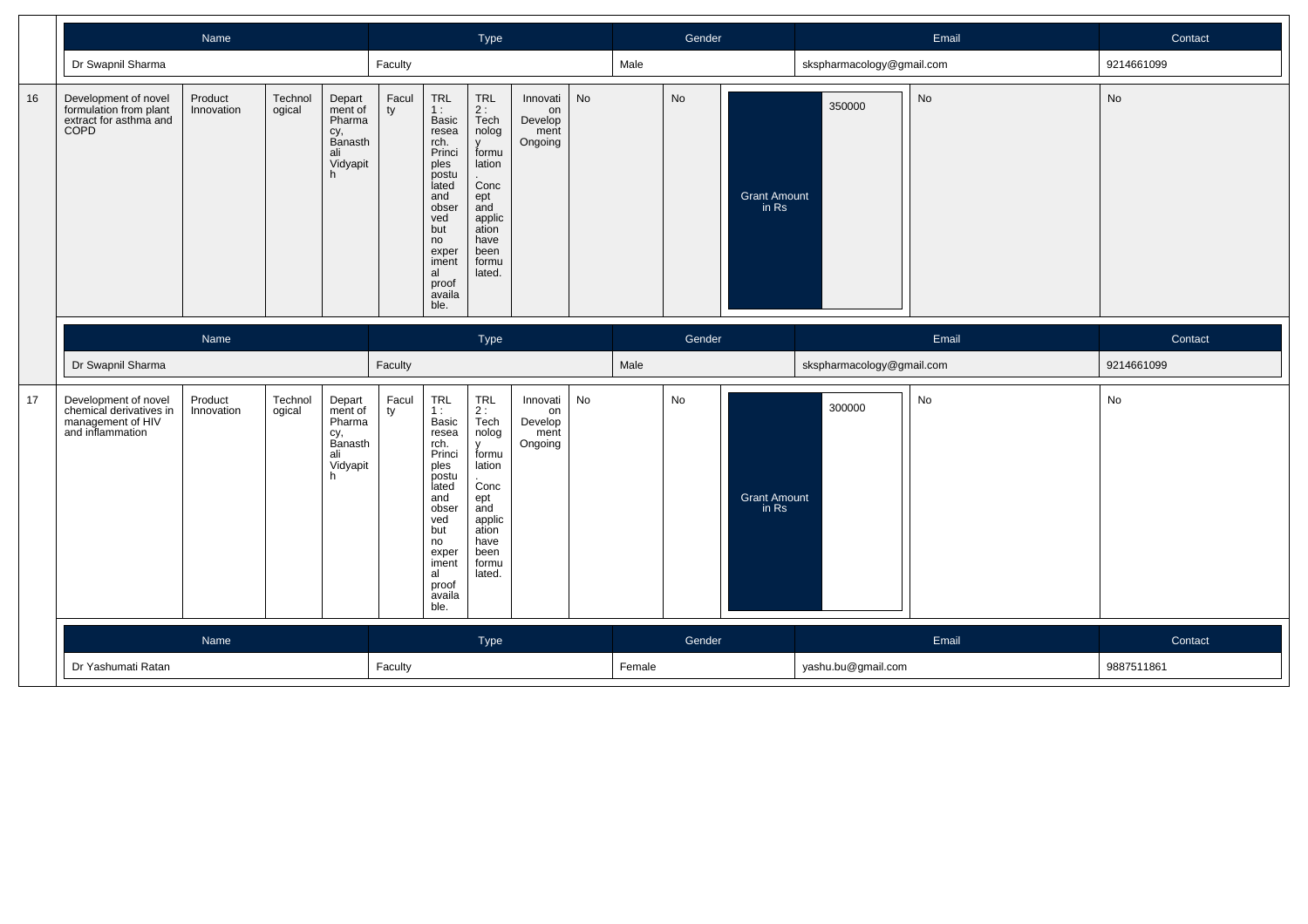| 18 | Wearable & non-<br>invasive IOT device<br>that detects still berth<br>and alerts parents 24-<br>hours prior to a<br>pregnancy | Product<br>Innovation | Technol<br>ogical | Atal<br>Incubati<br>on<br>Centre,<br>Banasth<br>ali<br>Vidyapit<br>h  | Exter<br>nal to<br>the<br>Instit<br>ute/In<br>cubat<br>ee | <b>TRL</b><br>3:<br>Appli<br>ed<br>resea<br>rch.<br>First<br>labor<br>atory<br>tests<br>comp<br>leted;<br>proof<br>of<br>conc<br>ept. | <b>TRL</b><br>6:<br>Proto<br>type<br>syste<br>m<br>teste<br>d in<br>inten<br>ded<br>envir<br>onme<br>nt<br>close<br>to<br>expe<br>cted<br>perfor<br>manc<br>е. | Innovati<br>on<br>Develop<br>ment<br>Ongoing                     | No                                                                                                                   |                                                                                                                                                                      | Yes    | <b>Grant Amount</b><br>in Rs | 83696                            | No    | No         |
|----|-------------------------------------------------------------------------------------------------------------------------------|-----------------------|-------------------|-----------------------------------------------------------------------|-----------------------------------------------------------|---------------------------------------------------------------------------------------------------------------------------------------|----------------------------------------------------------------------------------------------------------------------------------------------------------------|------------------------------------------------------------------|----------------------------------------------------------------------------------------------------------------------|----------------------------------------------------------------------------------------------------------------------------------------------------------------------|--------|------------------------------|----------------------------------|-------|------------|
|    |                                                                                                                               | Name                  |                   |                                                                       |                                                           |                                                                                                                                       | <b>Type</b>                                                                                                                                                    |                                                                  |                                                                                                                      |                                                                                                                                                                      | Gender |                              |                                  | Email | Contact    |
|    | Ms. Shivi Kapil                                                                                                               |                       |                   |                                                                       | Incubatee Entrepreneur                                    |                                                                                                                                       |                                                                                                                                                                |                                                                  |                                                                                                                      | Female                                                                                                                                                               |        |                              | shivi.nid@gmail.com              |       | 7007814787 |
| 19 | Al Based crop<br>protection technology<br>that save the crops<br>from harmful insects                                         | Product<br>Innovation | Technol<br>ogical | Atal<br>Incubati<br>on<br>Centre,<br>Banasth<br>ali<br>Vidyapit<br>h. | Exter<br>nal to<br>the<br>Instit<br>ute/In<br>cubat<br>ee | <b>TRL</b><br>8:<br>First<br>of a<br>kind<br>com<br>merci<br>al<br>syste<br>m.<br>Manu<br>factur<br>ing<br>issue<br>s<br>solve<br>d.  | <b>TRL</b><br>$\frac{9}{1}$ :<br>com<br>merci<br>al<br>applic<br>ation,<br>techn<br>ology<br>availa<br>ble<br>for<br>cons<br>umer<br>S.                        | Innovati<br>on<br>Adopted<br>and<br>Implem<br>ented at<br>Ground | Agen<br>Cy<br>Nam<br>e<br>Agen<br>cy<br>Type<br>Awar<br>d/<br>Positi<br>on $/$<br>Reco<br>gnitio<br>n<br>Secu<br>red | Acti<br>on<br>for<br>Indi<br>a<br>Cor<br>por<br>ate/<br>Indu<br>stry<br>Ass<br>ocia<br>tion<br>Bes<br>Wo<br>men<br>Entr<br>epr<br>ene<br>ur<br>Awa<br>rd<br>201<br>9 | Yes    | <b>Grant Amount</b><br>in Rs | 57310                            | No    | No         |
|    |                                                                                                                               | Name                  |                   |                                                                       |                                                           |                                                                                                                                       | <b>Type</b>                                                                                                                                                    |                                                                  |                                                                                                                      |                                                                                                                                                                      | Gender |                              |                                  | Email | Contact    |
|    | Ms. Shahnaz Shaikh                                                                                                            |                       |                   |                                                                       | Incubatee Entrepreneur                                    |                                                                                                                                       |                                                                                                                                                                |                                                                  |                                                                                                                      | Female                                                                                                                                                               |        |                              | shahnaz.shaikh@microbizindia.com |       | 9664787837 |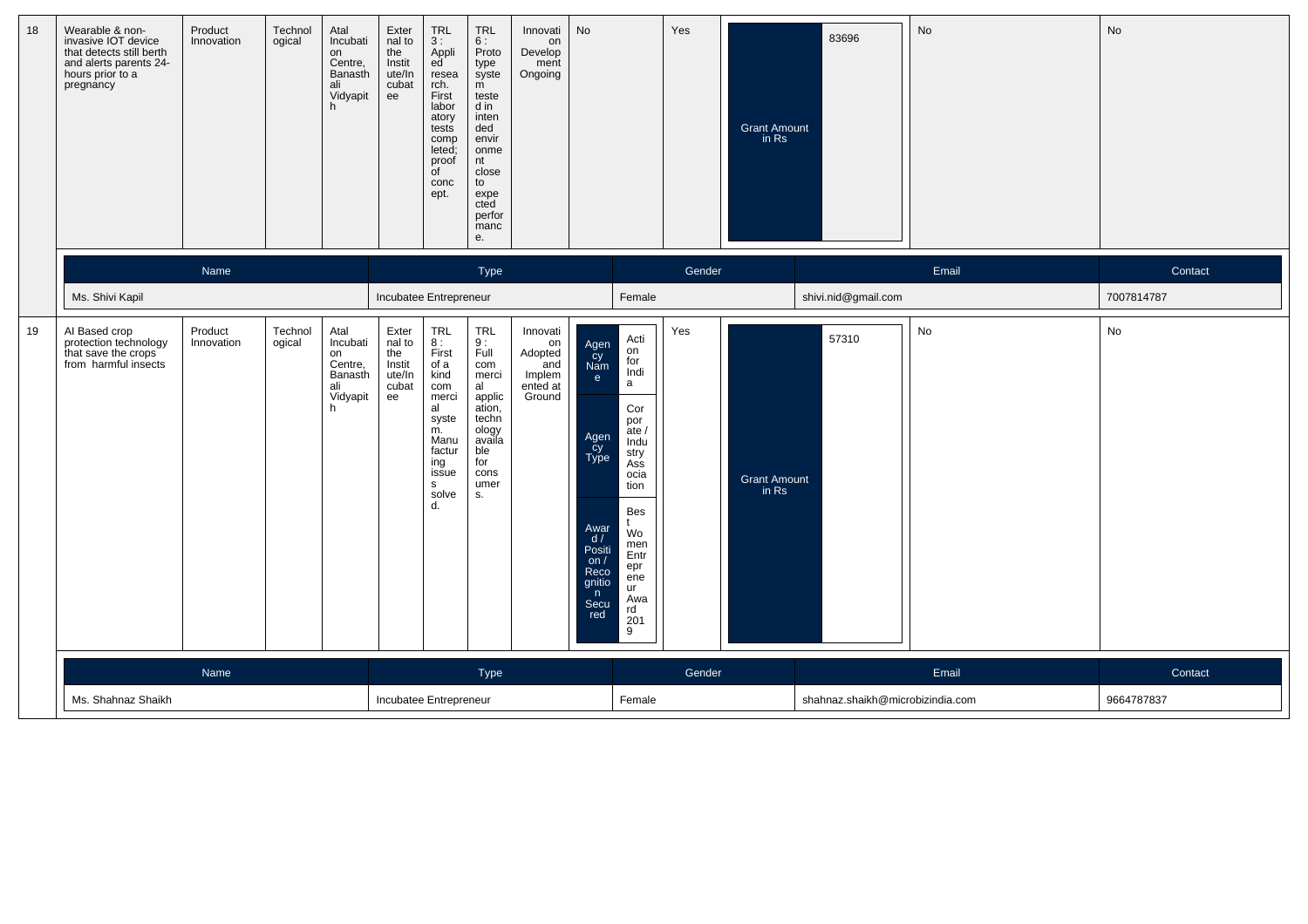| 20 | Agri supply chain<br>digital platform for<br>fruits and vegetables<br>farmers      | Process<br>Innovation, Se<br>rvice<br>Innovation      | Technol<br>ogical | Atal<br>Incubati<br>on<br>Centre,<br>Banasth<br>ali<br>Vidyapit                                 | Exter<br>nal to<br>the<br>Instit<br>ute/In<br>cubat<br>ee | TRL<br>2:<br>Tech<br>nolog<br>formu<br>lation<br>Conc<br>ept<br>and<br>applic<br>ation<br>have<br>been<br>formu<br>lated.           | <b>TRL</b><br>4:<br>Small<br>scale<br>protot<br>ype<br>built<br>in a<br>labor<br>atory<br>envir<br>onme<br>nt<br>("ugly<br>protot<br>ype).                          | Innovati<br>on<br>Develop<br>ment<br>Ongoing | No |        | Yes    | <b>Grant Amount</b><br>in Rs   | 27000                              | No    | No         |
|----|------------------------------------------------------------------------------------|-------------------------------------------------------|-------------------|-------------------------------------------------------------------------------------------------|-----------------------------------------------------------|-------------------------------------------------------------------------------------------------------------------------------------|---------------------------------------------------------------------------------------------------------------------------------------------------------------------|----------------------------------------------|----|--------|--------|--------------------------------|------------------------------------|-------|------------|
|    |                                                                                    | Name                                                  |                   |                                                                                                 |                                                           |                                                                                                                                     | Type                                                                                                                                                                |                                              |    |        | Gender |                                |                                    | Email | Contact    |
|    | Ms. Neha Israni                                                                    |                                                       |                   |                                                                                                 | Incubatee Entrepreneur                                    |                                                                                                                                     |                                                                                                                                                                     |                                              |    | Female |        |                                | mukesh.tiwari@veggiegreenhouse.com |       | 9610002020 |
| 21 | Sandstone door frame<br>that provides the look<br>of wood and strength<br>of stone | Product<br>Innovation, M<br>arket-place<br>Innovation | Technol<br>ogical | Atal<br>Incubati<br>on<br>Centre,<br>Banasth<br>ali<br>Vidyapit<br>h                            | Exter<br>nal to<br>the<br>Instit<br>ute/In<br>cubat<br>ee | TRL<br>4:<br>Small<br>scale<br>protot<br>ype<br>built<br>in a<br>labor<br>atory<br>envir<br>onme<br>nt<br>("ugly<br>protot<br>ype). | <b>TRL</b><br>7:<br>Dem<br>onstr<br>ation<br>syste<br>m<br>opera<br>ting<br>in<br>opera<br>tional<br>envir<br>onme<br>nt at<br>pre-<br>com<br>merci<br>al<br>scale. | Innovati<br>on<br>Develop<br>ment<br>Ongoing | No |        | Yes    | <b>Grant Amount</b><br>in Rs   | 39000                              | No    | No         |
|    |                                                                                    | Name                                                  |                   |                                                                                                 |                                                           |                                                                                                                                     | Type                                                                                                                                                                |                                              |    |        | Gender |                                |                                    | Email | Contact    |
|    | Ms. Priya Inani                                                                    |                                                       |                   |                                                                                                 | Incubatee Entrepreneur                                    |                                                                                                                                     |                                                                                                                                                                     |                                              |    | Female |        |                                | piyuinani@gmail.com                |       | 9974098347 |
| 22 | Formulation of<br>anticancer drug of L-<br>methioninase against<br>Lung cancer     | Product<br>Innovation                                 | Technol<br>ogical | Depart<br>ment of<br>Bioscien<br>ce &<br>Biotech<br>nology,<br>Banasth<br>ali<br>Vidyapit<br>h. | Facul<br>ty                                               | TRL<br>3:<br>Appli<br>ed<br>resea<br>rch.<br>First<br>labor<br>atory<br>tests<br>comp<br>leted;<br>proof<br>of<br>conc<br>ept.      | <b>TRL</b><br>3:<br>Appli<br>ed<br>resea<br>rch.<br>First<br>labor<br>atory<br>tests<br>comp<br>leted;<br>proof<br>of<br>conc<br>ept.                               | Innovati<br>on<br>Develop<br>ment<br>Ongoing | No |        | No     | <b>Grant Amount</b><br>in $Rs$ | 470000                             | No    | No         |
|    |                                                                                    | Name                                                  |                   |                                                                                                 |                                                           |                                                                                                                                     | Type                                                                                                                                                                |                                              |    |        | Gender |                                |                                    | Email | Contact    |
|    | Dr. Priyanka Singh                                                                 |                                                       |                   |                                                                                                 | Faculty                                                   |                                                                                                                                     |                                                                                                                                                                     |                                              |    | Female |        |                                | priyankasingh@banasthali.in        |       | 7728011628 |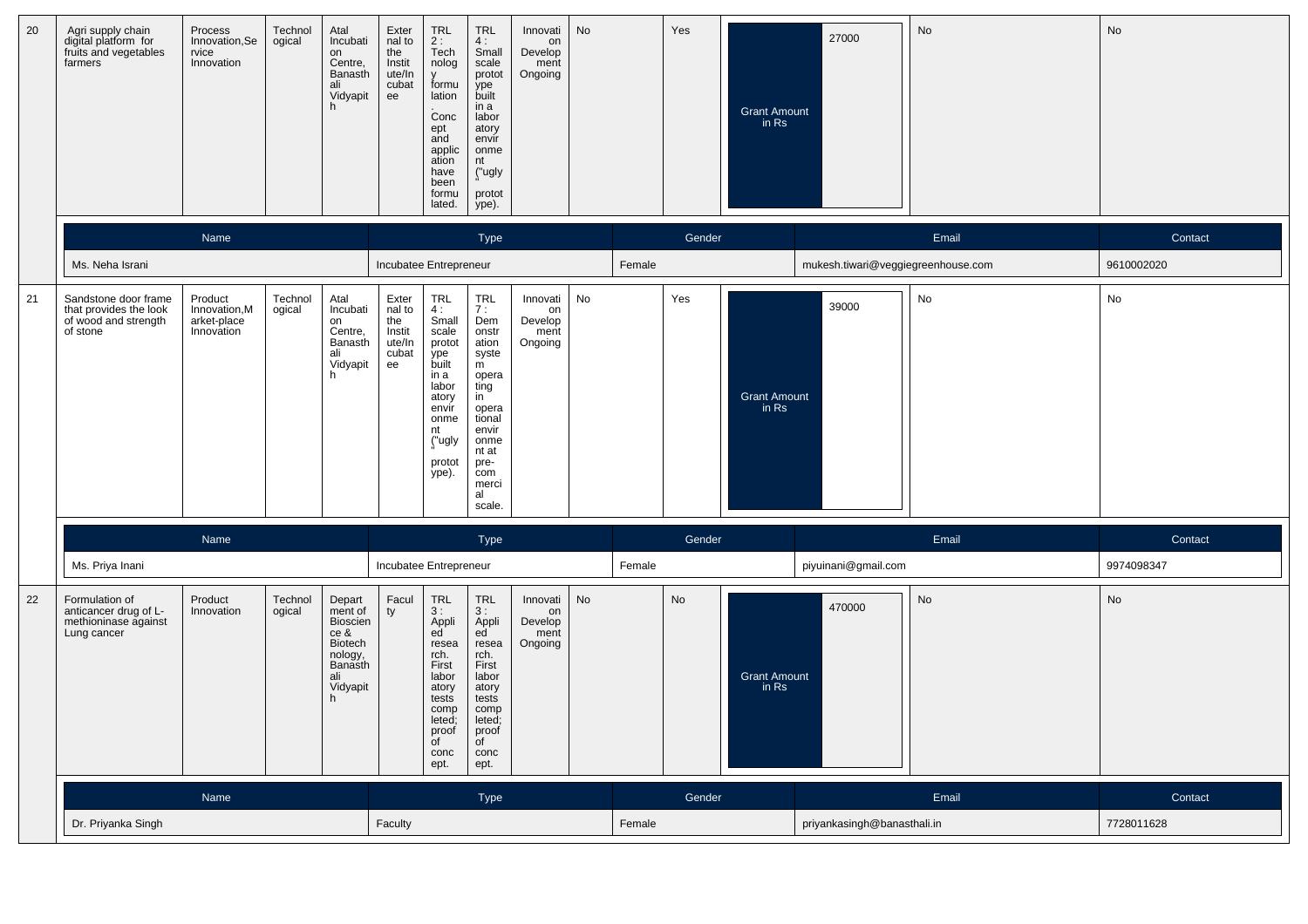| 23 | Formulation of<br>antidiabetic drug using<br>nanoencapsulated<br>bacterial quercetin | Product<br>Innovation | Technol<br>ogical | Depart<br>ment of<br>Bioscien<br>ce &<br>Biotech<br>nology,<br>Banasth<br>ali<br>Vidyapit      | Facul<br>ty | $TRL$<br>3:<br>Appli<br>ed <sup>'</sup><br>resea<br>rch.<br>First<br>labor<br>atory<br>tests<br>comp<br>leted;<br>proof<br>$\overline{C}$<br>conc<br>ept.          | <b>TRL</b><br>3:<br>Appli<br>ed<br>resea<br>rch.<br>First<br>labor<br>atory<br>tests<br>comp<br>leted;<br>proof<br>of<br>conc<br>ept.                              | Innovati<br>on<br>Develop<br>ment<br>Ongoing | No                                                                                                                |                                                                                                                                                                           | No     | <b>Grant Amount</b><br>in Rs | 455000                      | No        | No         |
|----|--------------------------------------------------------------------------------------|-----------------------|-------------------|------------------------------------------------------------------------------------------------|-------------|--------------------------------------------------------------------------------------------------------------------------------------------------------------------|--------------------------------------------------------------------------------------------------------------------------------------------------------------------|----------------------------------------------|-------------------------------------------------------------------------------------------------------------------|---------------------------------------------------------------------------------------------------------------------------------------------------------------------------|--------|------------------------------|-----------------------------|-----------|------------|
|    |                                                                                      | Name                  |                   |                                                                                                |             |                                                                                                                                                                    | Type                                                                                                                                                               |                                              |                                                                                                                   |                                                                                                                                                                           | Gender |                              |                             | Email     | Contact    |
|    | Dr. Priyanka Singh                                                                   |                       |                   |                                                                                                | Faculty     |                                                                                                                                                                    |                                                                                                                                                                    |                                              |                                                                                                                   | Female                                                                                                                                                                    |        |                              | priyankasingh@banasthali.in |           | 7728011628 |
| 24 | Lignocellulosic<br>bioethanol                                                        | Product<br>Innovation | Technol<br>ogical | Depart<br>ment of<br>Bioscien<br>ce &<br>Biotech<br>nology,<br>Banasth<br>ali<br>Vidyapit<br>h | Facul<br>ty | $\ensuremath{\mathsf{TRL}}$<br>3:<br>Appli<br>ed<br>resea<br>rch.<br>First<br>labor<br>atory<br>tests<br>comp<br>leted;<br>proof<br>$\overline{C}$<br>conc<br>ept. | $\ensuremath{\mathsf{TRL}}$<br>3:<br>Appli<br>ed<br>resea<br>rch.<br>First<br>labor<br>atory<br>tests<br>comp<br>leted;<br>proof<br>$\overline{C}$<br>conc<br>ept. | Innovati<br>on<br>Develop<br>ment<br>Ongoing | Agen<br>cy<br>Nam<br>e<br>Agen<br>Cy<br>Type<br>Awar<br>d/<br>Positi<br>on/<br>Reco<br>qnitio<br>n<br>Secu<br>red | Dep<br>art<br>men<br>t of<br><b>Biot</b><br>ech<br>nolo<br>gy<br>Gov<br>Age<br>ncy<br>(Ce<br>ntral<br>Indo<br><b>Bra</b><br>zil<br>Coll<br>abo<br>rativ<br>e<br>Gra<br>nt | No     | <b>Grant Amount</b><br>in Rs | 430000                      | <b>No</b> | No         |
|    |                                                                                      | Name                  |                   |                                                                                                |             |                                                                                                                                                                    | <b>Type</b>                                                                                                                                                        |                                              |                                                                                                                   |                                                                                                                                                                           | Gender |                              |                             | Email     | Contact    |
|    | Dr Arindam Kuila                                                                     |                       |                   |                                                                                                | Faculty     |                                                                                                                                                                    |                                                                                                                                                                    |                                              |                                                                                                                   | Male                                                                                                                                                                      |        |                              | arindammcb@gmail.com        |           | 9610470576 |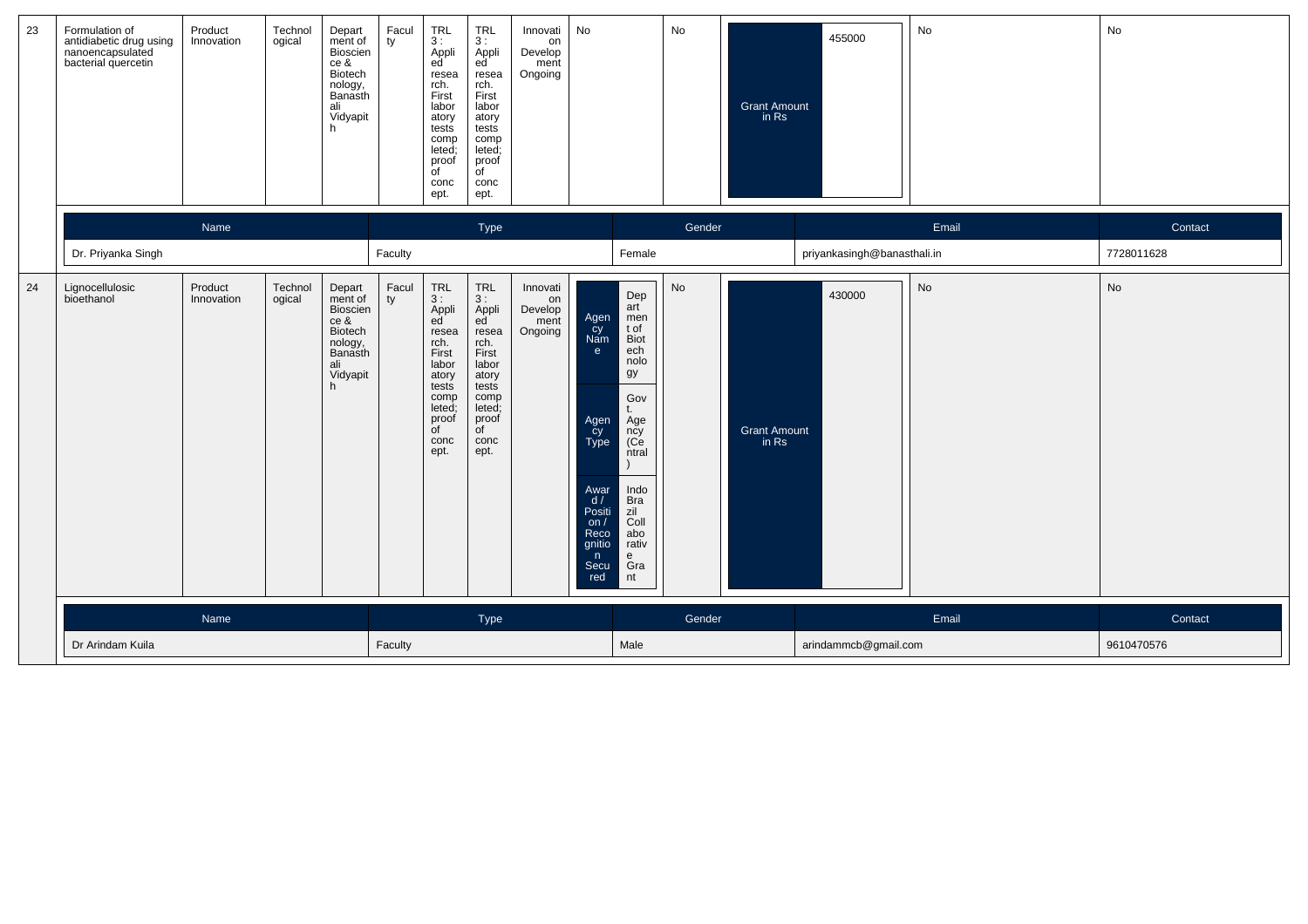| 25 | Crop adaptation of<br>pearl millet | Process<br>Innovation | Technol<br>ogical | Depart<br>ment of<br>Bioscien<br>ce &<br>Biotech<br>nology,<br>Banasth<br>ali<br>Vidyapit<br>h. | Stude<br>nt-<br>Facul<br>ty | $TRL$<br>2:<br>$\bar{T}ech$<br>nolog<br>formu<br>lation<br>Conc<br>ept<br>and<br>applic<br>ation<br>have<br>been<br>formu<br>lated. | <b>TRL</b><br>2:<br>Tech<br>nolog<br>$\mathsf{V}$<br>formu<br>lation<br>Conc<br>ept<br>and<br>applic<br>ation<br>have<br>been<br>formu<br>lated. | Innovati<br>on<br>Develop<br>ment<br>Ongoing | Agen<br>cy<br>Nam<br>e<br>Agen<br>cy<br>Type<br>Awar<br>d/<br>Positi<br>on /<br>Reco<br>gnitio<br>n<br>Secu<br>red | Dep<br>art<br>men<br>t of<br>Biot<br>ech<br>nolo<br>gу<br>Gov<br>Age<br>ncy<br>(Ce<br>ntral<br>Fell<br>ows<br>hip<br>to<br>the<br>stud<br>ent | No                        | <b>Grant Amount</b><br>in Rs | 470000                     | No    | No         |
|----|------------------------------------|-----------------------|-------------------|-------------------------------------------------------------------------------------------------|-----------------------------|-------------------------------------------------------------------------------------------------------------------------------------|--------------------------------------------------------------------------------------------------------------------------------------------------|----------------------------------------------|--------------------------------------------------------------------------------------------------------------------|-----------------------------------------------------------------------------------------------------------------------------------------------|---------------------------|------------------------------|----------------------------|-------|------------|
|    |                                    | Name                  |                   |                                                                                                 |                             |                                                                                                                                     | Type                                                                                                                                             |                                              |                                                                                                                    |                                                                                                                                               | Gender                    |                              |                            | Email | Contact    |
|    | Dr. Supriyo Basak                  |                       |                   |                                                                                                 | Faculty                     |                                                                                                                                     |                                                                                                                                                  |                                              |                                                                                                                    | Male                                                                                                                                          |                           |                              | supriyobasak@banasthali.in |       | 8697601355 |
|    | Name                               |                       |                   |                                                                                                 |                             |                                                                                                                                     | Type                                                                                                                                             |                                              |                                                                                                                    |                                                                                                                                               | Gender                    |                              |                            | Email | Contact    |
|    | Ms.Reetu Yadav                     |                       | Student           |                                                                                                 |                             |                                                                                                                                     |                                                                                                                                                  | Female                                       |                                                                                                                    |                                                                                                                                               | reetuyadav26197@gmail.com |                              | 9636543438                 |       |            |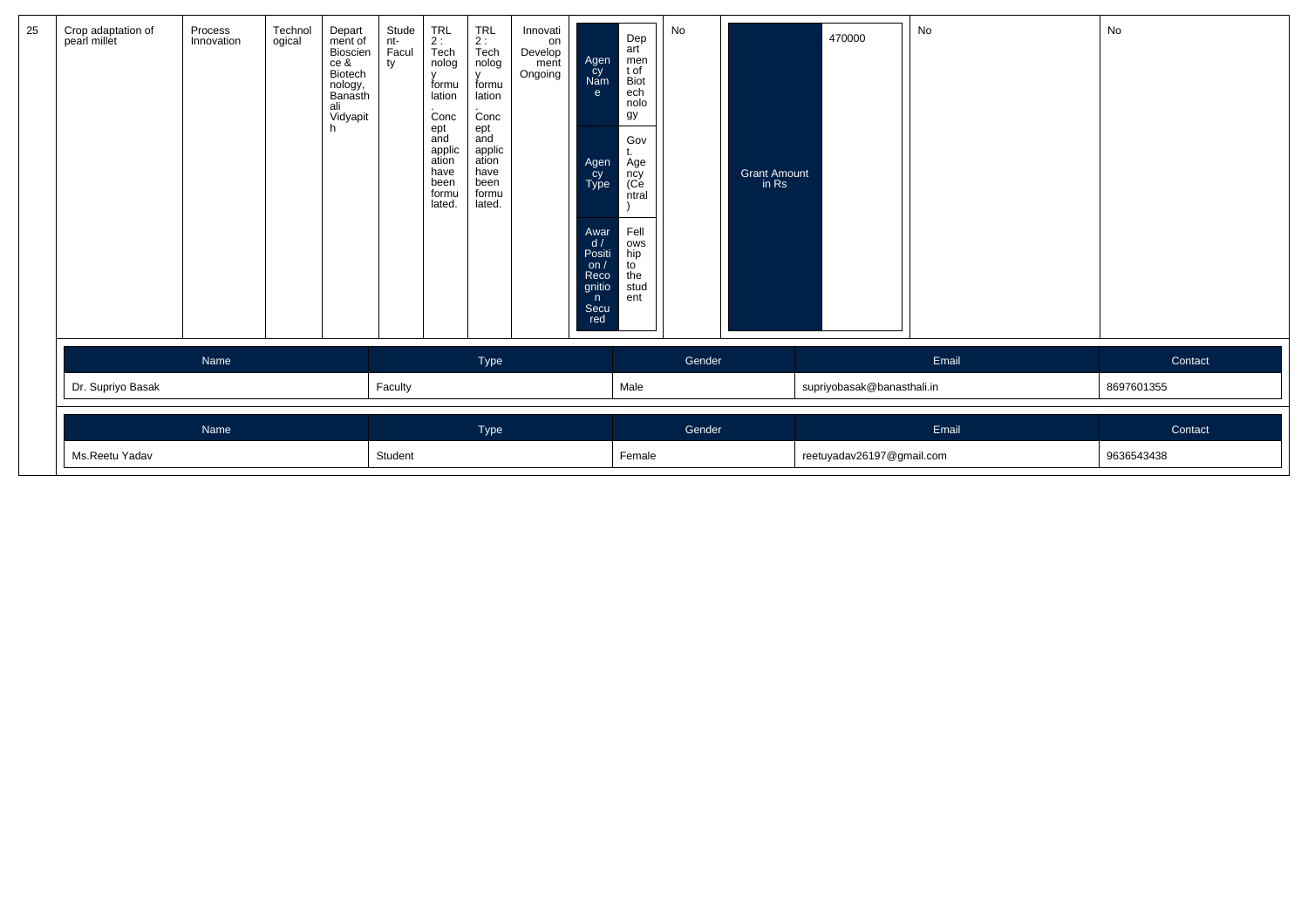| 26 | Development of<br>Bioinsecticide for<br>desert Locust | Product<br>Innovation | Technol<br>ogical | Depart<br>ment of<br>Bioscien<br>ce &<br>Biotech<br>nology,<br>Banasth<br>ali<br>Vidyapit<br>h | Stude<br>nt-<br>Facul<br>ty | TRL<br>0:<br>Idea.<br>Unpr<br>oven<br>conc<br>ept,<br>no<br>testin<br>g has<br>been<br>perfor<br>med. | <b>TRL</b><br>2:<br>Tech<br>nolog<br><b>V</b><br>formu<br>lation<br>Conc<br>ept<br>and<br>applic<br>ation<br>have<br>been<br>formu<br>lated. | Innovati<br>on<br>Develop<br>ment<br>Ongoing | Agen<br>Cy<br>Nam<br>$\mathbf{e}$<br>Agen<br>Cy<br>Type<br>Awar<br>$\frac{d}{d}$<br>Positi<br>$\sqrt{2}$ on /<br>Reco<br>gnitio<br>n<br>Secu<br>red | <b>JORDAN SECTED</b><br>BECK SECTED TO SOME<br>Gov<br>t.<br>Age<br>ncy<br>(Ce<br>ntral<br>1<br>MA<br>NU<br>SC<br>RIP<br>T<br>SU<br>BMI<br>TTE<br>D<br>and<br>1<br>MA<br>NU<br>SC<br>RIP<br>T | No     | Grant Amount<br>in Rs | 450000                     | $\operatorname{\mathsf{No}}$ | No         |
|----|-------------------------------------------------------|-----------------------|-------------------|------------------------------------------------------------------------------------------------|-----------------------------|-------------------------------------------------------------------------------------------------------|----------------------------------------------------------------------------------------------------------------------------------------------|----------------------------------------------|-----------------------------------------------------------------------------------------------------------------------------------------------------|----------------------------------------------------------------------------------------------------------------------------------------------------------------------------------------------|--------|-----------------------|----------------------------|------------------------------|------------|
|    |                                                       | Name                  |                   |                                                                                                |                             |                                                                                                       | Type                                                                                                                                         |                                              |                                                                                                                                                     |                                                                                                                                                                                              | Gender |                       |                            | Email                        | Contact    |
|    | Dr. Supriyo Basak                                     |                       |                   |                                                                                                | Faculty                     |                                                                                                       |                                                                                                                                              |                                              |                                                                                                                                                     | Female                                                                                                                                                                                       |        |                       | supriyobasak@banasthali.in |                              | 8697601355 |
|    |                                                       |                       |                   |                                                                                                | Type                        |                                                                                                       |                                                                                                                                              |                                              | Gender                                                                                                                                              |                                                                                                                                                                                              |        | Email                 | Contact                    |                              |            |
|    | Ms. Poonam Kumari                                     | Name                  |                   |                                                                                                |                             |                                                                                                       |                                                                                                                                              |                                              |                                                                                                                                                     | Female                                                                                                                                                                                       |        |                       | poonamkumari9252@gmail.com |                              | 6392136533 |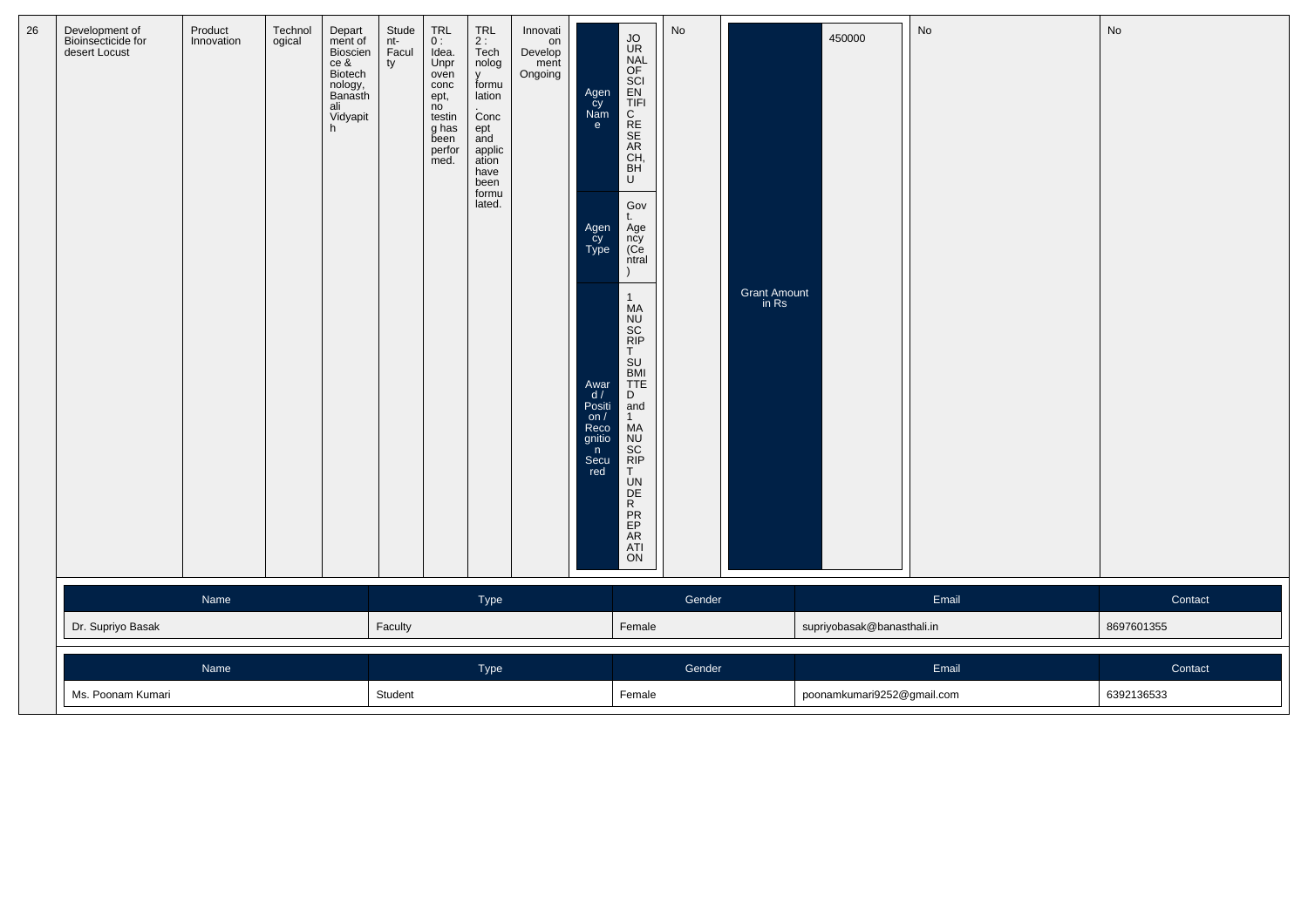| 27 | <b>Circuitry Robotics</b><br>products for small<br>children | Product<br>Innovation | Technol<br>ogical | Atal<br>Incubati<br>on<br>Centre,<br>Banasth<br>ali<br>Vidyapit<br>h | Exter<br>nal to<br>the<br>Instit<br>ute/In<br>cubat<br>ee | TRL<br>4:<br>Small<br>scale<br>protot<br>ype<br>built<br>in a<br>labor<br>atory<br>envir<br>onme<br>nt<br>("ugly<br>protot<br>ype).    | TRL<br>7:<br>Dem<br>onstr<br>ation<br>syste<br>m<br>opera<br>ting<br>in<br>opera<br>tional<br>envir<br>onme<br>nt at<br>pre-<br>com<br>merci<br>al<br>scale.                    | Innovati<br>on<br>Develop<br>ment<br>Ongoing | No |        | Yes    | <b>Grant Amount</b><br>in Rs | 72000                           | No    | No         |
|----|-------------------------------------------------------------|-----------------------|-------------------|----------------------------------------------------------------------|-----------------------------------------------------------|----------------------------------------------------------------------------------------------------------------------------------------|---------------------------------------------------------------------------------------------------------------------------------------------------------------------------------|----------------------------------------------|----|--------|--------|------------------------------|---------------------------------|-------|------------|
|    |                                                             | Name                  |                   |                                                                      |                                                           |                                                                                                                                        | Type                                                                                                                                                                            |                                              |    |        | Gender |                              |                                 | Email | Contact    |
|    | Ms. Ankita Parashar                                         |                       |                   |                                                                      | Incubatee Entrepreneur                                    |                                                                                                                                        |                                                                                                                                                                                 |                                              |    | Female |        |                              | ankita.parashar@streamminds.com |       | 8800118361 |
|    |                                                             | Name                  |                   |                                                                      |                                                           |                                                                                                                                        | Type                                                                                                                                                                            |                                              |    |        | Gender |                              |                                 | Email | Contact    |
|    | Ms. Poonam Kumari                                           |                       |                   |                                                                      | Student                                                   |                                                                                                                                        |                                                                                                                                                                                 |                                              |    | Female |        |                              | poonamkumari9252@gmail.com      |       | 6392136533 |
| 28 | <b>Online Gamified</b>                                      |                       |                   |                                                                      |                                                           |                                                                                                                                        |                                                                                                                                                                                 |                                              |    |        |        |                              |                                 |       |            |
|    | scholarship platform<br>for students                        | Product<br>Innovation | Technol<br>ogical | Atal<br>Incubati<br>on<br>Centre,<br>Banasth<br>ali<br>Vidyapit<br>h | Exter<br>nal to<br>the<br>Instit<br>ute/In<br>cubat<br>ee | TRL<br>4:<br>Small<br>scale<br>protot<br>ype<br>built<br>in a<br>labor<br>atory<br>envir<br>onme<br>nt<br>("ugly<br>protot<br>$ype)$ . | $\ensuremath{\mathsf{TRL}}$<br>6:<br>Proto<br>type<br>syste<br>m<br>teste<br>d in<br>inten<br>ded<br>envir<br>onme<br>nt<br>close<br>to<br>expe<br>cted<br>perfor<br>manc<br>е. | Innovati<br>on<br>Develop<br>ment<br>Ongoing | No |        | Yes    | <b>Grant Amount</b><br>in Rs | 22720                           | No    | No         |
|    |                                                             | Name                  |                   |                                                                      |                                                           |                                                                                                                                        | Type                                                                                                                                                                            |                                              |    |        | Gender |                              |                                 | Email | Contact    |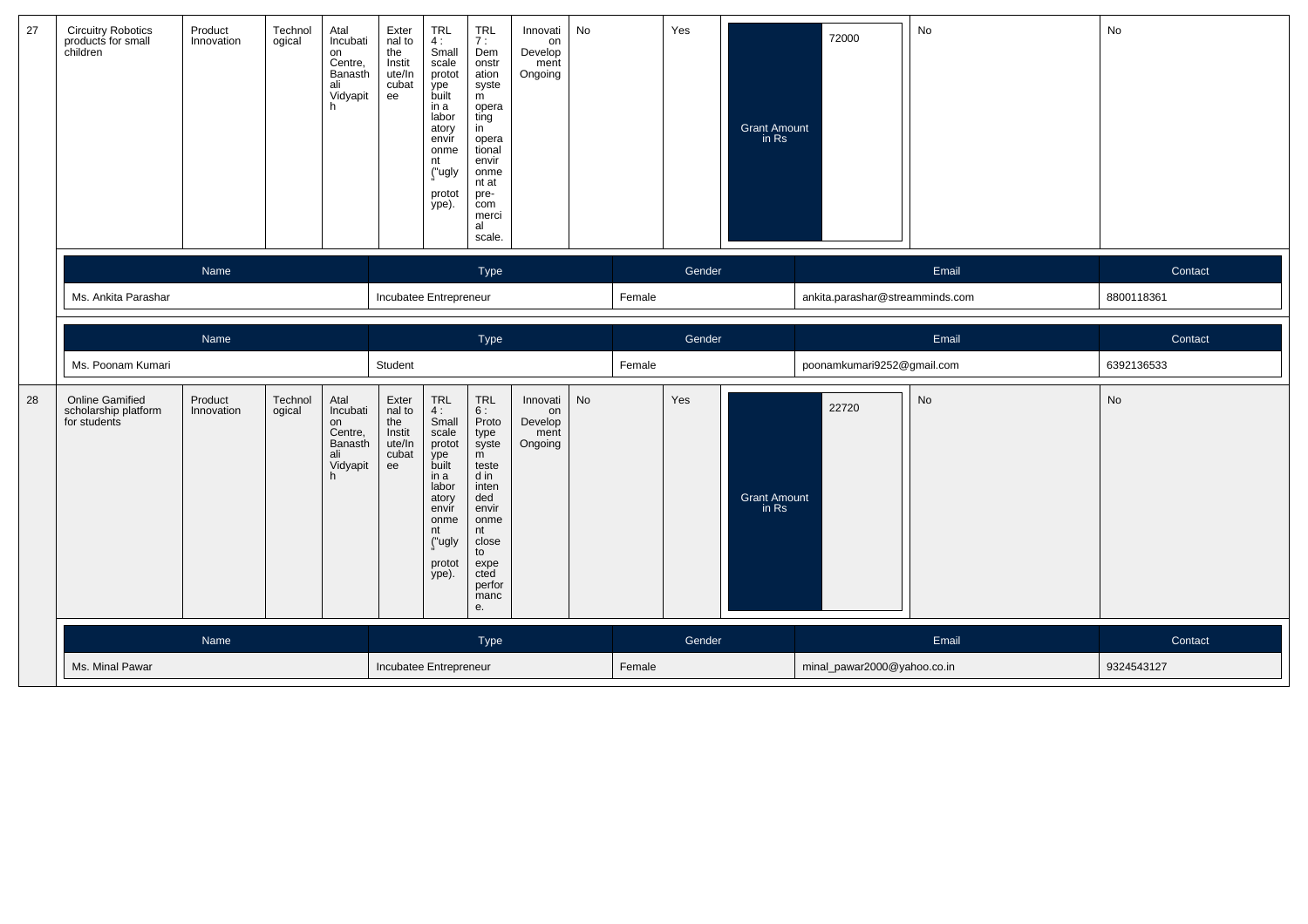| 29 | Digital Platform for<br>Fresh egg supply                     | Process<br>Innovation                                | Technol<br>ogical                                                          | Atal<br>Incubati<br>on<br>Centre,<br>Banasth<br>ali<br>Vidyapit<br>h | Exter<br>nal to<br>the<br>Instit<br>ute/In<br>cubat<br>ee | TRL<br>6:<br>Proto<br>type<br>syste<br>m<br>teste<br>d in<br>inten<br>ded<br>envir<br>onme<br>nt<br>close<br>to<br>expe<br>cted<br>perfor<br>manc<br>е. | <b>TRL</b><br>9:<br>Full<br>com<br>merci<br>al<br>applic<br>ation,<br>techn<br>ology<br>availa<br>ble<br>for<br>cons<br>umer<br>S. | Innovati<br>on<br>Adopted<br>and<br>Implem<br>ented at<br>Ground | No                                                                                                                   |                                                                                                                                                                                                                                                                    | Yes    | Grant Amount<br>in Rs | 5000                        | No    | No         |
|----|--------------------------------------------------------------|------------------------------------------------------|----------------------------------------------------------------------------|----------------------------------------------------------------------|-----------------------------------------------------------|---------------------------------------------------------------------------------------------------------------------------------------------------------|------------------------------------------------------------------------------------------------------------------------------------|------------------------------------------------------------------|----------------------------------------------------------------------------------------------------------------------|--------------------------------------------------------------------------------------------------------------------------------------------------------------------------------------------------------------------------------------------------------------------|--------|-----------------------|-----------------------------|-------|------------|
|    |                                                              | Name                                                 |                                                                            |                                                                      |                                                           |                                                                                                                                                         | <b>Type</b>                                                                                                                        |                                                                  |                                                                                                                      |                                                                                                                                                                                                                                                                    | Gender |                       |                             | Email | Contact    |
|    | Ms. Tulika Gupta                                             |                                                      |                                                                            |                                                                      | Incubatee Entrepreneur                                    |                                                                                                                                                         |                                                                                                                                    |                                                                  |                                                                                                                      | Female                                                                                                                                                                                                                                                             |        |                       | tulika.gupta@dayalgroup.com |       | 9838503230 |
| 30 | Fertilizers by solid<br>waste and recycling<br>organic waste | Product<br>Innovation,M<br>arket-place<br>Innovation | Non-<br>Technol<br>ogical /<br>Social /<br>Commu<br>nity<br>Innovati<br>on | Atal<br>Incubati<br>on<br>Centre,<br>Banasth<br>ali<br>Vidyapit<br>h | Exter<br>nal to<br>the<br>Instit<br>ute/In<br>cubat<br>ee | $\ensuremath{\mathsf{TRL}}$<br>5 :<br>Large<br>scale<br>protot<br>ype<br>teste<br>d in<br>inten<br>ded<br>envir<br>onme<br>nt.                          | TRL<br>8 :<br>First<br>of a<br>kind<br>com<br>merci<br>al<br>syste<br>m.<br>Manu<br>factur<br>ing<br>issue<br>S<br>solve<br>d.     | Innovati<br>on<br>Adopted<br>and<br>Implem<br>ented at<br>Ground | Agen<br>Cy<br>Nam<br>e<br>Agen<br>cy<br>Type<br>Awar<br>d/<br>Positi<br>on $/$<br>Reco<br>gnitio<br>n<br>Secu<br>red | The<br>bett<br>er<br>Indi<br>a<br>Cor<br>por<br>ate/<br>Indu<br>stry<br>Ass<br>ocia<br>tion<br>Duo<br>Con<br>vert<br>S<br>Org<br>anic<br>Wa<br>ste<br>Into<br>188<br>Ton<br>nes<br>of<br>Co<br>mpo<br>st<br>for<br>Raj<br>asth<br>an<br>Far<br>mer<br>$\mathsf{s}$ | Yes    | Grant Amount<br>in Rs | 19542                       | No    | No         |
|    |                                                              | Name                                                 |                                                                            |                                                                      |                                                           |                                                                                                                                                         | Type                                                                                                                               |                                                                  |                                                                                                                      |                                                                                                                                                                                                                                                                    | Gender |                       |                             | Email | Contact    |
|    | Ms. Umaima Ehtesham                                          |                                                      | Incubatee Entrepreneur                                                     |                                                                      |                                                           |                                                                                                                                                         | Female                                                                                                                             |                                                                  |                                                                                                                      | umaima.ehtasham@gmail.com                                                                                                                                                                                                                                          |        | 9873355699            |                             |       |            |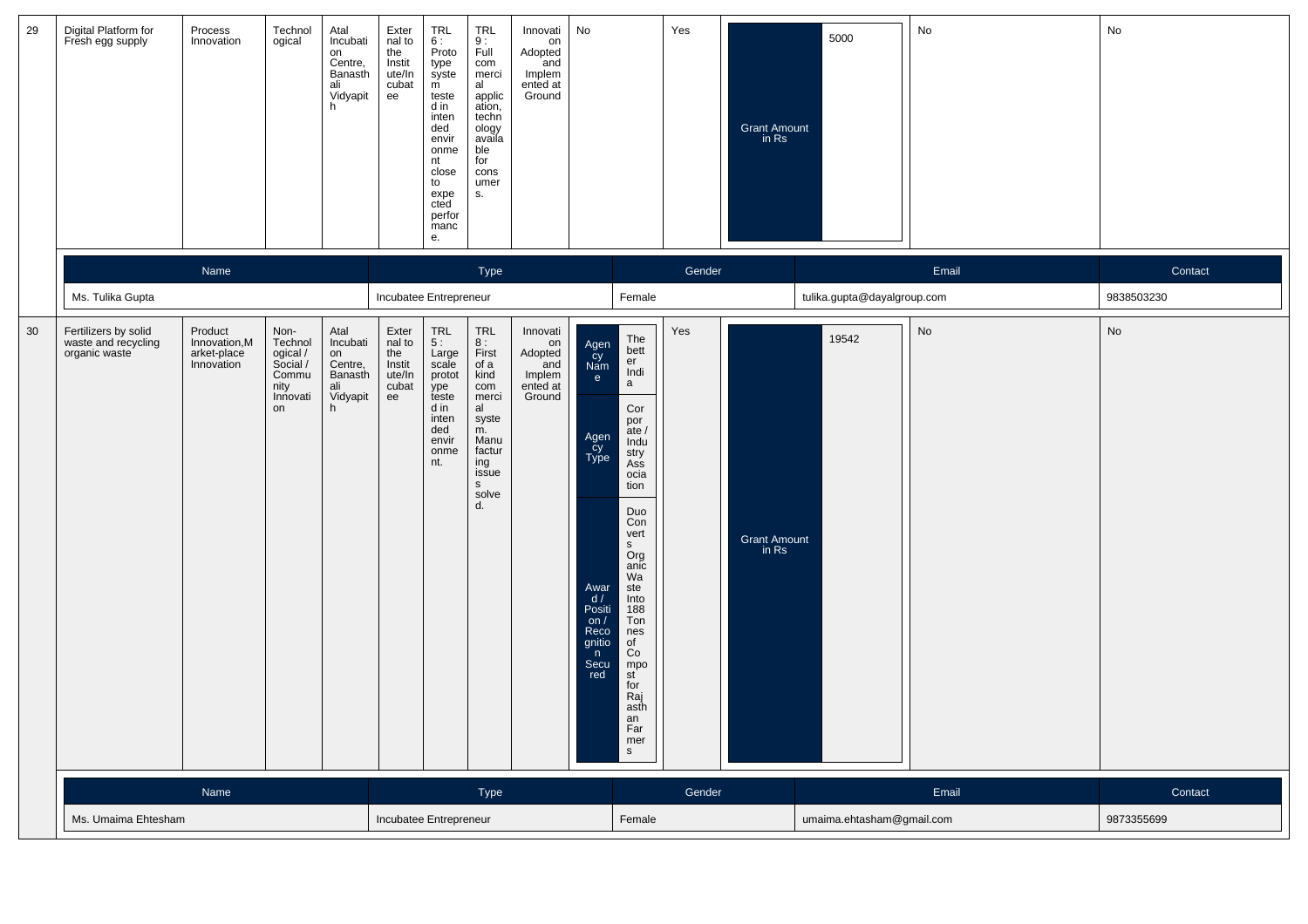| 31 | <b>Gamified Collaboration</b><br>and Knowledge<br>Management Software<br>for Enterprises   | Process<br>Innovation, M<br>arket-place<br>Innovation | Technol<br>ogical                                                          | Atal<br>Incubati<br>on<br>Centre,<br>Banasth<br>ali<br>Vidyapit<br>h | Exter<br>nal to<br>the<br>Instit<br>ute/In<br>cubat<br>ee | <b>TRL</b><br>5:<br>Large<br>scale<br>protot<br>ype<br>teste<br>d in<br>inten<br>ded<br>envir<br>onme<br>nt.                                                          | <b>TRL</b><br>8 :<br>First<br>of a<br>kind<br>com<br>merci<br>al<br>syste<br>m.<br>Manu<br>factur<br>ing<br>issue<br>s.<br>solve<br>d.                         | Innovati<br>on<br>Develop<br>ment<br>Complet<br>ed | No     |        | Yes    | Grant Amount<br>in Rs          | 94000                         | No         | No         |
|----|--------------------------------------------------------------------------------------------|-------------------------------------------------------|----------------------------------------------------------------------------|----------------------------------------------------------------------|-----------------------------------------------------------|-----------------------------------------------------------------------------------------------------------------------------------------------------------------------|----------------------------------------------------------------------------------------------------------------------------------------------------------------|----------------------------------------------------|--------|--------|--------|--------------------------------|-------------------------------|------------|------------|
|    |                                                                                            | Name                                                  |                                                                            |                                                                      |                                                           |                                                                                                                                                                       | Type                                                                                                                                                           |                                                    |        |        | Gender |                                |                               | Email      | Contact    |
|    | Ms. Shweta Sharma                                                                          |                                                       |                                                                            |                                                                      | Incubatee Entrepreneur                                    |                                                                                                                                                                       |                                                                                                                                                                |                                                    |        | Female |        |                                | shweta@kosolve.com            |            | 8826686892 |
| 32 | Immunostimulants to<br>stimulate the innate<br>immune system of<br>fishes                  | Product<br>Innovation                                 | Technol<br>ogical                                                          | Atal<br>Incubati<br>on<br>Centre,<br>Banasth<br>ali<br>Vidyapit<br>h | Stude<br>nt                                               | <b>TRL</b><br>1:<br>Basic<br>resea<br>rch.<br>Princi<br>ples<br>postu<br>lated<br>and<br>obser<br>ved<br>but<br>no<br>exper<br>iment<br>al<br>proof<br>availa<br>ble. | <b>TRL</b><br>4:<br>Small<br>scale<br>protot<br>ype<br>built<br>in a<br>labor<br>atory<br>envir<br>onme<br>nt<br>("ugly<br>protot<br>ype).                     | Innovati<br>on<br>Develop<br>ment<br>Ongoing       | No     |        | No     | <b>Grant Amount</b><br>$in$ Rs | 500000                        | No         | No         |
|    |                                                                                            | Name                                                  |                                                                            |                                                                      |                                                           |                                                                                                                                                                       | <b>Type</b>                                                                                                                                                    |                                                    |        |        | Gender |                                |                               | Email      | Contact    |
|    | Ms. Divyanshi Sharma                                                                       |                                                       |                                                                            |                                                                      | Student                                                   |                                                                                                                                                                       |                                                                                                                                                                |                                                    |        | Female |        |                                | divyanshisharma7996@gmail.com |            | 8586095742 |
| 33 | Revolutionary<br>education initiative to<br>nurture future change<br>makers and innovators | Process<br>Innovation, Se<br>rvice<br>Innovation      | Non-<br>Technol<br>ogical /<br>Social /<br>Commu<br>nity<br>Innovati<br>on | Atal<br>Incubati<br>on<br>Centre,<br>Banasth<br>ali<br>Vidyapit<br>h | Exter<br>nal to<br>the<br>Instit<br>ute/In<br>cubat<br>ee | TRL<br>3:<br>Appli<br>ed<br>resea<br>rch.<br>First<br>labor<br>atory<br>tests<br>comp<br>leted;<br>proof<br>of<br>conc<br>ept.                                        | <b>TRL</b><br>6:<br>Proto<br>type<br>syste<br>m<br>teste<br>d in<br>inten<br>ded<br>envir<br>onme<br>nt<br>close<br>to<br>expe<br>cted<br>perfor<br>manc<br>е. | Innovati<br>on<br>Develop<br>ment<br>Complet<br>ed | No     |        | Yes    | <b>Grant Amount</b><br>in Rs   | 29351                         | No         | No         |
|    |                                                                                            | Name                                                  |                                                                            |                                                                      |                                                           |                                                                                                                                                                       | <b>Type</b>                                                                                                                                                    |                                                    |        |        | Gender |                                |                               | Email      | Contact    |
|    | Ms. Deepika Goyal                                                                          |                                                       |                                                                            | Incubatee Entrepreneur                                               |                                                           |                                                                                                                                                                       |                                                                                                                                                                |                                                    | Female |        |        | Deepika@karmyo.com             |                               | 9619609028 |            |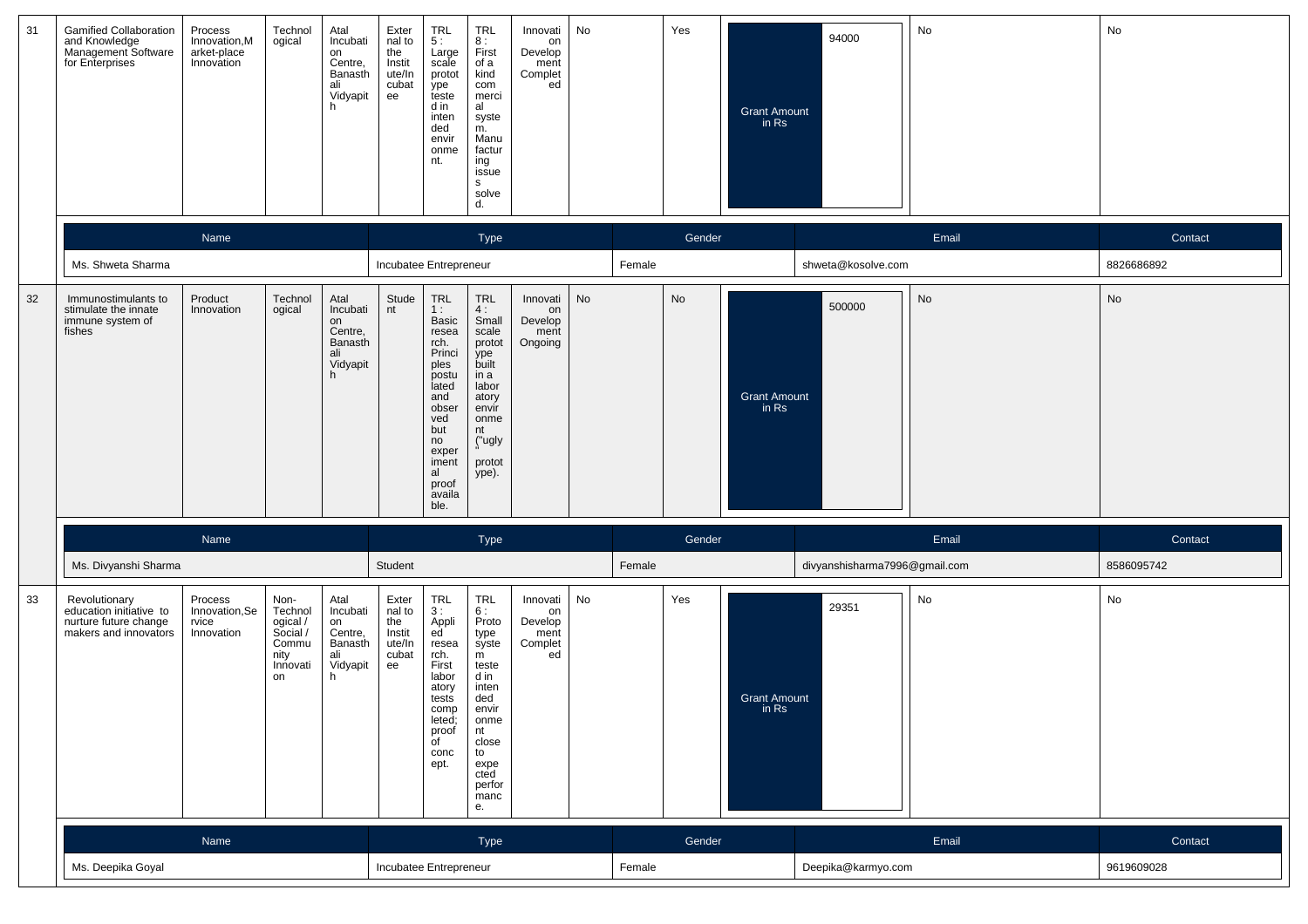| 34 | Ethically handcrafted<br>jewellery label                                                                                                                                                                       | Product<br>Innovation, M<br>arket-place<br>Innovation | Non-<br>Technol<br>ogical /<br>Social /<br>Commu<br>nity<br>Innovati<br>on | Atal<br>Incubati<br>on<br>Centre,<br>Banasth<br>ali<br>Vidyapit<br>h. | Exter<br>nal to<br>the<br>Instit<br>ute/In<br>cubat<br>ee | <b>TRL</b><br>4:<br>Small<br>scale<br>protot<br>ype<br>built<br>in a<br>labor<br>atory<br>envir<br>onme<br>nt<br>("ugly<br>protot<br>ype). | <b>TRL</b><br>8:<br>First<br>of a<br>kind<br>com<br>merci<br>al<br>syste<br>m.<br>Manu<br>factur<br>ing<br>issue<br>$\mathsf{s}$<br>solve<br>d.   | Innovati<br>on<br>Develop<br>ment<br>Complet<br>ed | No     |        | Yes    | <b>Grant Amount</b><br>in Rs | 35685                     | No         | No         |
|----|----------------------------------------------------------------------------------------------------------------------------------------------------------------------------------------------------------------|-------------------------------------------------------|----------------------------------------------------------------------------|-----------------------------------------------------------------------|-----------------------------------------------------------|--------------------------------------------------------------------------------------------------------------------------------------------|---------------------------------------------------------------------------------------------------------------------------------------------------|----------------------------------------------------|--------|--------|--------|------------------------------|---------------------------|------------|------------|
|    |                                                                                                                                                                                                                | Name                                                  |                                                                            |                                                                       |                                                           |                                                                                                                                            | <b>Type</b>                                                                                                                                       |                                                    |        |        | Gender |                              |                           | Email      | Contact    |
|    | Ms. Asmita Kulshreshtha                                                                                                                                                                                        |                                                       |                                                                            |                                                                       | Incubatee Entrepreneur                                    |                                                                                                                                            |                                                                                                                                                   |                                                    |        | Female |        |                              | hello@theslowstudio.com   |            | 7042075398 |
| 35 | <b>Green Filtration</b><br>Assembly                                                                                                                                                                            | Process<br>Innovation                                 | Technol<br>ogical                                                          | Depart<br>ment of<br>Chemist<br>ry                                    | Facul<br>ty                                               | TRL<br>3:<br>Appli<br>ed<br>resea<br>rch.<br>First<br>labor<br>atory<br>tests<br>comp<br>leted;<br>proof<br>$\overline{f}$<br>conc<br>ept. | <b>TRL</b><br>3:<br>Appli<br>ed<br>resea<br>rch.<br>First<br>labor<br>atory<br>tests<br>comp<br>leted;<br>proof<br>$\overline{C}$<br>conc<br>ept. | Innovati<br>on<br>Develop<br>ment<br>Ongoing       | No     |        | No     | <b>Grant Amount</b><br>in Rs | 115000                    | No         | No         |
|    |                                                                                                                                                                                                                | Name                                                  |                                                                            |                                                                       |                                                           |                                                                                                                                            | <b>Type</b>                                                                                                                                       |                                                    |        |        | Gender |                              |                           | Email      | Contact    |
|    | Prof. Jaya Dwivedi                                                                                                                                                                                             |                                                       |                                                                            |                                                                       | Faculty                                                   |                                                                                                                                            |                                                                                                                                                   |                                                    |        | Female |        |                              | jayadwivedi@banasthali.in |            | 9352879806 |
| 36 | Application of<br>Palladium Catalyzed<br>Cross-Coupling<br>Reactions to the<br>Microwave Assisted<br><b>Diversity Oriented</b><br>Synthesis [DOS] of<br>Functionalized<br>Privileged Heterocyclic<br>Scaffolds | Process<br>Innovation                                 | Technol<br>ogical                                                          | Depart<br>ment of<br>Chemist<br>ry                                    | Stude<br>nt-<br>Facul<br>ty                               | TRL<br>2:<br>Tech<br>nolog<br>formu<br>lation<br>Conc<br>ept<br>and<br>applic<br>ation<br>have<br>been<br>formu<br>lated.                  | TRL<br>3:<br>Appli<br>ed<br>resea<br>rch.<br>First<br>labor<br>atory<br>tests<br>comp<br>leted;<br>proof<br>of<br>conc<br>ept.                    | Innovati<br>on<br>Develop<br>ment<br>Ongoing       | No     |        | No     | <b>Grant Amount</b><br>in Rs | 120000                    | No         | No         |
|    |                                                                                                                                                                                                                | Name                                                  |                                                                            |                                                                       |                                                           |                                                                                                                                            | Type                                                                                                                                              |                                                    |        |        | Gender |                              |                           | Email      | Contact    |
|    | Prof. Jaya Dwivedi                                                                                                                                                                                             |                                                       |                                                                            |                                                                       | Faculty                                                   |                                                                                                                                            |                                                                                                                                                   |                                                    |        | Female |        |                              | jayadwivedi@banasthali.in |            | 9352879806 |
|    |                                                                                                                                                                                                                | Name                                                  |                                                                            |                                                                       |                                                           |                                                                                                                                            | Type                                                                                                                                              |                                                    |        |        | Gender |                              |                           | Email      | Contact    |
|    | Ms. Shalu Sain                                                                                                                                                                                                 |                                                       |                                                                            | Student                                                               |                                                           |                                                                                                                                            |                                                                                                                                                   |                                                    | Female |        |        | sain.shalu@gmail.com         |                           | 9352096275 |            |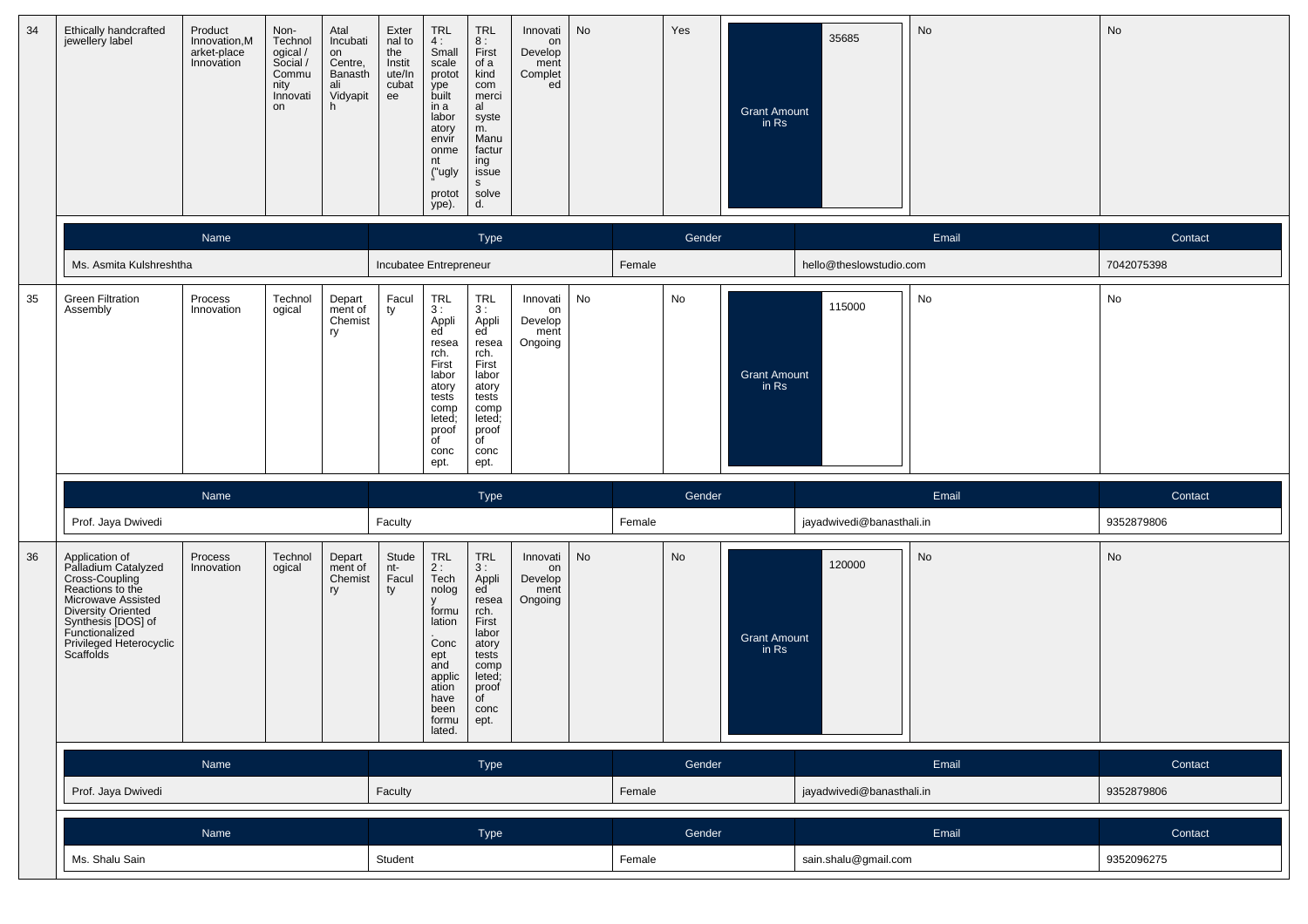| 37 | A facile one pot<br>domino entry of the<br>privileged pyrimidine<br>and quinazoline<br>nucleus on to the<br>nitrogen containing<br>five membered ring<br>compounds through<br>their nitrile derivatives | Process<br>Innovation | Technol<br>ogical | Depart<br>ment of<br>Chemist<br>ry | Stude<br>nt-<br>Facul<br>ty | TRL<br>2 :<br>Tech<br>nolog<br>$\mathsf{v}$<br>formu<br>lation<br>Conc<br>ept<br>and<br>applic<br>ation<br>have<br>been<br>formu<br>lated.       | TRL<br>3:<br>Appli<br>ed<br>resea<br>rch.<br>First<br>labor<br>atory<br>tests<br>comp<br>leted;<br>proof<br>$\overline{C}$<br>conc<br>ept.         | Innovati<br>on<br>Develop<br>ment<br>Ongoing | No |        | No                   | <b>Grant Amount</b><br>in Rs | 110000                    | No    | No         |
|----|---------------------------------------------------------------------------------------------------------------------------------------------------------------------------------------------------------|-----------------------|-------------------|------------------------------------|-----------------------------|--------------------------------------------------------------------------------------------------------------------------------------------------|----------------------------------------------------------------------------------------------------------------------------------------------------|----------------------------------------------|----|--------|----------------------|------------------------------|---------------------------|-------|------------|
|    |                                                                                                                                                                                                         | Name                  |                   |                                    |                             |                                                                                                                                                  | Type                                                                                                                                               |                                              |    |        | Gender               |                              |                           | Email | Contact    |
|    | Prof. Jaya Dwivedi                                                                                                                                                                                      |                       |                   |                                    | Faculty                     |                                                                                                                                                  |                                                                                                                                                    |                                              |    | Female |                      |                              | jayadwivedi@banasthali.in |       | 9352879806 |
|    |                                                                                                                                                                                                         | Name                  |                   |                                    |                             |                                                                                                                                                  | Type                                                                                                                                               |                                              |    |        | Gender               |                              |                           | Email | Contact    |
|    | Mr. Umang                                                                                                                                                                                               |                       |                   |                                    | Student                     |                                                                                                                                                  |                                                                                                                                                    |                                              |    | Male   |                      |                              | umang.gosalia@yahoo.in    |       | 9352879806 |
| 38 | Phytochemical<br>characterization and<br>antioxidant potential of<br>some edible flowers                                                                                                                | Process<br>Innovation | Technol<br>ogical | Depart<br>ment of<br>Chemist<br>ry | Stude<br>nt-<br>Facul<br>ty | <b>TRL</b><br>2:<br>Tech<br>nolog<br>$\mathsf{V}$<br>formu<br>lation<br>Conc<br>ept<br>and<br>applic<br>ation<br>have<br>been<br>formu<br>lated. | <b>TRL</b><br>3:<br>Appli<br>ed <sup>'</sup><br>resea<br>rch.<br>First<br>labor<br>atory<br>tests<br>comp<br>leted;<br>proof<br>of<br>conc<br>ept. | Innovati<br>on<br>Develop<br>ment<br>Ongoing | No |        | No                   | <b>Grant Amount</b><br>in Rs | 11500                     | No    | No         |
|    |                                                                                                                                                                                                         | Name                  |                   |                                    |                             |                                                                                                                                                  | Type                                                                                                                                               |                                              |    |        | Gender               |                              |                           | Email | Contact    |
|    | Prof. Jaya Dwivedi                                                                                                                                                                                      |                       |                   |                                    | Faculty                     |                                                                                                                                                  |                                                                                                                                                    |                                              |    | Female |                      |                              | jayadwivedi@banasthali.in |       | 9352879806 |
|    |                                                                                                                                                                                                         | Name                  |                   |                                    |                             |                                                                                                                                                  | Type                                                                                                                                               |                                              |    |        | Gender               |                              |                           | Email | Contact    |
|    | Mr. Sunil Melda                                                                                                                                                                                         |                       | Student           |                                    |                             |                                                                                                                                                  |                                                                                                                                                    | Male                                         |    |        | sunilzedan@gmail.com |                              | 9950040866                |       |            |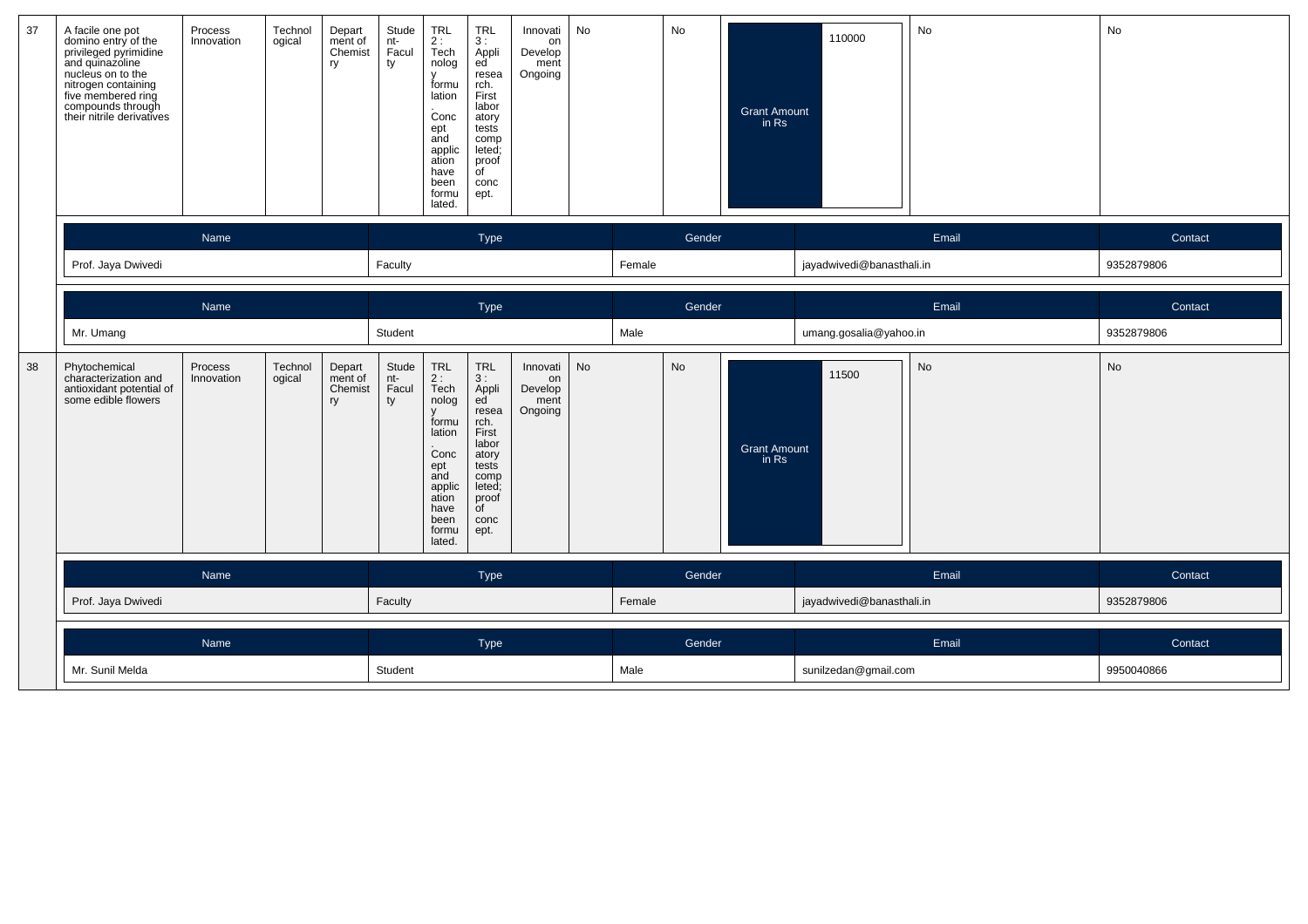| 39 | Expedient protocol for<br>Quinazoline<br>Benzodiazepine ring<br>expansion via domino<br>process for the<br>synthesis of<br>medicinally important<br>2-and-4-disubstituted<br>derivatives of 1,4-<br>benzodiazepine | Process<br>Innovation | Technol<br>ogical<br>ry | Depart<br>ment of<br>Chemist | Stude<br>nt-<br>Facul<br>ty | TRL<br>1:<br>Basic<br>resea<br>rch.<br>Princi<br>ples<br>postu<br>lated<br>and<br>obser<br>ved<br>but<br>no<br>exper<br>iment<br>al<br>proof<br>availa<br>ble. | TRL<br>1:<br>Basic<br>resea<br>rch.<br>Princi<br>ples<br>postu<br>lated<br>and<br>obser<br>ved<br>but<br>no<br>exper<br>iment<br>al<br>proof<br>availa<br>ble.               | Innovati<br>on<br>Develop<br>ment<br>Ongoing | No        |        | No     | <b>Grant Amount</b><br>in Rs | 115000                    | No        | No         |
|----|--------------------------------------------------------------------------------------------------------------------------------------------------------------------------------------------------------------------|-----------------------|-------------------------|------------------------------|-----------------------------|----------------------------------------------------------------------------------------------------------------------------------------------------------------|------------------------------------------------------------------------------------------------------------------------------------------------------------------------------|----------------------------------------------|-----------|--------|--------|------------------------------|---------------------------|-----------|------------|
|    |                                                                                                                                                                                                                    | Name                  |                         |                              |                             |                                                                                                                                                                | Type                                                                                                                                                                         |                                              |           |        | Gender |                              |                           | Email     | Contact    |
|    | Prof. Jaya Dwivedi                                                                                                                                                                                                 |                       |                         |                              | Faculty                     |                                                                                                                                                                |                                                                                                                                                                              |                                              |           | Female |        |                              | jayadwivedi@banasthali.in |           | 9352879806 |
|    |                                                                                                                                                                                                                    |                       |                         |                              |                             |                                                                                                                                                                |                                                                                                                                                                              |                                              |           |        |        |                              |                           |           |            |
|    |                                                                                                                                                                                                                    | Name                  |                         |                              |                             |                                                                                                                                                                | Type                                                                                                                                                                         |                                              |           |        | Gender |                              |                           | Email     | Contact    |
|    | Ms. Meenu Devi                                                                                                                                                                                                     |                       |                         |                              | Student                     |                                                                                                                                                                |                                                                                                                                                                              |                                              |           | Female |        |                              | yadavmeenu2010@gmail.com  |           | 9997375950 |
| 40 | Studies on extraction,<br>fractionation, re-<br>fractionation and cox<br>inhibitory activities of<br>Stellaria media, Silene<br>vulgaris and LC-<br>MS/MS assisted<br>phytochemical<br>investigation               | Process<br>Innovation | Technol<br>ogical<br>ry | Depart<br>ment of<br>Chemist | Stude<br>nt-<br>Facul<br>ty | TRL<br>1:<br>Basic<br>resea<br>rch.<br>Princi<br>ples<br>postu<br>lated<br>and<br>obser<br>ved<br>but<br>no<br>exper<br>iment<br>al<br>proof<br>availa<br>ble. | <b>TRL</b><br>1:<br><b>Basic</b><br>resea<br>rch.<br>Princi<br>ples<br>postu<br>lated<br>and<br>obser<br>ved<br>but<br>no<br>exper<br>iment<br>al<br>proof<br>availa<br>ble. | Innovati<br>on<br>Develop<br>ment<br>Ongoing | <b>No</b> |        | No     | <b>Grant Amount</b><br>in Rs | 107000                    | <b>No</b> | <b>No</b>  |
|    |                                                                                                                                                                                                                    | Name                  |                         |                              |                             |                                                                                                                                                                | Type                                                                                                                                                                         |                                              |           |        | Gender |                              |                           | Email     | Contact    |
|    | Prof. Jaya Dwivedi                                                                                                                                                                                                 |                       |                         |                              |                             |                                                                                                                                                                |                                                                                                                                                                              |                                              |           | Female |        |                              | jayadwivedi@banasthali.in |           | 9352879806 |
|    |                                                                                                                                                                                                                    | Name                  |                         |                              |                             |                                                                                                                                                                | Type                                                                                                                                                                         |                                              |           |        | Gender |                              |                           | Email     | Contact    |
|    |                                                                                                                                                                                                                    |                       |                         |                              | Student                     |                                                                                                                                                                |                                                                                                                                                                              |                                              |           |        |        |                              |                           |           |            |
|    |                                                                                                                                                                                                                    | Ms. Pooja Chak        |                         |                              |                             |                                                                                                                                                                |                                                                                                                                                                              |                                              |           | Female |        |                              | poojachak90@gmail.com     |           | 7378237539 |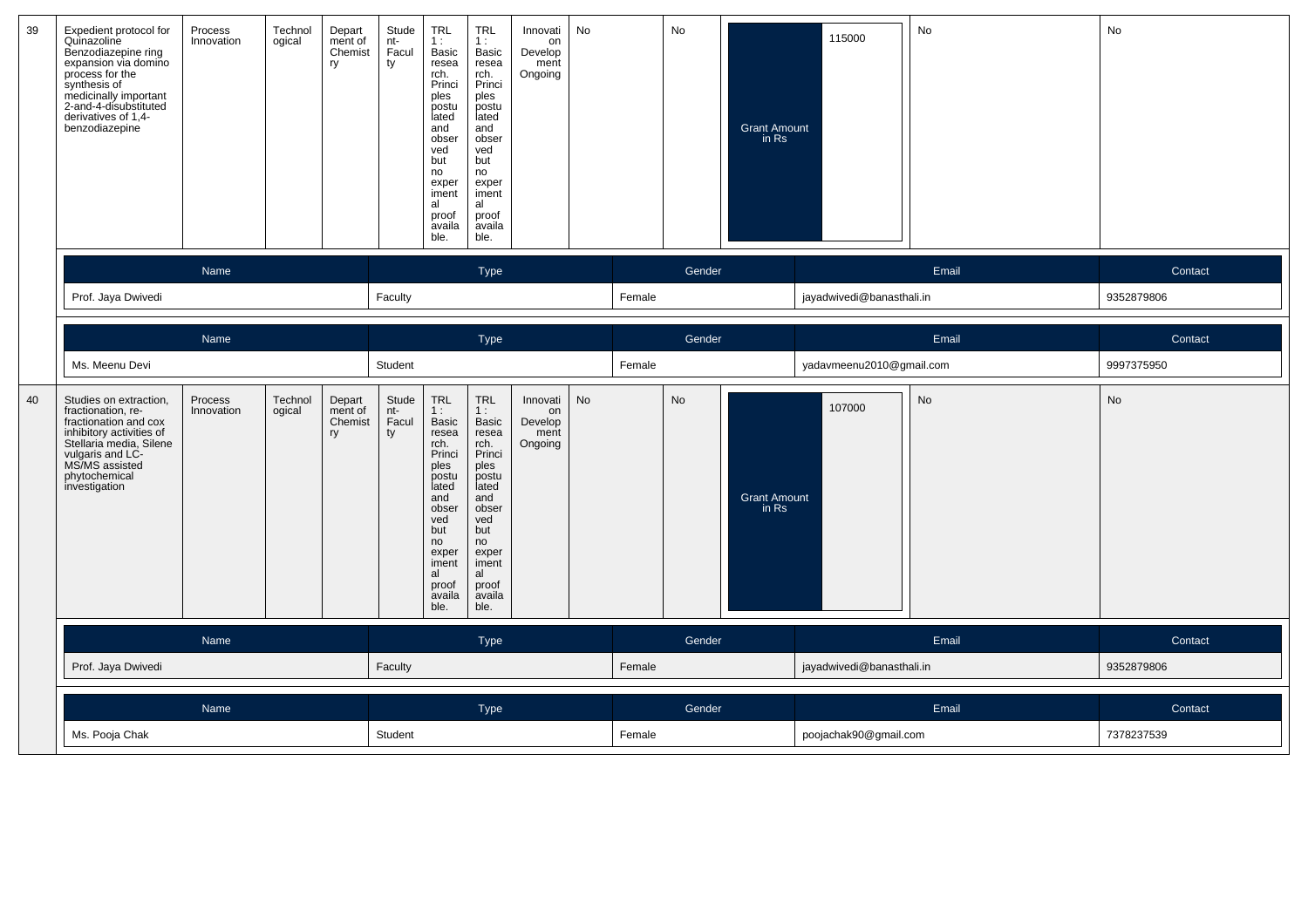| 41 | Quantification of<br>Biomarkers by using<br>chromatographic<br>techniques | Process<br>Innovation | Technol<br>ogical | Depart<br>ment of<br>Chemist<br>ry | Stude<br>nt-<br>Facul<br>ty | TRL<br>1:<br>Basic<br>resea<br>rch.<br>Princi<br>ples<br>postu<br>lated<br>and<br>obser<br>ved<br>but<br>no<br>exper<br>iment<br>al<br>proof<br>availa<br>ble. | <b>TRL</b><br>1:<br>Basic<br>resea<br>rch.<br>Princi<br>ples<br>postu<br>lated<br>and<br>obser<br>ved<br>but<br>no<br>exper<br>iment<br>al<br>proof<br>availa<br>ble.         | Innovati<br>on<br>Develop<br>ment<br>Ongoing | No |        | No     | <b>Grant Amount</b><br>in Rs | 110000                       | No    | No         |
|----|---------------------------------------------------------------------------|-----------------------|-------------------|------------------------------------|-----------------------------|----------------------------------------------------------------------------------------------------------------------------------------------------------------|-------------------------------------------------------------------------------------------------------------------------------------------------------------------------------|----------------------------------------------|----|--------|--------|------------------------------|------------------------------|-------|------------|
|    |                                                                           | Name                  |                   |                                    |                             |                                                                                                                                                                | Type                                                                                                                                                                          |                                              |    |        | Gender |                              |                              | Email | Contact    |
|    | Prof. Jaya Dwivedi                                                        |                       |                   |                                    | Faculty                     |                                                                                                                                                                |                                                                                                                                                                               |                                              |    | Female |        |                              | jayadwivedi@yahoo.co.in      |       | 9352879806 |
|    |                                                                           | Name                  |                   |                                    |                             |                                                                                                                                                                | Type                                                                                                                                                                          |                                              |    |        | Gender |                              |                              | Email | Contact    |
|    | Dr. Sonika Jain                                                           |                       |                   |                                    |                             |                                                                                                                                                                |                                                                                                                                                                               |                                              |    | Female |        |                              | sonikajain85@gmail.com       |       | 9636449387 |
|    | Ms. Deepti Chaudhary                                                      |                       |                   |                                    |                             |                                                                                                                                                                |                                                                                                                                                                               |                                              |    | Female |        |                              | deeptichaudhary770@gmail.com |       | 8265935823 |
| 42 | Synthesis of bosentan<br>intermediate                                     | Process<br>Innovation | Technol<br>ogical | Depart<br>ment of<br>Chemist<br>ry | Stude<br>nt-<br>Facul<br>ty | TRL<br>1:<br>Basic<br>resea<br>rch.<br>Princi<br>ples<br>postu<br>lated<br>and<br>obser<br>ved<br>but<br>no<br>exper<br>iment<br>al<br>proof<br>availa<br>ble. | <b>TRL</b><br>1 :<br><b>Basic</b><br>resea<br>rch.<br>Princi<br>ples<br>postu<br>lated<br>and<br>obser<br>ved<br>but<br>no<br>exper<br>iment<br>al<br>proof<br>availa<br>ble. | Innovati<br>on<br>Develop<br>ment<br>Ongoing | No |        | No     | <b>Grant Amount</b><br>in Rs | 120000                       | No    | No         |
|    |                                                                           | Name                  |                   |                                    |                             |                                                                                                                                                                | Type                                                                                                                                                                          |                                              |    |        | Gender |                              |                              | Email | Contact    |
|    | Prof. Jaya Dwivedi                                                        |                       |                   |                                    |                             |                                                                                                                                                                |                                                                                                                                                                               |                                              |    | Female |        |                              | jayadwivedi@yahoo.co.in      |       | 9352879806 |
|    |                                                                           | Name                  |                   |                                    |                             |                                                                                                                                                                | Type                                                                                                                                                                          |                                              |    |        | Gender |                              |                              | Email | Contact    |
|    | Dr. Sonika Jain                                                           |                       |                   |                                    | Faculty                     |                                                                                                                                                                |                                                                                                                                                                               |                                              |    | Female |        |                              | sonikajain85@gmail.com       |       | 9636449387 |
|    | Mr. Jigar Panchal                                                         |                       |                   |                                    |                             |                                                                                                                                                                |                                                                                                                                                                               |                                              |    | Male   |        |                              | jigar.panchal@piramal.com    |       | 7567588855 |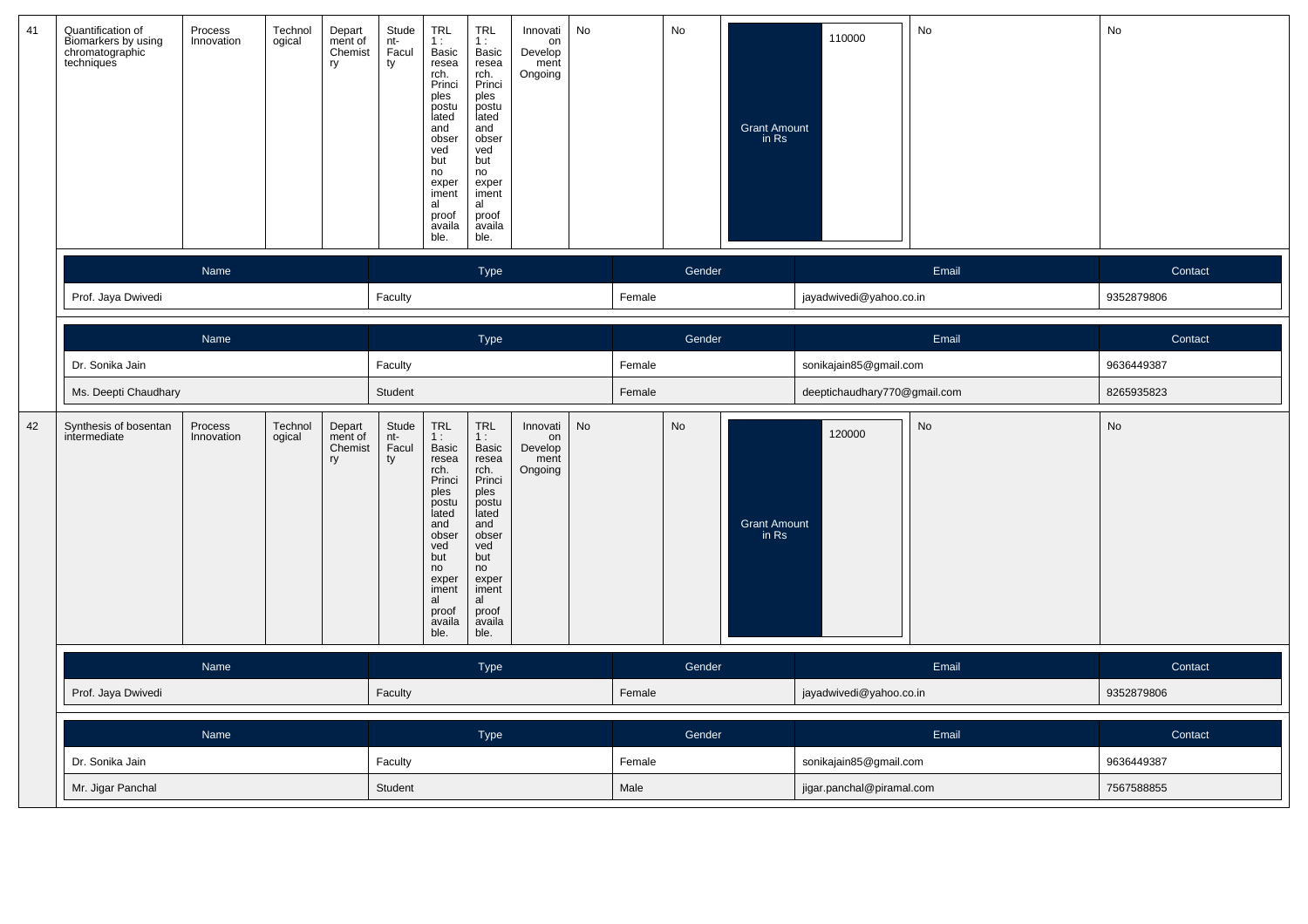| 43 | Nanocomposites for<br>water remediation and<br>sensing applications                                           | Process<br>Innovation | Technol<br>ogical<br>ry | Stude<br>nt-<br>Depart<br>ment of<br>Facul<br>Chemist<br>ty | TRL<br>1:<br>Basic<br>resea<br>rch.<br>Princi<br>ples<br>postu<br>lated<br>and<br>obser<br>ved<br>but<br>no<br>exper<br>iment<br>al<br>al<br>proof<br>availa<br>ble. | <b>TRL</b><br>Innovati<br>1:<br>on<br>Develop<br>Basic<br>resea<br>ment<br>Ongoing<br>rch.<br>Princi<br>ples<br>postu<br>lated<br>and<br>obser<br>ved<br>but<br>no<br>exper<br>iment<br>proof<br>availa<br>ble. | No |        | No     | <b>Grant Amount</b><br>in Rs | 115000                    | No        | No         |
|----|---------------------------------------------------------------------------------------------------------------|-----------------------|-------------------------|-------------------------------------------------------------|----------------------------------------------------------------------------------------------------------------------------------------------------------------------|-----------------------------------------------------------------------------------------------------------------------------------------------------------------------------------------------------------------|----|--------|--------|------------------------------|---------------------------|-----------|------------|
|    |                                                                                                               | Name                  |                         |                                                             |                                                                                                                                                                      | Type                                                                                                                                                                                                            |    |        | Gender |                              |                           | Email     | Contact    |
|    | Prof. Jaya Dwivedi                                                                                            |                       |                         | Faculty                                                     |                                                                                                                                                                      |                                                                                                                                                                                                                 |    | Female |        |                              | jayadwivedi@banasthali.in |           | 9352879806 |
|    |                                                                                                               | Name                  |                         |                                                             |                                                                                                                                                                      | Type                                                                                                                                                                                                            |    |        | Gender |                              |                           | Email     | Contact    |
|    | Dr. Vivek Sharma                                                                                              |                       |                         |                                                             |                                                                                                                                                                      |                                                                                                                                                                                                                 |    | Male   |        |                              | viveksharma6696@gmail.com |           | 9462067854 |
|    |                                                                                                               |                       |                         | Student                                                     |                                                                                                                                                                      |                                                                                                                                                                                                                 |    | Female |        |                              | soniasaini316@gmail.com   |           | 7889944958 |
| 44 | Conversion of<br>Agricultural crop<br>Residue (Rice and<br>Wheat Husk) into<br>Various Beneficial<br>Products | Process<br>Innovation | Technol<br>ogical<br>ry | Stude<br>nt-<br>Depart<br>ment of<br>Chemist<br>Facul<br>ty | TRL<br>1:<br>Basic<br>resea<br>rch.<br>Princi<br>v<br>ples<br>postu<br>lated<br>and<br>obser<br>ved<br>but<br>no<br>exper<br>iment<br>al<br>proof<br>availa<br>ble.  | <b>TRL</b><br>Innovati<br>2:<br>on<br>Tech<br>Develop<br>nolog<br>ment<br>Ongoing<br>formu<br>lation<br>Conc<br>ept<br>and<br>applic<br>ation<br>have<br>been<br>formu<br>lated.                                | No |        | No     | <b>Grant Amount</b><br>in Rs | 120000                    | <b>No</b> | No         |
|    |                                                                                                               | Name                  |                         |                                                             |                                                                                                                                                                      | Type                                                                                                                                                                                                            |    |        | Gender |                              |                           | Email     | Contact    |
|    | Dr Sudesh Kumar                                                                                               |                       |                         | Faculty                                                     |                                                                                                                                                                      |                                                                                                                                                                                                                 |    | Male   |        |                              | kusudesh@banasthali.in    |           | 9461594889 |
|    |                                                                                                               | Name                  |                         |                                                             |                                                                                                                                                                      | Type                                                                                                                                                                                                            |    |        | Gender |                              |                           | Email     | Contact    |
|    | Ms. Mukta                                                                                                     |                       |                         | Student                                                     |                                                                                                                                                                      |                                                                                                                                                                                                                 |    | Female |        |                              | neetyasharma98@gmail.com  |           | 9896349409 |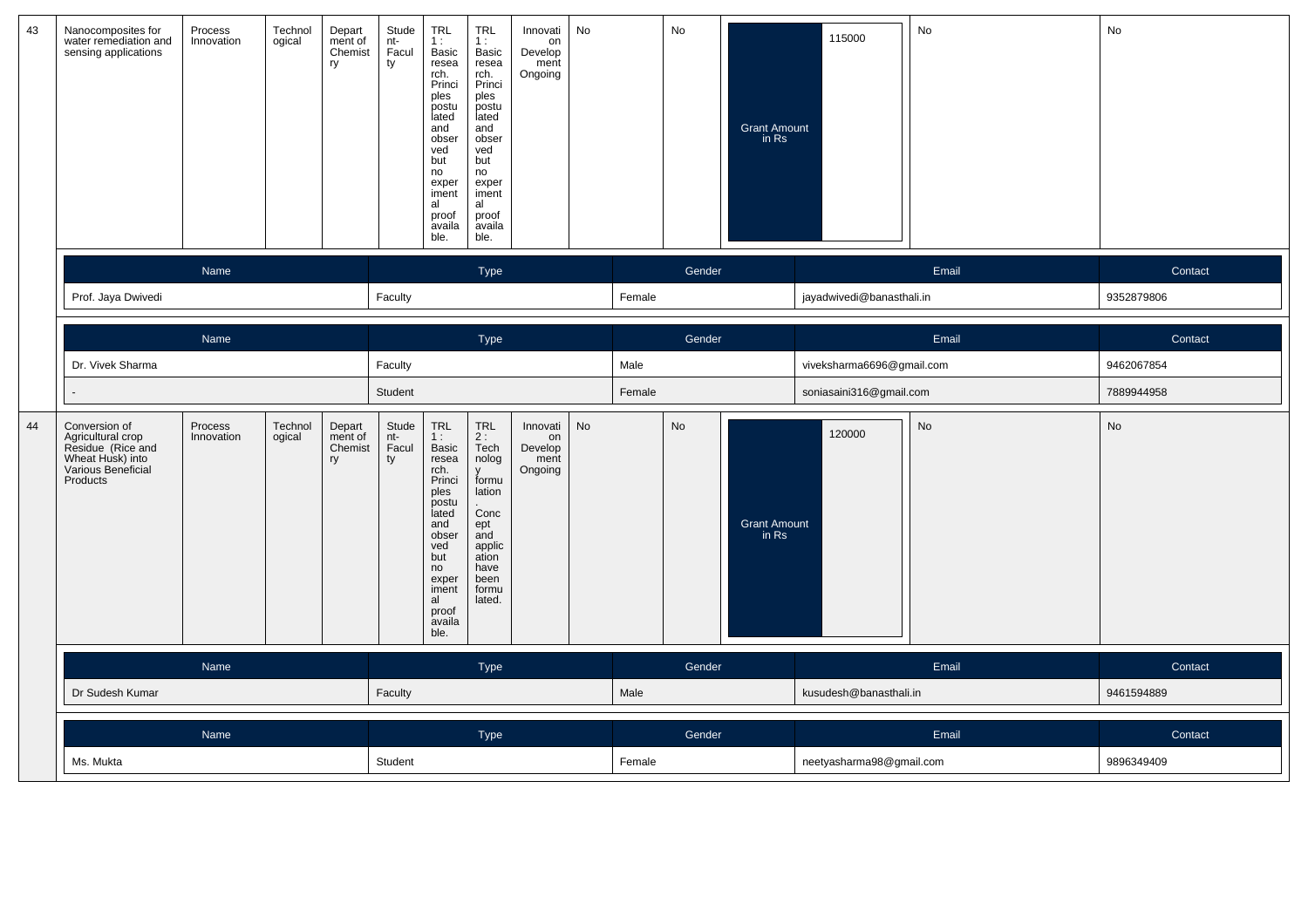| 45 | Synthesis of<br>heteroring annulated<br>azepinone analogues<br>from the Beckmann<br>rearrangement of the<br>corresponding oximes<br>with an organo<br>catalyst derived from<br><b>TCT and DMF</b> | Process<br>Innovation | Technol<br>Depart<br>ogical<br>ment of<br>Chemist<br>ry | Stude<br>nt-<br>Facul<br>TRL<br>2:<br>Tech<br>nolog<br>ty<br>v<br>formu<br>lation<br>Conc<br>ept<br>and<br>applic<br>ation<br>have<br>been<br>formu<br>lated.                                                                | <b>TRL</b><br>3:<br>Appli<br>ed <sup>'</sup><br>resea<br>rch.<br>First<br>labor<br>atory<br>tests<br>comp<br>leted;<br>proof<br>$\overline{C}$<br>conc<br>ept. | No<br>Innovati<br>on<br>Develop<br>ment<br>Ongoing |        | No     | 95000<br>Grant Amount<br>in Rs         | No    | No         |
|----|---------------------------------------------------------------------------------------------------------------------------------------------------------------------------------------------------|-----------------------|---------------------------------------------------------|------------------------------------------------------------------------------------------------------------------------------------------------------------------------------------------------------------------------------|----------------------------------------------------------------------------------------------------------------------------------------------------------------|----------------------------------------------------|--------|--------|----------------------------------------|-------|------------|
|    |                                                                                                                                                                                                   | Name                  |                                                         |                                                                                                                                                                                                                              | Type                                                                                                                                                           |                                                    |        | Gender |                                        | Email | Contact    |
|    | Prof. D. Kishore                                                                                                                                                                                  |                       |                                                         | Faculty                                                                                                                                                                                                                      |                                                                                                                                                                |                                                    | Male   |        | kishoredharma@yahoo.co.in              |       | 8058495688 |
|    |                                                                                                                                                                                                   | Name                  |                                                         |                                                                                                                                                                                                                              | Type                                                                                                                                                           |                                                    |        | Gender |                                        | Email | Contact    |
|    | Dr. Sudesh Kumar                                                                                                                                                                                  |                       |                                                         | Faculty                                                                                                                                                                                                                      |                                                                                                                                                                |                                                    | Male   |        | kusudesh@banasthali.in                 |       | 9461594889 |
|    | Ms. Deepika                                                                                                                                                                                       |                       |                                                         | Student                                                                                                                                                                                                                      |                                                                                                                                                                |                                                    | Female |        | deepika.arora92@gmail.com              |       | 8053972625 |
| 46 | ELECTROCHEMICAL<br>SYNTHESIS OF<br>SOME<br>BIOLOGICALLY<br>ACTIVE INDOLE<br><b>DERIVATIVES AND</b><br><b>THEIR</b><br><b>ELECTROKINETIC</b>                                                       | Process<br>Innovation | Technol<br>Depart<br>ogical<br>ment of<br>Chemist<br>ry | Stude<br>$\ensuremath{\mathsf{TRL}}$<br>nt-<br>1:<br>Facul<br><b>Basic</b><br>ty<br>resea<br>rch.<br>Princi<br>ples<br>postu<br>lated<br>and<br>obser<br>ved<br>but<br>no<br>exper<br>iment<br>al<br>proof<br>availa<br>ble. | <b>TRL</b><br>2:<br>Tech<br>nolog<br><b>V</b><br>formu<br>lation<br>Conc<br>ept<br>and<br>applic<br>ation<br>have<br>been<br>formu<br>lated.                   | Innovati<br>No<br>on<br>Develop<br>ment<br>Ongoing |        | No     | 110000<br><b>Grant Amount</b><br>in Rs | No    | No         |
|    |                                                                                                                                                                                                   | Name                  |                                                         |                                                                                                                                                                                                                              | Type                                                                                                                                                           |                                                    |        | Gender |                                        | Email | Contact    |
|    | Dr. Rajendra                                                                                                                                                                                      |                       |                                                         | Faculty                                                                                                                                                                                                                      |                                                                                                                                                                |                                                    | Male   |        | krajendra@banasthali.in                |       | 9950554489 |
|    |                                                                                                                                                                                                   | Name                  |                                                         |                                                                                                                                                                                                                              | Type                                                                                                                                                           |                                                    |        | Gender |                                        | Email | Contact    |
|    | Ms. Surbhi Sharma                                                                                                                                                                                 |                       |                                                         | Student                                                                                                                                                                                                                      |                                                                                                                                                                |                                                    | Female |        | sursharma0812@gmail.com                |       | 9982330530 |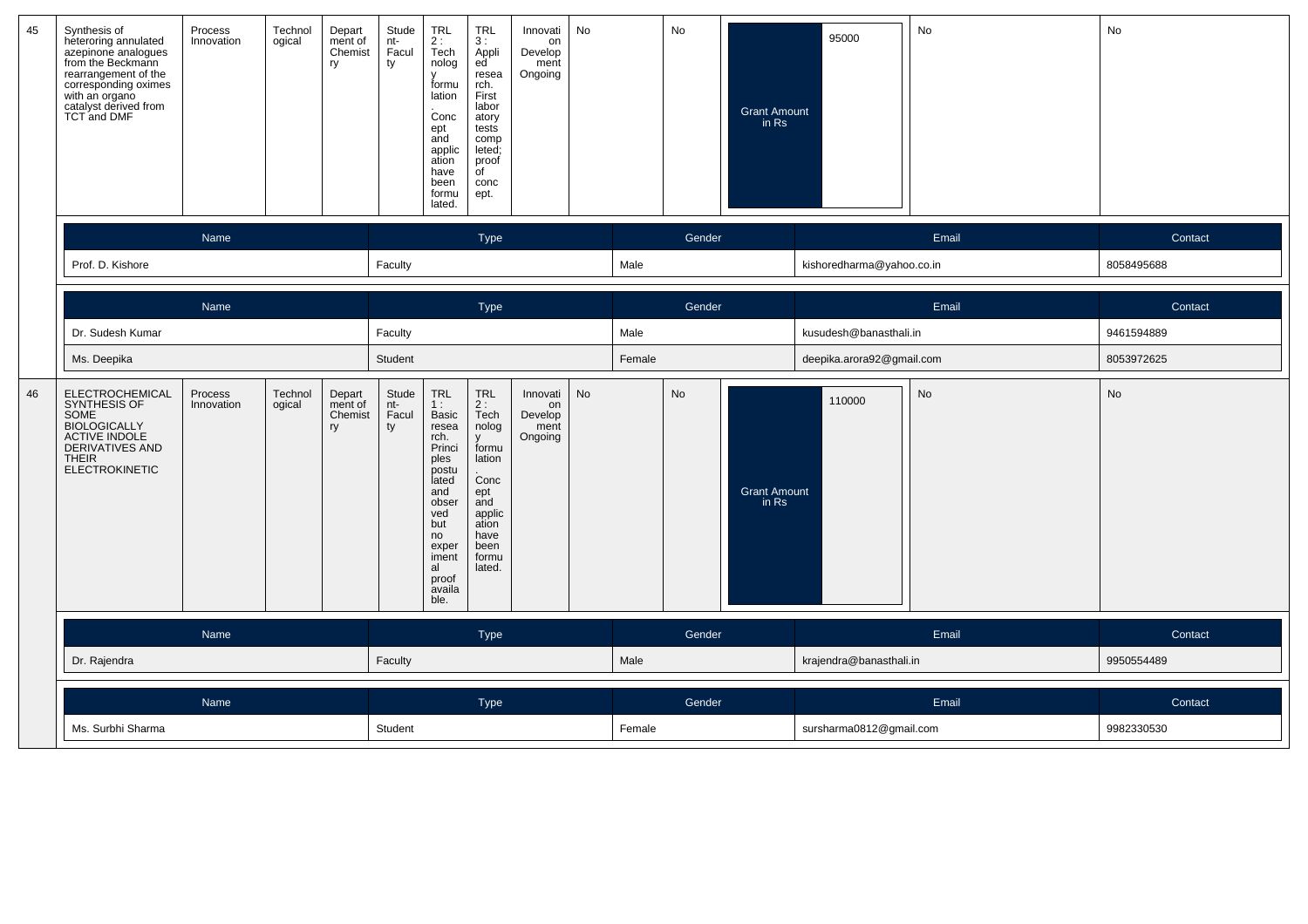| 47 | REMOVAL OF<br>HEAVY METAL IONS<br>FROM WATER BY<br><b>USING METAL</b><br>NANOPARTICLES AS<br>ADSORBENT | Process<br>Innovation | Technol<br>ogical | Depart<br>ment of<br>Chemist<br>ry | Stude<br>nt-<br>Facul<br>ty | <b>TRL</b><br>0:<br>Idea.<br>Unpr<br>oven<br>conc<br>ept,<br>n <sub>o</sub><br>testin<br>g has<br>been<br>perfor<br>med.                                              | <b>TRL</b><br>1:<br>Basic<br>resea<br>rch.<br>Princi<br>ples<br>postu<br>lated<br>and<br>obser<br>ved<br>but<br>no<br>exper<br>iment<br>al<br>proof<br>availa<br>ble. | Innovati<br>on<br>Develop<br>ment<br>Ongoing | No                                                                                                                         |                                                                                                                              | No     | <b>Grant Amount</b><br>in Rs | 120000                         | No                                                                                                                                                                                                                                                                                                                                |                                                                                                                         | No         |
|----|--------------------------------------------------------------------------------------------------------|-----------------------|-------------------|------------------------------------|-----------------------------|-----------------------------------------------------------------------------------------------------------------------------------------------------------------------|-----------------------------------------------------------------------------------------------------------------------------------------------------------------------|----------------------------------------------|----------------------------------------------------------------------------------------------------------------------------|------------------------------------------------------------------------------------------------------------------------------|--------|------------------------------|--------------------------------|-----------------------------------------------------------------------------------------------------------------------------------------------------------------------------------------------------------------------------------------------------------------------------------------------------------------------------------|-------------------------------------------------------------------------------------------------------------------------|------------|
|    |                                                                                                        | Name                  |                   |                                    |                             |                                                                                                                                                                       | <b>Type</b>                                                                                                                                                           |                                              |                                                                                                                            |                                                                                                                              | Gender |                              |                                | Email                                                                                                                                                                                                                                                                                                                             |                                                                                                                         | Contact    |
|    | Dr. Manish Srivastava                                                                                  |                       |                   |                                    | Faculty                     |                                                                                                                                                                       |                                                                                                                                                                       |                                              |                                                                                                                            | Male                                                                                                                         |        |                              | manishsrivastava@banasthali.in |                                                                                                                                                                                                                                                                                                                                   |                                                                                                                         | 7737559546 |
|    |                                                                                                        | <b>Name</b>           |                   |                                    |                             |                                                                                                                                                                       | Type                                                                                                                                                                  |                                              |                                                                                                                            |                                                                                                                              | Gender |                              |                                | Email                                                                                                                                                                                                                                                                                                                             |                                                                                                                         | Contact    |
|    | Ms Anjali Yadav                                                                                        | Process<br>Technol    |                   |                                    |                             |                                                                                                                                                                       |                                                                                                                                                                       |                                              |                                                                                                                            | Female                                                                                                                       |        |                              | raoanjli001@gmail.com          |                                                                                                                                                                                                                                                                                                                                   |                                                                                                                         | 9467656870 |
| 48 | Green Technology<br>Solution for paper<br>industry                                                     | Innovation            | ogical            |                                    | Stude<br>nt                 | <b>TRL</b><br>1:<br>Basic<br>resea<br>rch.<br>Princi<br>ples<br>postu<br>lated<br>and<br>obser<br>ved<br>but<br>no<br>exper<br>iment<br>al<br>proof<br>availa<br>ble. | <b>TRL</b><br>2:<br>Tech<br>nolog<br>formu<br>lation<br>Conc<br>ept<br>and<br>applic<br>ation<br>have<br>been<br>formu<br>lated.                                      | Innovati<br>on<br>Develop<br>ment<br>Ongoing | Agen<br>cy<br>Nam<br>$\epsilon$<br>Agen<br>cy<br>Type<br>Awar<br>d/<br>Positi<br>on/<br>Reco<br>gnitio<br>n<br>Secu<br>red | DS<br>$T$ ,<br>Gov<br>t. of<br>Indi<br>a<br>Gov<br>Age<br>ncy<br>(Ce<br>ntral<br>AS<br><b>PIR</b><br>E<br>Fell<br>ows<br>hip | No     | <b>Grant Amount</b><br>in Rs | 5000000                        | Loan/Investment<br><b>Agency Name</b><br>Agency Type<br>Total Loan/Angel<br>Investment/VC<br>Fund raised by<br>Start-up during the<br>period of pre-<br>incubation/incubati<br>on support at your<br>Pre-<br>incubation/incubati<br>on or institute<br>financial period<br>2019-20 (in<br>Rupees)<br>Date of Investment<br>Raised | Departm<br>ent of<br>Science<br>and<br>Technolo<br>gy, GOI<br>Govt.<br>Agency<br>(Central)<br>5000000<br>17-07-20<br>19 | <b>No</b>  |
|    |                                                                                                        | Name                  |                   |                                    |                             |                                                                                                                                                                       | Type                                                                                                                                                                  |                                              |                                                                                                                            |                                                                                                                              | Gender |                              |                                | Email                                                                                                                                                                                                                                                                                                                             |                                                                                                                         | Contact    |
|    | Ms. Ambika Saxena                                                                                      |                       |                   |                                    | Student                     |                                                                                                                                                                       |                                                                                                                                                                       |                                              |                                                                                                                            | Female                                                                                                                       |        |                              | saxena.ambika20@gmail.com      |                                                                                                                                                                                                                                                                                                                                   |                                                                                                                         | 7310635069 |

**Section 5 : List all the Ventures/Startups/SME Units Established with Support of Pre-incubation & Incubation facilities at the HEI**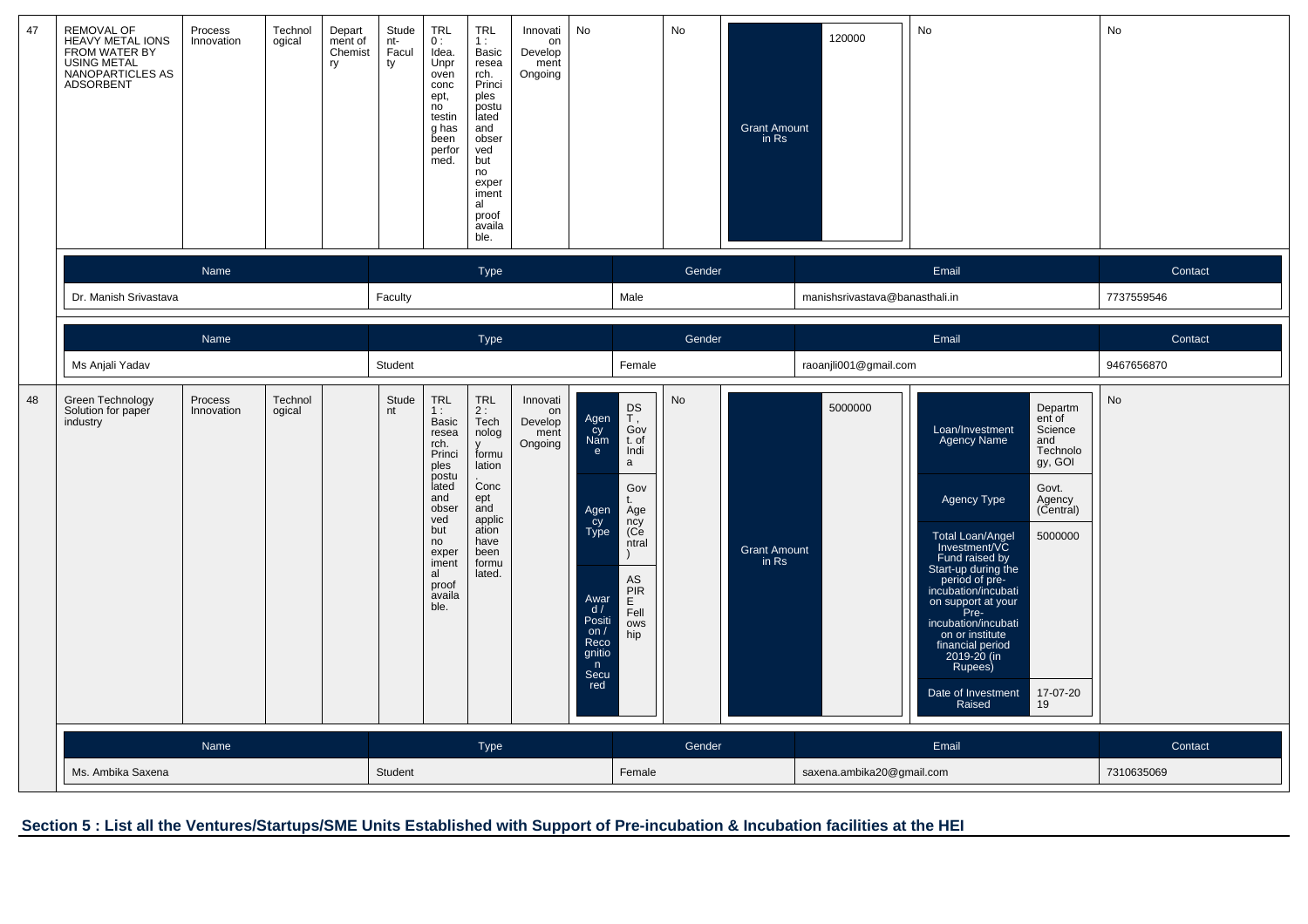| Srn<br>$\circ$ | Name of the<br>Venture/Sta<br>rtup/SME<br><b>Unit</b><br>Established<br>with the<br>Support of<br>HEI | Type of<br>Innovation<br>of<br>Venture/Sta<br>rtup/SME<br>Unit | Nature<br>of<br>Innovat<br>ion | Name<br>of the<br>Pre-<br>Incubat<br>ion/Inc<br>ubation<br>Unit of<br>HEI<br>Suppor<br>ted<br>Innovat<br>ion<br>Develo<br>pment | Vent<br>ure<br>Foun<br>ded<br>by                             | Venture Registerd as                                                                                         | Year<br>of<br>Regi<br>strati<br>on | What is the<br>current status<br>of Pre-<br>Incubation/Inc<br>ubation<br>Support to<br>Venture/<br>Startup/ SME<br>Unit as on<br>31st March<br>2020? | Had the Venture Received any<br>Recognition at State, National,<br>International Level Programs<br>during the financial period 2019-<br>20? | Had Centre/institute provided<br>any Financial support (either<br>own resource or fund received<br>from agencies) in terms of Seed<br>Grant/Fund Support to Venture<br>establishment during the<br>financial period 2019-20 | Had the venture/startup raised<br>any Seed fund/Angel<br>Investment/VC during the period<br>of receiving pre-<br>incubation/incubation support at<br>your Pre-incubation/incubation or<br>HEI during the financial period<br>2019-20 |            | Had<br>the<br>Pre-<br>incubat<br>ion/Inc<br>ubation<br>Centre/<br>HEI<br>receive<br>d any<br>income<br>/revenu<br>e from<br>venture<br>/startup<br>for the<br>pre-<br>incubat<br>ion/inc<br>ubation<br>support<br>and the<br>service<br>S<br>offered<br>by Pre-<br>incubat<br>ion/inc<br>ubation<br>or<br>institut<br>e.<br>during<br>the<br>financi<br>al<br>period<br>2019-<br>20 | Has<br>the<br>Start-<br>up<br>Grown<br>to a<br>stage<br>of<br>Employ<br>ment<br>Genera<br>tion to<br>10 <sup>°</sup><br>Numbe<br>rs or an<br>annual<br>Turnov<br>er to<br>Rs. 50<br>Lakhs<br>during<br>the<br>financi<br>al year<br>2019-<br>20 |
|----------------|-------------------------------------------------------------------------------------------------------|----------------------------------------------------------------|--------------------------------|---------------------------------------------------------------------------------------------------------------------------------|--------------------------------------------------------------|--------------------------------------------------------------------------------------------------------------|------------------------------------|------------------------------------------------------------------------------------------------------------------------------------------------------|---------------------------------------------------------------------------------------------------------------------------------------------|-----------------------------------------------------------------------------------------------------------------------------------------------------------------------------------------------------------------------------|--------------------------------------------------------------------------------------------------------------------------------------------------------------------------------------------------------------------------------------|------------|-------------------------------------------------------------------------------------------------------------------------------------------------------------------------------------------------------------------------------------------------------------------------------------------------------------------------------------------------------------------------------------|-------------------------------------------------------------------------------------------------------------------------------------------------------------------------------------------------------------------------------------------------|
| $\overline{1}$ | <b>STAMPIT</b>                                                                                        | Product<br>Innovation                                          | Techno<br>logical              | $\overline{4}$                                                                                                                  | Exter<br>nal<br>to<br>the<br>Instit<br>ute/l<br>ncub<br>atee | Venture with<br>Corporate<br>Identification<br>Number (CIN)<br>Registration                                  | 2015<br>$-16$                      | Graduated<br>from the<br>Incubation unit                                                                                                             | No                                                                                                                                          | No                                                                                                                                                                                                                          | No                                                                                                                                                                                                                                   |            | No                                                                                                                                                                                                                                                                                                                                                                                  | Yes                                                                                                                                                                                                                                             |
|                |                                                                                                       | Name                                                           |                                |                                                                                                                                 |                                                              | <b>DIN</b> number                                                                                            |                                    | <b>Type</b>                                                                                                                                          |                                                                                                                                             | Gender                                                                                                                                                                                                                      | Email                                                                                                                                                                                                                                |            | Contact                                                                                                                                                                                                                                                                                                                                                                             |                                                                                                                                                                                                                                                 |
|                | Jaya Nalabothula                                                                                      |                                                                |                                |                                                                                                                                 |                                                              | 07678797                                                                                                     |                                    | Innovator/Entrepreneur<br><b>External to Institute</b>                                                                                               | Female                                                                                                                                      |                                                                                                                                                                                                                             | jaya@stampit.biz                                                                                                                                                                                                                     | 9603047413 |                                                                                                                                                                                                                                                                                                                                                                                     |                                                                                                                                                                                                                                                 |
| $\overline{2}$ | <b>SHILPKAR</b><br><b>MAN</b>                                                                         | Market-<br>place<br>Innovation                                 | Non-<br>Techno<br>logical      | 12                                                                                                                              | Exter<br>nal<br>to<br>the<br>Instit<br>ute/l<br>ncub<br>atee | U74999DL2<br>Venture with<br>016PTC305<br>Corporate<br>012<br>Identification<br>Number (CIN)<br>Registration | 2016<br>$-17$                      | Graduated<br>from the<br>Incubation unit                                                                                                             | <b>No</b>                                                                                                                                   | <b>No</b>                                                                                                                                                                                                                   | <b>No</b>                                                                                                                                                                                                                            |            | No                                                                                                                                                                                                                                                                                                                                                                                  | Yes                                                                                                                                                                                                                                             |
|                |                                                                                                       | Name                                                           |                                |                                                                                                                                 |                                                              | DIN number                                                                                                   |                                    | <b>Type</b>                                                                                                                                          |                                                                                                                                             | Gender                                                                                                                                                                                                                      | Email                                                                                                                                                                                                                                |            | Contact                                                                                                                                                                                                                                                                                                                                                                             |                                                                                                                                                                                                                                                 |
|                | AkshyaShree                                                                                           |                                                                |                                |                                                                                                                                 |                                                              | 07583527                                                                                                     |                                    | Innovator/Entrepreneur<br><b>External to Institute</b>                                                                                               | Female                                                                                                                                      |                                                                                                                                                                                                                             | akshya.shree@outlook.com                                                                                                                                                                                                             | 9560644474 |                                                                                                                                                                                                                                                                                                                                                                                     |                                                                                                                                                                                                                                                 |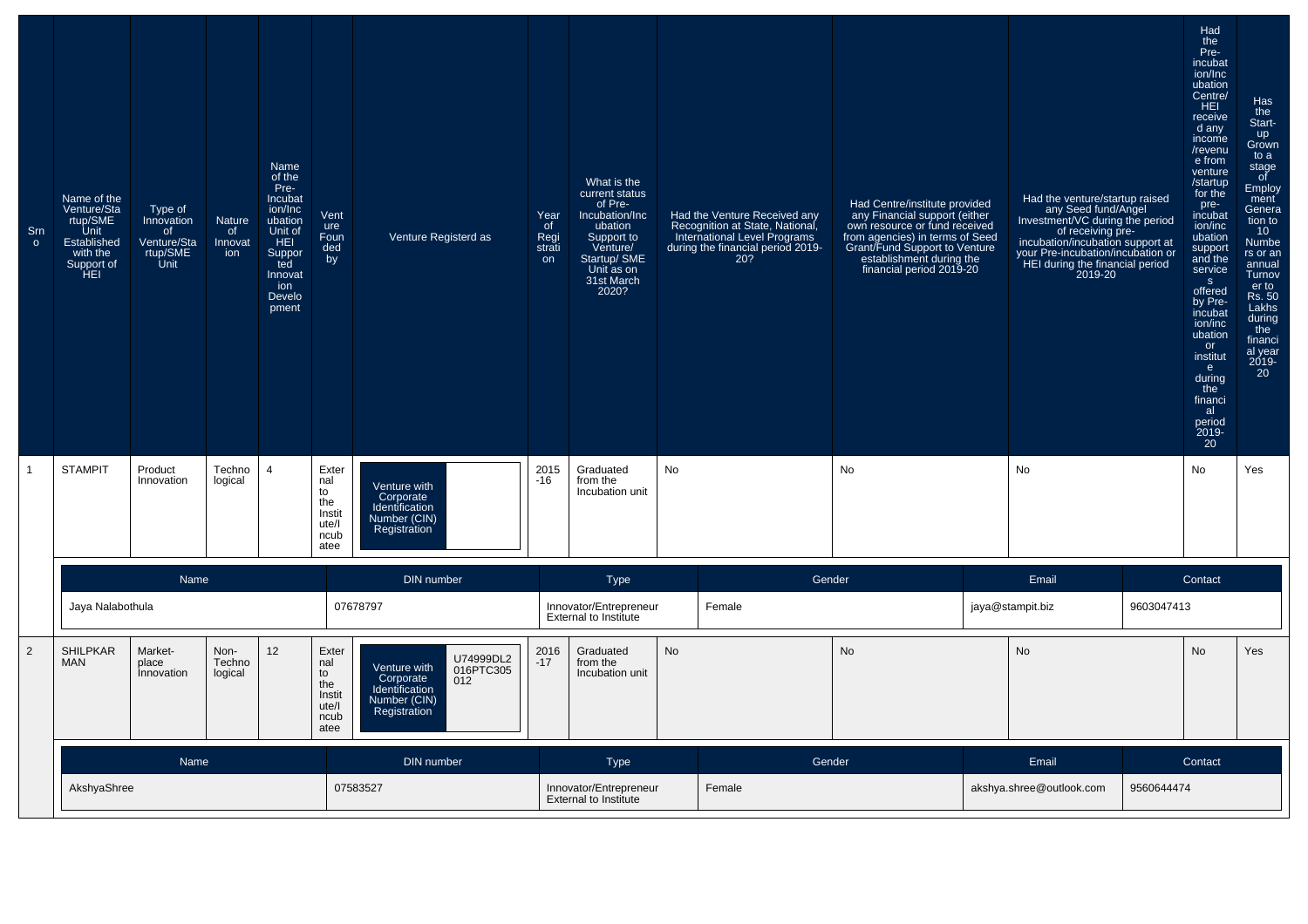| $\overline{3}$<br>No<br>Service<br>Techno<br>Exter<br>2019<br>No<br>Kosolve<br>4<br>Graduated<br>U72900HR<br>$-20$<br>Private<br>Innovation<br>logical<br>nal<br>from the<br>2018PTC07<br>Incubation unit<br>Limited<br>to<br>5693<br>the<br>Instit<br>ute/l<br>ncub<br>atee<br>Venture with<br>Corporate<br>Identification<br>Number (CIN)<br>Registration                                                                                                                                                                                                                   | Loan/Investment<br>Agency Name<br>Agency Type<br><b>Total Loan/Angel</b><br>Investment/VC<br>Fund raised by<br>Start-up during<br>the period of pre-<br>incubation/incuba<br>tion support at<br>your Pre-<br>incubation/incuba<br>tion or institute<br>financial period<br>2019-20 (in<br>Rupees)<br>Date of<br>Investment<br>Raised | No<br>No<br>Angel<br>Investor<br>Angel<br>Investor<br>Angel<br>Investor<br>Angel<br>Investor                                                                                                                                                                                 |
|-------------------------------------------------------------------------------------------------------------------------------------------------------------------------------------------------------------------------------------------------------------------------------------------------------------------------------------------------------------------------------------------------------------------------------------------------------------------------------------------------------------------------------------------------------------------------------|--------------------------------------------------------------------------------------------------------------------------------------------------------------------------------------------------------------------------------------------------------------------------------------------------------------------------------------|------------------------------------------------------------------------------------------------------------------------------------------------------------------------------------------------------------------------------------------------------------------------------|
| DIN number<br>Name<br>Gender<br>Type                                                                                                                                                                                                                                                                                                                                                                                                                                                                                                                                          | Email                                                                                                                                                                                                                                                                                                                                | Contact                                                                                                                                                                                                                                                                      |
| Shweta Sharma<br>8222724<br>Innovator/Entrepreneur<br>Female<br><b>External to Institute</b>                                                                                                                                                                                                                                                                                                                                                                                                                                                                                  | shweta@kosolve.com                                                                                                                                                                                                                                                                                                                   | 8826686892                                                                                                                                                                                                                                                                   |
| $\overline{4}$<br>Techno<br>2019<br>Graduated<br>No<br><b>Drumlins</b><br>Product<br>$\overline{4}$<br>Facu<br>U41000RJ2<br>019PTC064<br><b>BIRAC Tie</b><br>$-20$<br>from the<br>Water<br>logical<br>Innovation<br>lty<br><b>NCR</b><br>Incubation unit<br>Technologie<br>354<br><b>Agency Name</b><br>Women in<br>s Private<br>Science<br>Limited<br>Award<br>Govt.<br>Agency Type<br>Agency<br>(Central)<br>Women in<br>Science<br>Award<br>Venture with<br>Corporate<br>Identification<br>Number (CIN)<br>Registration<br>Award /<br>Position /<br>Recognition<br>Secured | Loan/Investment<br><b>Agency Name</b><br>Agency Type<br>Total Loan/Angel<br>Investment/VC<br>Fund raised by<br>Start-up during<br>the period of pre-<br>incubation/incuba<br>tion support at<br>your Pre-<br>incubation/incuba<br>tion or institute<br>financial period<br>2019-20 (in<br>Rupees)<br>Date of<br>Investment<br>Raised | No<br>No<br>Departm<br>ent of<br>Science<br>and<br>Technol<br>ogy,<br>GOI<br>Departm<br>ent of<br>Science<br>and<br>Technol<br>ogy,<br>GOI<br>Departm<br>ent of<br>Science<br>and<br>Technol<br>ogy,<br>GOI<br>Departm<br>ent of<br>Science<br>and<br>Technol<br>ogy,<br>GOI |
| Name<br>DIN number<br>Type<br>Gender<br>Dr. Suphiya Khan<br>8398919<br>Faculty<br>Female                                                                                                                                                                                                                                                                                                                                                                                                                                                                                      | Email<br>suphiyakhan@gmail.com                                                                                                                                                                                                                                                                                                       | Contact<br>9829926646                                                                                                                                                                                                                                                        |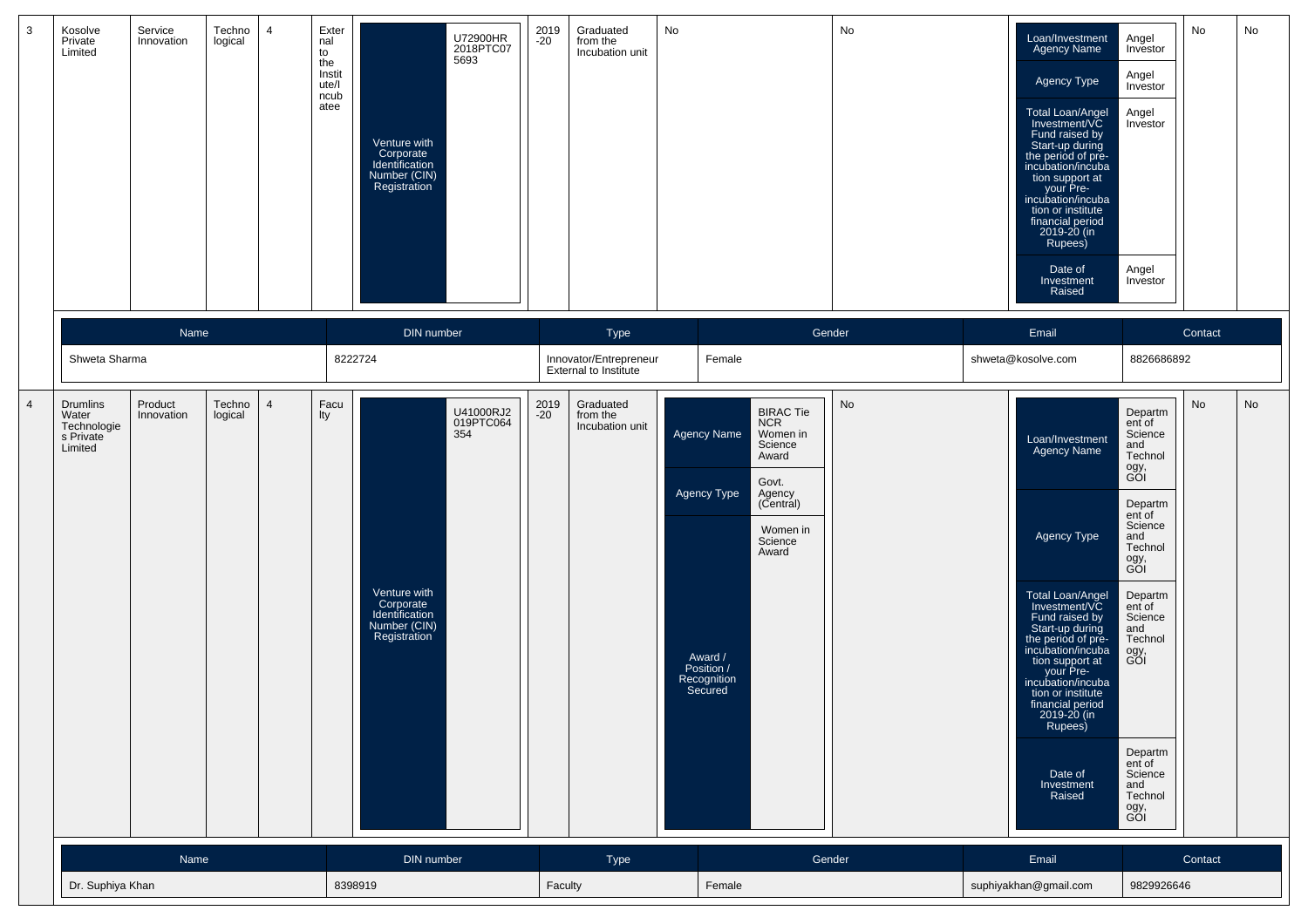| $5\phantom{.0}$ | Thinkpods<br>Education<br>Services<br>Private<br>Limited | Service<br>Innovation | Techno<br>logical         | $\overline{4}$ | Exter<br>nal<br>to<br>the<br>Instit<br>ute/l<br>ncub<br>atee | Venture with<br>Corporate<br>Identification<br>Number (CIN)<br>Registration | U80903PN<br>2019PTC18<br>4468 | 2019<br>$-20$ | Received<br>Incubation<br>Support from<br>Incubation<br>Unit | No        | <b>Grant Amount</b><br>in Rs | 700000 | Loan/Investment<br>Agency Name<br>Agency Type<br>Total Loan/Angel<br>Investment/VC<br>Fund raised by<br>Start-up during<br>the period of pre-<br>incubation/incuba<br>tion support at<br>your Pre-<br>incubation/incuba<br>tion or institute<br>financial period<br>2019-20 (in<br>Rupees)<br>Date of<br>Investment<br>Raised | Atal<br>Incubati<br>on<br>Centre,<br>Banasth<br>ali<br>Vidyapit<br>h<br>Atal<br>Incubati<br>on<br>Centre,<br>Banasth<br>ali<br>Vidyapit<br>h<br>Atal<br>Incubati<br>on<br>Centre,<br>Banasth<br>ali<br>Vidyapit<br>h<br>Atal<br>Incubati<br>on<br>Centre,<br>Banasth<br>ali<br>Vidyapit<br>h | No      | No  |
|-----------------|----------------------------------------------------------|-----------------------|---------------------------|----------------|--------------------------------------------------------------|-----------------------------------------------------------------------------|-------------------------------|---------------|--------------------------------------------------------------|-----------|------------------------------|--------|-------------------------------------------------------------------------------------------------------------------------------------------------------------------------------------------------------------------------------------------------------------------------------------------------------------------------------|----------------------------------------------------------------------------------------------------------------------------------------------------------------------------------------------------------------------------------------------------------------------------------------------|---------|-----|
|                 |                                                          | Name                  |                           |                |                                                              | DIN number                                                                  |                               |               | Type                                                         |           | Gender                       |        | Email                                                                                                                                                                                                                                                                                                                         |                                                                                                                                                                                                                                                                                              | Contact |     |
|                 | Madhavi Jadhav                                           |                       |                           |                |                                                              | 08121136                                                                    |                               |               | Innovator/Entrepreneur<br><b>External to Institute</b>       | Female    |                              |        | madhavi@thatmate.com                                                                                                                                                                                                                                                                                                          | 7022259524                                                                                                                                                                                                                                                                                   |         |     |
| $6\phantom{1}6$ | Swazen<br>Organic<br>Private                             | Product<br>Innovation | Non-<br>Techno<br>logical | $\overline{4}$ | Stud<br>ent                                                  |                                                                             | U15400RJ2<br>019PTC064<br>998 | 2019<br>$-20$ | Received<br>Incubation<br>Support from                       | <b>No</b> | No                           |        | Loan/Investment<br>Agency Name                                                                                                                                                                                                                                                                                                | <b>NIAM</b>                                                                                                                                                                                                                                                                                  | No      | Yes |
|                 | Limited                                                  |                       |                           |                |                                                              |                                                                             |                               |               | Incubation<br>Unit                                           |           |                              |        | Agency Type                                                                                                                                                                                                                                                                                                                   | <b>NIAM</b>                                                                                                                                                                                                                                                                                  |         |     |
|                 |                                                          |                       |                           |                |                                                              | Venture with<br>Corporate<br>Identification<br>Number (CIN)<br>Registration |                               |               |                                                              |           |                              |        | Total Loan/Angel<br>Investment/VC<br>Fund raised by<br>Start-up during<br>the period of pre-<br>incupation/incupa<br>tion support at<br>your Pre-<br>incubation/incuba<br>tion or institute<br>financial period<br>2019-20 (in<br>Rupees)<br>Date of<br>Investment                                                            | <b>NIAM</b><br><b>NIAM</b>                                                                                                                                                                                                                                                                   |         |     |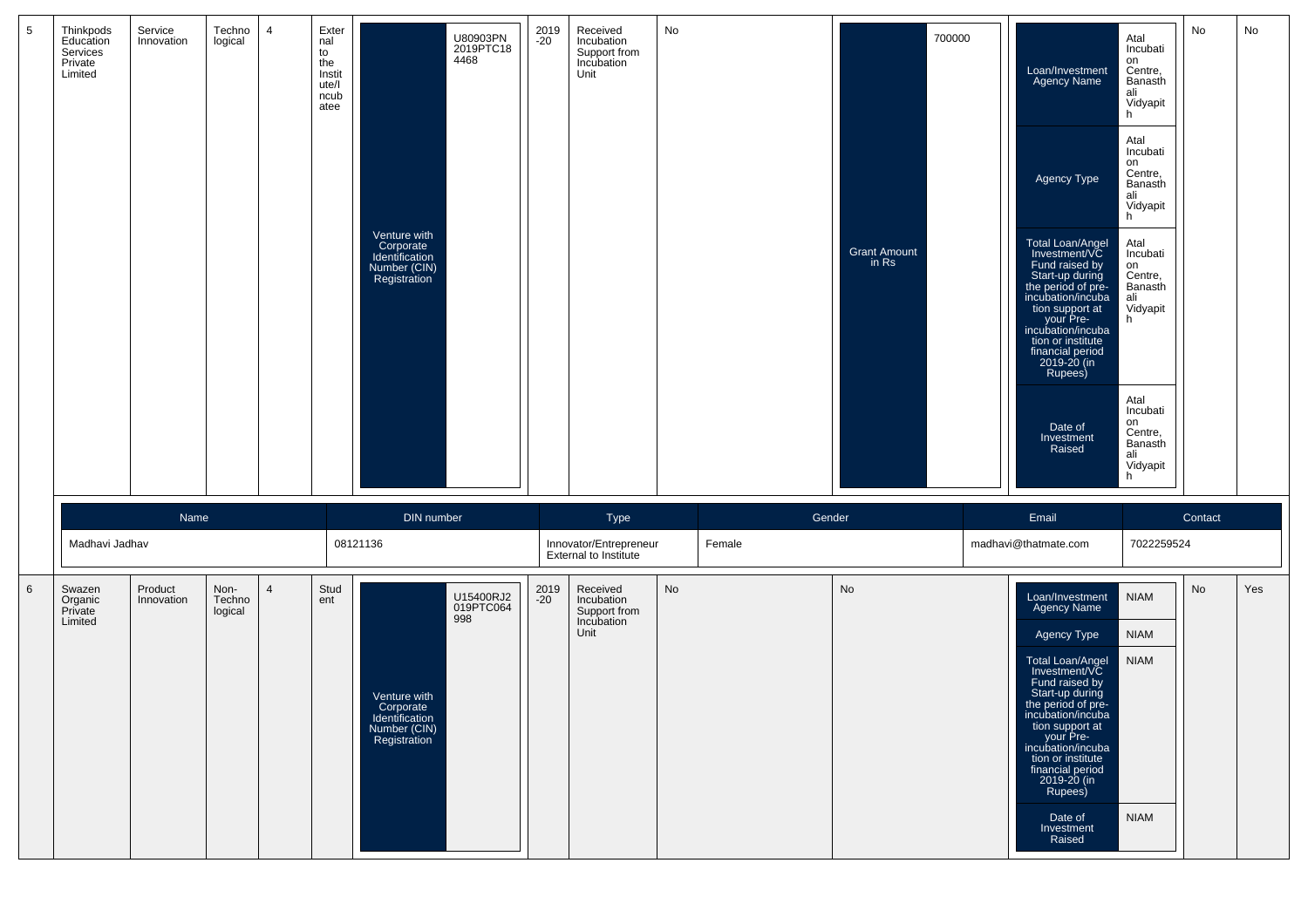|                |                                                            | Name                                                                          |                   |   |                                              | DIN number                                                                  |                               |               | Type                                                   |    | Gender                                                                                                                   |    | Email                                                                                                                                                                                                                                                                               |                                                                   | Contact |     |
|----------------|------------------------------------------------------------|-------------------------------------------------------------------------------|-------------------|---|----------------------------------------------|-----------------------------------------------------------------------------|-------------------------------|---------------|--------------------------------------------------------|----|--------------------------------------------------------------------------------------------------------------------------|----|-------------------------------------------------------------------------------------------------------------------------------------------------------------------------------------------------------------------------------------------------------------------------------------|-------------------------------------------------------------------|---------|-----|
|                | <b>SHALU NATHANI</b>                                       |                                                                               |                   |   |                                              | 08459684                                                                    |                               | Student       |                                                        |    | Female                                                                                                                   |    | swazenorganic@gmail.com                                                                                                                                                                                                                                                             | 9530121084                                                        |         |     |
| $\overline{7}$ | Letsendorse<br>Developme<br>nt Private<br>Limited          | Service<br>Innovation                                                         | Techno<br>logical | 4 | Exter<br>nal<br>to<br>the<br>Instit<br>ute/l |                                                                             | U74900CH<br>2015PTC03<br>5783 | 2015<br>$-16$ | Graduated<br>from the<br>Incubation unit               | No |                                                                                                                          | No | Loan/Investment<br><b>Agency Name</b><br>Agency Type                                                                                                                                                                                                                                | Angel<br>Investor<br>Angel<br>Investor                            | No      | Yes |
|                |                                                            |                                                                               |                   |   | ncub<br>atee                                 | Venture with<br>Corporate<br>Identification<br>Number (CIN)<br>Registration |                               |               |                                                        |    |                                                                                                                          |    | <b>Total Loan/Angel</b><br>Investment/VC<br>Fund raised by<br>Start-up during<br>the period of pre-<br>incubation/incuba<br>tion support at<br>your Pre-<br>incubation/incuba<br>tion or institute<br>financial period<br>2019-20 (in<br>Rupees)<br>Date of<br>Investment<br>Raised | Angel<br>Investor<br>Angel<br>Investor                            |         |     |
|                |                                                            | Name                                                                          |                   |   |                                              | DIN number                                                                  |                               |               | Type                                                   |    | Gender                                                                                                                   |    | Email                                                                                                                                                                                                                                                                               |                                                                   | Contact |     |
|                |                                                            |                                                                               |                   |   |                                              | 06934305                                                                    |                               |               | Innovator/Entrepreneur<br><b>External to Institute</b> |    | Female                                                                                                                   |    | monika@letsendorse.com                                                                                                                                                                                                                                                              | 7204024529                                                        |         |     |
| 8              | Swayambhu<br>Innovative<br>Solutions<br>Private<br>Limited | MONIKA SHUKLA<br>Techno<br>Process<br>$\overline{4}$<br>logical<br>Innovation |                   |   | Alum<br>ni                                   |                                                                             | U74999BR<br>2015PTC02<br>5206 | 2015<br>-16   | Graduated<br>from the<br>Incubation unit               |    | Times of<br><b>Agency Name</b><br>India and<br><b>HDFC Bank</b><br>Corporate /<br>Agency Type<br>Industry<br>Association | No | Loan/Investment<br>Agency Name<br>Agency Type                                                                                                                                                                                                                                       | Pancha<br>yat Raj,<br>Bihar<br>Pancha<br>yat Raj,<br><b>Bihar</b> | No      | Yes |
|                |                                                            |                                                                               |                   |   |                                              | Venture with<br>Corporate<br>Identification<br>Number (CIN)<br>Registration |                               |               |                                                        |    | Times<br>Women<br>Extraordinai<br>re Award<br>Award /<br>Position /<br>Recognition<br>Secured                            |    | Total Loan/Angel<br>Investment/VC<br>Fund raised by<br>Start-up during<br>the period of pre-<br>incubation/incuba<br>tion support at<br>your Pre-<br>incubation/incuba<br>tion or institute<br>financial period<br>2019-20 (in<br>Rupees)<br>Date of<br>Investment                  | Pancha<br>yat Raj,<br>Bihar<br>Pancha                             |         |     |
|                |                                                            |                                                                               |                   |   |                                              |                                                                             |                               |               |                                                        |    |                                                                                                                          |    | Raised                                                                                                                                                                                                                                                                              | yat Raj,<br>Bihar                                                 |         |     |
|                | <b>AKANSHA</b>                                             | Name                                                                          |                   |   |                                              | DIN number<br>07314986                                                      |                               |               | Type<br>Alumni Entrepreneur                            |    | Gender<br>Female                                                                                                         |    | Email<br>akanshasingh1690@gmail.co<br>m                                                                                                                                                                                                                                             | 7763087452                                                        | Contact |     |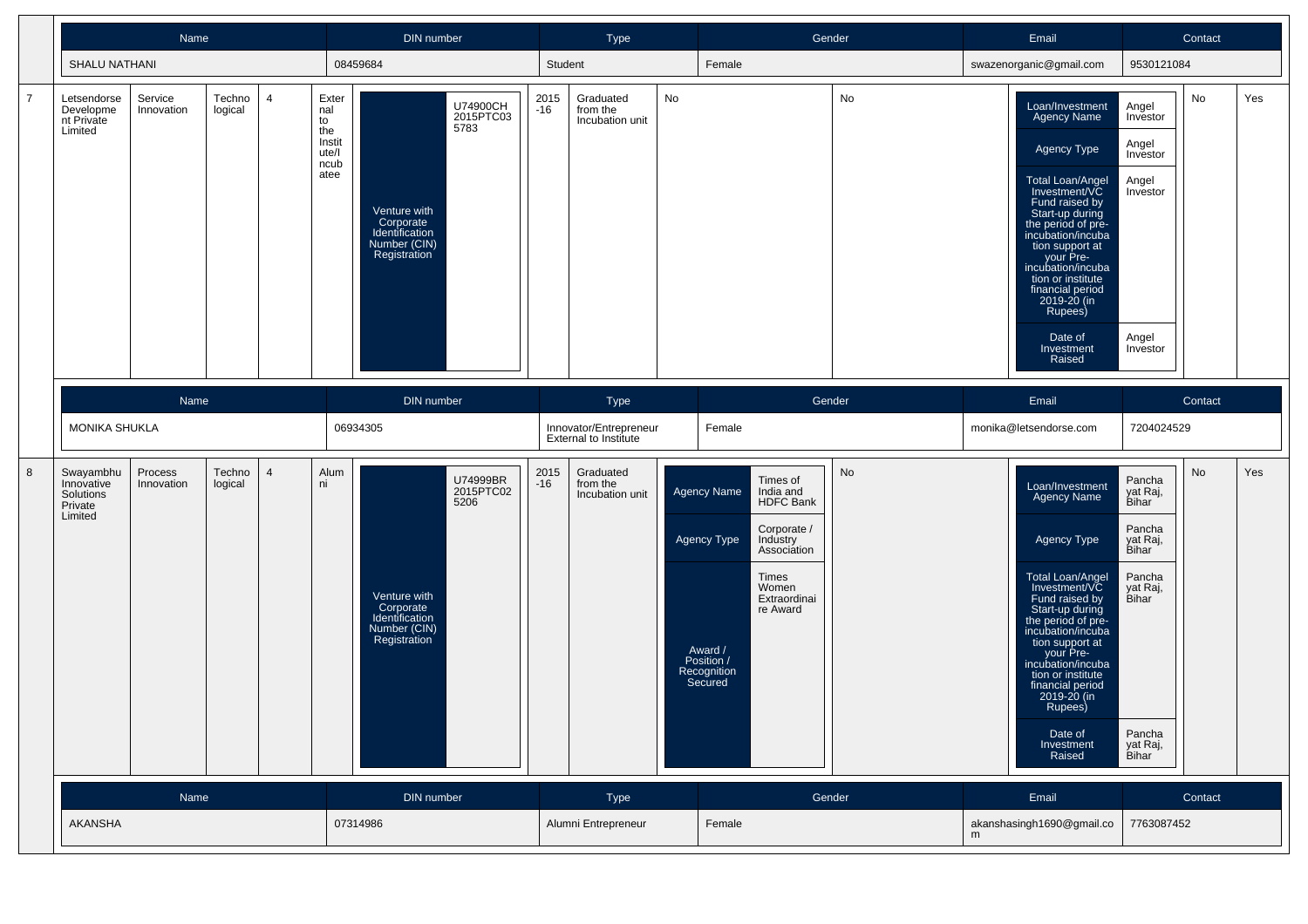| 9               | India<br>Cuisine<br>Foundation<br>Private<br>Limited | Market-<br>place<br>Innovation        | Non-<br>Techno<br>logical | 16 | Exter<br>nal<br>to<br>the<br>Instit<br>ute/l<br>ncub<br>atee | Venture with<br>Corporate<br>Identification<br>Number (CIN)<br>Registration | U15494DL2<br>013PTC247<br>342 | 2013<br>-14   | Graduated<br>from the<br>Incubation unit               | No        |        | No     | No                       |            | No        | Yes |
|-----------------|------------------------------------------------------|---------------------------------------|---------------------------|----|--------------------------------------------------------------|-----------------------------------------------------------------------------|-------------------------------|---------------|--------------------------------------------------------|-----------|--------|--------|--------------------------|------------|-----------|-----|
|                 |                                                      | Name                                  |                           |    |                                                              | DIN number                                                                  |                               |               | Type                                                   |           | Gender |        | Email                    |            | Contact   |     |
|                 | SHRADHA AGGARWAL                                     |                                       |                           |    |                                                              | 06460706                                                                    |                               |               | Innovator/Entrepreneur<br>External to Institute        |           | Female |        | shradha@misschhotees.com | 9810544565 |           |     |
| 10 <sup>1</sup> | Dagrowave<br>Agscience<br>Private<br>Limited         | Product<br>Innovation                 | Techno<br>logical         | 16 | Exter<br>nal<br>to<br>the<br>Instit<br>ute/l<br>ncub<br>atee | Venture with<br>Corporate<br>Identification<br>Number (CIN)<br>Registration | U01110HR<br>2017PTC06<br>9559 | 2017<br>$-18$ | Graduated<br>from the<br>Incubation unit               | <b>No</b> |        | No     | No                       |            | <b>No</b> | Yes |
|                 |                                                      | Name                                  |                           |    |                                                              | DIN number                                                                  |                               |               | Type                                                   |           | Gender |        | Email                    |            | Contact   |     |
|                 | ANITA BAI MEENA                                      |                                       |                           |    |                                                              | 07831106                                                                    |                               |               | Innovator/Entrepreneur<br><b>External to Institute</b> |           | Female |        | anu@agrowaves.in         | 8860820044 |           |     |
| 11              | Pinqstory<br>Private<br>Limited                      | Market-<br>place<br><i>innovation</i> | Non-<br>Techno<br>logical | 16 | Exter<br>nal<br>to<br>the<br>Instit<br>ute/l<br>ncub<br>atee | Venture with<br>Corporate<br>Identification<br>Number (CIN)<br>Registration | U74999DL2<br>017PTC325<br>132 | 2017<br>-18   | Graduated<br>from the<br>Incubation unit               | No        |        | No     | No                       |            | No        | Yes |
|                 |                                                      | Name                                  |                           |    |                                                              | DIN number                                                                  |                               |               | Type                                                   |           |        | Gender | Email                    |            | Contact   |     |
|                 | <b>MANVEEN KAUR</b>                                  |                                       |                           |    |                                                              | 07949003                                                                    |                               |               | Innovator/Entrepreneur<br><b>External to Institute</b> |           | Female |        | weatping@gmail.com       | 9873951718 |           |     |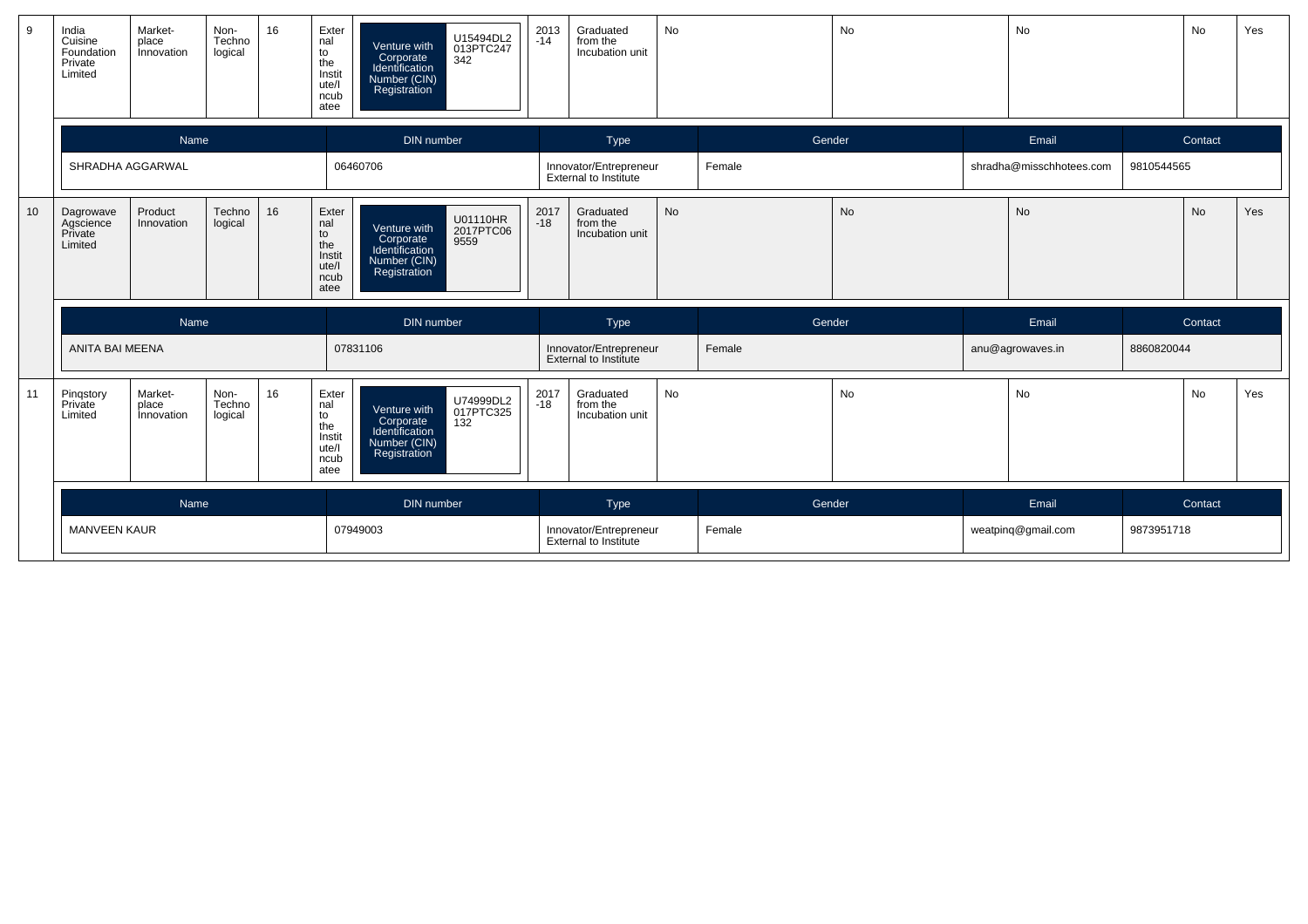| 12 | Apprentice<br>Project<br>Foundation              | Process<br>Innovation,<br>Managemen<br>t Process | Non-<br>Techno<br>logical | 16 | Exter<br>nal<br>to<br>the<br>Instit<br>ute/l<br>ncub<br>atee | Venture with<br>Corporate<br>Identification<br>Number (CIN)<br>Registration        | U85320PN<br>2018NPL17<br>4975 | 2017<br>$-18$ | Graduated<br>from the<br>Incubation unit               | <b>Agency Name</b><br>Agency Type<br>Award /<br>Position /<br>Recognition<br>Secured | Ananta<br>Aspen<br>Centre<br>Corporate /<br>Industry<br>Association<br>Ananta<br>Aspen<br>Emerging<br>Women<br>Leaders<br>Programme | No     |             | Loan/Investment<br>Agency Name<br>Agency Type<br>Total Loan/Angel<br>Investment/VC<br>Fund raised by<br>Start-up during<br>the period of pre-<br>incubation/incuba<br>tion support at<br>your Pre-<br>incubation/incuba<br>tion or institute<br>financial period<br>2019-20 (in<br>Rupees)<br>Date of<br>Investment<br>Raised        | Corpora<br>te CSR<br>& Crowd<br>Funding<br>Corpora<br>te CSR<br>& Crowd<br>Funding<br>Corpora<br>te CSR<br>& Crowd<br>Funding<br>Corpora<br>te CSR<br>& Crowd<br>Funding | No      | Yes |
|----|--------------------------------------------------|--------------------------------------------------|---------------------------|----|--------------------------------------------------------------|------------------------------------------------------------------------------------|-------------------------------|---------------|--------------------------------------------------------|--------------------------------------------------------------------------------------|-------------------------------------------------------------------------------------------------------------------------------------|--------|-------------|--------------------------------------------------------------------------------------------------------------------------------------------------------------------------------------------------------------------------------------------------------------------------------------------------------------------------------------|--------------------------------------------------------------------------------------------------------------------------------------------------------------------------|---------|-----|
|    |                                                  | <b>Name</b>                                      |                           |    |                                                              | DIN number                                                                         |                               |               | Type                                                   |                                                                                      |                                                                                                                                     | Gender |             | Email                                                                                                                                                                                                                                                                                                                                |                                                                                                                                                                          | Contact |     |
|    | PRASHANT KUMAR                                   |                                                  |                           |    |                                                              | 07956851                                                                           |                               |               | Innovator/Entrepreneur<br><b>External to Institute</b> |                                                                                      | Male                                                                                                                                |        | orindia.org | prashant.kumar2016@teachf                                                                                                                                                                                                                                                                                                            | 9886301830                                                                                                                                                               |         |     |
| 13 | Beautilishiy<br>a Products<br>Private<br>Limited | Product<br>Innovation                            | Non-<br>Techno<br>logical | 4  | Exter<br>nal<br>to<br>the<br>Instit<br>ute/l<br>ncub<br>atee | 884<br>Venture with<br>Corporate<br>Identification<br>Number (CIN)<br>Registration | U51909DL2<br>018PTC339        | 2018<br>$-19$ | Graduated<br>from the<br>Incubation unit               | <b>Agency Name</b><br>Agency Type<br>Award /<br>Position /<br>Recognition<br>Secured | Young<br>Entreprene<br>ur Forum<br>Not-Govt.<br>Agencies<br>7th Yound<br>Entreprene<br>ur Award<br>2019                             | No     |             | Loan/Investment<br>Agency Name<br>Agency Type<br><b>Total Loan/Angel</b><br>Investment/VC<br>Fund raised by<br>Start-up during<br>the period of pre-<br>incubation/incuba<br>tion support at<br>your Pre-<br>incubation/incuba<br>tion or institute<br>financial period<br>2019-20 (in<br>Rupees)<br>Date of<br>Investment<br>Raised | WEE<br>Foundat<br>ion<br>WEE<br>Foundat<br>ion<br><b>WEE</b><br>Foundat<br>ion<br>WEE<br>Foundat<br>ion                                                                  | No      | Yes |
|    |                                                  | Name                                             |                           |    |                                                              | DIN number                                                                         |                               |               | Type                                                   |                                                                                      |                                                                                                                                     | Gender |             | Email                                                                                                                                                                                                                                                                                                                                |                                                                                                                                                                          | Contact |     |
|    | POOJA KAUL                                       |                                                  |                           |    |                                                              | 08245265                                                                           |                               |               | Innovator/Entrepreneur<br>External to Institute        |                                                                                      | Female                                                                                                                              |        |             | poojakaul994@gmail.com                                                                                                                                                                                                                                                                                                               | 9405390396                                                                                                                                                               |         |     |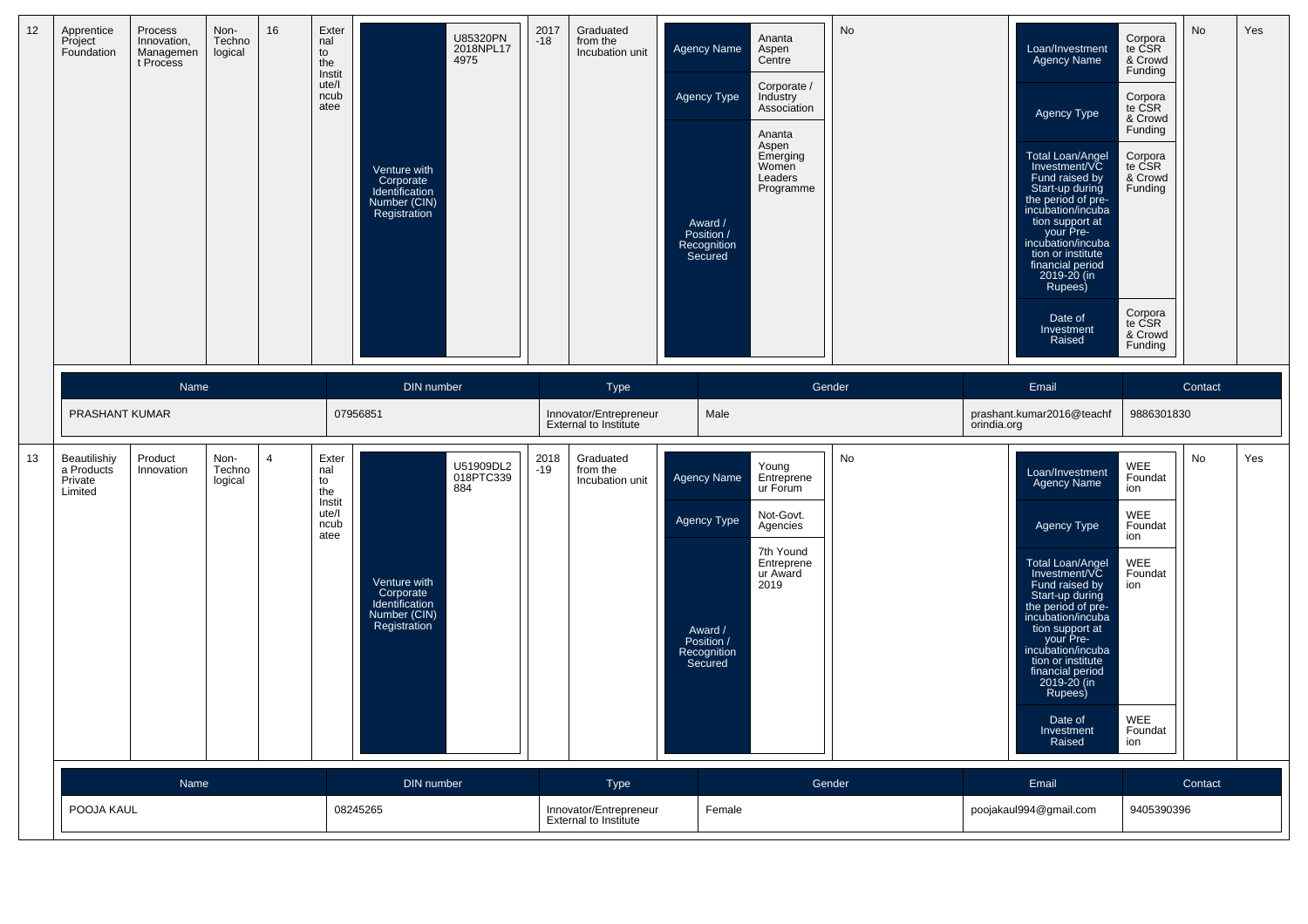| 14 | Strawcture<br>Eco Private<br>Limited            | Product<br>Innovation | Non-<br>Techno<br>logical | 16 | Exter<br>nal<br>to<br>the<br>Instit<br>ute/l<br>ncub<br>atee | U74999UP<br>Venture with<br>2018PTC10<br>5553<br>Corporate<br>Identification<br>Number (CIN)<br>Registration | 2018<br>-19   | Graduated<br>from the<br>Incubation unit               | No |                                                                                                                                                          | No        |       | No                         |            | No      | Yes |
|----|-------------------------------------------------|-----------------------|---------------------------|----|--------------------------------------------------------------|--------------------------------------------------------------------------------------------------------------|---------------|--------------------------------------------------------|----|----------------------------------------------------------------------------------------------------------------------------------------------------------|-----------|-------|----------------------------|------------|---------|-----|
|    |                                                 | Name                  |                           |    |                                                              | DIN number                                                                                                   |               | Type                                                   |    | Gender                                                                                                                                                   |           |       | Email                      |            | Contact |     |
|    | <b>SHRITI PANDEY</b>                            |                       |                           |    |                                                              | 08162762                                                                                                     |               | Innovator/Entrepreneur<br><b>External to Institute</b> |    | Female                                                                                                                                                   |           |       | sp3598@nyu.edu             | 7607776756 |         |     |
| 15 | Karmyo<br>Foundation                            | Service<br>Innovation | Non-<br>Techno<br>logical | 16 | Exter<br>nal<br>to<br>the<br>Instit<br>ute/l<br>ncub<br>atee | U85300PN<br>Venture with<br>2019NPL18<br>Corporate<br>Identification<br>5620<br>Number (CIN)<br>Registration | 2019<br>-20   | Graduated<br>from the<br>Incubation unit               | No |                                                                                                                                                          | No        |       | No                         |            | No      | Yes |
|    |                                                 | Name                  |                           |    |                                                              | <b>DIN</b> number                                                                                            |               | Type                                                   |    | Gender                                                                                                                                                   |           |       | Email                      |            | Contact |     |
|    | DEEPIKA GOYAL                                   |                       |                           |    |                                                              | 07628246                                                                                                     |               | Innovator/Entrepreneur<br>External to Institute        |    | Female                                                                                                                                                   |           |       | Deepika@karmyo.com         | 9096686222 |         |     |
| 16 | Stream<br>Minds LLP                             | Product<br>Innovation | Techno<br>logical         | 16 | Exter<br>nal<br>to<br>the<br>Instit<br>ute/l<br>ncub<br>atee | AAI-5203<br>Venture with<br>Corporate<br>Identification<br>Number (CIN)<br>Registration                      | 2016<br>$-17$ | Graduated<br>from the<br>Incubation unit               | No |                                                                                                                                                          | <b>No</b> |       | No                         |            | No      | Yes |
|    |                                                 | Name                  |                           |    |                                                              | DIN number                                                                                                   |               | Type                                                   |    | Gender                                                                                                                                                   |           |       | Email                      |            | Contact |     |
|    | ANKITA PARASHAR                                 |                       |                           |    |                                                              | 07669672                                                                                                     |               | Innovator/Entrepreneur<br>External to Institute        |    | Female                                                                                                                                                   |           | s.com | ankita.parashar@streammind | 8800118361 |         |     |
| 17 | Empathy<br>Design Labs<br>Private<br>Limited    | Product<br>Innovation | Techno<br>logical         | 16 | Exter<br>nal<br>to<br>the<br>Instit<br>ute/l<br>ncub<br>atee | Venture with<br>U72900UP<br>2017PTC08<br>9197<br>Corporate<br>Identification<br>Number (CIN)<br>Registration | 2016<br>$-17$ | Graduated<br>from the<br>Incubation unit               | No |                                                                                                                                                          | No        |       | No                         |            | No      | No  |
|    |                                                 | Name                  |                           |    |                                                              | DIN number                                                                                                   |               | Type                                                   |    | Gender                                                                                                                                                   |           |       | Email                      |            | Contact |     |
|    | SHIVI KAPIL                                     |                       |                           |    |                                                              | 07440833                                                                                                     |               | Innovator/Entrepreneur<br><b>External to Institute</b> |    | Female                                                                                                                                                   |           |       | shivi.nid@gmail.com        | 9663267744 |         |     |
| 18 | Ai-genix<br>International<br>Private<br>Limited | Product<br>Innovation | Techno<br>logical         | 16 | Exter<br>nal<br>to<br>the<br>Instit<br>ute/l<br>ncub<br>atee | U24299MH<br>2019PTC32<br>5773<br>Venture with<br>Corporate<br>Identification<br>Number (CIN)<br>Registration | 2019<br>$-20$ | Graduated<br>from the<br>Incubation unit               |    | Agency Name<br>AFI<br>Not-Govt.<br>Agencies<br>Agency Type<br>Award /<br>Best<br>Women<br>Position /<br>Entreprene<br>Recognition<br>Secured<br>ur Award | <b>No</b> |       | No                         |            | No      | Yes |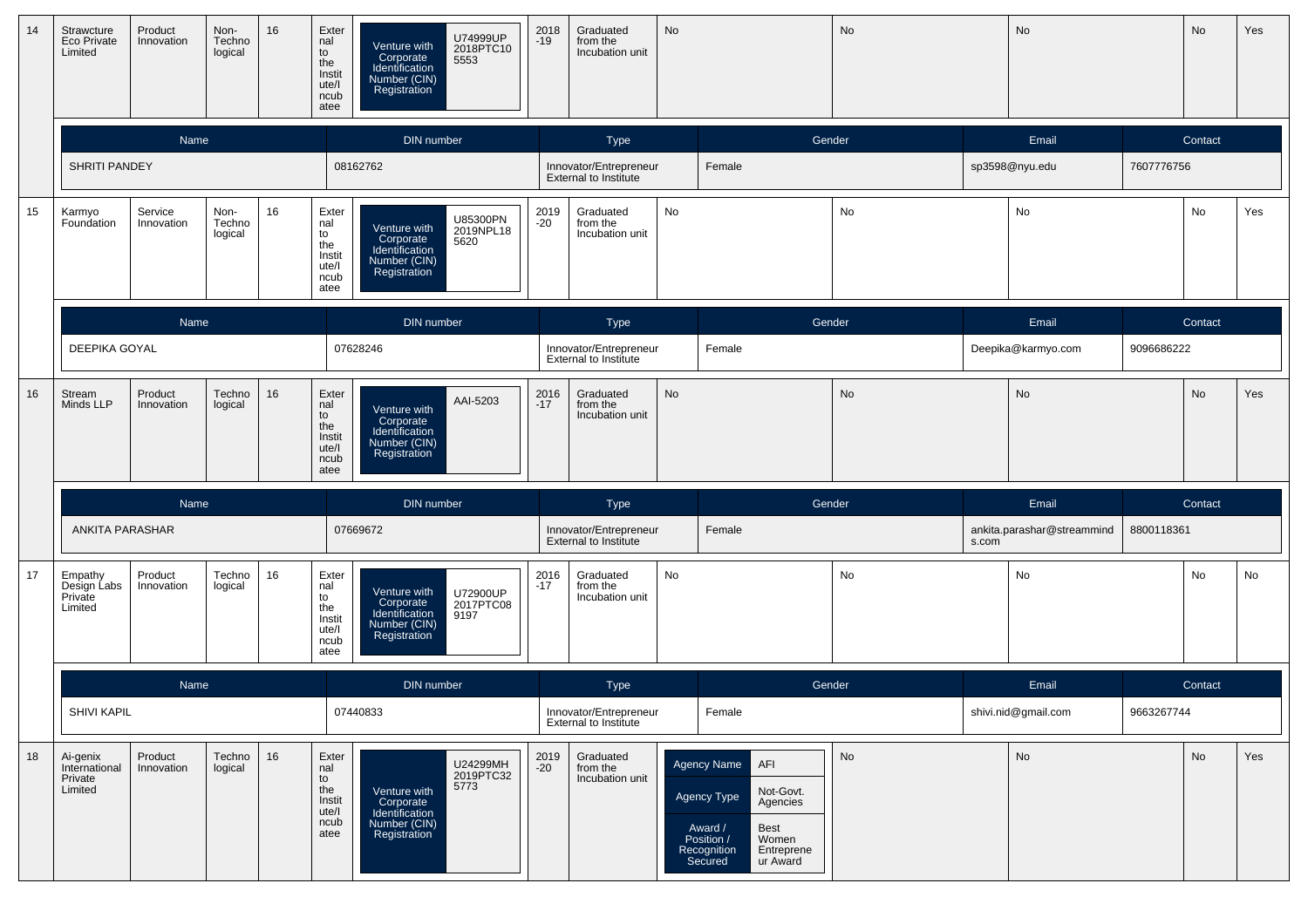|    |                                                                                                                                                | Name                        |                   |            |                                                                                                              | DIN number                                                                                                   |                                                        | <b>Type</b>                                            |           | Gender    |           |                                                                                                                                                                                                                                                                                                                                             | Email                                                                            |            | Contact |    |
|----|------------------------------------------------------------------------------------------------------------------------------------------------|-----------------------------|-------------------|------------|--------------------------------------------------------------------------------------------------------------|--------------------------------------------------------------------------------------------------------------|--------------------------------------------------------|--------------------------------------------------------|-----------|-----------|-----------|---------------------------------------------------------------------------------------------------------------------------------------------------------------------------------------------------------------------------------------------------------------------------------------------------------------------------------------------|----------------------------------------------------------------------------------|------------|---------|----|
|    |                                                                                                                                                | SHAHNAZ KHALIL SHAIKH       |                   |            |                                                                                                              | 08461087                                                                                                     |                                                        | Innovator/Entrepreneur<br><b>External to Institute</b> |           | Female    |           | genix.com                                                                                                                                                                                                                                                                                                                                   | shahnaz.shaikh@ai-                                                               | 9664787837 |         |    |
| 19 | Nimble<br>Printpack<br>LLP                                                                                                                     | Process<br>Innovation       | Techno<br>logical | 16         | Exter<br>nal<br>to<br>the<br>Instit<br>ute/l<br>ncub<br>atee                                                 | AAO-1833<br>Venture with<br>Corporate<br>Identification<br>Number (CIN)<br>Registration                      | 2018<br>$-19$                                          | Graduated<br>from the<br>Incubation unit               | No        |           | No        |                                                                                                                                                                                                                                                                                                                                             | No                                                                               |            | No      | No |
|    |                                                                                                                                                | Name                        |                   |            |                                                                                                              | DIN number                                                                                                   |                                                        | <b>Type</b>                                            |           | Gender    |           |                                                                                                                                                                                                                                                                                                                                             | Email                                                                            |            | Contact |    |
|    |                                                                                                                                                | HAINDAVI ARUNA JYOTHI DANDU |                   |            |                                                                                                              | 03299761                                                                                                     |                                                        | Innovator/Entrepreneur<br>External to Institute        |           | Female    |           |                                                                                                                                                                                                                                                                                                                                             | haindandu@gmail.com                                                              | 9989912233 |         |    |
| 20 | Market-<br>$\overline{4}$<br>Veggie<br>Green<br>Non-<br>place<br>Techno<br><i>innovation</i><br>House<br>logical<br>Private<br>Limited<br>Name |                             |                   | Alum<br>ni | U01500RJ2<br>018PTC063<br>036<br>Venture with<br>Corporate<br>Identification<br>Number (CIN)<br>Registration | 2018<br>$-19$                                                                                                | Graduated<br>from the<br>Incubation unit               | No                                                     |           | <b>No</b> |           | Loan/Investment<br><b>Agency Name</b><br>Agency Type<br><b>Total Loan/Angel</b><br>Investment/VC<br>Fund raised by<br>Start-up during<br>the period of pre-<br>incubation/incuba<br>tion support at<br>your Pre-<br>incubation/incuba<br>tion or institute<br>financial period<br>2019-20 (in<br>Rupees)<br>Date of<br>Investment<br>Raised | Angel<br>Investor<br>Angel<br>Investor<br>Angel<br>Investor<br>Angel<br>Investor | No         | Yes     |    |
|    |                                                                                                                                                |                             |                   |            |                                                                                                              | DIN number                                                                                                   |                                                        | Type                                                   |           | Gender    |           |                                                                                                                                                                                                                                                                                                                                             | Email                                                                            |            | Contact |    |
|    | <b>MUKESH TIWARI</b>                                                                                                                           |                             |                   |            | 06802839                                                                                                     |                                                                                                              | Innovator/Entrepreneur<br><b>External to Institute</b> |                                                        | Male      |           | ouse.com  | mukesh.tiwari@veggiegreenh                                                                                                                                                                                                                                                                                                                  | 9610002020                                                                       |            |         |    |
| 21 | 16<br>Service<br>Kaavyanam<br>Non-<br>Organics<br>Techno<br>Innovation<br>Private<br>logical<br>Limited                                        |                             |                   |            | Exter<br>nal<br>to<br>the<br>Instit<br>ute/l<br>ncub<br>atee                                                 | U74999RJ2<br>017PTC059<br>Venture with<br>Corporate<br>Identification<br>590<br>Number (CIN)<br>Registration | 2017<br>$-18$                                          | Graduated<br>from the<br>Incubation unit               | <b>No</b> |           | <b>No</b> |                                                                                                                                                                                                                                                                                                                                             | No                                                                               |            | No      | No |
|    |                                                                                                                                                | Name                        |                   |            |                                                                                                              | DIN number                                                                                                   |                                                        | <b>Type</b>                                            |           | Gender    |           |                                                                                                                                                                                                                                                                                                                                             | Email                                                                            |            | Contact |    |
|    | <b>UMAIMA EHTASHAM</b>                                                                                                                         |                             |                   |            |                                                                                                              | 07987606                                                                                                     |                                                        | Innovator/Entrepreneur<br>External to Institute        |           | Female    |           | m                                                                                                                                                                                                                                                                                                                                           | umaima.ehtasham@gmail.co                                                         | 9873355699 |         |    |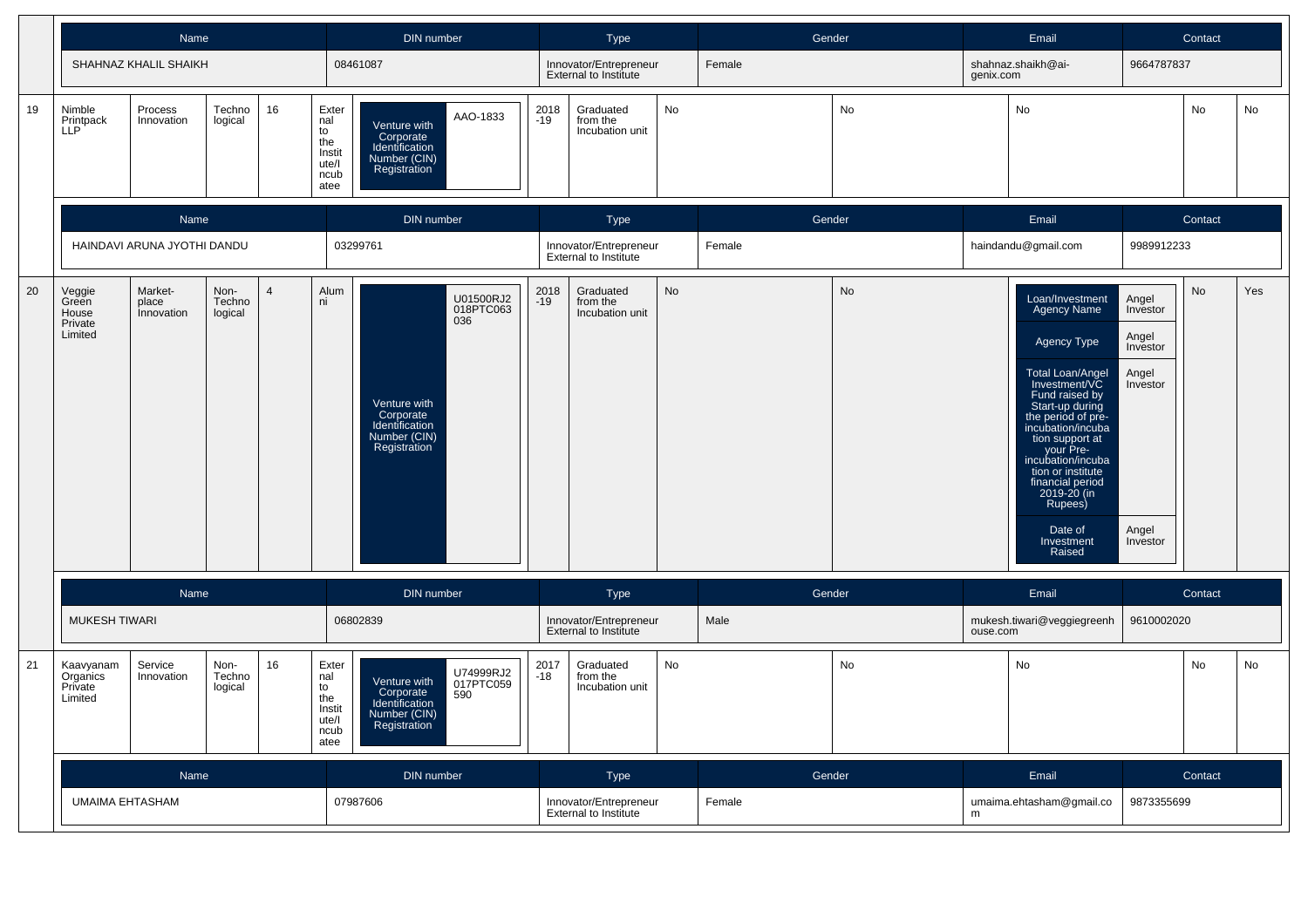| 22 | Andrev7<br>Private<br>Limited                      | Service<br>Innovation          | Techno<br>logical         | $\overline{4}$ | Exter<br>nal<br>to<br>the<br>Instit<br>ute/l<br>ncub<br>atee | U80101MH<br>2019PTC33<br>3093<br>Venture with<br>Corporate<br>Identification<br>Number (CIN)<br>Registration | 2018<br>$-19$ | Graduated<br>from the<br>Incubation unit                     | No |                                                                                                                                                                                                                                                                      | No        |     | <b>No</b>                  |            | No        | No        |
|----|----------------------------------------------------|--------------------------------|---------------------------|----------------|--------------------------------------------------------------|--------------------------------------------------------------------------------------------------------------|---------------|--------------------------------------------------------------|----|----------------------------------------------------------------------------------------------------------------------------------------------------------------------------------------------------------------------------------------------------------------------|-----------|-----|----------------------------|------------|-----------|-----------|
|    |                                                    | Name                           |                           |                |                                                              | DIN number                                                                                                   |               | Type                                                         |    | Gender                                                                                                                                                                                                                                                               |           |     | Email                      |            | Contact   |           |
|    |                                                    | HARSHALA RAMCHANDRA BARGE      |                           |                |                                                              | 08613152                                                                                                     |               | Innovator/Entrepreneur<br><b>External to Institute</b>       |    | Female                                                                                                                                                                                                                                                               |           | .in | minal_pawar2000@yahoo.co   | 9324543127 |           |           |
| 23 | Frescco<br><b>Nutritions</b><br>Private<br>Limited | Market-<br>place<br>Innovation | Non-<br>Techno<br>logical | 16             | Exter<br>nal<br>to<br>the<br>Instit<br>ute/l<br>ncub<br>atee | U51909UP<br>2019PTC11<br>6381<br>Venture with<br>Corporate<br>Identification<br>Number (CIN)<br>Registration | 2019<br>$-20$ | Graduated<br>from the<br>Incubation unit                     | No |                                                                                                                                                                                                                                                                      | No        |     | No                         |            | No        | Yes       |
|    |                                                    |                                |                           |                |                                                              | DIN number                                                                                                   |               | Type                                                         |    | Gender                                                                                                                                                                                                                                                               |           |     | Email                      |            | Contact   |           |
|    |                                                    | Name<br><b>TULIKA GUPTA</b>    |                           |                |                                                              | 02310927                                                                                                     |               | Innovator/Entrepreneur<br>External to Institute              |    | Female                                                                                                                                                                                                                                                               |           | m   | tulika.gupta@dayalgroup.co | 9838503230 |           |           |
| 24 | Greenathon<br>Technologie<br>s Private<br>Limited  | Product<br>Innovation          | Techno<br>logical         | $\overline{4}$ | Facu<br>lty                                                  | U74995RJ2<br>020PTC071<br>260<br>Venture with<br>Corporate<br>Identification<br>Number (CIN)<br>Registration | 2019<br>-20   | Received<br>Incubation<br>Support from<br>Incubation<br>Unit |    | Manipal<br><b>Agency Name</b><br>University,<br>Jaipur.<br>Educational<br>Agency Type<br>Institute<br>2nd prize in<br>Innovriti,<br>Award /<br><b>Business</b><br>Plan<br>Position /<br>Recognition<br>Secured<br>Competition<br>at Manipal<br>University,<br>Jaipur | <b>No</b> |     | <b>No</b>                  |            | <b>No</b> | <b>No</b> |
|    |                                                    | Name                           |                           |                |                                                              | DIN number                                                                                                   |               | Type                                                         |    | Gender                                                                                                                                                                                                                                                               |           |     | Email                      |            | Contact   |           |
|    | <b>SARIKA GUPTA</b>                                |                                |                           |                |                                                              | 08897502                                                                                                     | Faculty       |                                                              |    | Female                                                                                                                                                                                                                                                               |           |     | sarika.ashish@gmail.com    | 7976425454 |           |           |

# **Section 7 > i : List all the Collaborations with External Agencies and Co-Creation of I&E Activities by the HEI**

| Srno | <b>Collaborated Agency Name</b>                     | <b>Collaborated Agency Type</b>  | Purpose of Collaboration                                                                        | Type of Support Offered               | No. of Student<br>Projects/Ideas/<br>Innovation / Startups<br>from the HEI get<br>benefitted through<br>this partnership | Date of MOU /<br>Agreement Signed<br>on. |
|------|-----------------------------------------------------|----------------------------------|-------------------------------------------------------------------------------------------------|---------------------------------------|--------------------------------------------------------------------------------------------------------------------------|------------------------------------------|
|      | TiE Rajasthan                                       | Corporate / Industry Association | Providing (or) Receiving Mentor and Handholding Support to<br>Support <i>I&amp;E</i> Activities | Incubation, Mentoring, Netwo<br>rkina |                                                                                                                          | 15-05-2019                               |
|      | C-CAMP                                              | Govt. Agency (Central)           | Providing (or) Receiving Incubation/Pre-Incubation Support<br>Services to Innovators/Startups   | Incubation, Mentoring, Netwo<br>rking | 13                                                                                                                       | 22-05-2019                               |
|      | Ministry of Electronics & Information<br>Technology | Govt. Agency (Central)           | Providing (or) Receiving Incubation/Pre-Incubation Support<br>Services to Innovators/Startups   | Investment.Seed fund                  |                                                                                                                          | 23-10-2019                               |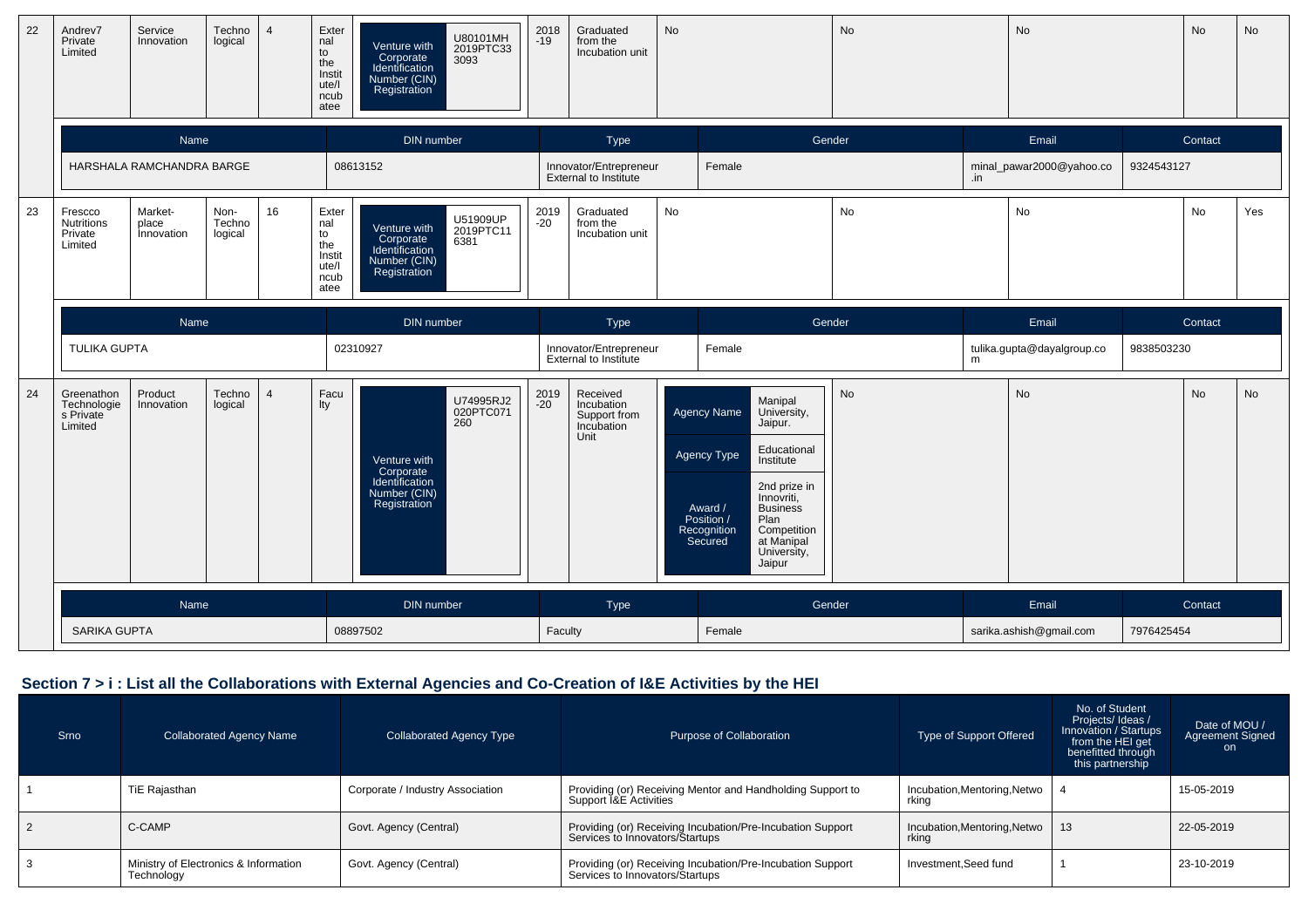| Ministry of Micro, Small & Medium<br>Enterprise | Govt. Agency (Central)           | Providing (or) Receiving Incubation/Pre-Incubation Support<br>Services to Innovators/Startups                                     | Incubation, Networking, Inves<br>tment                               |    | 19-11-2019 |
|-------------------------------------------------|----------------------------------|-----------------------------------------------------------------------------------------------------------------------------------|----------------------------------------------------------------------|----|------------|
| $100x$ . $vc$                                   | Corporate / Industry Association | Providing (or) Receiving Incubation/Pre-Incubation Support<br>Services to Innovators/Startups                                     | Networking, Investment                                               | 50 | 16-01-2020 |
| <b>Windrose Capital</b>                         | Corporate / Industry Association | Providing (or) Receiving Incubation/Pre-Incubation Support<br>Services to Innovators/Startups                                     | Networking, Investment                                               | 45 | 31-01-2020 |
| <b>Headstart Network Foundation</b>             | Corporate / Industry Association | Providing (or) Receiving Incubation/Pre-Incubation Support<br>Services to Innovators/Startups                                     | Networking, Investment                                               | 45 | 28-02-2020 |
| GIZ India                                       | <b>International Agencies</b>    | Providing (or) Receiving Incubation/Pre-Incubation Support<br>Services to Innovators/Startups                                     | Incubation, Mentoring, Netwo<br>rking, Seed fund                     |    | 05-01-2019 |
| State Bank of India                             | Govt. Agency (Central)           | Providing (or) Receiving Incubation/Pre-Incubation Support<br>Services to Innovators/Startups                                     | Pre-<br>incubation, Incubation, Mento<br>ring, Networking, Seed fund | 64 | 22-10-2019 |
| <b>GIV Funds</b>                                | Corporate / Industry Association | Collaboration with Startups/Industry Associations/Knowledge<br>Agencies to Promote I&E Activities and/or Internship Opportunities | Networking, Investment, See<br>d fund                                | 19 | 18-04-2019 |
| <b>Startup Oasis</b>                            | Corporate / Industry Association | Providing (or) Receiving Mentor and Handholding Support to<br>Support I&E Activities                                              | Mentoring, Networking                                                | 64 | 16-01-2019 |

# **Section 8 > ii : List the IPs Filed/Published/Granted (Copyright & Designs Only) by the HEI as an Applicant / Co-applicant / Co-owner**

| Srno           | Title/Name of IP(Copyright &<br>Designs Only)                                                                                                                  | Type of IP(Copyright & Designs<br>Only) | IP(Copyright & Designs Only) Registration Number of<br>Copyright/Design | <b>Application Level</b> | Date of<br>Copyright /<br>Design IP Filed/<br>Published<br>(Year, Month) | Copy of receipt /<br>application<br>screenshot<br>[PDF or Image | <b>Current Status of</b><br>IP(Copyright &<br>Designs Only) as on<br>31st March 2020 | Has this IP(Copyright<br>& Designs Only) been<br>Commercialized/Tran<br>sferred to<br>Industry/Startup/Socie<br>ty? |
|----------------|----------------------------------------------------------------------------------------------------------------------------------------------------------------|-----------------------------------------|-------------------------------------------------------------------------|--------------------------|--------------------------------------------------------------------------|-----------------------------------------------------------------|--------------------------------------------------------------------------------------|---------------------------------------------------------------------------------------------------------------------|
|                | A prescription and prediction<br>model for early detection of<br>breast cancer with an end user<br>interface using "tkinter" and<br>"beautiful soup" in Python | <b>IPRFiledPublished</b>                | ROC- SW-13052                                                           | National                 | $2019 - 12$                                                              | Uploaded                                                        | Filed                                                                                | No                                                                                                                  |
|                | Department/Centre Name                                                                                                                                         |                                         |                                                                         |                          |                                                                          |                                                                 |                                                                                      |                                                                                                                     |
|                | Department of Computer Sc                                                                                                                                      |                                         |                                                                         |                          |                                                                          |                                                                 |                                                                                      |                                                                                                                     |
| $\mathfrak{p}$ | An app for early detection of<br>breast cancer with prescription<br>and prediction modeling.                                                                   | <b>IPRFiledPublished</b>                | 11510/2019-CO                                                           | National                 | $2019 - 09$                                                              | <b>NA</b>                                                       | Filed                                                                                | <b>No</b>                                                                                                           |
|                | Department/Centre Name                                                                                                                                         |                                         |                                                                         |                          |                                                                          |                                                                 |                                                                                      |                                                                                                                     |
|                | Department of Computer Sc                                                                                                                                      |                                         |                                                                         |                          |                                                                          |                                                                 |                                                                                      |                                                                                                                     |

# **Section 8 > iii : List the IP (Patents only) Filed by the HEI as Applicant / Co-applicant / Co-owner**

| Srno           | <b>Title/Name of Patent</b>                                      | <b>IP Registration Number</b> | Date of Filed/Published (Year, Month) | <b>Application Level</b> | Copy of receipt / application<br>screenshot [PDF or Image] |
|----------------|------------------------------------------------------------------|-------------------------------|---------------------------------------|--------------------------|------------------------------------------------------------|
|                | Portable Water Purifier with novel flow<br>pattern and Geometry  | 201911049310                  | National                              | $2019 - 11$              | <b>NA</b>                                                  |
| $\overline{2}$ | A Nanotube Biosensor for DNA and<br><b>Biomolecule Detection</b> | 201911025496                  | National                              | $2019 - 06$              | Uploaded                                                   |
|                | IMPROVED ROUTING SCHEME FOR<br>AIRBORNE AD-HOC NETWORKS          | IN20191103084                 | National                              | $2019 - 06$              | Uploaded                                                   |